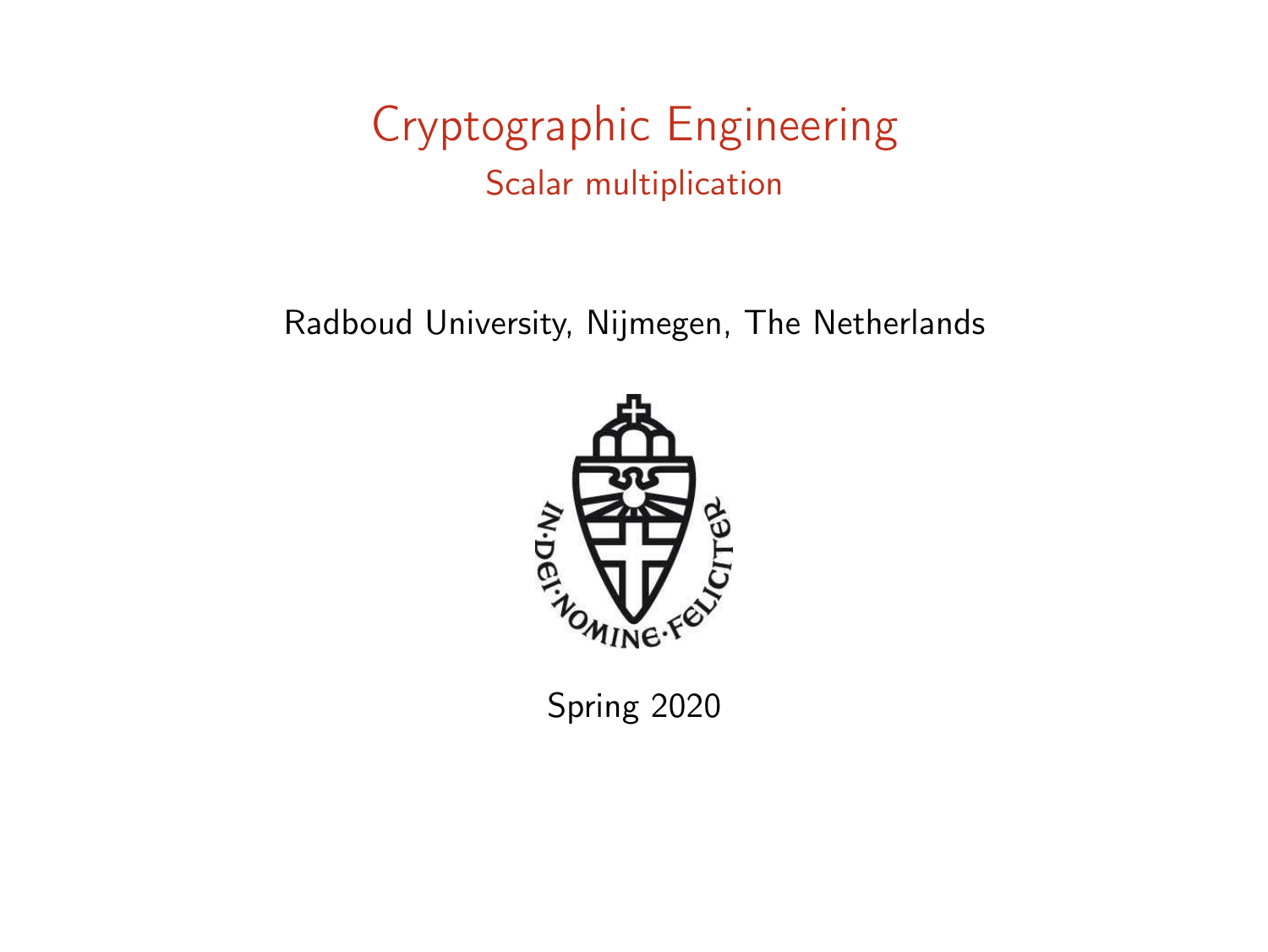# The ECC pyramid

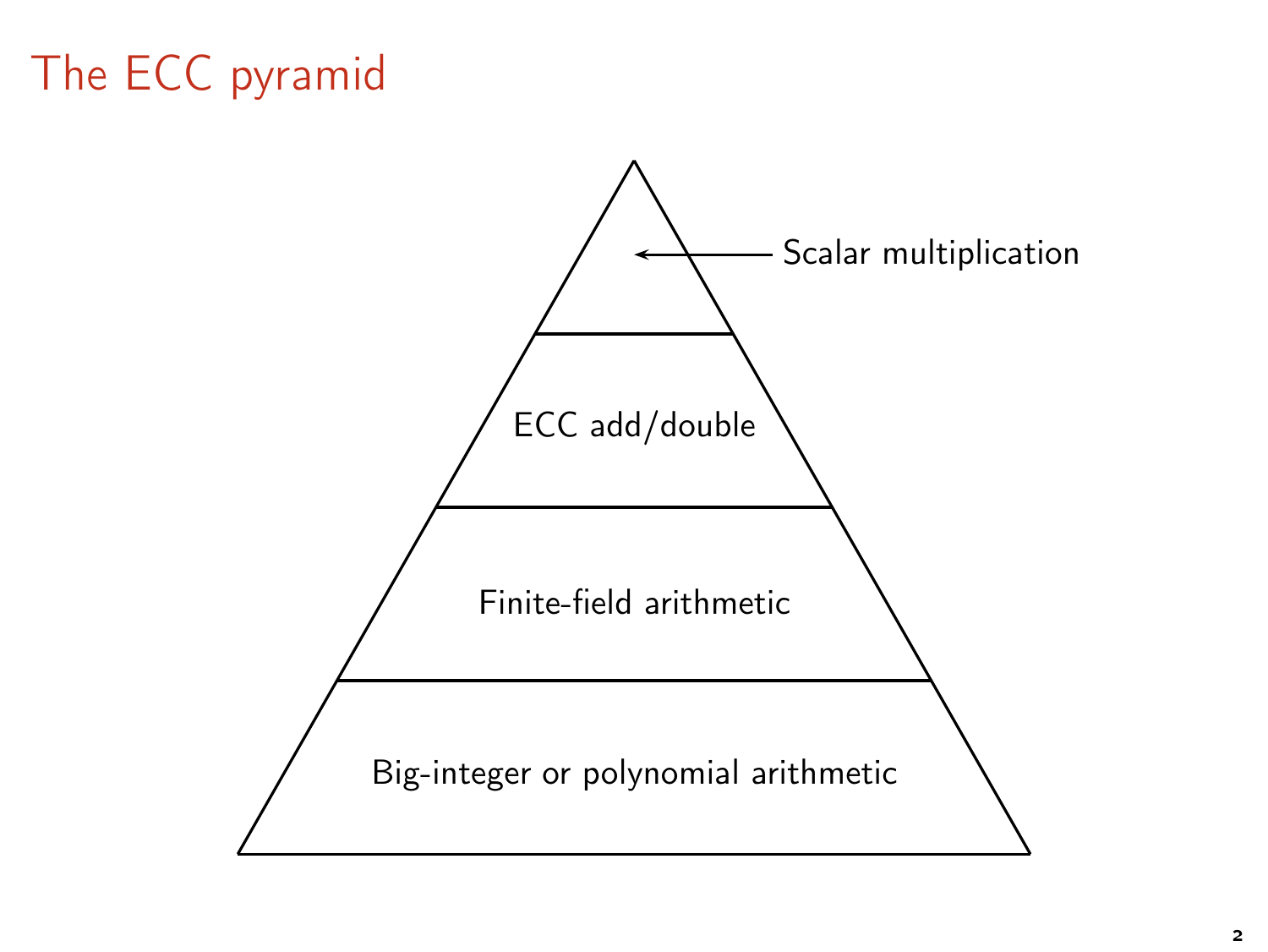## The top of the pyramid

▶ Pyramid levels are not independent

▶ Interactions trough all levels, relevant for

- ▶ Correctness,
- ▶ Security, and
- $\blacktriangleright$  Performance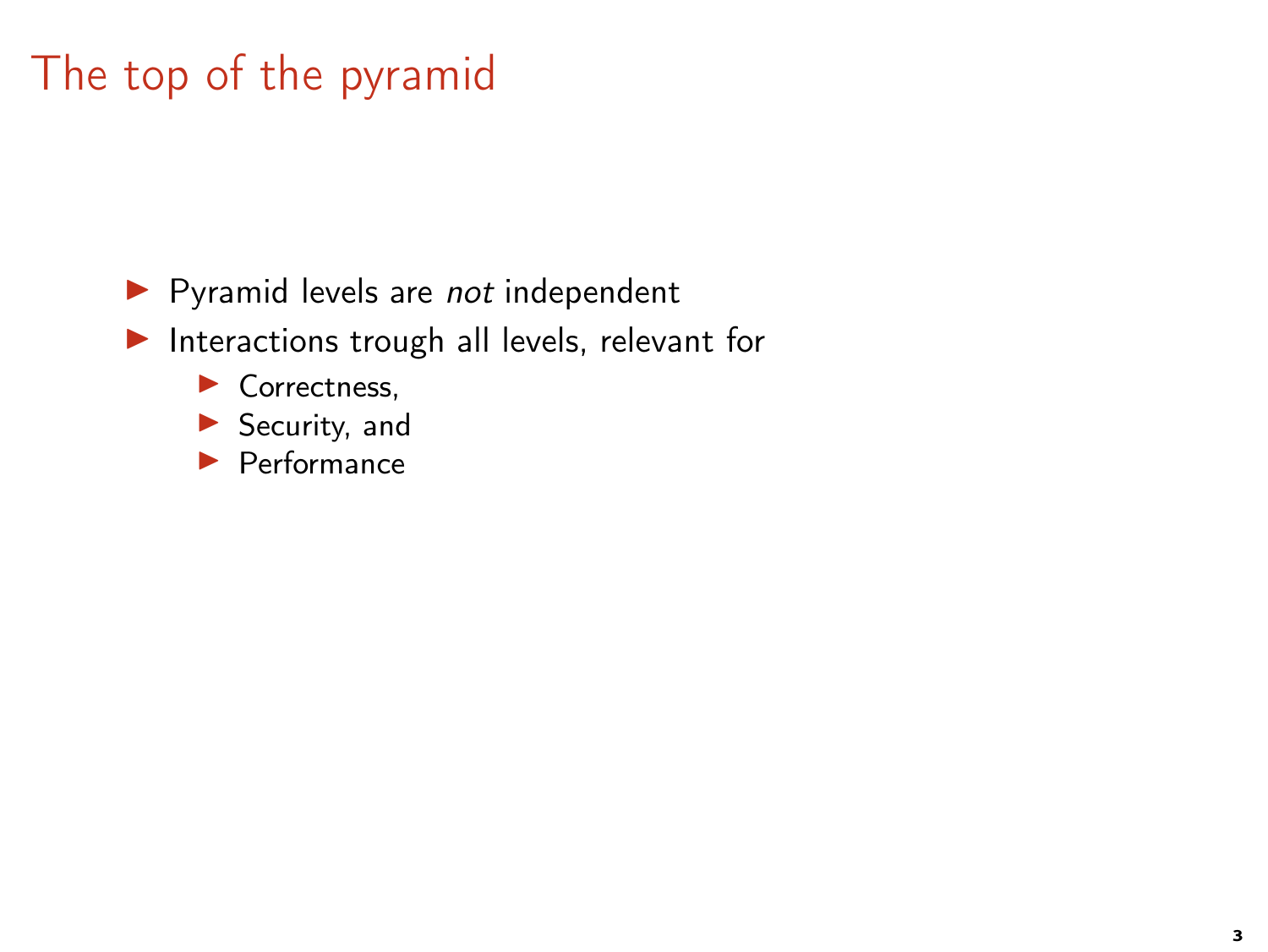## The top of the pyramid

 $\blacktriangleright$  Pyramid levels are *not* independent

▶ Interactions trough all levels, relevant for

- ▶ Correctness,
- ▶ Security, and
- ▶ Performance

 $\triangleright$  Setting for this lecture (peak of the pyramid):

- ▶ Consider (finite, abelian) group  $G$ , written additively
- ► Compute  $k \cdot P$  for  $k \in \mathbb{Z}$  and  $P \in G$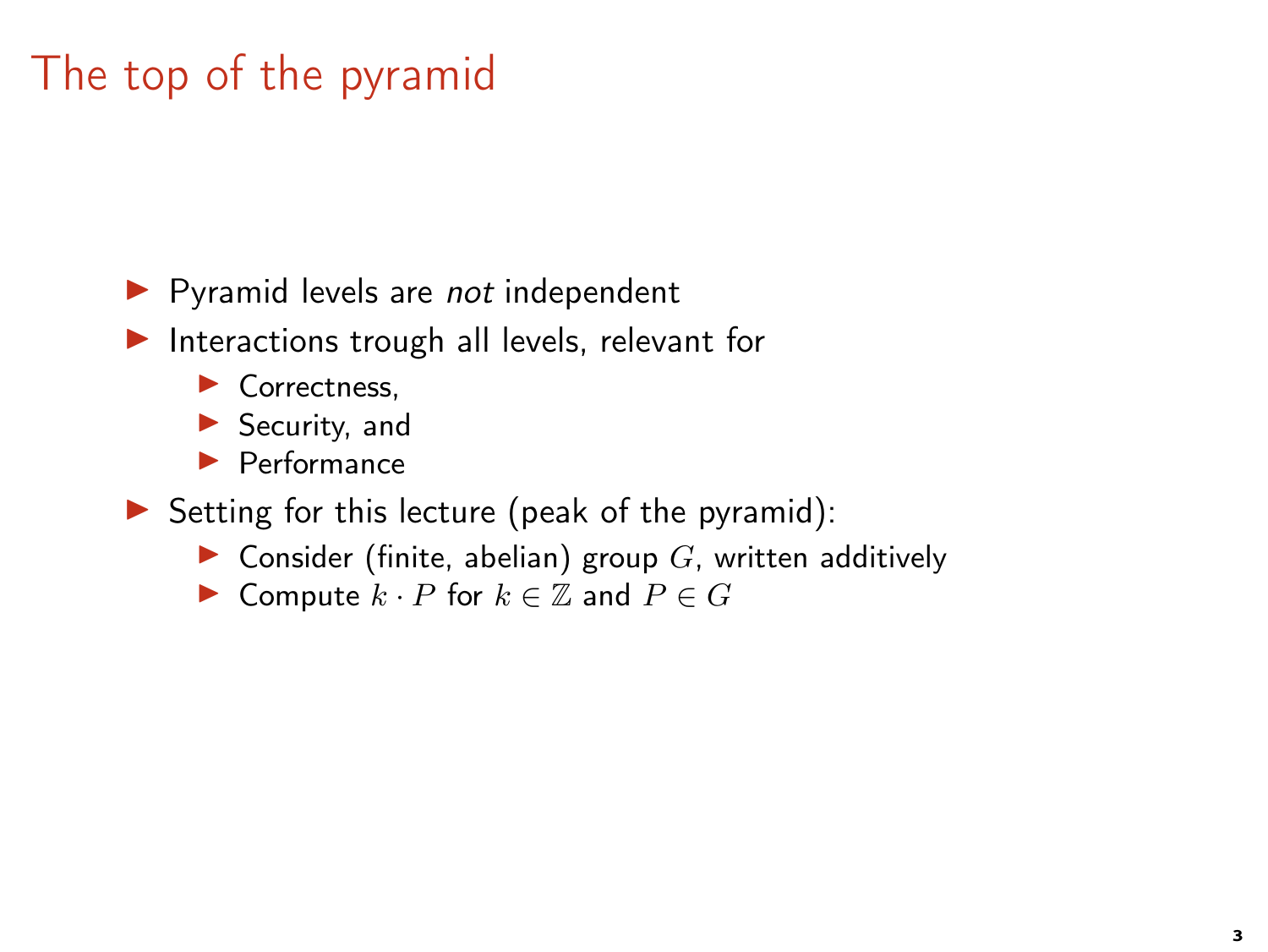## The top of the pyramid

 $\blacktriangleright$  Pyramid levels are *not* independent

▶ Interactions trough all levels, relevant for

- ▶ Correctness,
- ▶ Security, and
- ▶ Performance

 $\triangleright$  Setting for this lecture (peak of the pyramid):

- ▶ Consider (finite, abelian) group  $G$ , written additively
- ► Compute  $k \cdot P$  for  $k \in \mathbb{Z}$  and  $P \in G$
- In This is the same as  $x^k$  for  $x$  in a multiplicative group  $G'$
- ▶ Same algorithms for scalar multiplication and exponentiation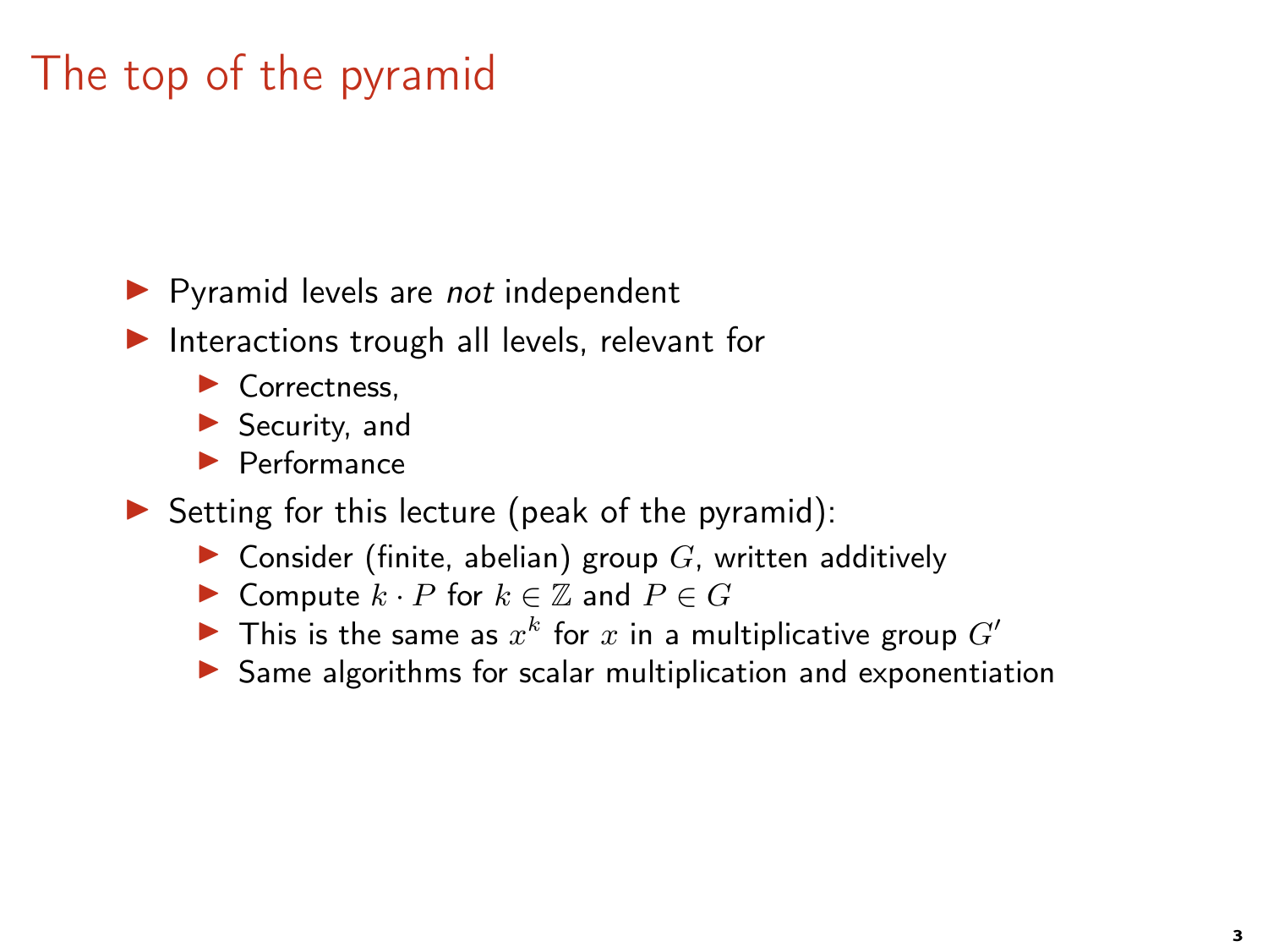## The ECDLP

#### Definition

Given two points P and Q on an elliptic curve, such that  $Q \in \langle P \rangle$ , find an integer k such that  $kP = Q$ .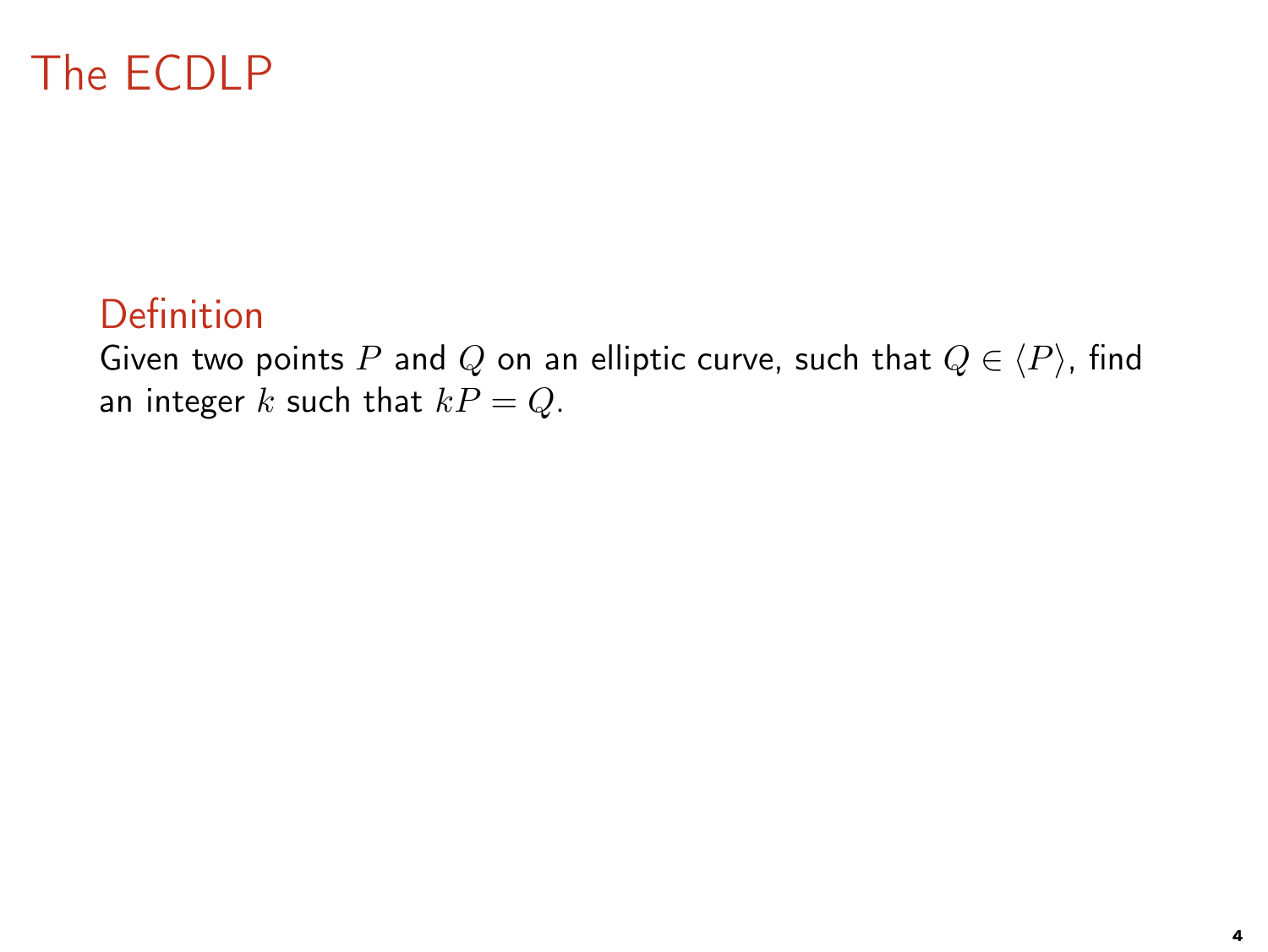## The ECDLP

#### Definition

Given two points P and Q on an elliptic curve, such that  $Q \in \langle P \rangle$ , find an integer k such that  $kP = Q$ .

- $\blacktriangleright$  Typical setting for cryptosystems:
	- $\blacktriangleright$  P is a fixed system parameter,
	- $\blacktriangleright$  k is the secret (private) key,
	- $\blacktriangleright$  Q is the public key.

Key generation needs to compute  $Q = kP$ , given k and P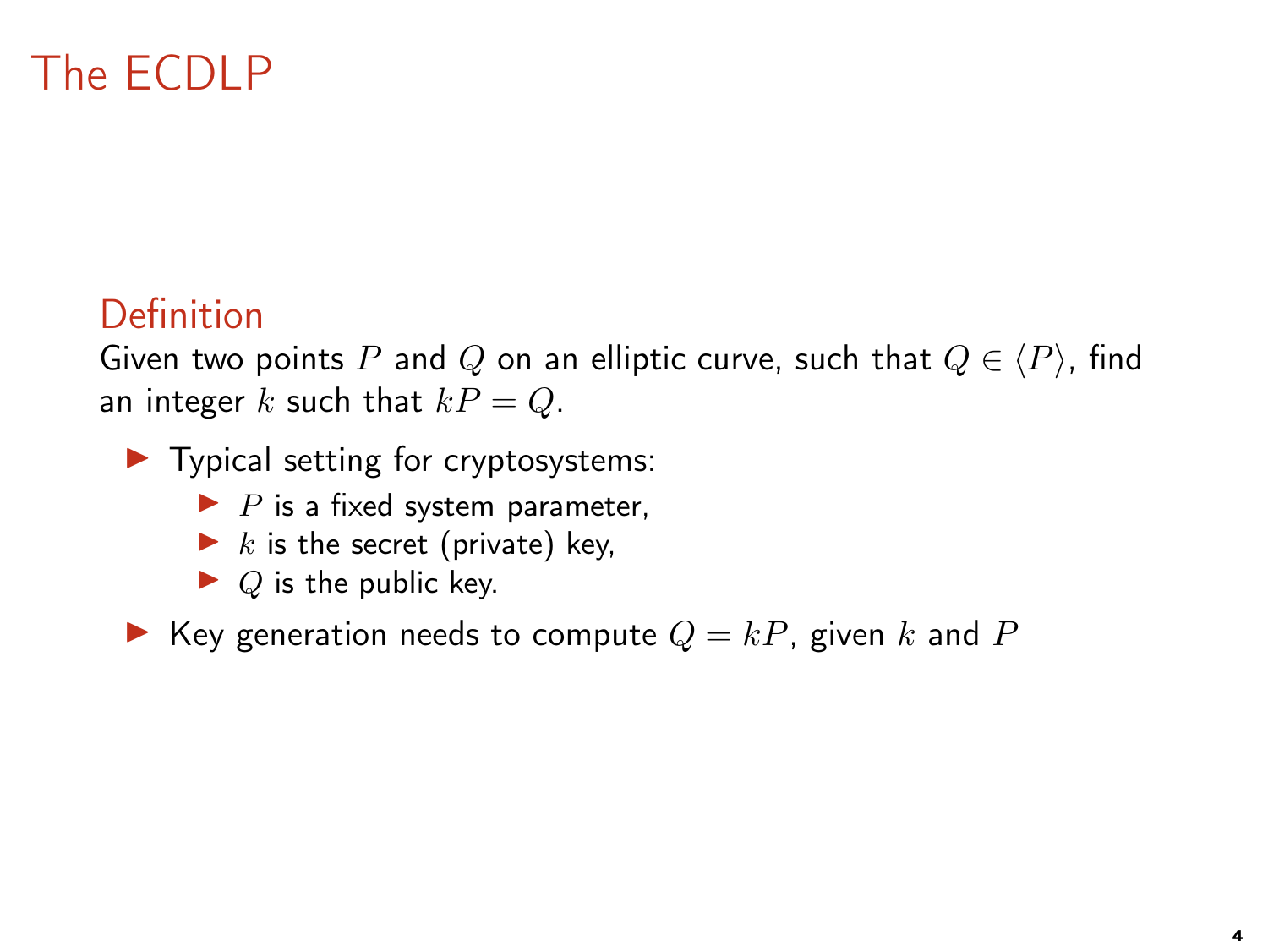## EC Diffie-Hellman key exchange

▶ Users Alice and Bob have key pairs  $(k_A, Q_A)$  and  $(k_B, Q_B)$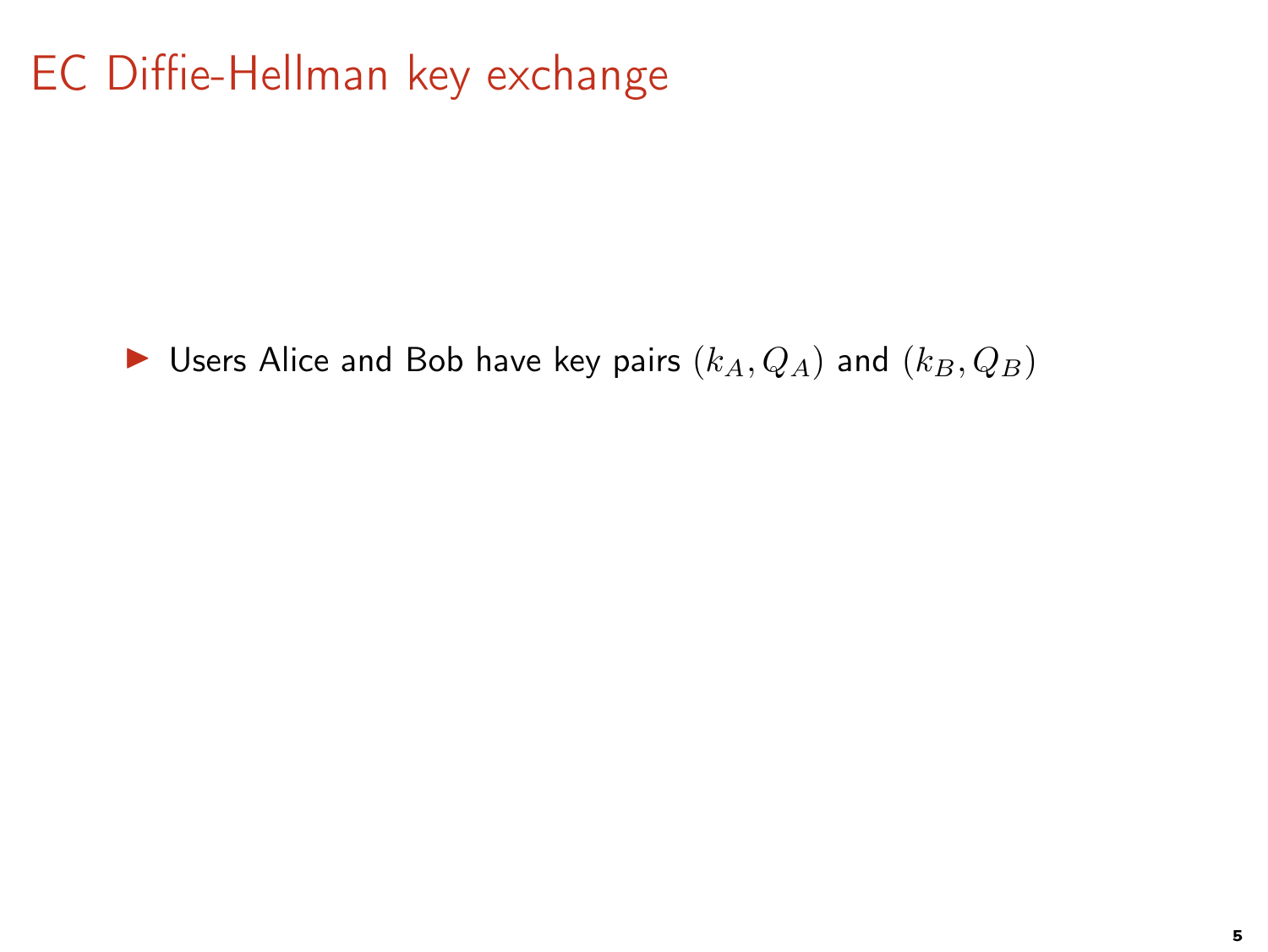## EC Diffie-Hellman key exchange

- ▶ Users Alice and Bob have key pairs  $(k_A, Q_A)$  and  $(k_B, Q_B)$
- Alice sends  $Q_A$  to Bob
- $\blacktriangleright$  Bob sends  $Q_B$  to Alice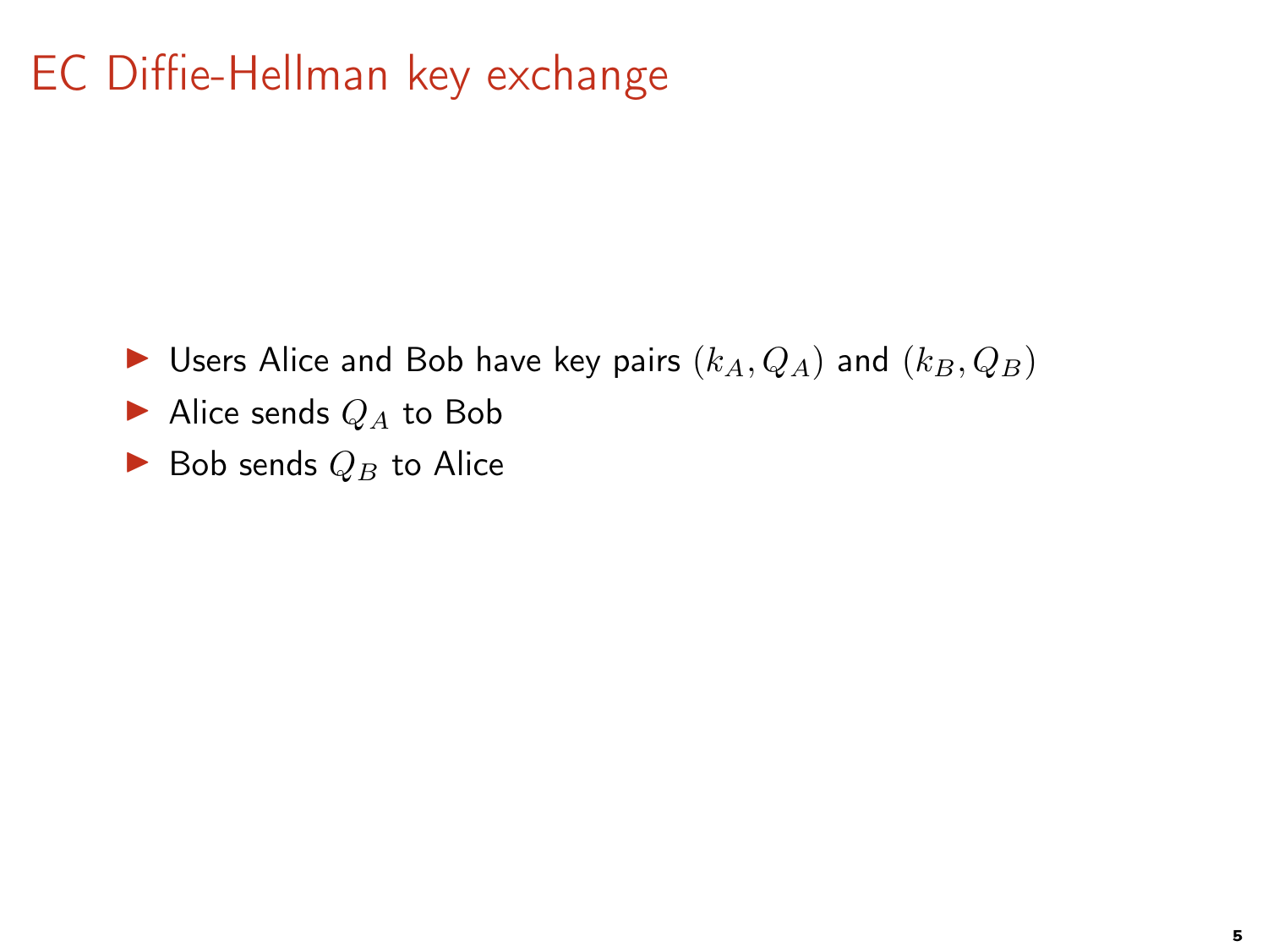## EC Diffie-Hellman key exchange

- ▶ Users Alice and Bob have key pairs  $(k_A, Q_A)$  and  $(k_B, Q_B)$
- Alice sends  $Q_A$  to Bob
- $\blacktriangleright$  Bob sends  $Q_B$  to Alice
- Alice computes joint key as  $K = k_A Q_B$
- $\blacktriangleright$  Bob computes joint key as  $K = k_BQ_A$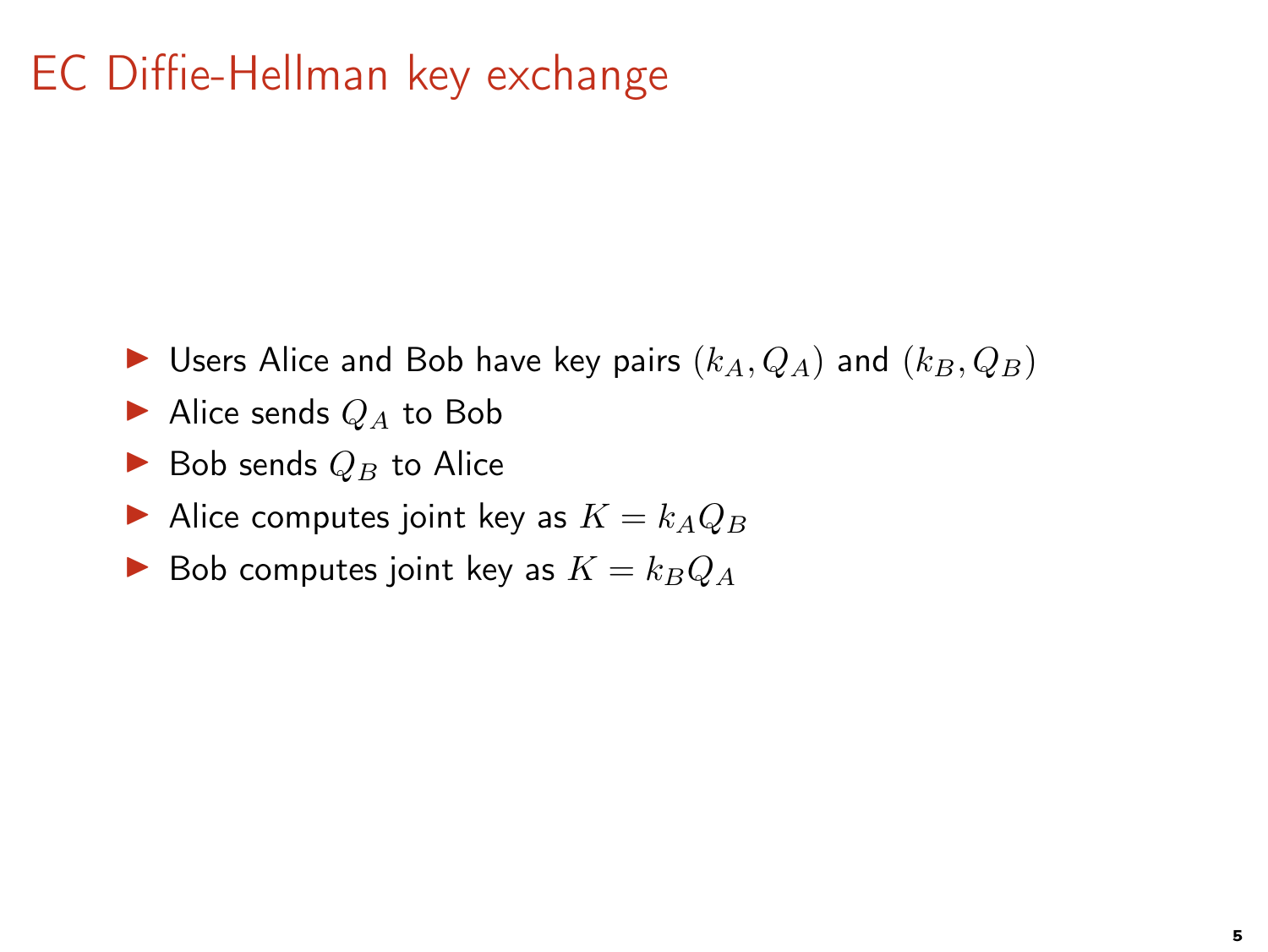### Schnorr signatures

- $\blacktriangleright$  Alice has key pair  $(k_A, Q_A)$
- $\blacktriangleright$  Order of  $\langle P \rangle$  is  $\ell$
- $\blacktriangleright$  Use cryptographic hash function  $H$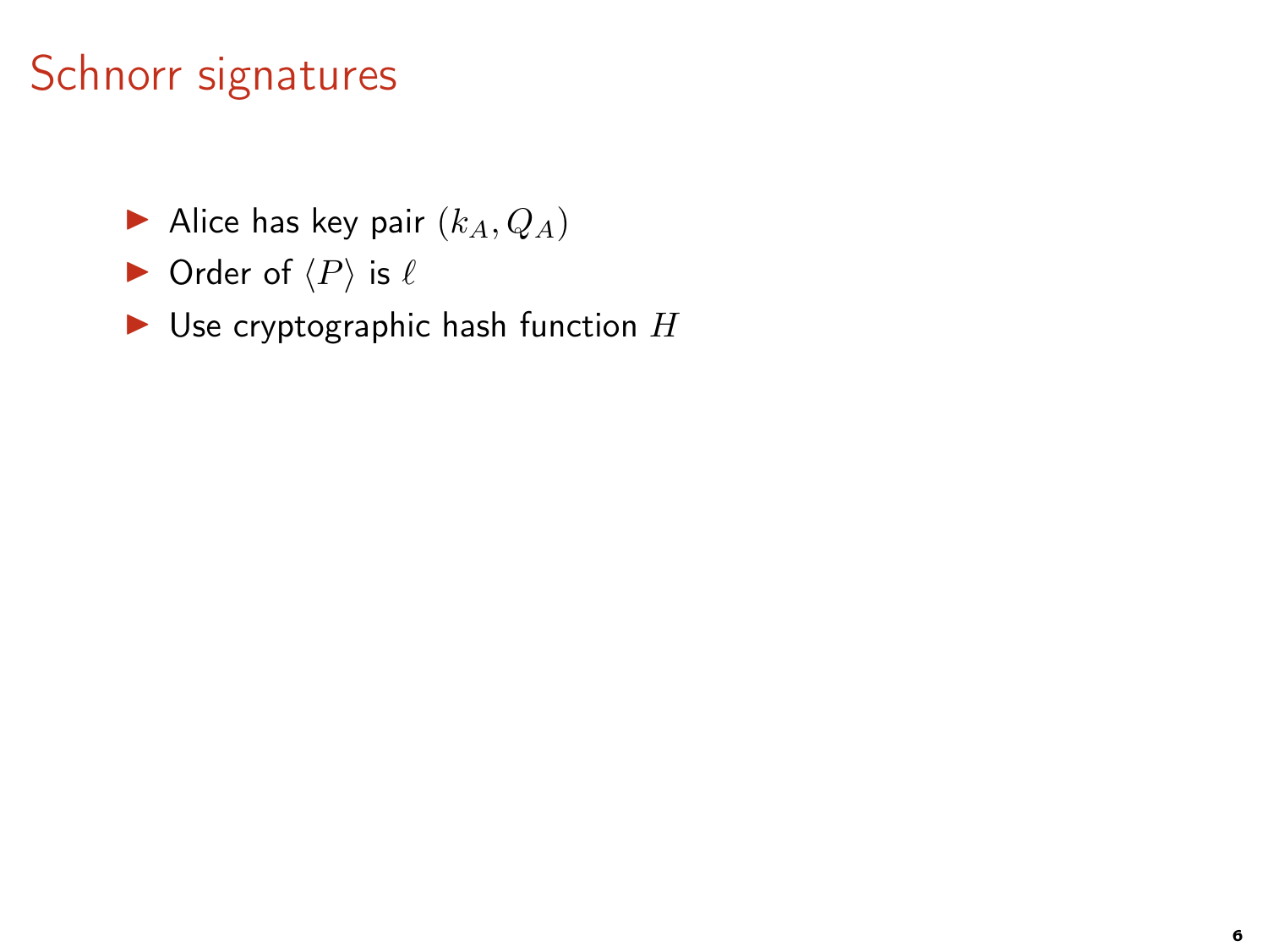### Schnorr signatures

- Alice has key pair  $(k_A, Q_A)$
- $\blacktriangleright$  Order of  $\langle P \rangle$  is  $\ell$
- $\blacktriangleright$  Use cryptographic hash function  $H$
- Sign: Generate secret random  $r \in \{1, \ldots, \ell\}$ , compute signature  $(H(R, M), S)$  on M with

$$
R = rP
$$
  

$$
S = (r - H(R, M)k_A) \mod \ell
$$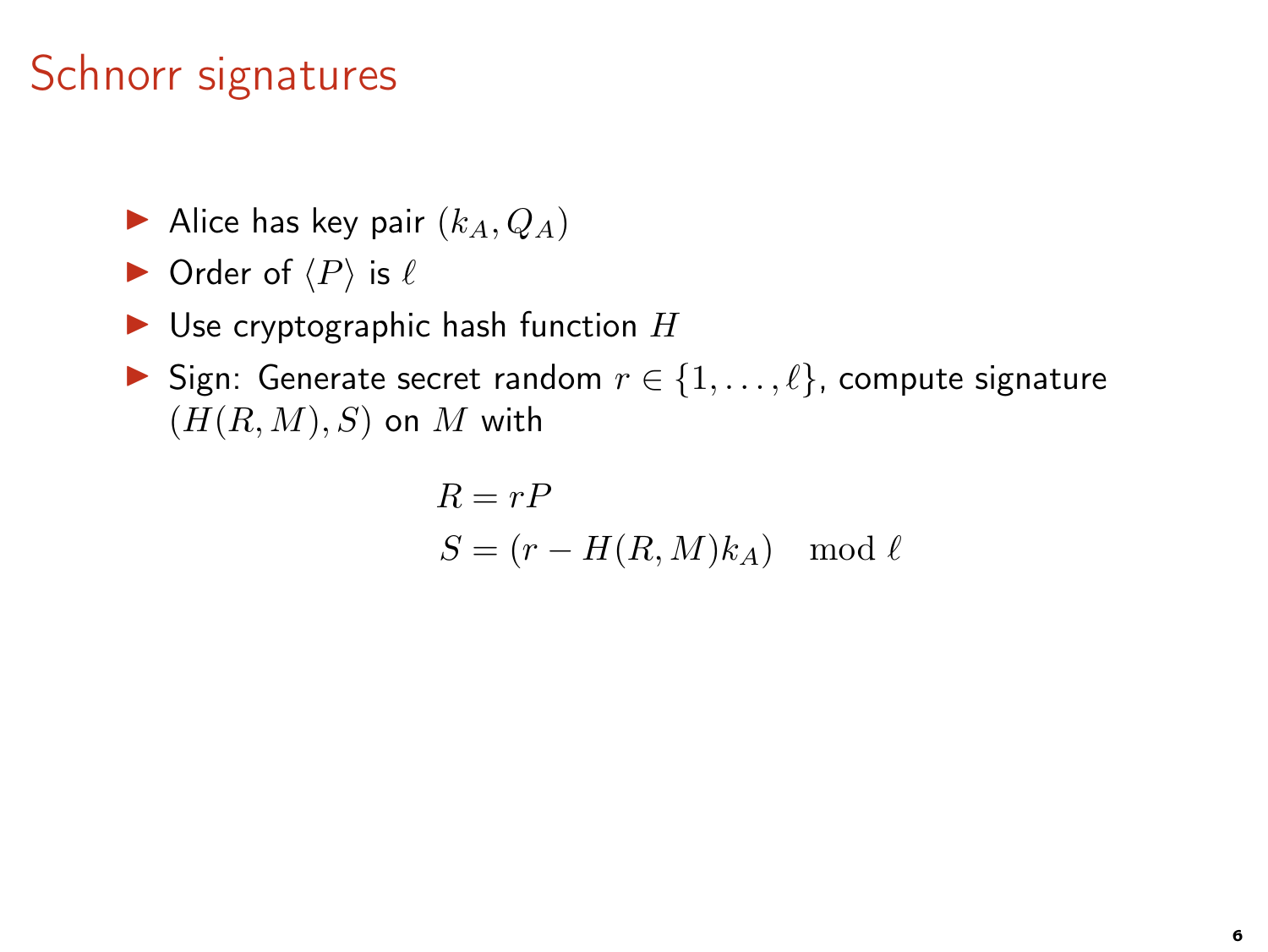### Schnorr signatures

- Alice has key pair  $(k_A, Q_A)$
- $\triangleright$  Order of  $\langle P \rangle$  is  $\ell$
- $\blacktriangleright$  Use cryptographic hash function H
- Sign: Generate secret random  $r \in \{1, \ldots, \ell\}$ , compute signature  $(H(R, M), S)$  on M with

$$
R = rP
$$
  

$$
S = (r - H(R, M)k_A) \mod \ell
$$

 $\blacktriangleright$  Verify: compute  $\overline{R} = SP + H(R, M)Q_A$  and check that

 $H(\overline{R}, M) = H(R, M)$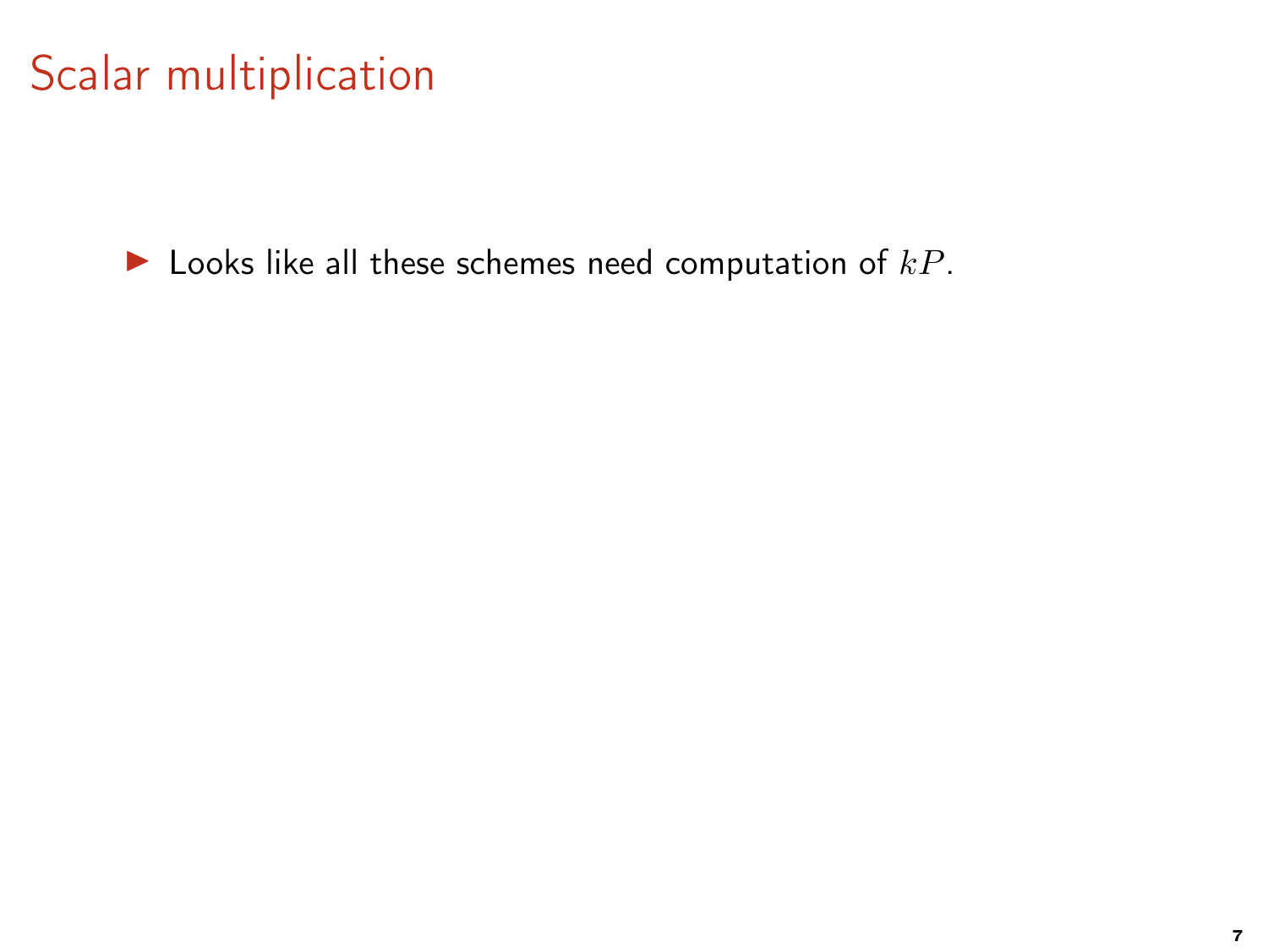- $\blacktriangleright$  Looks like all these schemes need computation of  $kP$ .
- $\blacktriangleright$  Let's take a closer look:
	- $\blacktriangleright$  For key generation, the point P is fixed at compile time
	- $\triangleright$  For Diffie-Hellman joint-key computation the point is received at runtime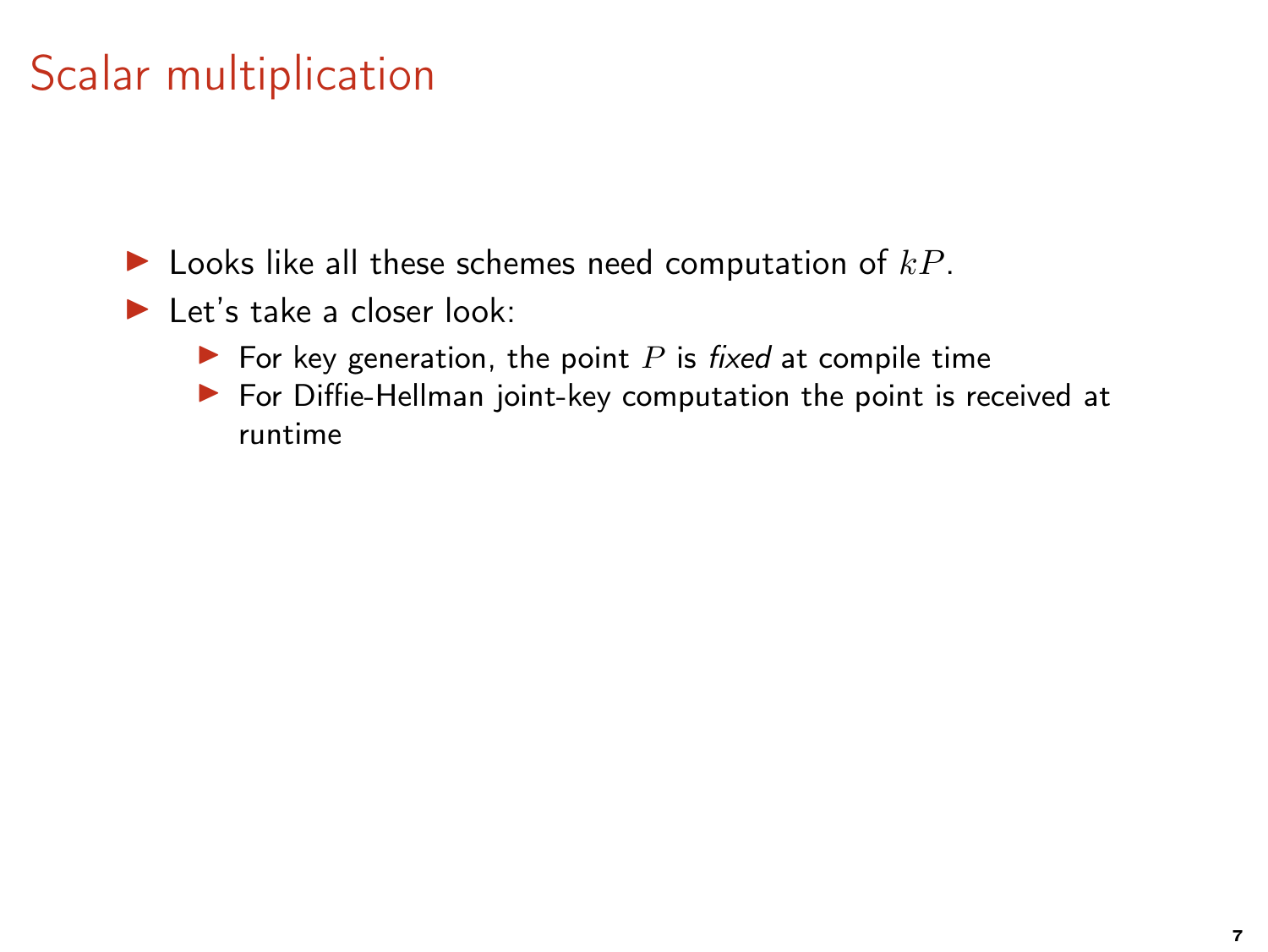- $\blacktriangleright$  Let's take a closer look:
	- $\blacktriangleright$  For key generation, the point P is fixed at compile time
	- ▶ For Diffie-Hellman joint-key computation the point is received at runtime
	- Exev generation and Diffie-Hellman need one scalar multiplication  $kP$
	- ▶ Schnorr signature verification needs double-scalar multiplication  $k_1 P_1 + k_2 P_2$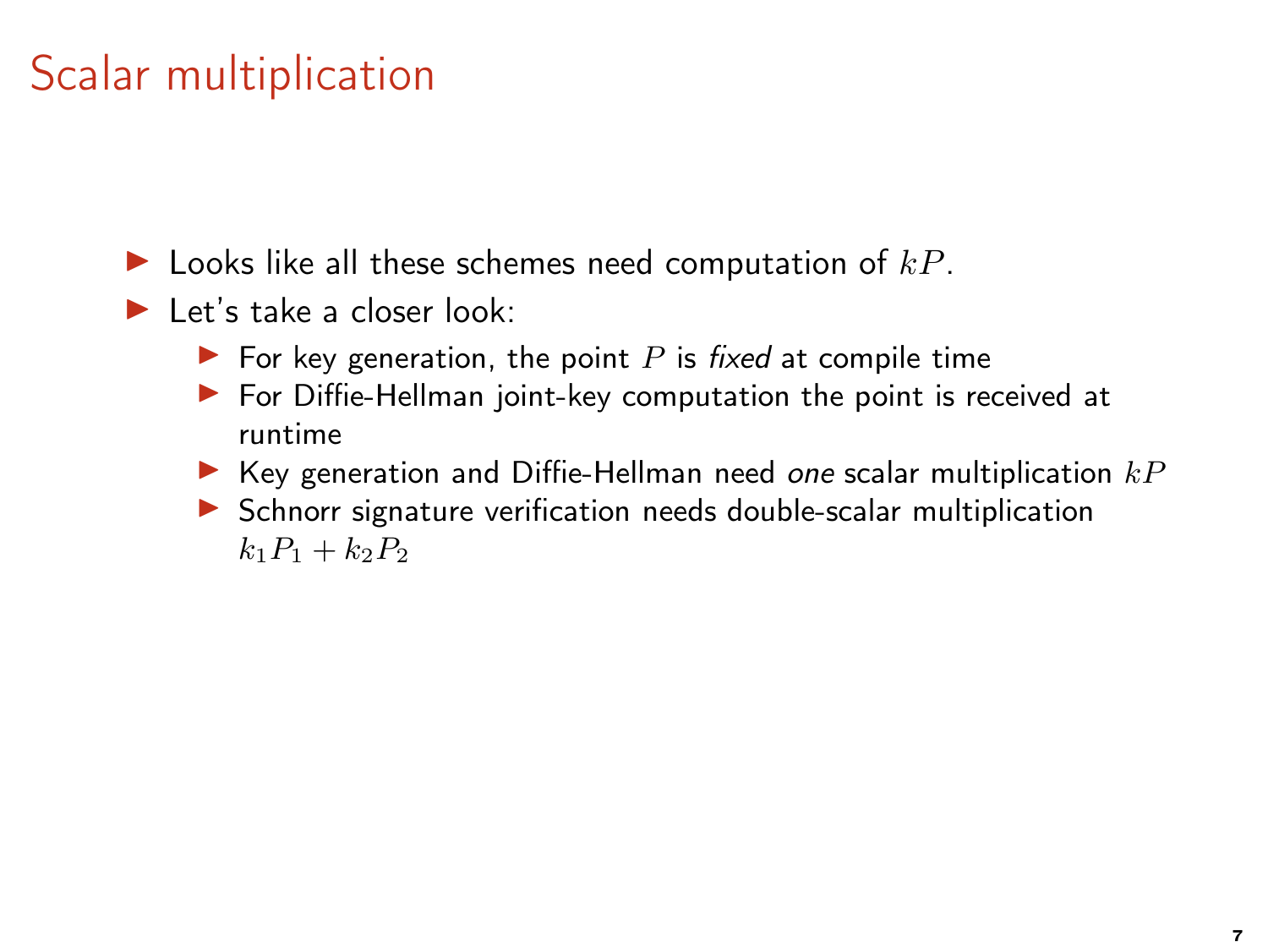- $\blacktriangleright$  Let's take a closer look:
	- $\blacktriangleright$  For key generation, the point P is fixed at compile time
	- $\triangleright$  For Diffie-Hellman joint-key computation the point is received at runtime
	- Exev generation and Diffie-Hellman need one scalar multiplication  $kP$
	- ▶ Schnorr signature verification needs double-scalar multiplication  $k_1P_1 + k_2P_2$
	- $\blacktriangleright$  In key generation and Diffie-Hellman joint-key computation, k is secret
	- $\triangleright$  The scalars in Schnorr signature verification are public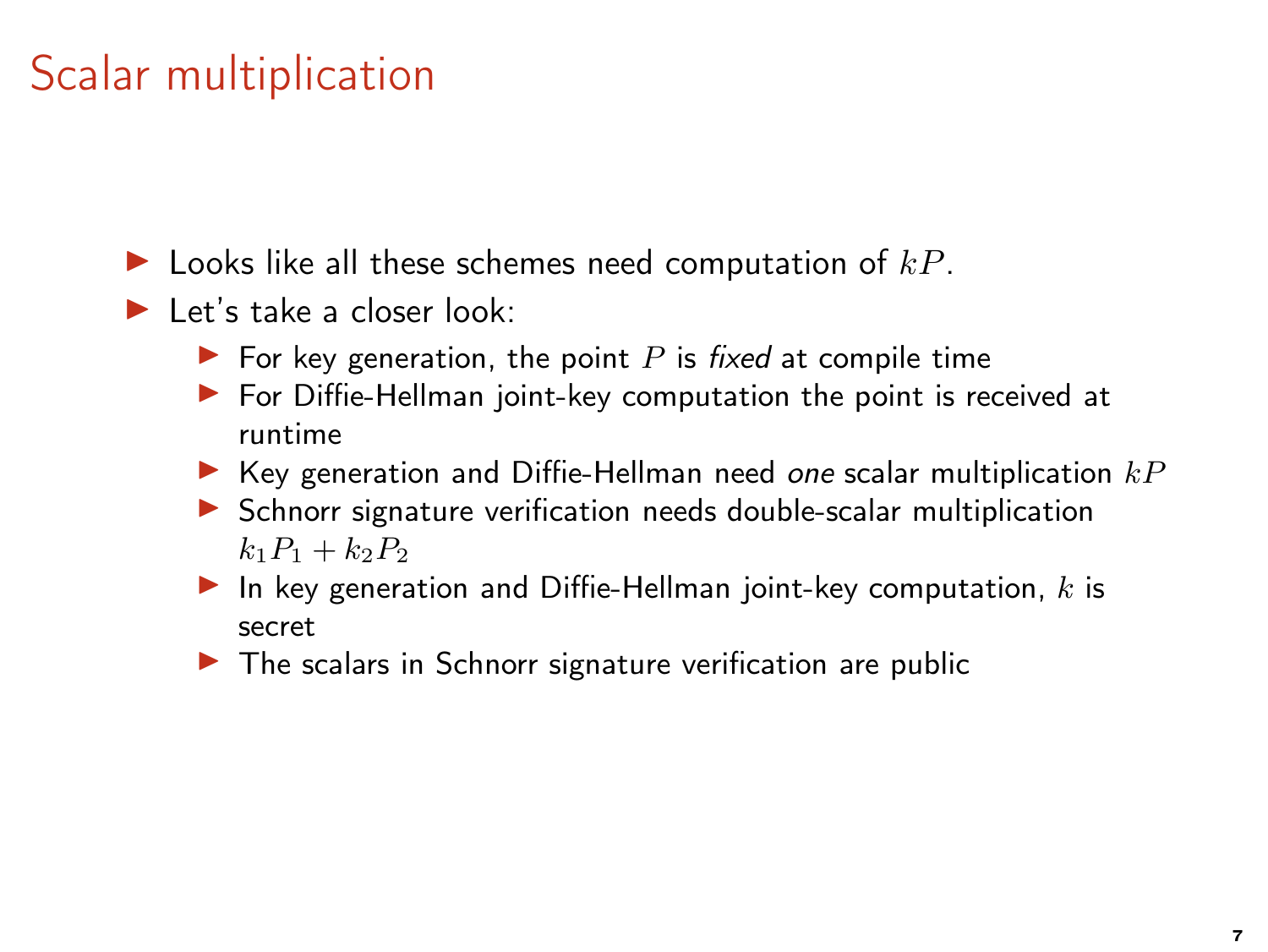- $\blacktriangleright$  Let's take a closer look:
	- $\blacktriangleright$  For key generation, the point P is fixed at compile time
	- $\triangleright$  For Diffie-Hellman joint-key computation the point is received at runtime
	- Exev generation and Diffie-Hellman need one scalar multiplication  $kP$
	- ▶ Schnorr signature verification needs double-scalar multiplication  $k_1P_1 + k_2P_2$
	- $\blacktriangleright$  In key generation and Diffie-Hellman joint-key computation, k is secret
	- $\triangleright$  The scalars in Schnorr signature verification are public
- $\blacktriangleright$  In the following: Distinguish these cases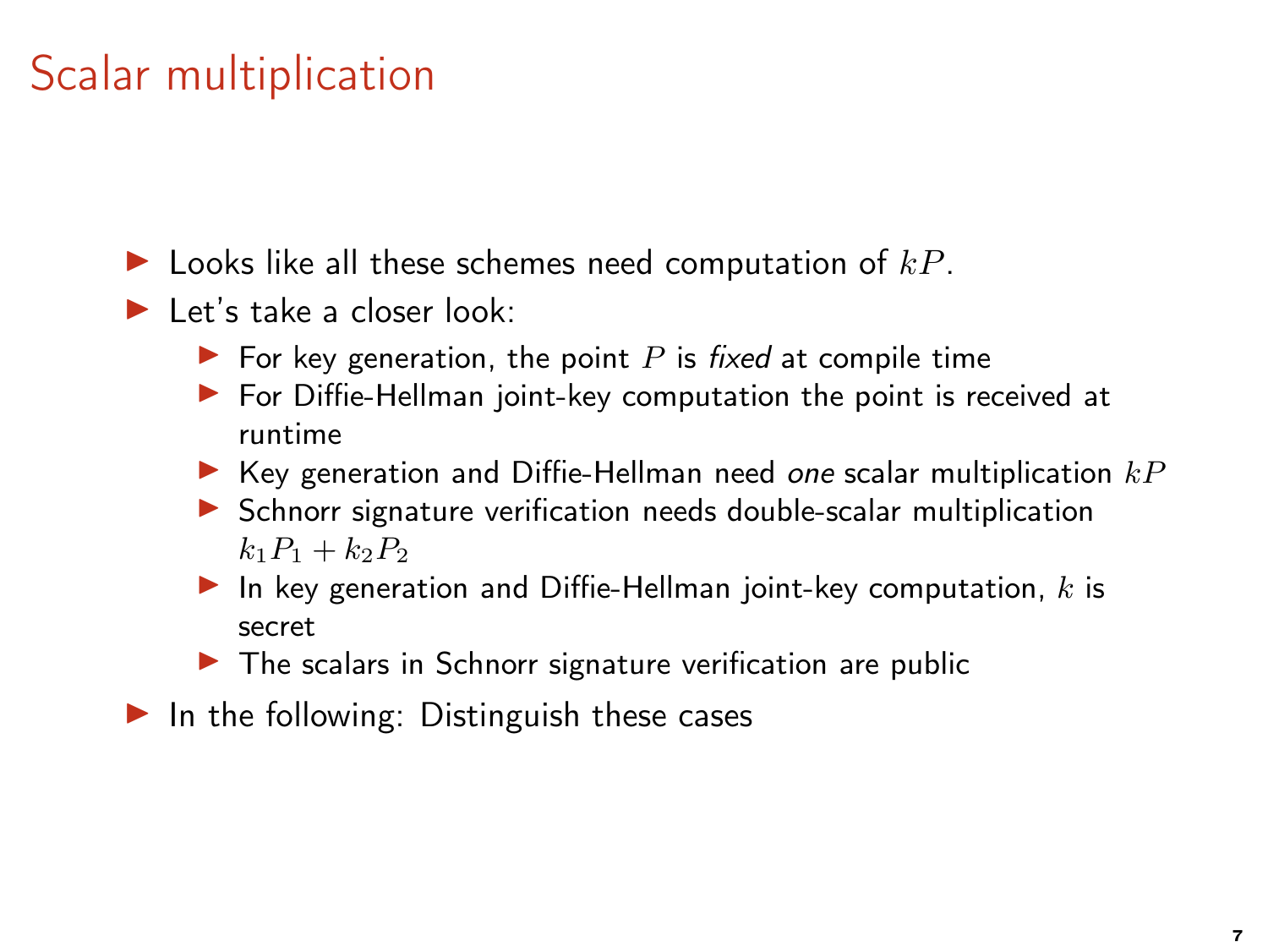$\blacktriangleright$  Let's compute  $105 \cdot P$ .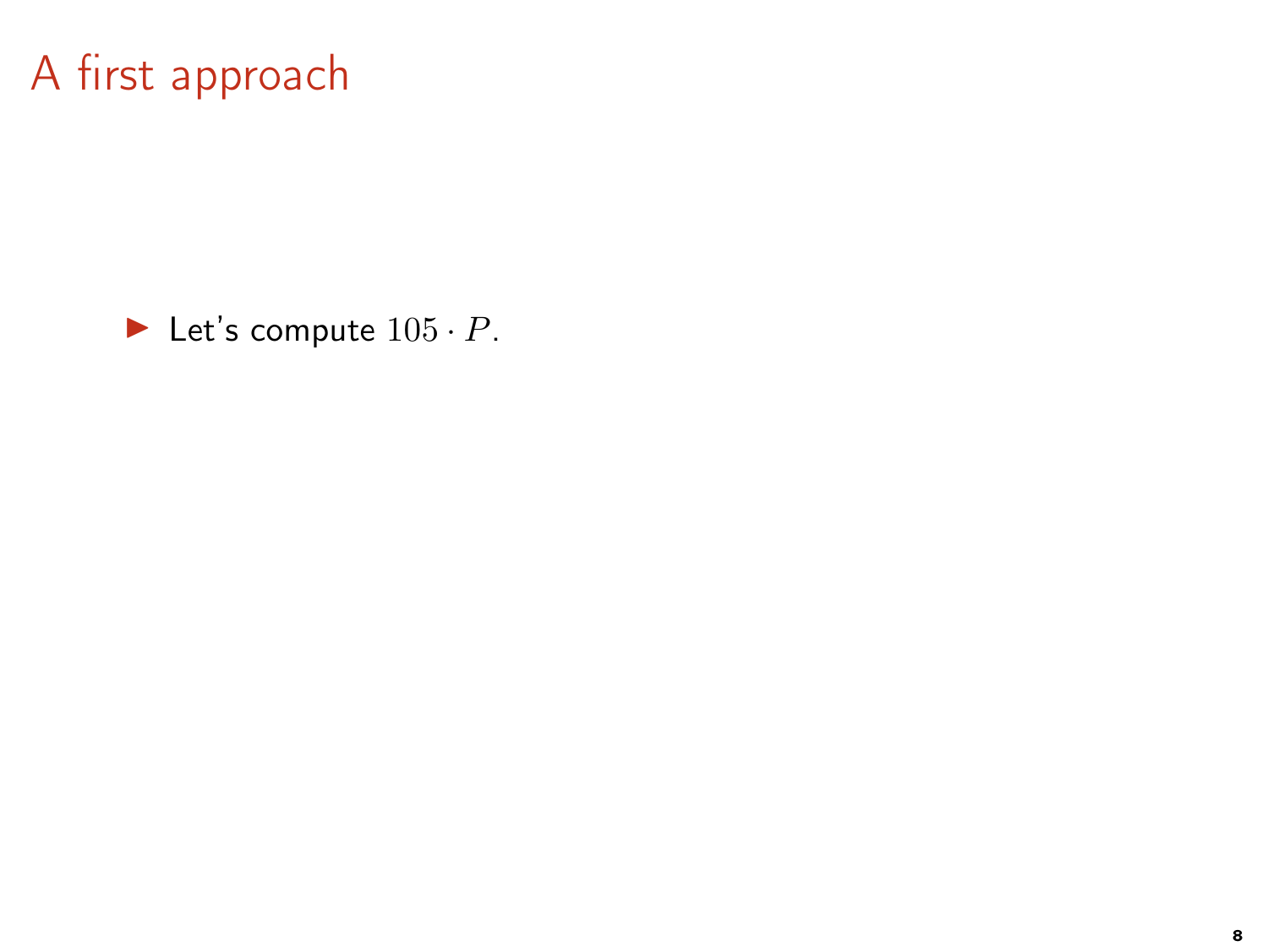- $\blacktriangleright$  Let's compute  $105 \cdot P$ .
- ▶ Obvious: Can do that with 104 additions  $P + P + P + \cdots + P$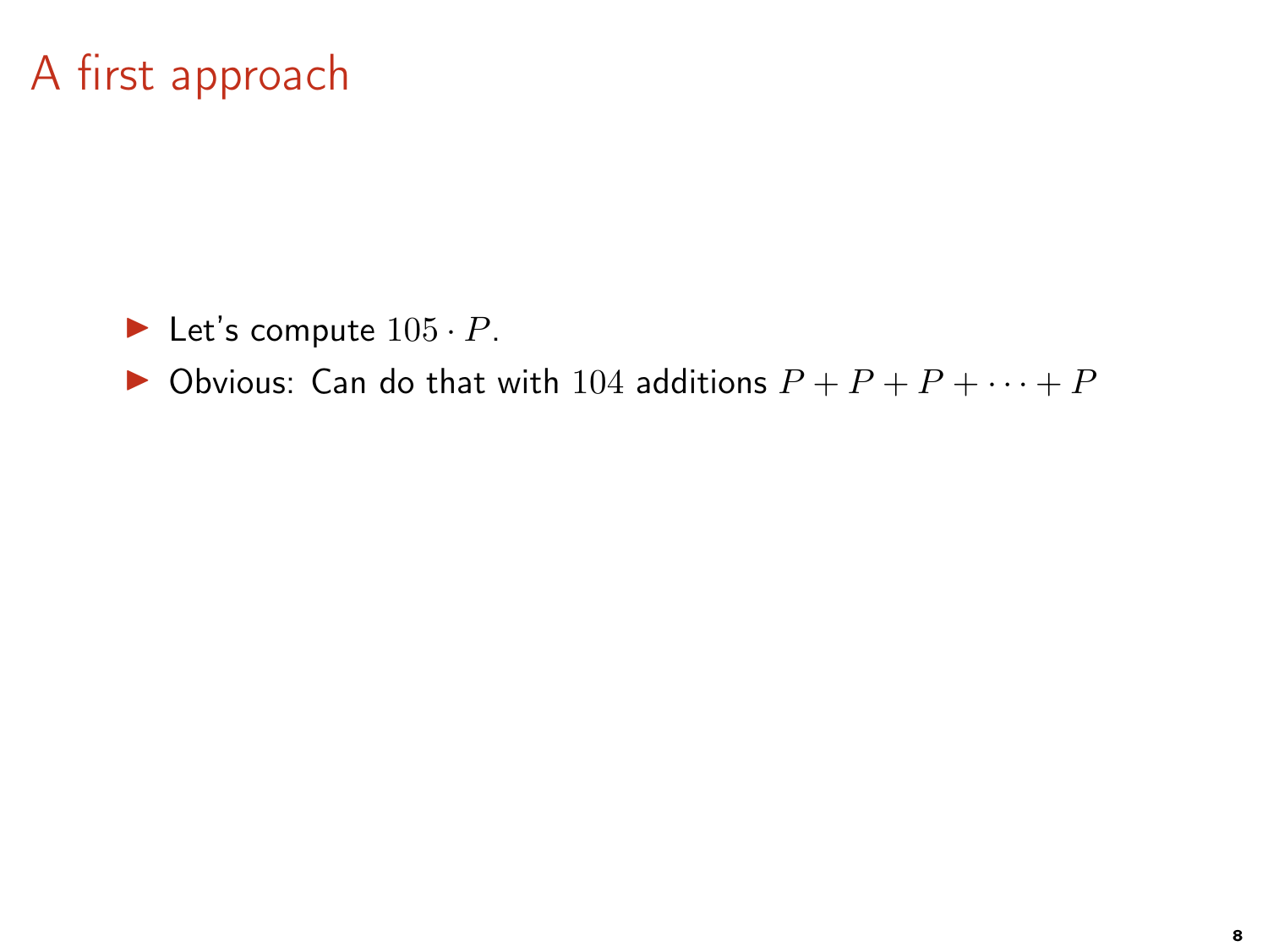- $\blacktriangleright$  Let's compute  $105 \cdot P$ .
- ▶ Obvious: Can do that with 104 additions  $P + P + P + \cdots + P$
- Problem:  $105$  has 7 bits, we need roughly  $2^7$  additions, cryptographic scalars have  $\approx 256$  bits, we would need roughly  $2^{256}$ additions (more expensive than solving the ECDLP!)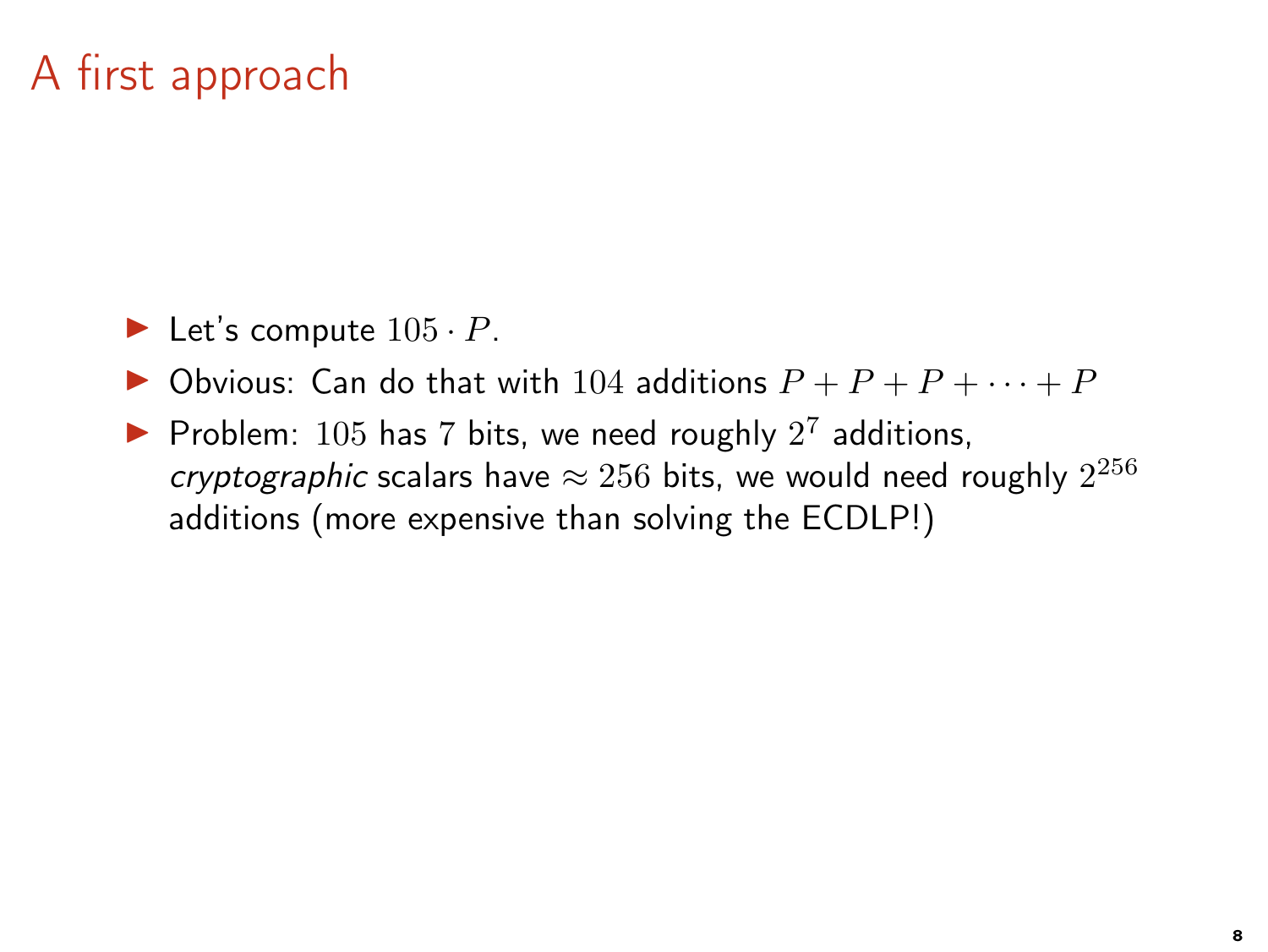- $\blacktriangleright$  Let's compute  $105 \cdot P$ .
- ▶ Obvious: Can do that with 104 additions  $P + P + P + \cdots + P$
- Problem:  $105$  has 7 bits, we need roughly  $2^7$  additions, cryptographic scalars have  $\approx 256$  bits, we would need roughly  $2^{256}$ additions (more expensive than solving the ECDLP!)
- $\triangleright$  Conclusion: we need algorithms that run in polynomial time (in the size of the scalar)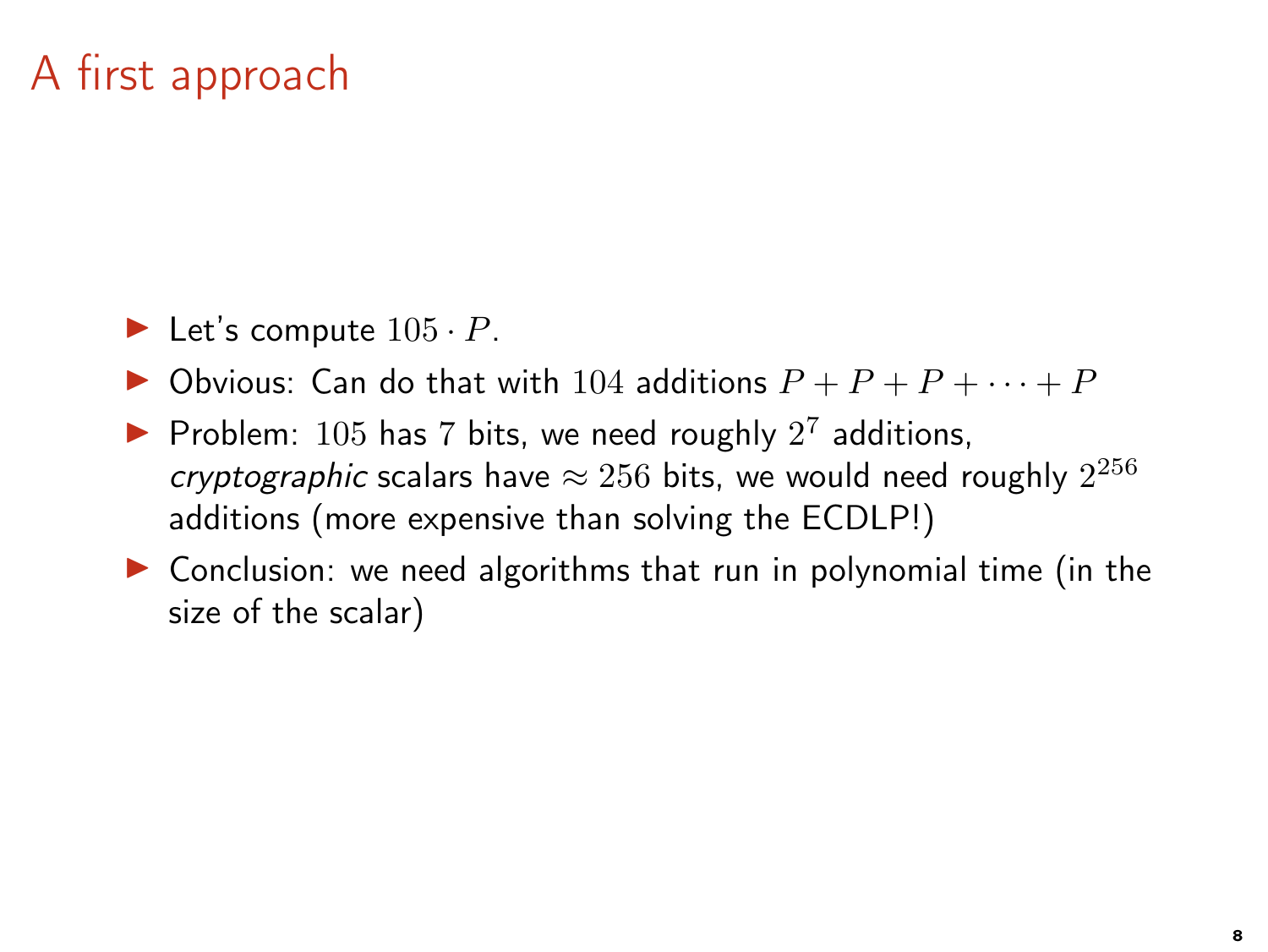$$
105 = 64 + 32 + 8 + 1 = 2^6 + 2^5 + 2^3 + 2^0
$$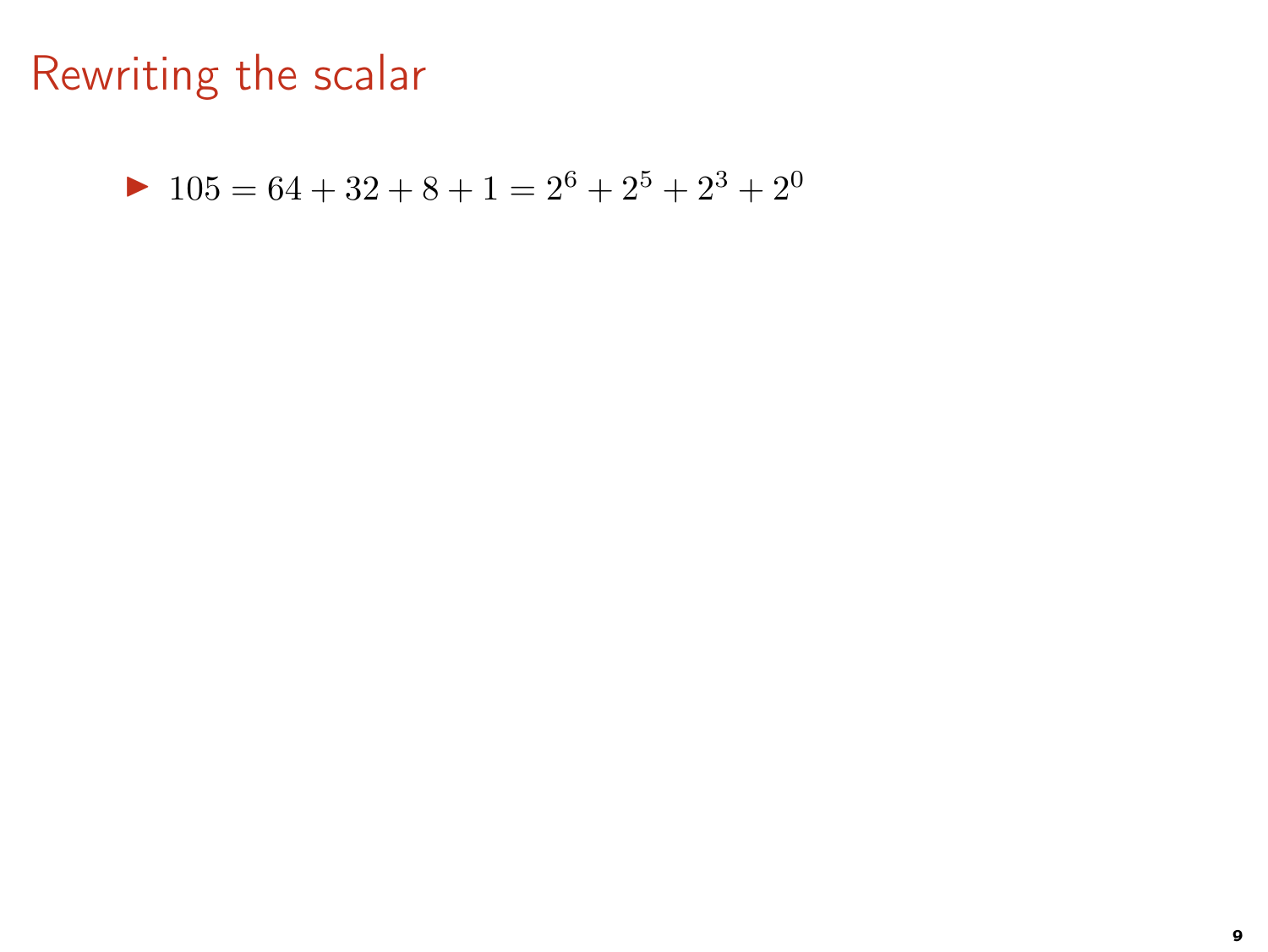$$
105 = 64 + 32 + 8 + 1 = 2^6 + 2^5 + 2^3 + 2^0
$$

$$
\blacktriangleright \ 105 = 1 \cdot 2^6 + 1 \cdot 2^5 + 0 \cdot 2^4 + 1 \cdot 2^3 + 0 \cdot 2^2 + 0 \cdot 2^1 + 1 \cdot 2^0
$$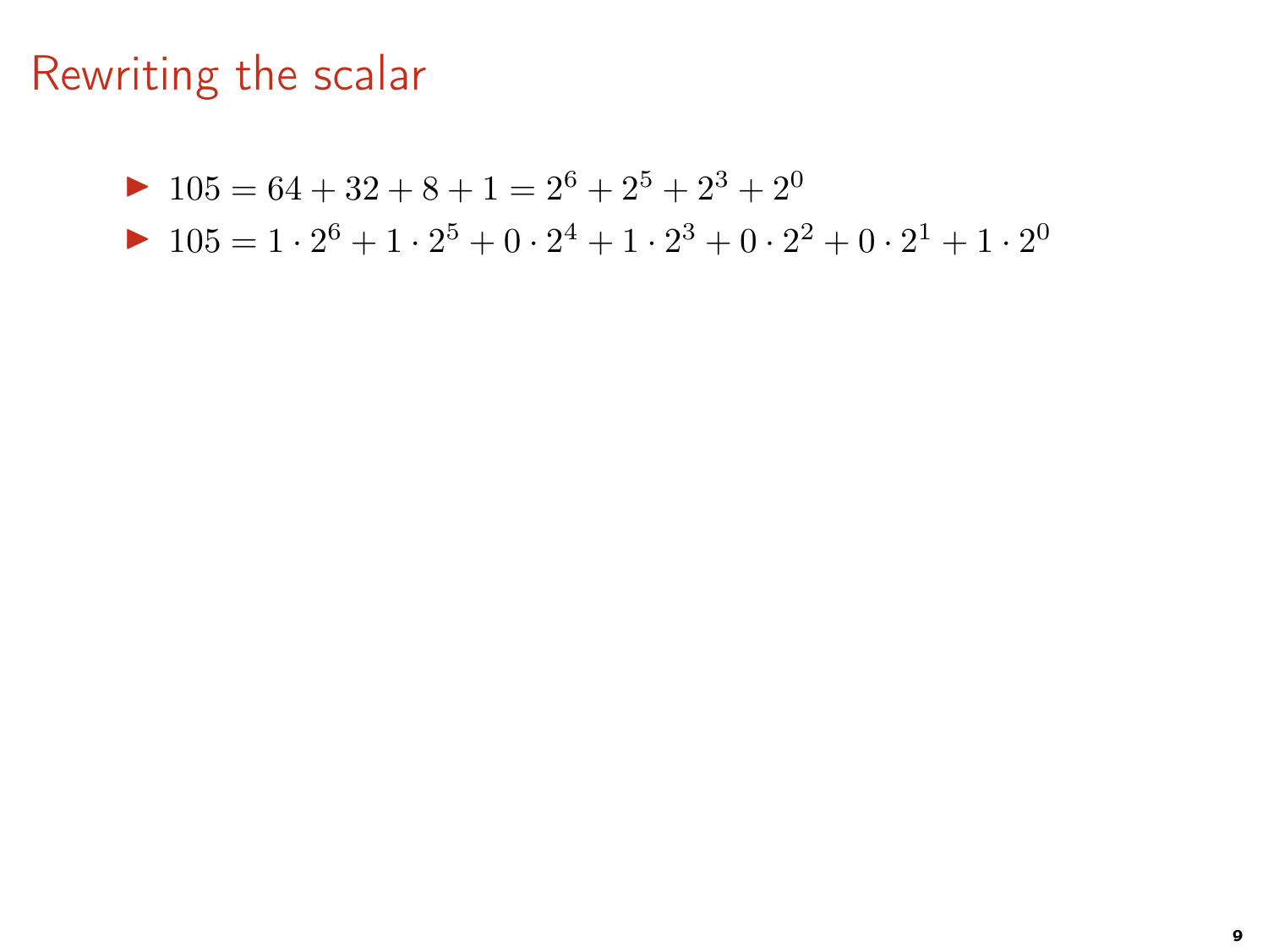▶ 105 = 
$$
64 + 32 + 8 + 1 = 2^6 + 2^5 + 2^3 + 2^0
$$

- ▶ 105 =  $1 \cdot 2^6 + 1 \cdot 2^5 + 0 \cdot 2^4 + 1 \cdot 2^3 + 0 \cdot 2^2 + 0 \cdot 2^1 + 1 \cdot 2^0$
- $\blacktriangleright$  105 = (((((((((((1 · 2 + 1) · 2) + 0) · 2) + 1) · 2) + 0) · 2) + 0) · 2) + 1 (Horner's rule)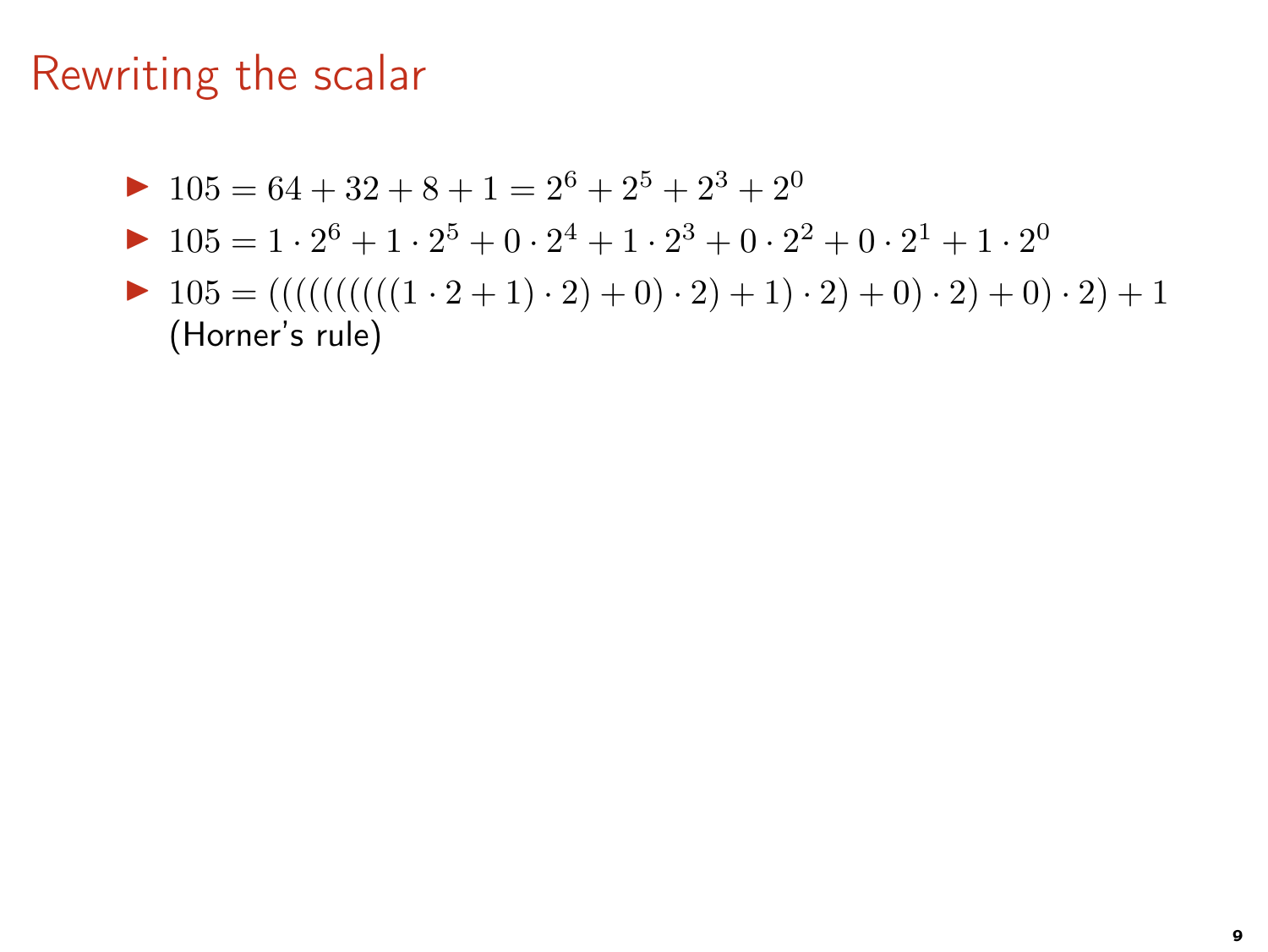- $\blacktriangleright$  105 = 64 + 32 + 8 + 1 = 2<sup>6</sup> + 2<sup>5</sup> + 2<sup>3</sup> + 2<sup>0</sup>
- ▶ 105 =  $1 \cdot 2^6 + 1 \cdot 2^5 + 0 \cdot 2^4 + 1 \cdot 2^3 + 0 \cdot 2^2 + 0 \cdot 2^1 + 1 \cdot 2^0$
- $\blacktriangleright$  105 = (((((((((((1 · 2 + 1) · 2) + 0) · 2) + 1) · 2) + 0) · 2) + 0) · 2) + 1 (Horner's rule)
- $\blacktriangleright$  105 ·  $P = ((((((((((P \cdot 2 + P) \cdot 2) + 0) \cdot 2) + P) \cdot 2) + 0) \cdot 2) + 0) \cdot 2) + P$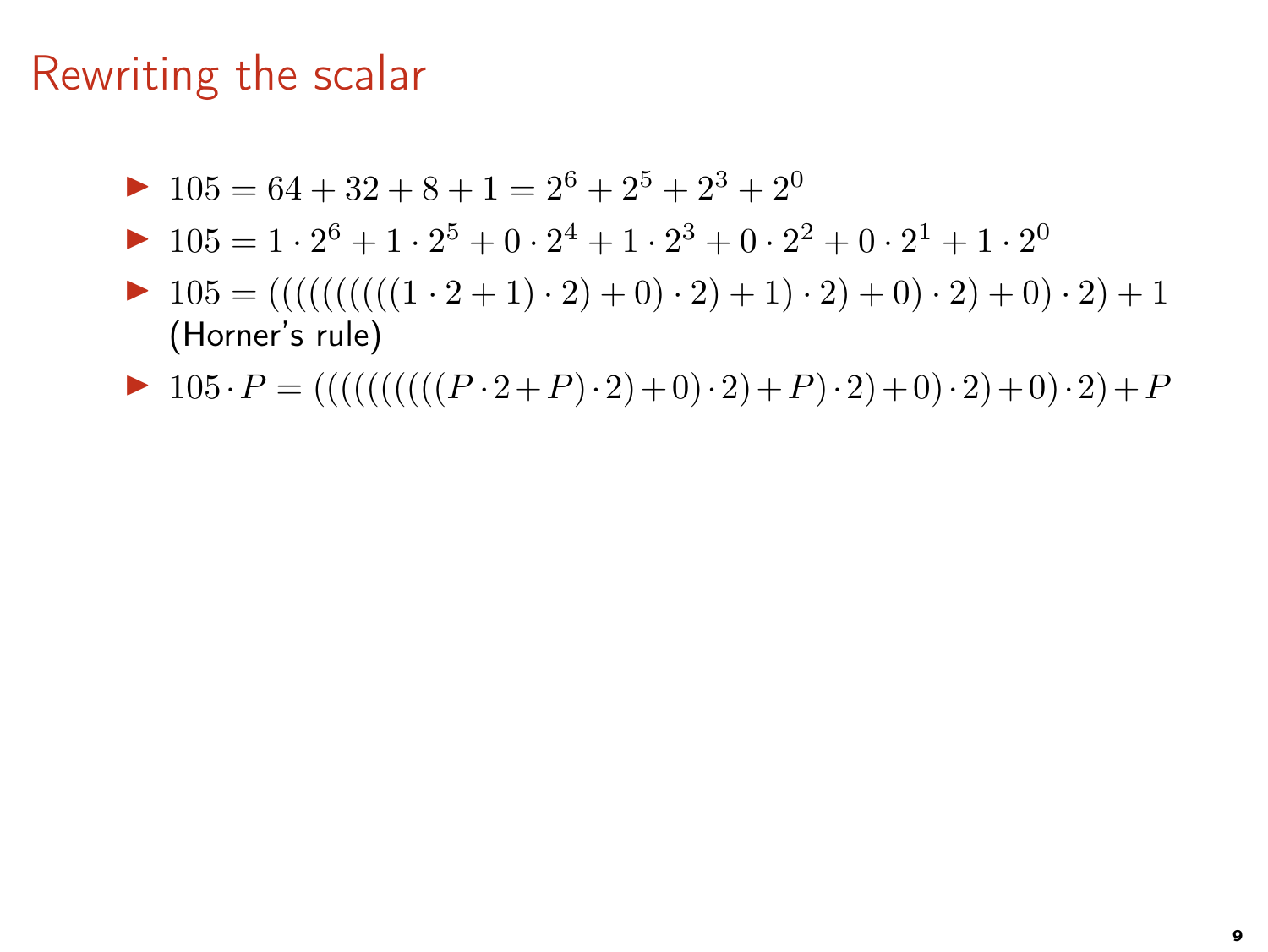- $\blacktriangleright$  105 = 64 + 32 + 8 + 1 = 2<sup>6</sup> + 2<sup>5</sup> + 2<sup>3</sup> + 2<sup>0</sup>
- ▶ 105 =  $1 \cdot 2^6 + 1 \cdot 2^5 + 0 \cdot 2^4 + 1 \cdot 2^3 + 0 \cdot 2^2 + 0 \cdot 2^1 + 1 \cdot 2^0$
- $\blacktriangleright$  105 = (((((((((((1 · 2 + 1) · 2) + 0) · 2) + 1) · 2) + 0) · 2) + 0) · 2) + 1 (Horner's rule)
- $\blacktriangleright$  105 ·  $P = ((((((((((((P \cdot 2 + P) \cdot 2) + 0) \cdot 2) + P) \cdot 2) + 0) \cdot 2) + 0) \cdot 2) + P$
- $\triangleright$  Cost: 6 doublings, 3 additions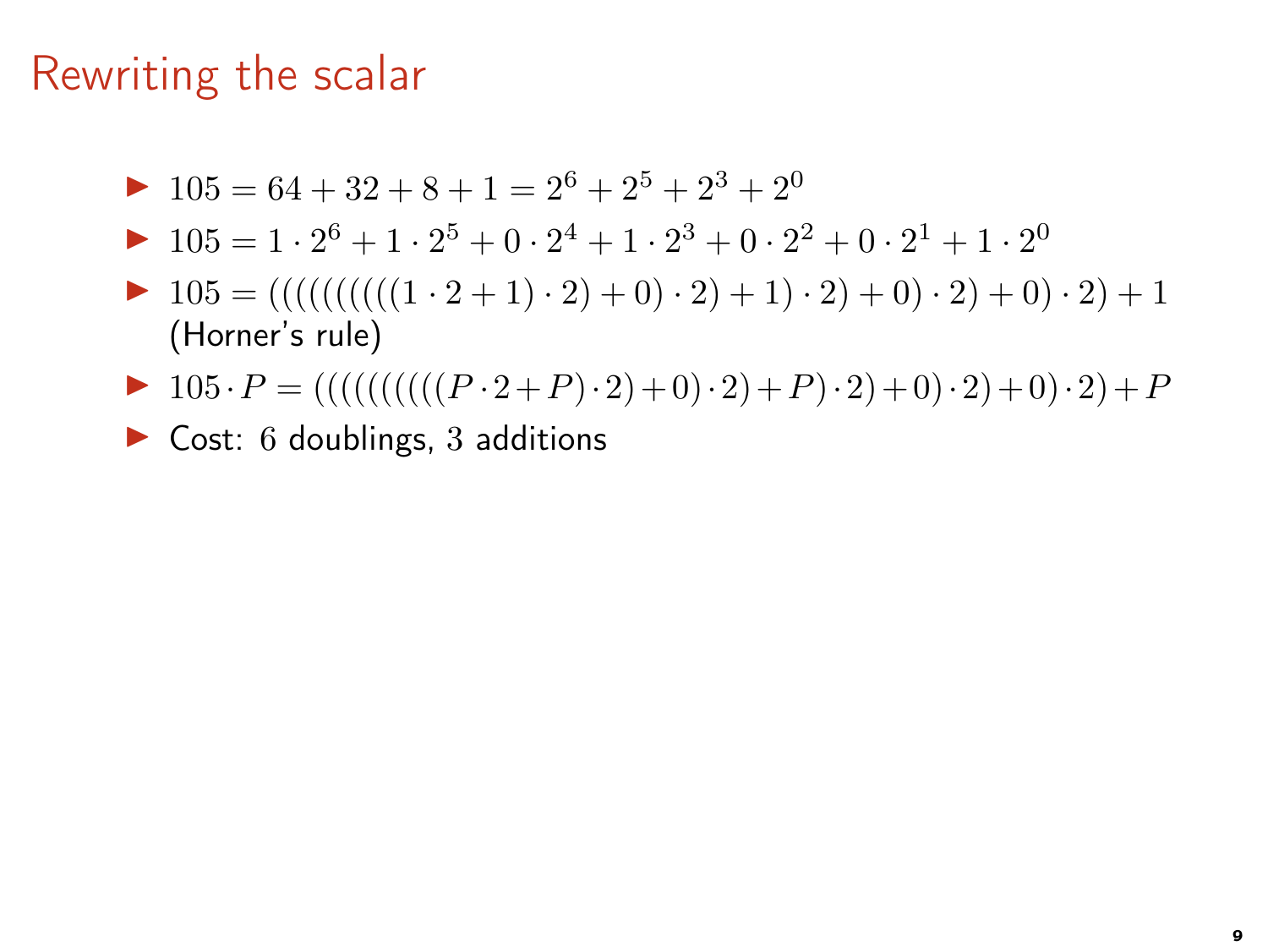$$
105 = 64 + 32 + 8 + 1 = 2^6 + 2^5 + 2^3 + 2^0
$$

- ▶ 105 =  $1 \cdot 2^6 + 1 \cdot 2^5 + 0 \cdot 2^4 + 1 \cdot 2^3 + 0 \cdot 2^2 + 0 \cdot 2^1 + 1 \cdot 2^0$
- $\blacktriangleright$  105 = (((((((((((1 · 2 + 1) · 2) + 0) · 2) + 1) · 2) + 0) · 2) + 0) · 2) + 1 (Horner's rule)
- $\blacktriangleright$  105 ·  $P = ((((((((((((P \cdot 2 + P) \cdot 2) + 0) \cdot 2) + P) \cdot 2) + 0) \cdot 2) + 0) \cdot 2) + P$
- $\triangleright$  Cost: 6 doublings, 3 additions
- ▶ General algorithm: "Double and add"

```
R \leftarrow Pfor i \leftarrow n - 2 downto 0 do
    R \leftarrow 2Rif (k)_2[i] = 1 then
        R \leftarrow R + Pend if
end for
return R
```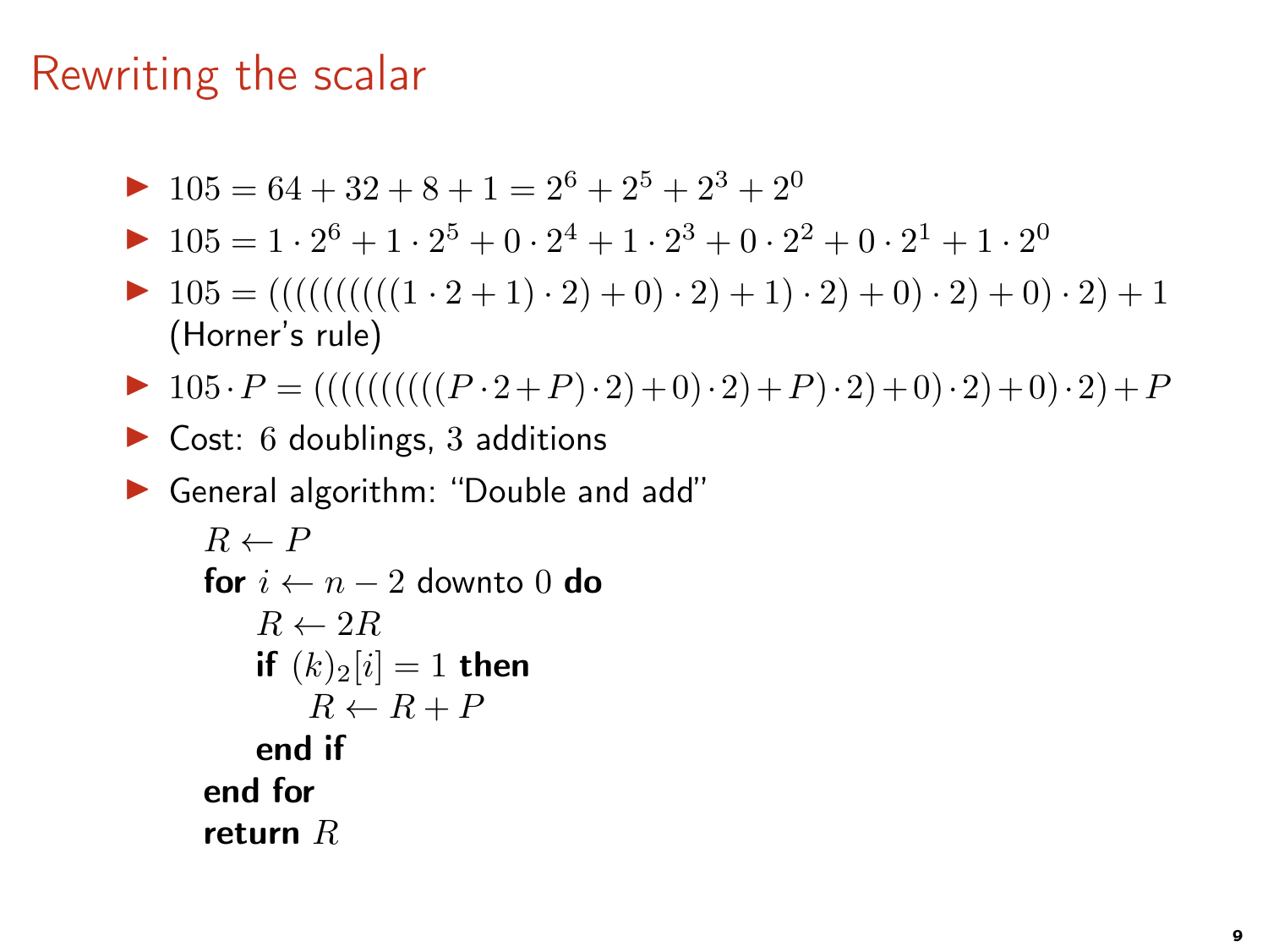- $\blacktriangleright$  Let *n* be the number of bits in the exponent
- Double-and-add takes  $n 1$  doublings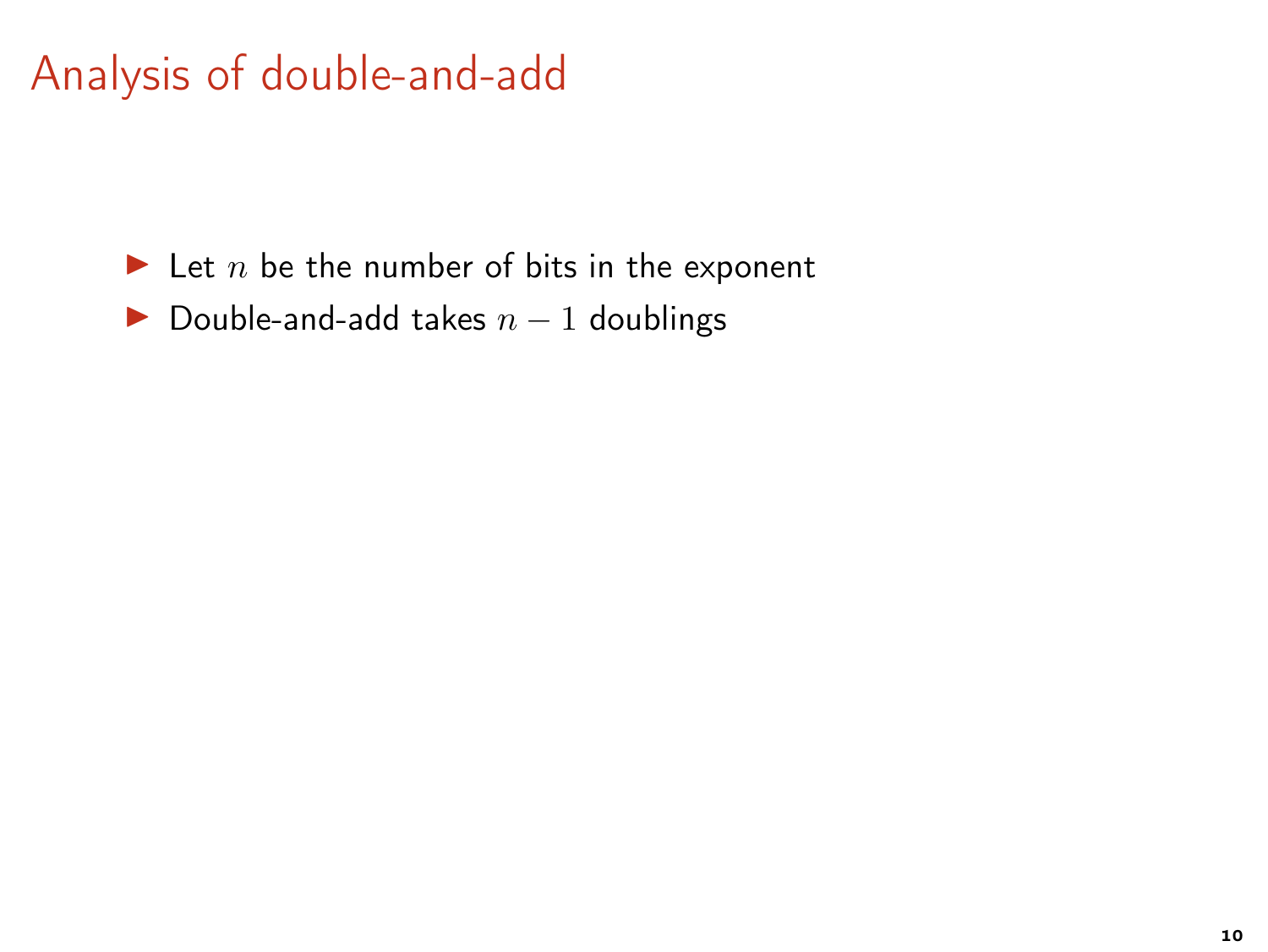- $\blacktriangleright$  Let n be the number of bits in the exponent
- Double-and-add takes  $n 1$  doublings
- $\blacktriangleright$  Let m be the number of 1 bits in the exponent
- ▶ Double-and-add takes  $m 1$  additions
- ▶ On average:  $\approx n/2$  additions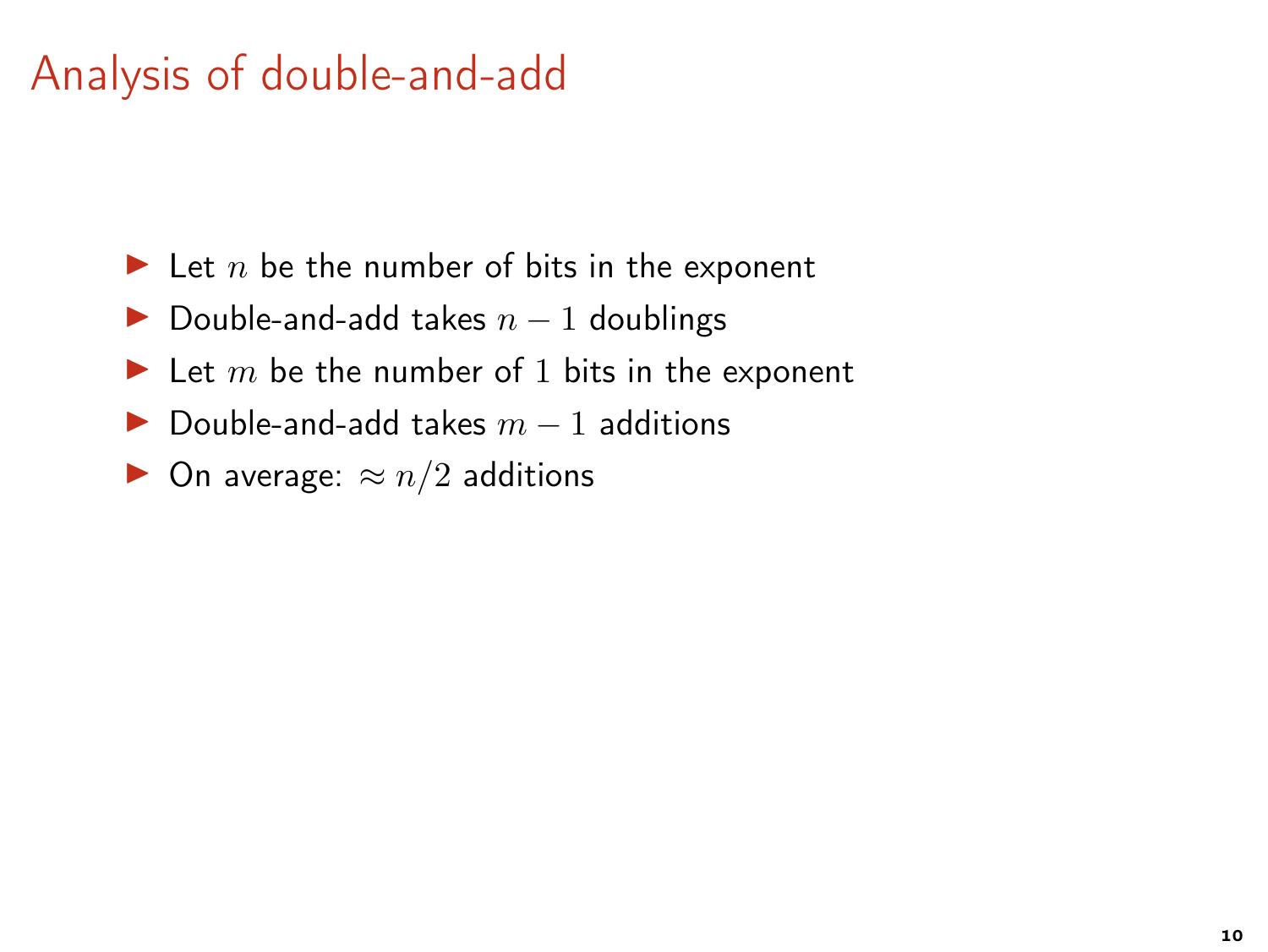- $\blacktriangleright$  Let n be the number of bits in the exponent
- Double-and-add takes  $n 1$  doublings
- $\blacktriangleright$  Let m be the number of 1 bits in the exponent
- $\triangleright$  Double-and-add takes  $m 1$  additions
- $\triangleright$  On average:  $\approx n/2$  additions
- $\blacktriangleright$  P does not need to be known in advance, no precomputation depending on  $P$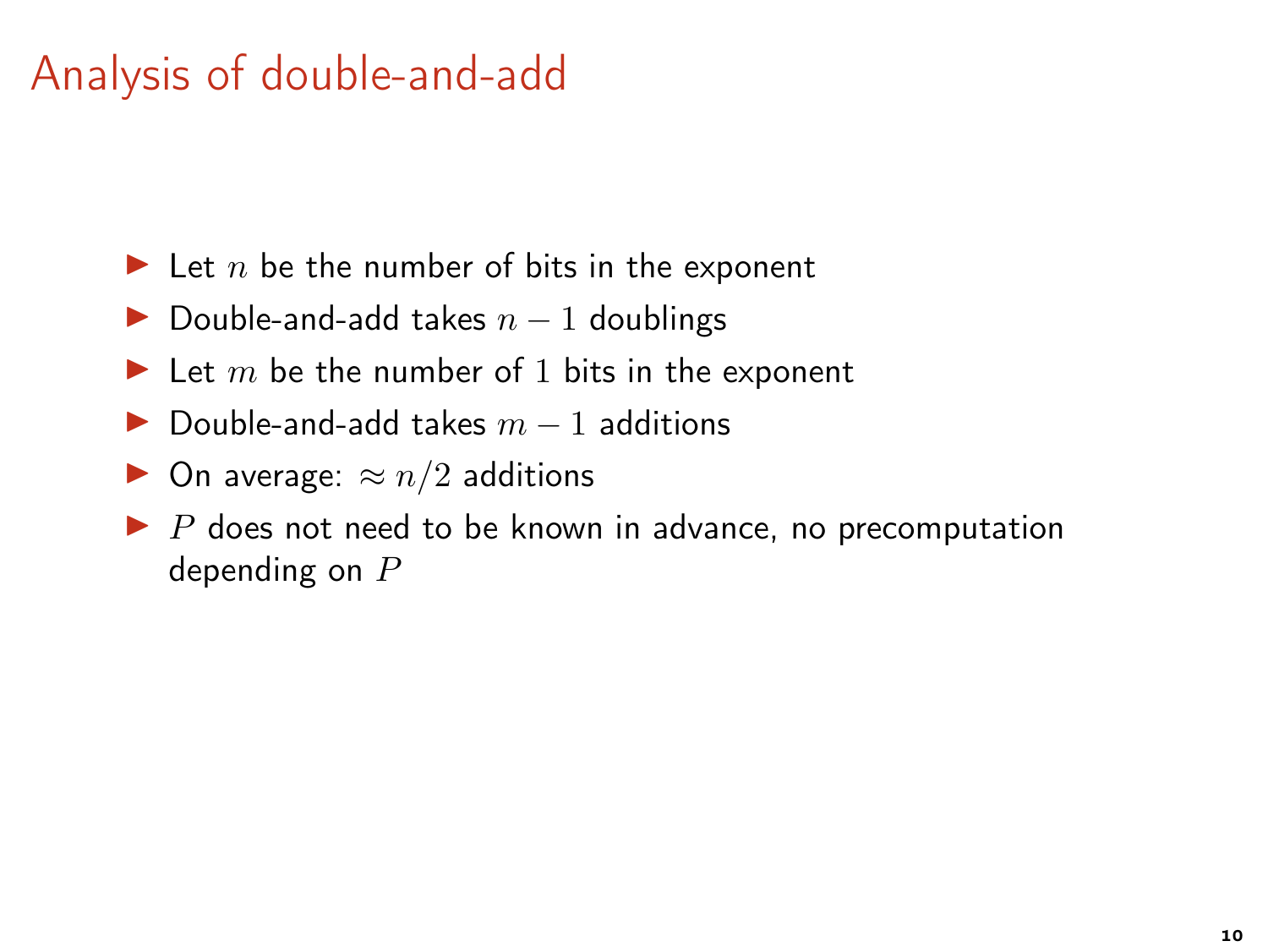- $\blacktriangleright$  Let n be the number of bits in the exponent
- Double-and-add takes  $n 1$  doublings
- $\blacktriangleright$  Let m be the number of 1 bits in the exponent
- $\triangleright$  Double-and-add takes  $m 1$  additions
- $\triangleright$  On average:  $\approx n/2$  additions
- $\blacktriangleright$  P does not need to be known in advance, no precomputation depending on  $P$
- $\blacktriangleright$  Handles single-scalar multiplication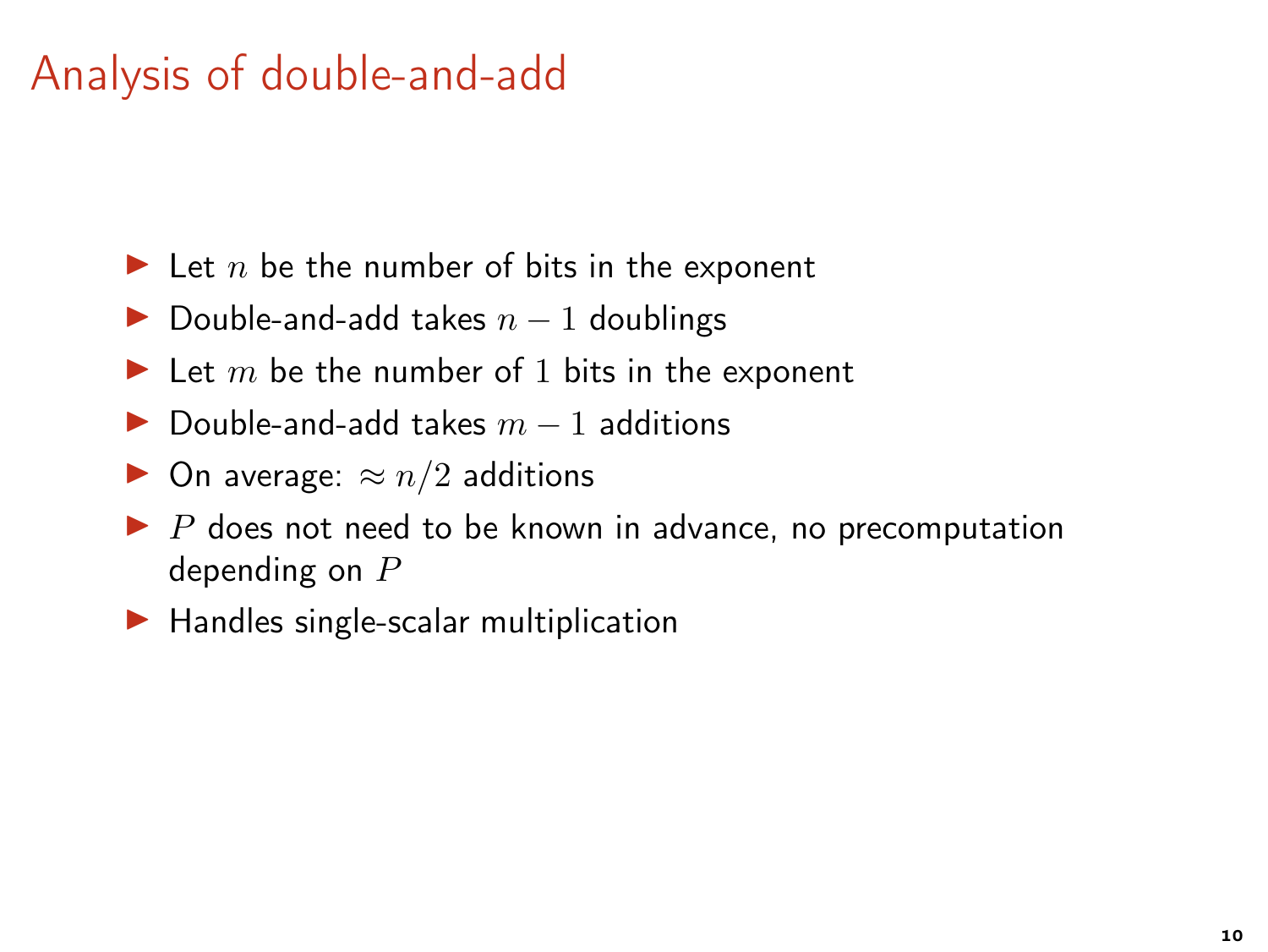- $\blacktriangleright$  Let n be the number of bits in the exponent
- Double-and-add takes  $n 1$  doublings
- $\blacktriangleright$  Let m be the number of 1 bits in the exponent
- $\triangleright$  Double-and-add takes  $m 1$  additions
- $\triangleright$  On average:  $\approx n/2$  additions
- $\blacktriangleright$  P does not need to be known in advance, no precomputation depending on P
- $\blacktriangleright$  Handles single-scalar multiplication
- ▶ Running time clearly depends on the scalar: insecure for secret scalars!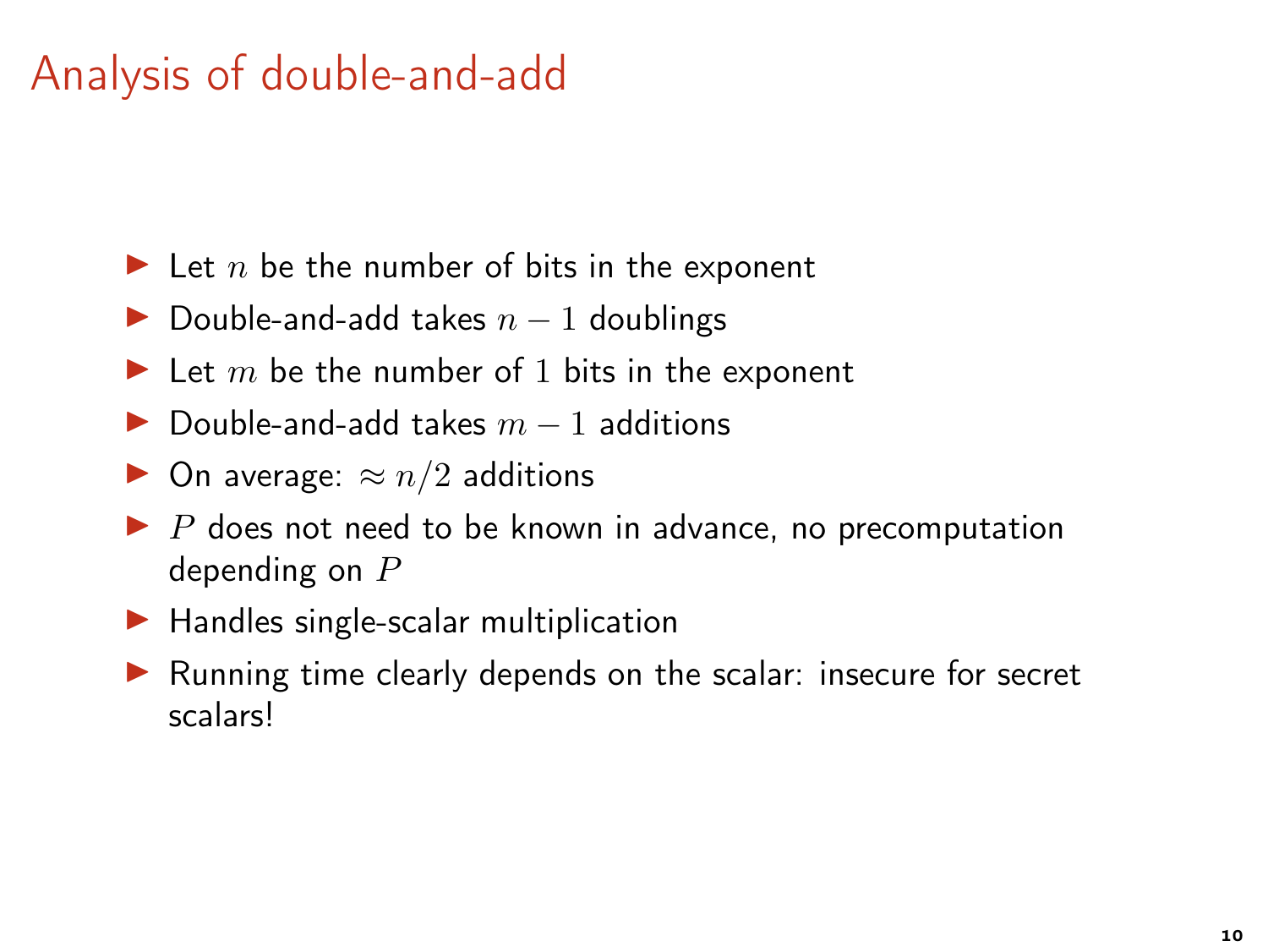#### Double-scalar double-and-add

 $\blacktriangleright$  Let's modify the algorithm to compute  $k_1P_1 + k_2P_2$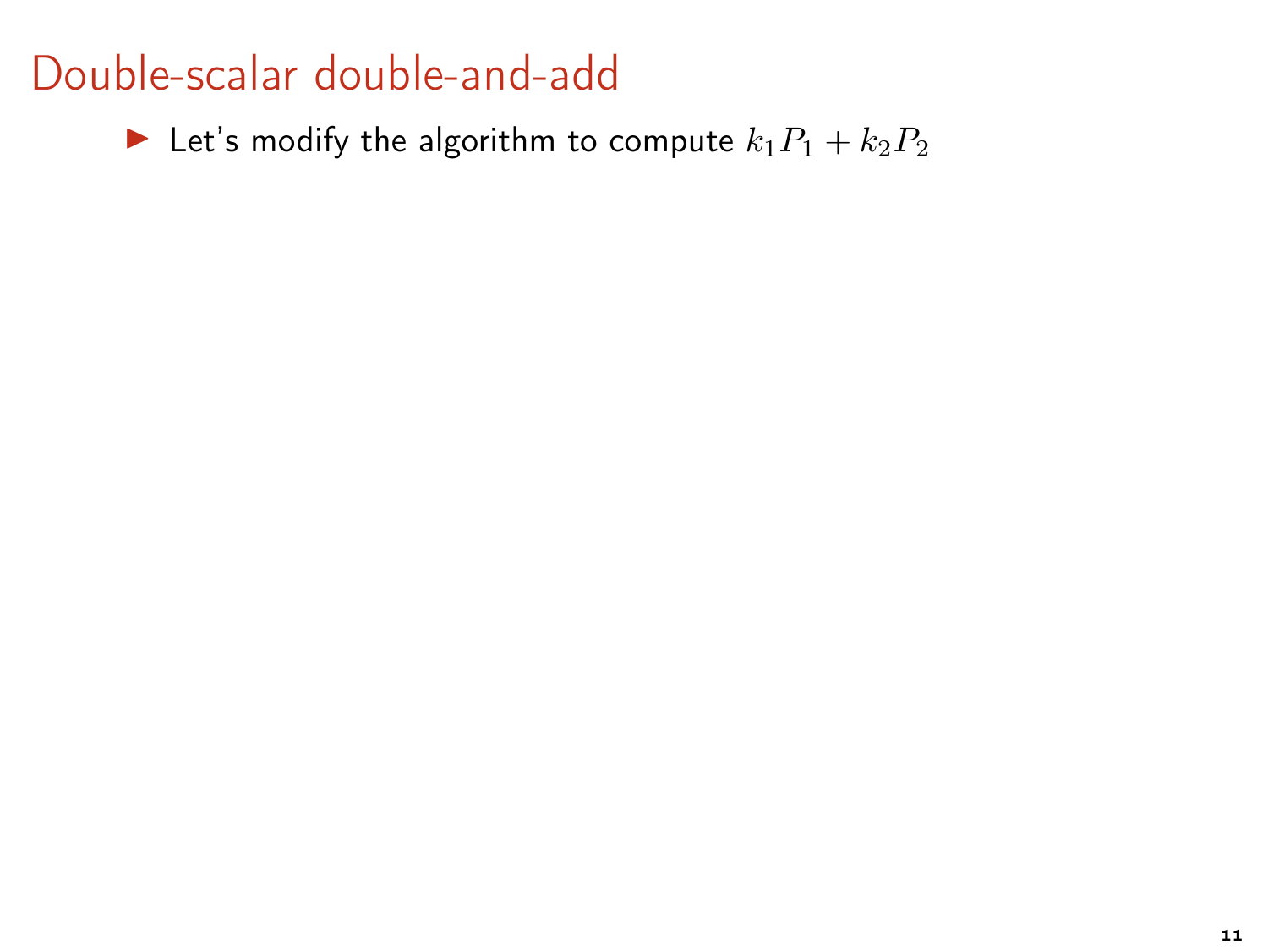#### Double-scalar double-and-add

- Example 1 Let's modify the algorithm to compute  $k_1P_1 + k_2P_2$
- ▶ Obvious solution:
	- ► Compute  $k_1P_1$   $(n_1 1)$  doublings,  $m_1 1$  additions)
	- ► Compute  $k_2P_2$  ( $n_2-1$  doublings,  $m_2-1$  additions)
	- $\blacktriangleright$  Add the results (1 addition)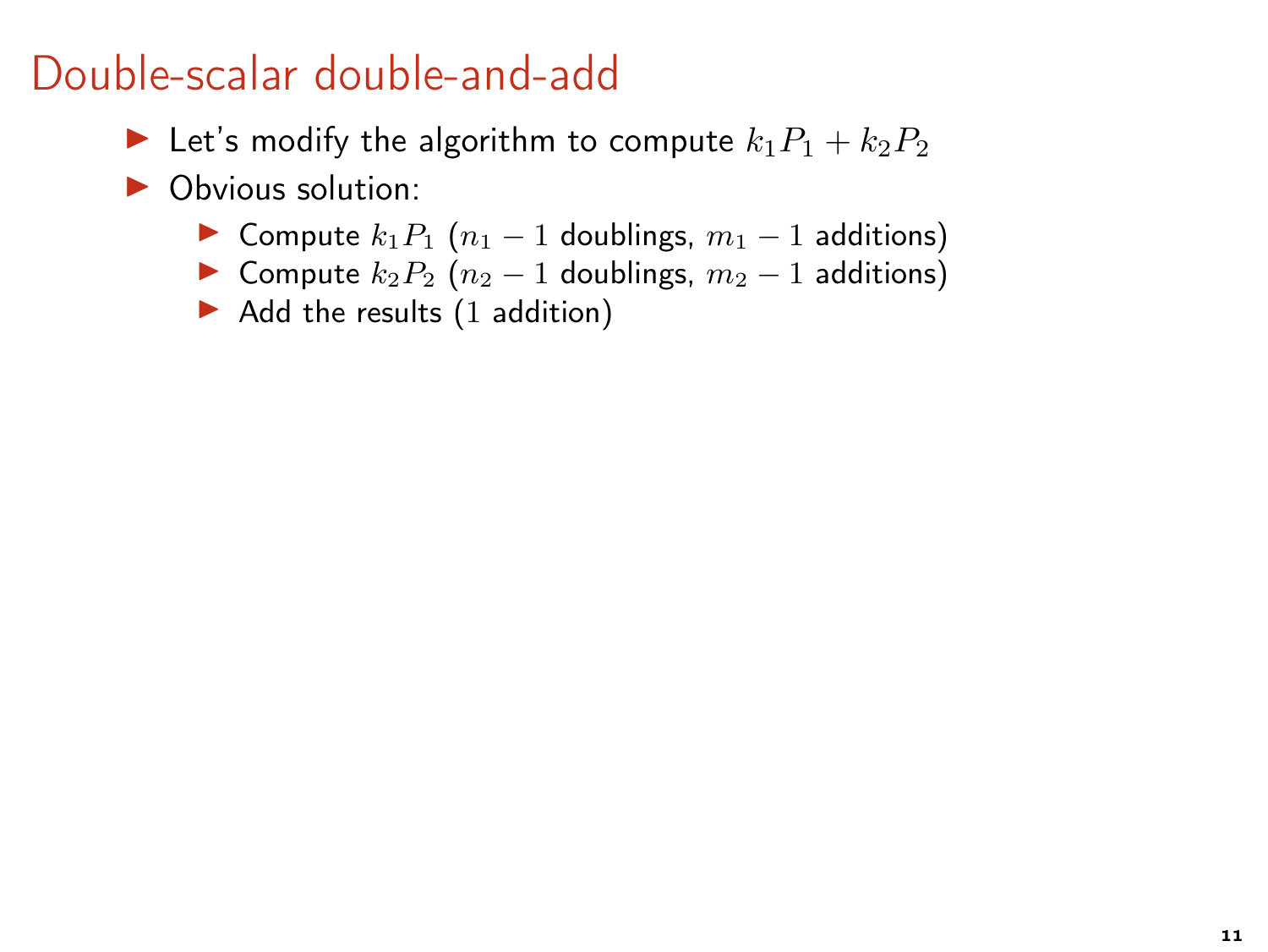#### Double-scalar double-and-add

- Example Let's modify the algorithm to compute  $k_1P_1 + k_2P_2$
- ▶ Obvious solution:
	- ► Compute  $k_1P_1$   $(n_1 1)$  doublings,  $m_1 1$  additions)
	- ► Compute  $k_2P_2$   $(n_2 1)$  doublings,  $m_2 1$  additions)
	- $\blacktriangleright$  Add the results (1 addition)
- $\triangleright$  We can do better (O denotes the neutral element):

```
R \leftarrow \mathcal{O}for i \leftarrow max(n_1, n_2) - 1 downto 0 do
    R \leftarrow 2Rif (k_1)_2[i] = 1 then
        R \leftarrow R + P_1end if
    if (k_2)_2[i] = 1 then
        R \leftarrow R + P_2end if
end for
return R
```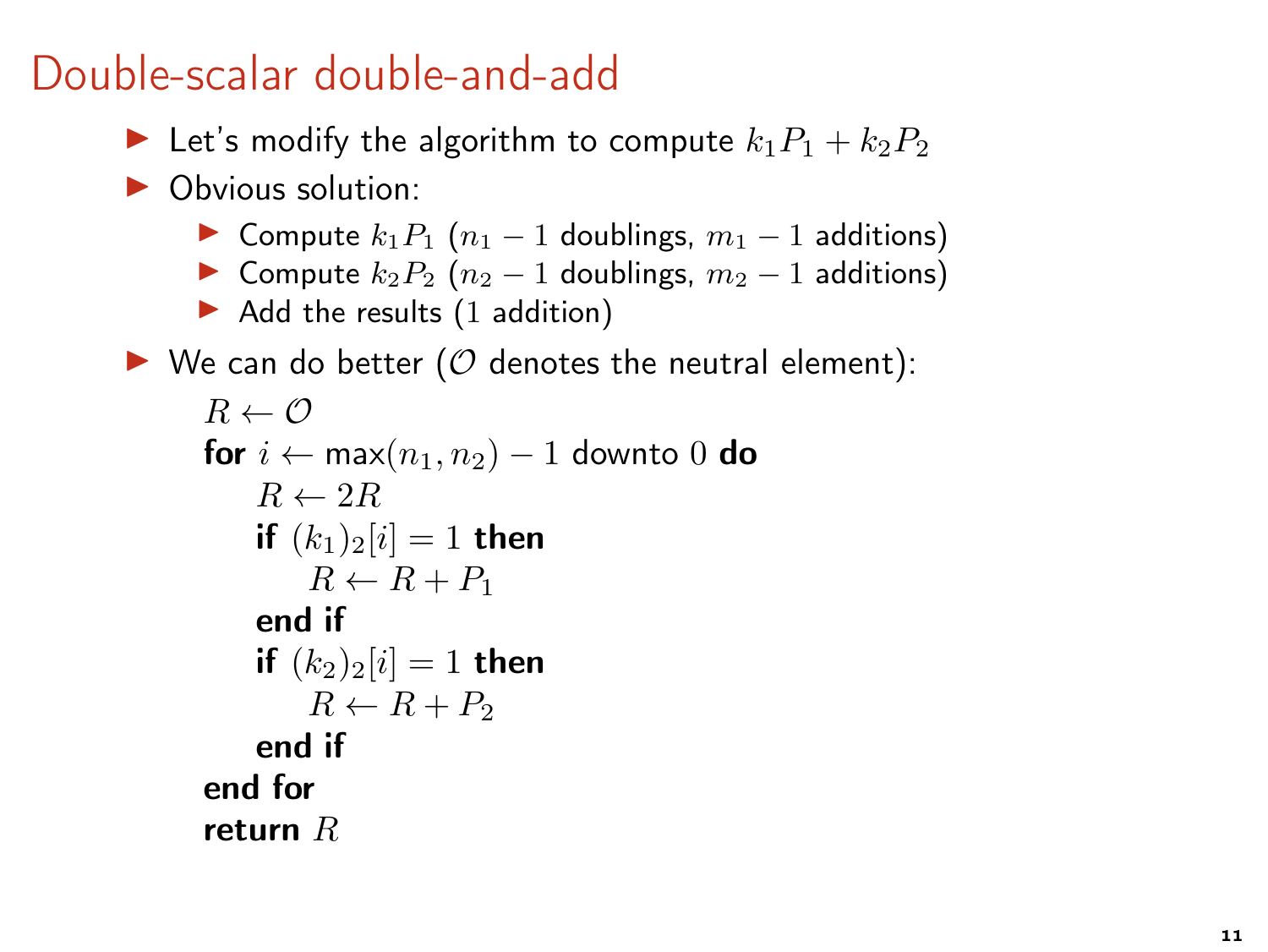## Double-scalar double-and-add

- Example Let's modify the algorithm to compute  $k_1P_1 + k_2P_2$
- ▶ Obvious solution:
	- ► Compute  $k_1P_1$   $(n_1 1)$  doublings,  $m_1 1$  additions)
	- ► Compute  $k_2P_2$  ( $n_2-1$  doublings,  $m_2-1$  additions)
	- $\blacktriangleright$  Add the results (1 addition)
- $\triangleright$  We can do better (O denotes the neutral element):

```
R \leftarrow \mathcal{O}for i ← max(n_1, n_2) – 1 downto 0 do
          R \leftarrow 2Rif (k_1)_2[i] = 1 then
              R \leftarrow R + P_1end if
          if (k_2)_2[i] = 1 then
              R \leftarrow R + P_2end if
      end for
      return R• max(n_1, n_2) doublings, m_1 + m_2 additions
```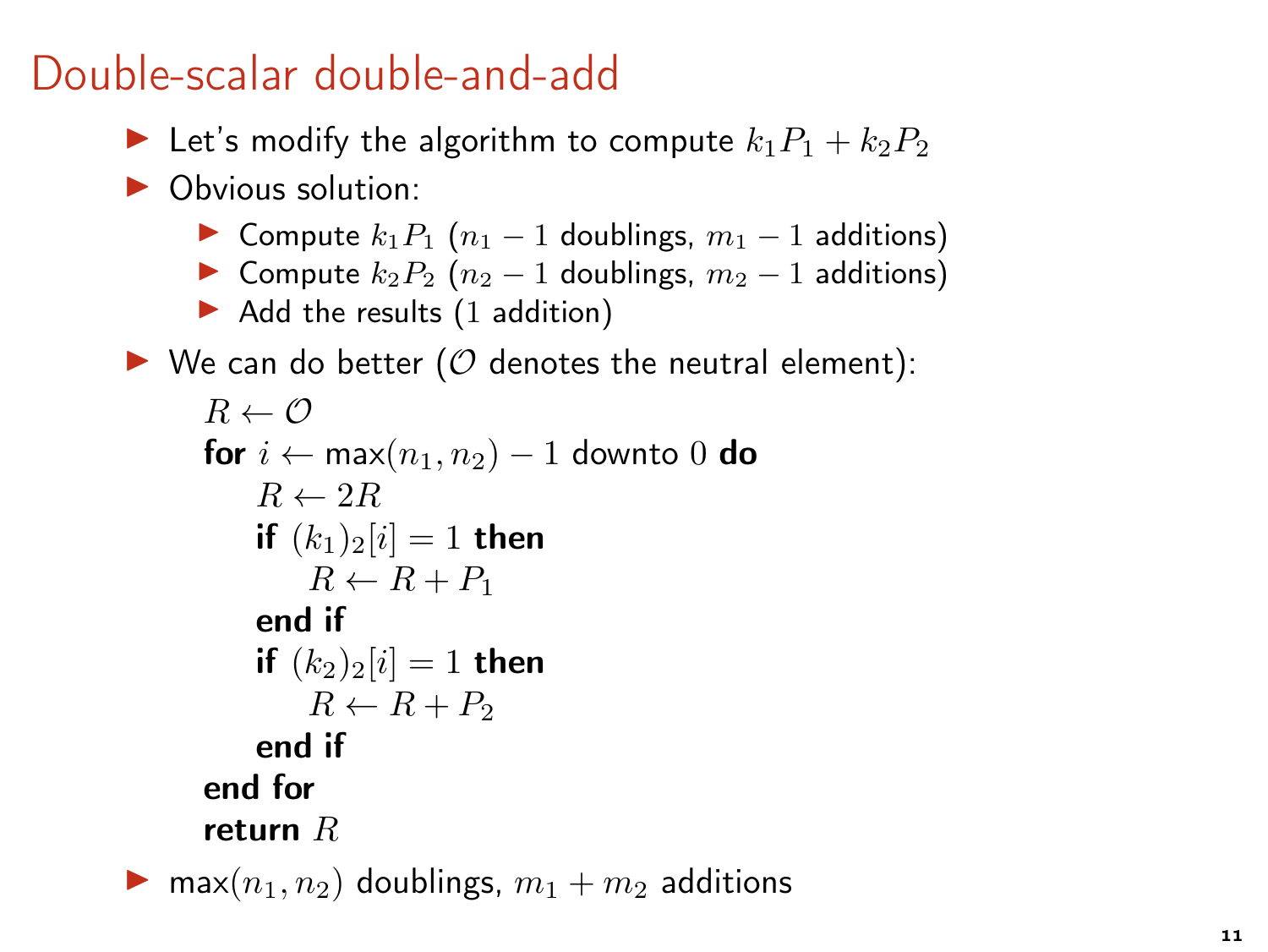## Some precomputation helps

 $\blacktriangleright$  Whenever  $k_1$  and  $k_2$  have a 1 bit at the same position, we first add  $P_1$  and then  $P_2$  (on average for  $1/4$  of the bits)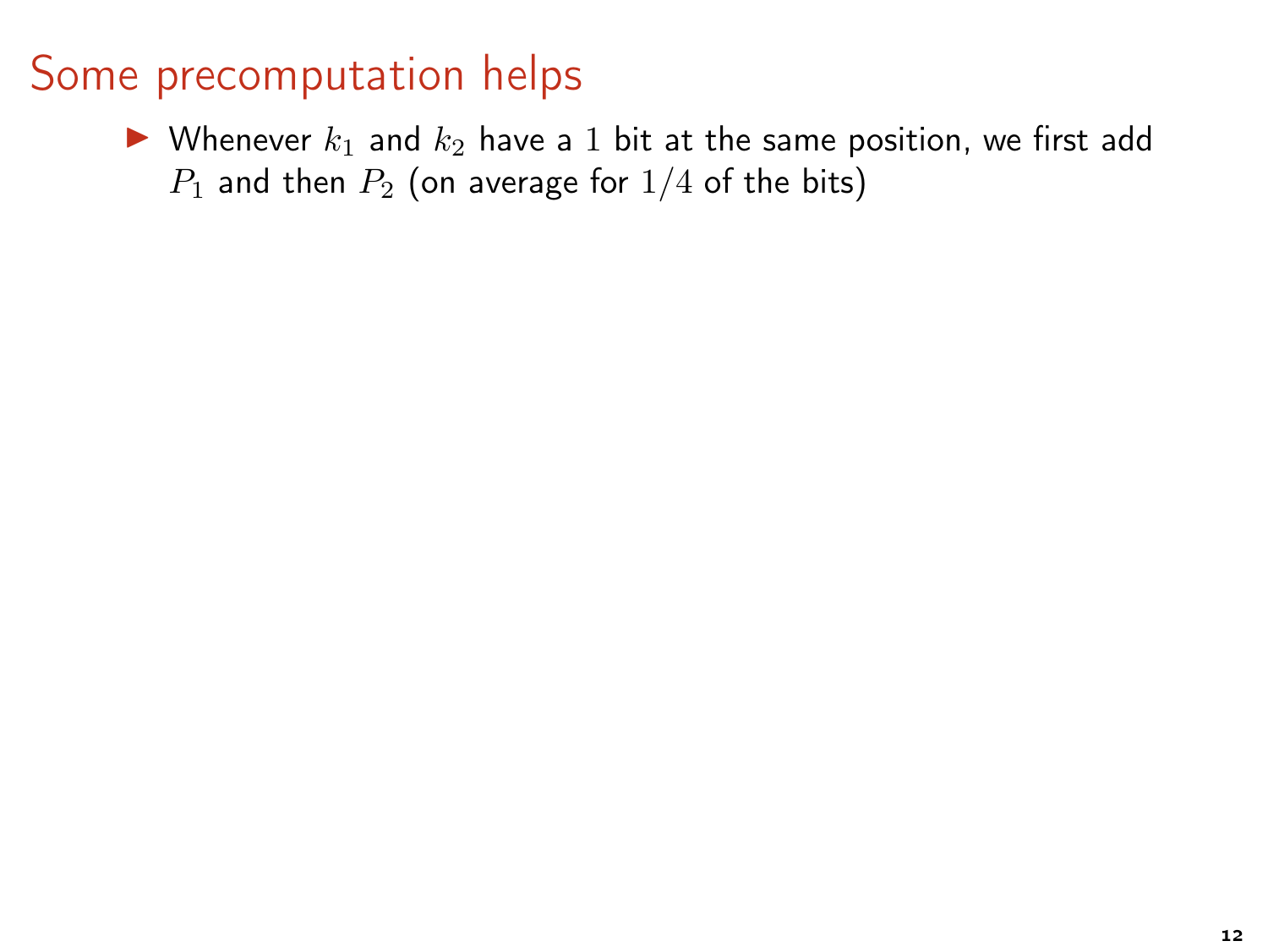### Some precomputation helps

 $\triangleright$  Whenever  $k_1$  and  $k_2$  have a 1 bit at the same position, we first add  $P_1$  and then  $P_2$  (on average for  $1/4$  of the bits)

Let's just precompute  $T = P_1 + P_2$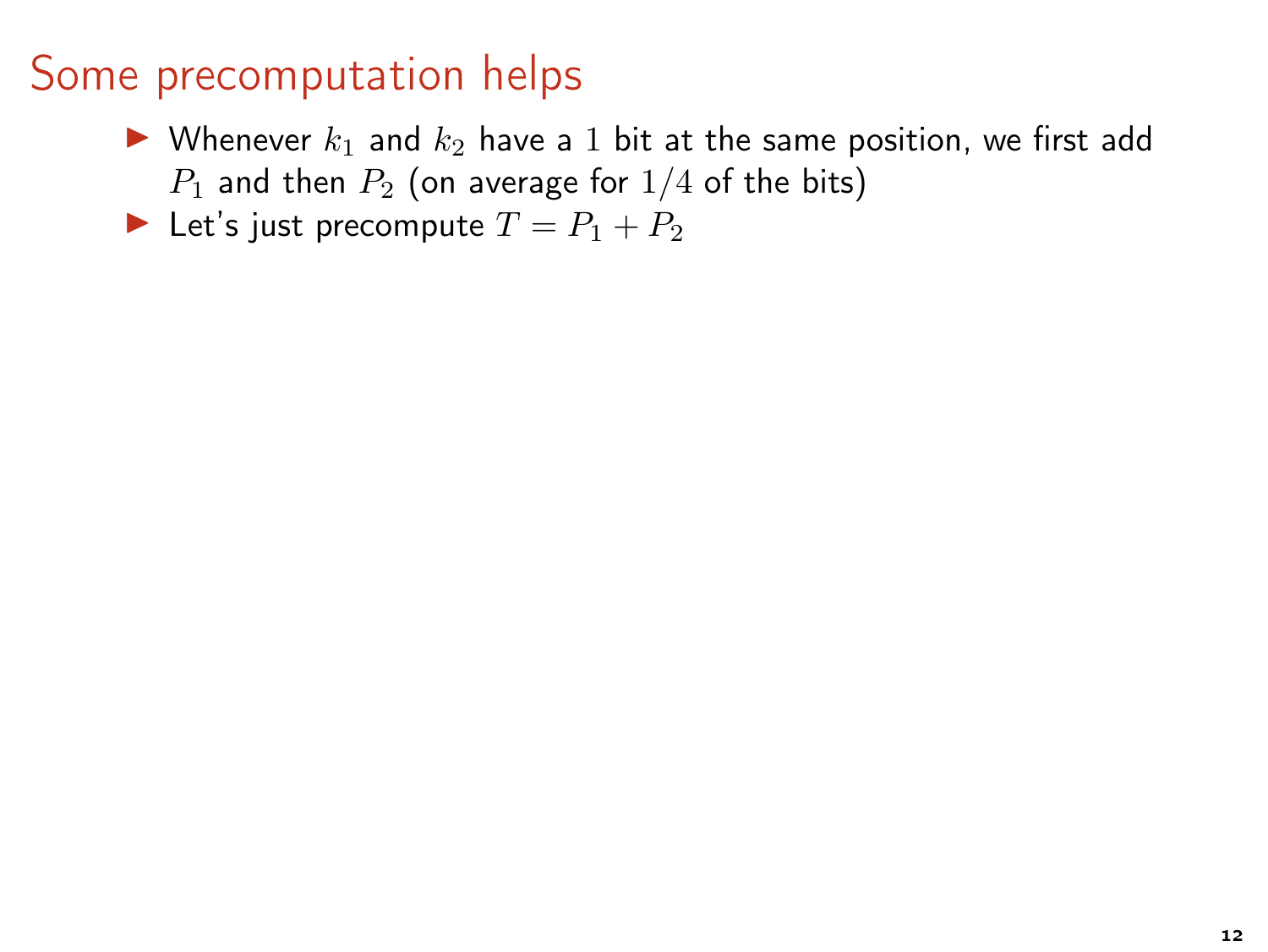## Some precomputation helps

- $\blacktriangleright$  Whenever  $k_1$  and  $k_2$  have a 1 bit at the same position, we first add  $P_1$  and then  $P_2$  (on average for  $1/4$  of the bits)
- Let's just precompute  $T = P_1 + P_2$
- ▶ Modified algorithm (special case of Strauss' algorithm):

```
B \leftarrow \emptysetfor i ← max(n_1, n_2) – 1 downto 0 do
    R \leftarrow 2Rif (k_1)_2[i] = 1 AND (k_2)_2[i] = 1 then
        R \leftarrow R + Telse
        if (k_1)_2[i] = 1 then
            R \leftarrow R + P_1end if
        if (k_2)_2[i] = 1 then
            R \leftarrow R + P_2end if
    end if
end for
return R
```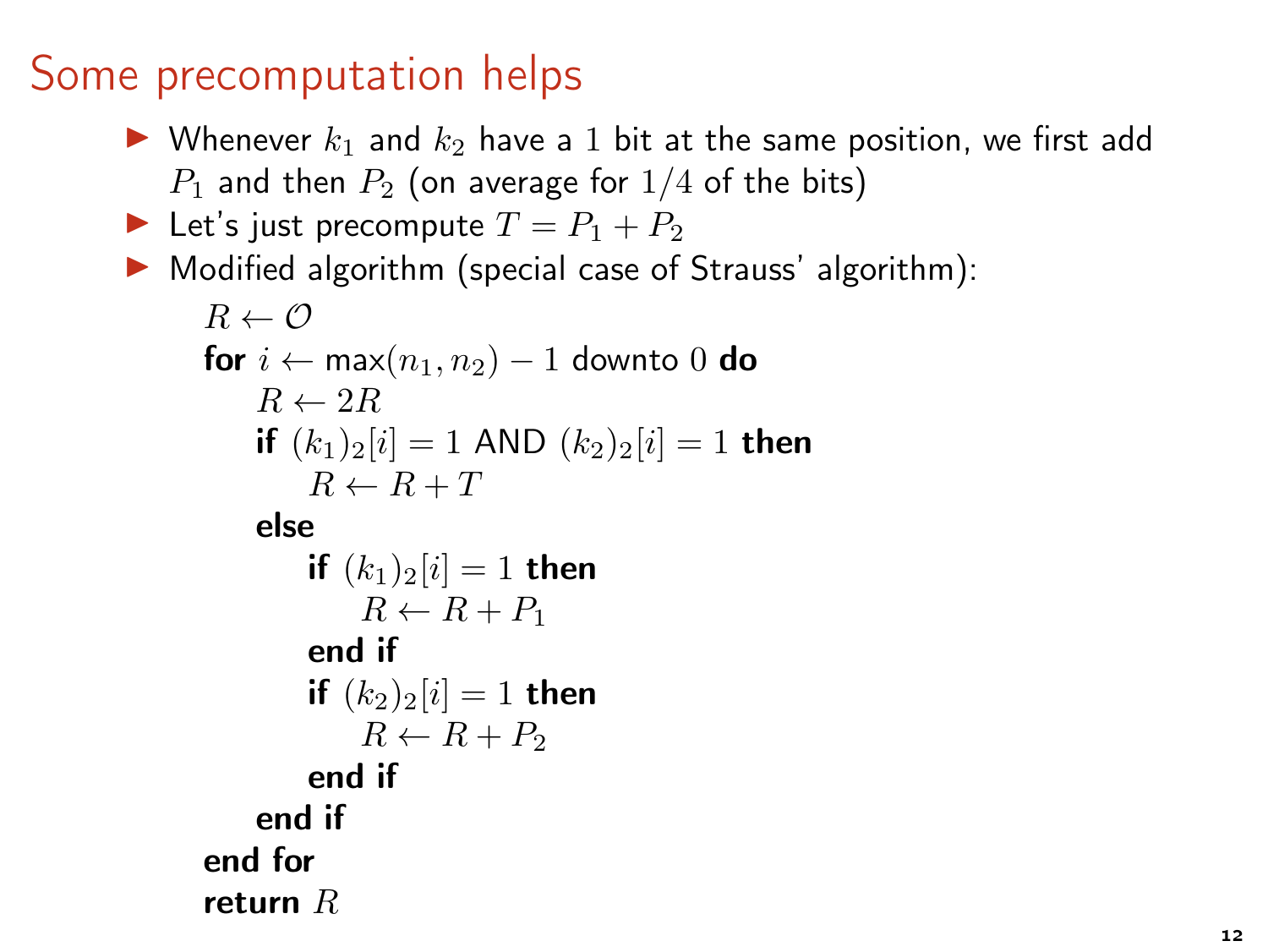▶ What if precomputation is free (fixed basepoint, offline precomputation)?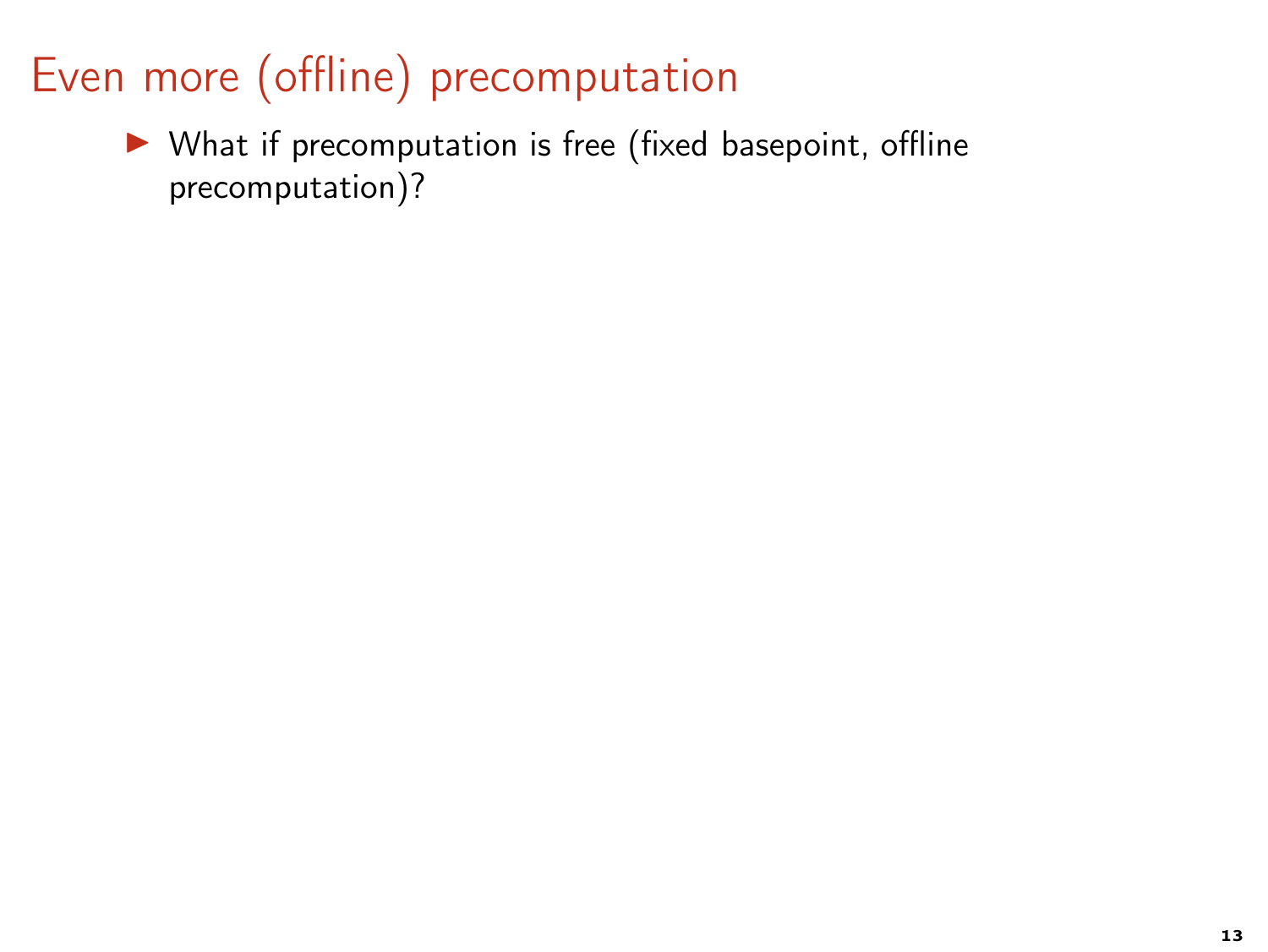- $\blacktriangleright$  What if precomputation is free (fixed basepoint, offline precomputation)?
- First idea: Let's precompute a table containing  $0P, P, 2P, 3P, \ldots$ , when we receive k, simply look up  $kP$ .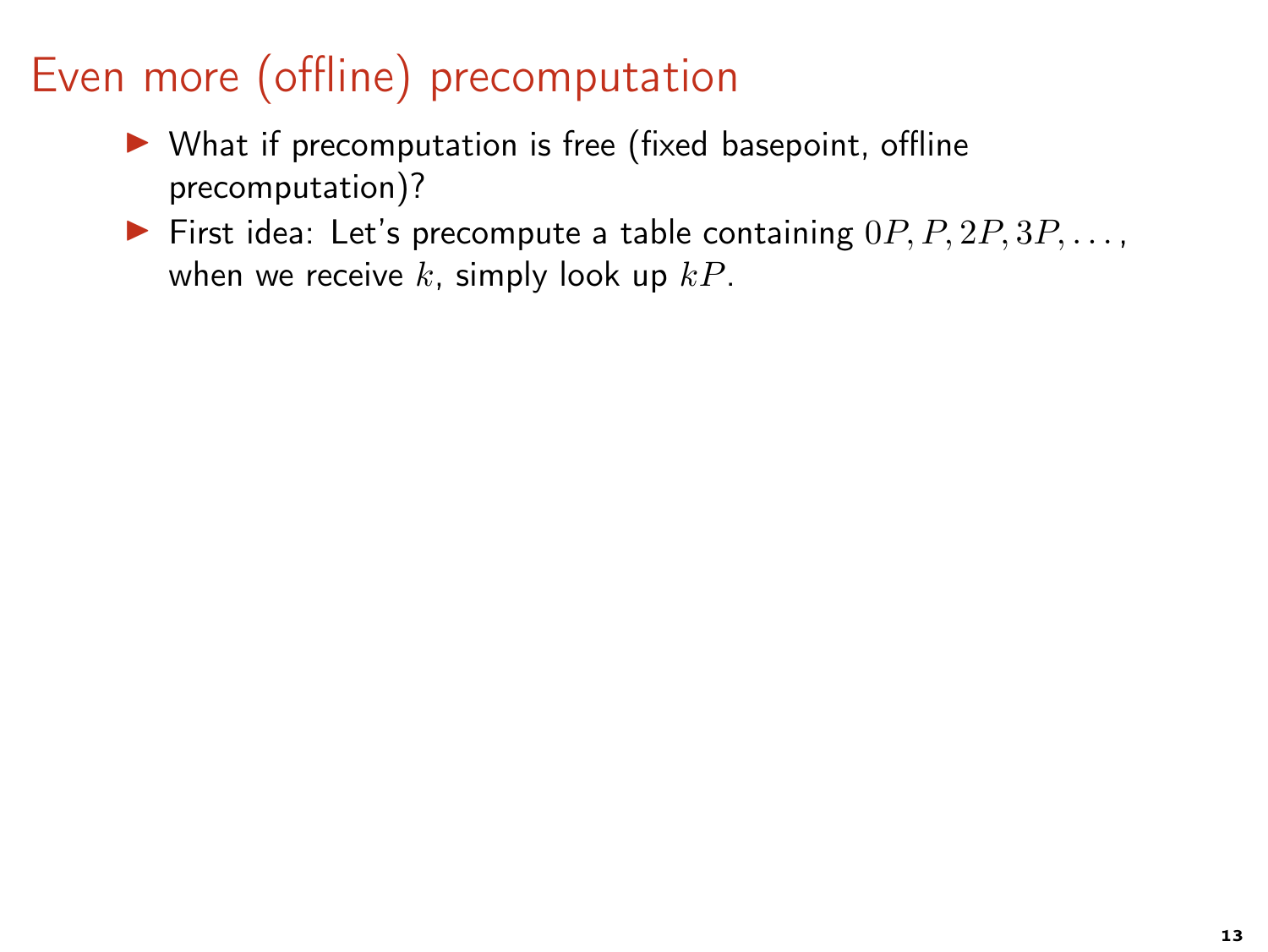- ▶ What if precomputation is free (fixed basepoint, offline precomputation)?
- First idea: Let's precompute a table containing  $0P, P, 2P, 3P, \ldots$ , when we receive k, simply look up  $kP$ .
- ▶ Problem:  $k$  is large. For a 256-bit  $k$  we would need a table of size 3369993333393829974333376885877453834204643052817571560137951281152TB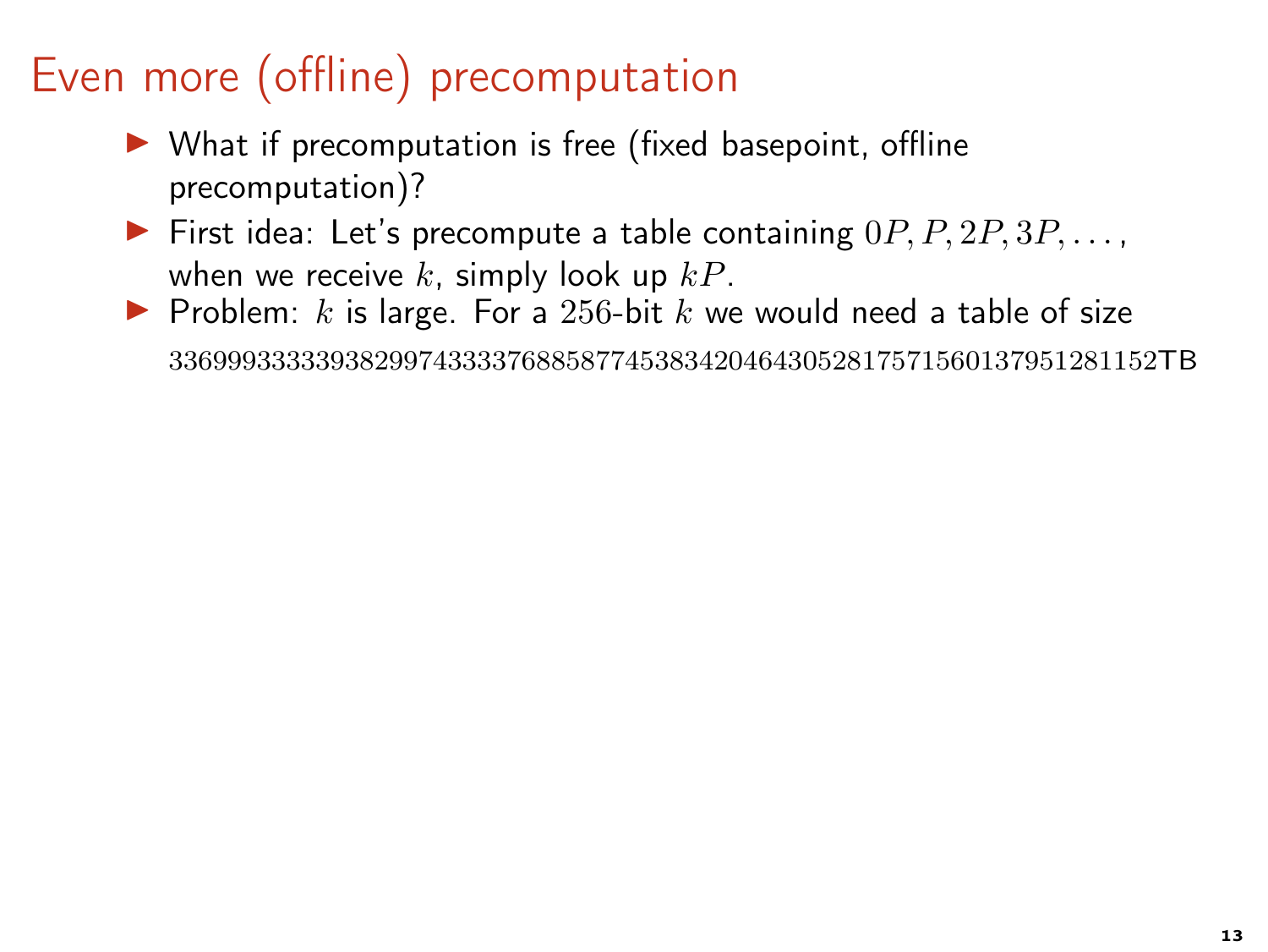- ▶ What if precomputation is free (fixed basepoint, offline precomputation)?
- First idea: Let's precompute a table containing  $0P, P, 2P, 3P, \ldots$ , when we receive k, simply look up  $kP$ .
- ▶ Problem:  $k$  is large. For a 256-bit  $k$  we would need a table of size 3369993333393829974333376885877453834204643052817571560137951281152TB
- $\blacktriangleright$  How about, for example, precompute  $P, 2P, 4P, 8P, \ldots, 2^{n-1}P$
- $\blacktriangleright$  This needs only about 16KB of storage for  $n = 256$  and 64-byte group elements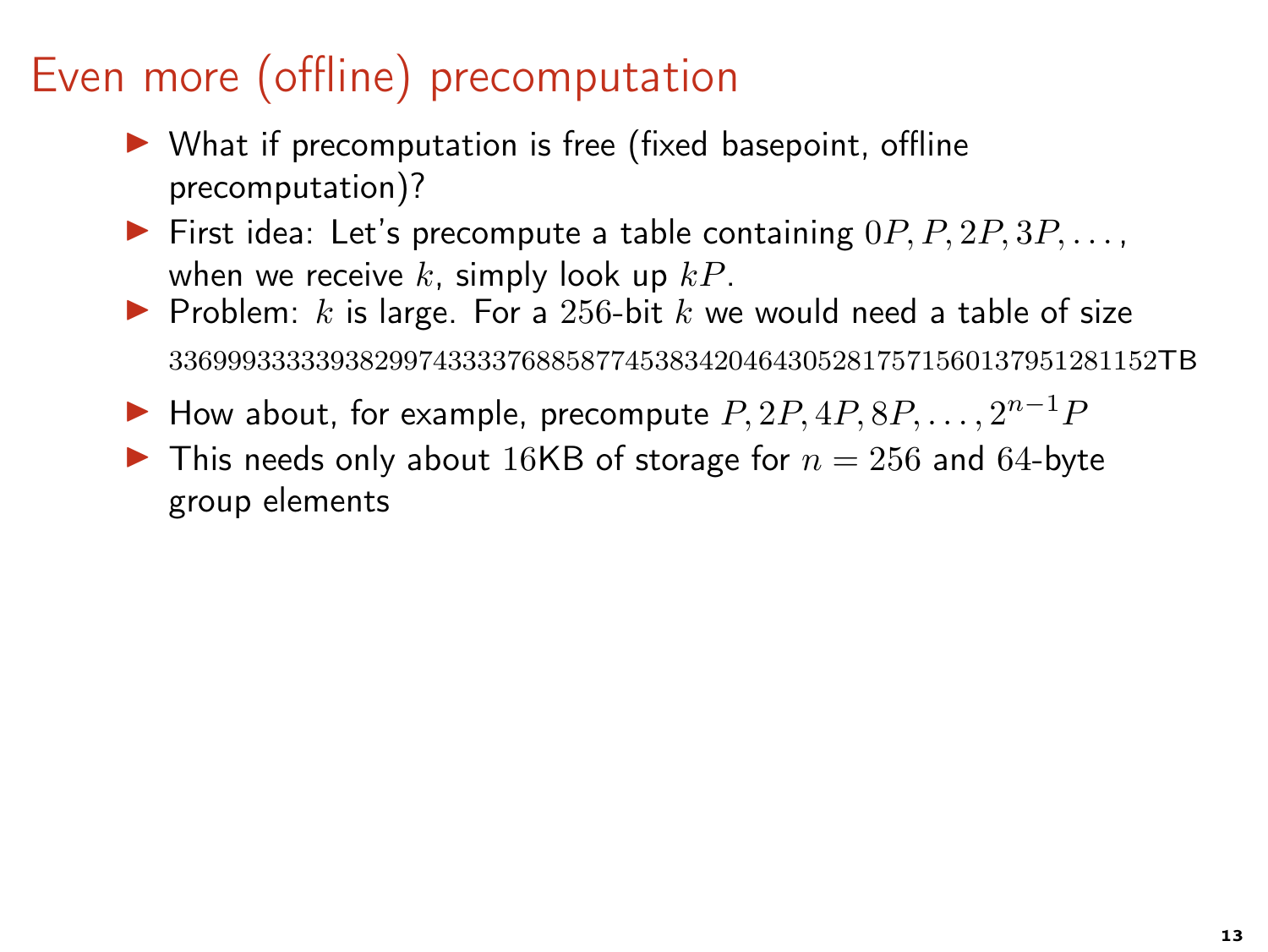- ▶ What if precomputation is free (fixed basepoint, offline precomputation)?
- First idea: Let's precompute a table containing  $0P, P, 2P, 3P, \ldots$ , when we receive  $k$ , simply look up  $kP$ .
- ▶ Problem:  $k$  is large. For a 256-bit  $k$  we would need a table of size 3369993333393829974333376885877453834204643052817571560137951281152TB
- $\blacktriangleright$  How about, for example, precompute  $P, 2P, 4P, 8P, \ldots, 2^{n-1}P$
- $\blacktriangleright$  This needs only about 16KB of storage for  $n = 256$  and 64-byte group elements
- $\triangleright$  Modified scalar-multiplication algorithm:

```
R \leftarrow \mathcal{O}for i \leftarrow 0 to n - 1 do
    if (k)_2[i] = 1 then
         R \leftarrow R + 2^{i}Pend if
end for
return R
```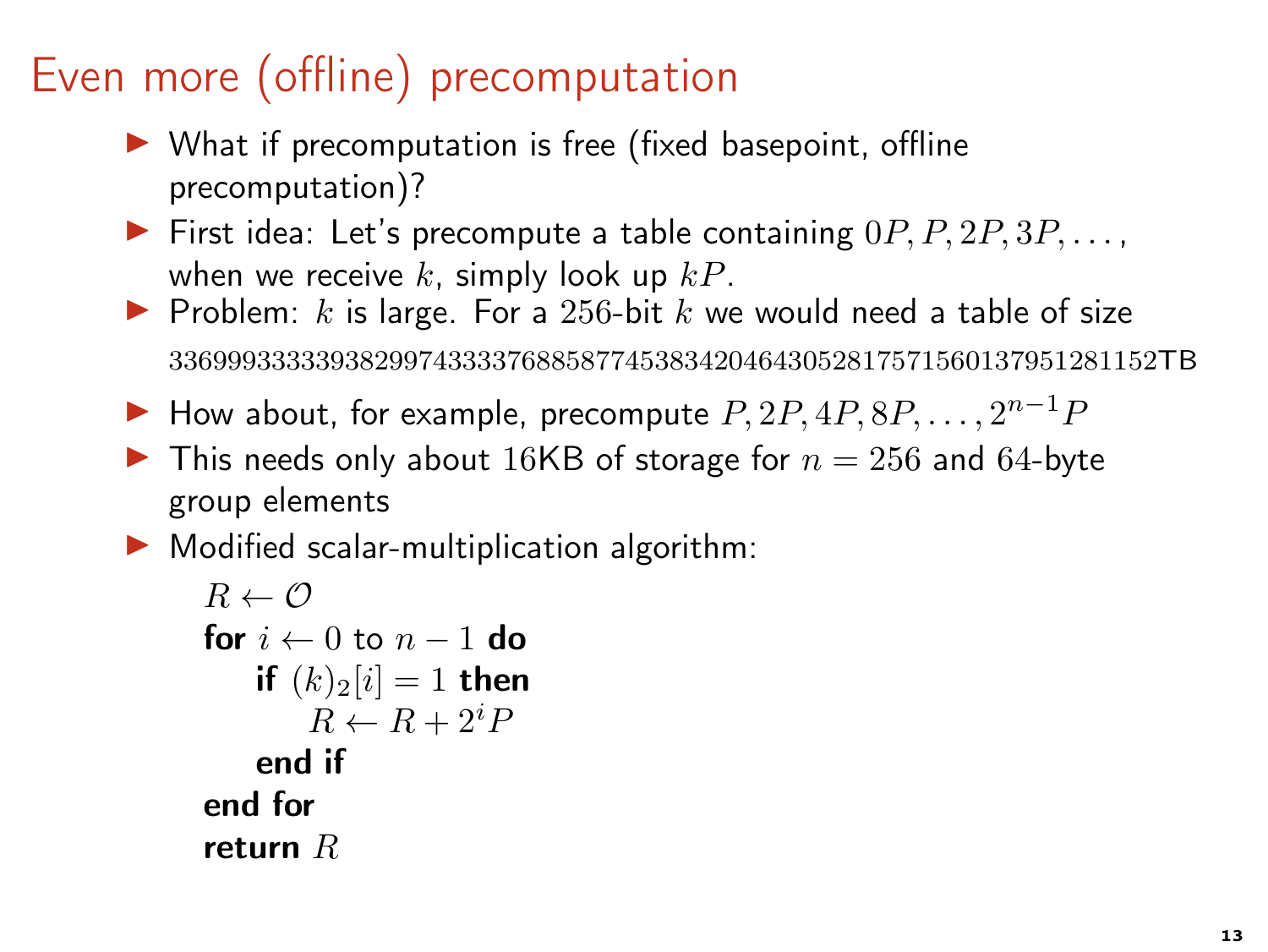- ▶ What if precomputation is free (fixed basepoint, offline precomputation)?
- First idea: Let's precompute a table containing  $0P, P, 2P, 3P, \ldots$ , when we receive  $k$ , simply look up  $kP$ .
- ▶ Problem:  $k$  is large. For a 256-bit  $k$  we would need a table of size 3369993333393829974333376885877453834204643052817571560137951281152TB
- $\blacktriangleright$  How about, for example, precompute  $P, 2P, 4P, 8P, \ldots, 2^{n-1}P$
- $\blacktriangleright$  This needs only about 16KB of storage for  $n = 256$  and 64-byte group elements
- $\triangleright$  Modified scalar-multiplication algorithm:

```
R \leftarrow \mathcal{O}for i \leftarrow 0 to n - 1 do
    if (k)_2[i] = 1 then
         R \leftarrow R + 2^{i}Pend if
end for
return R
```
▶ Eliminated all doublings in fixed-basepoint scalar multiplication!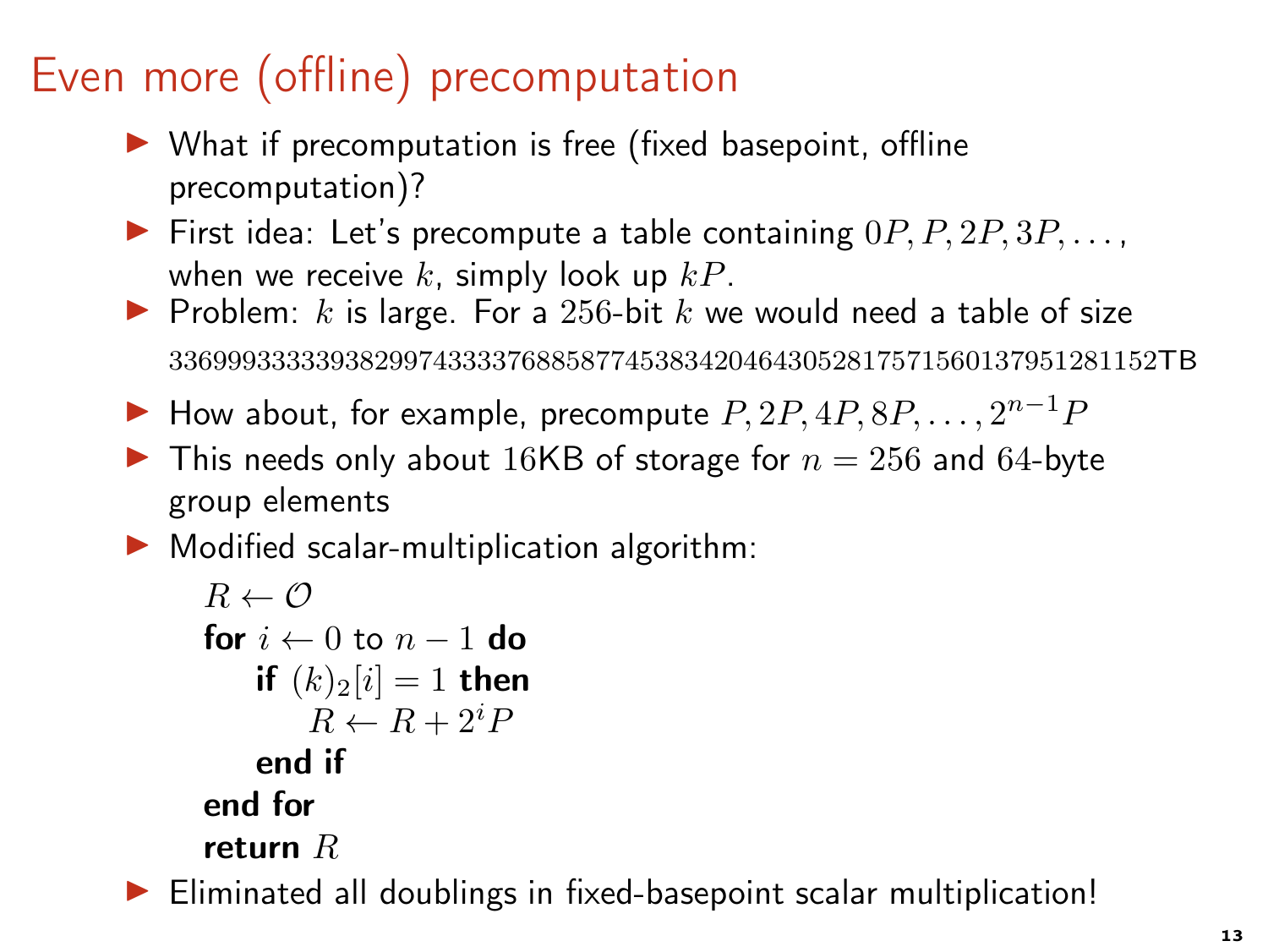- ▶ All algorithms so far perform conditional addition where the condition is secret
- ▶ For secret scalars (most common case!) we need something else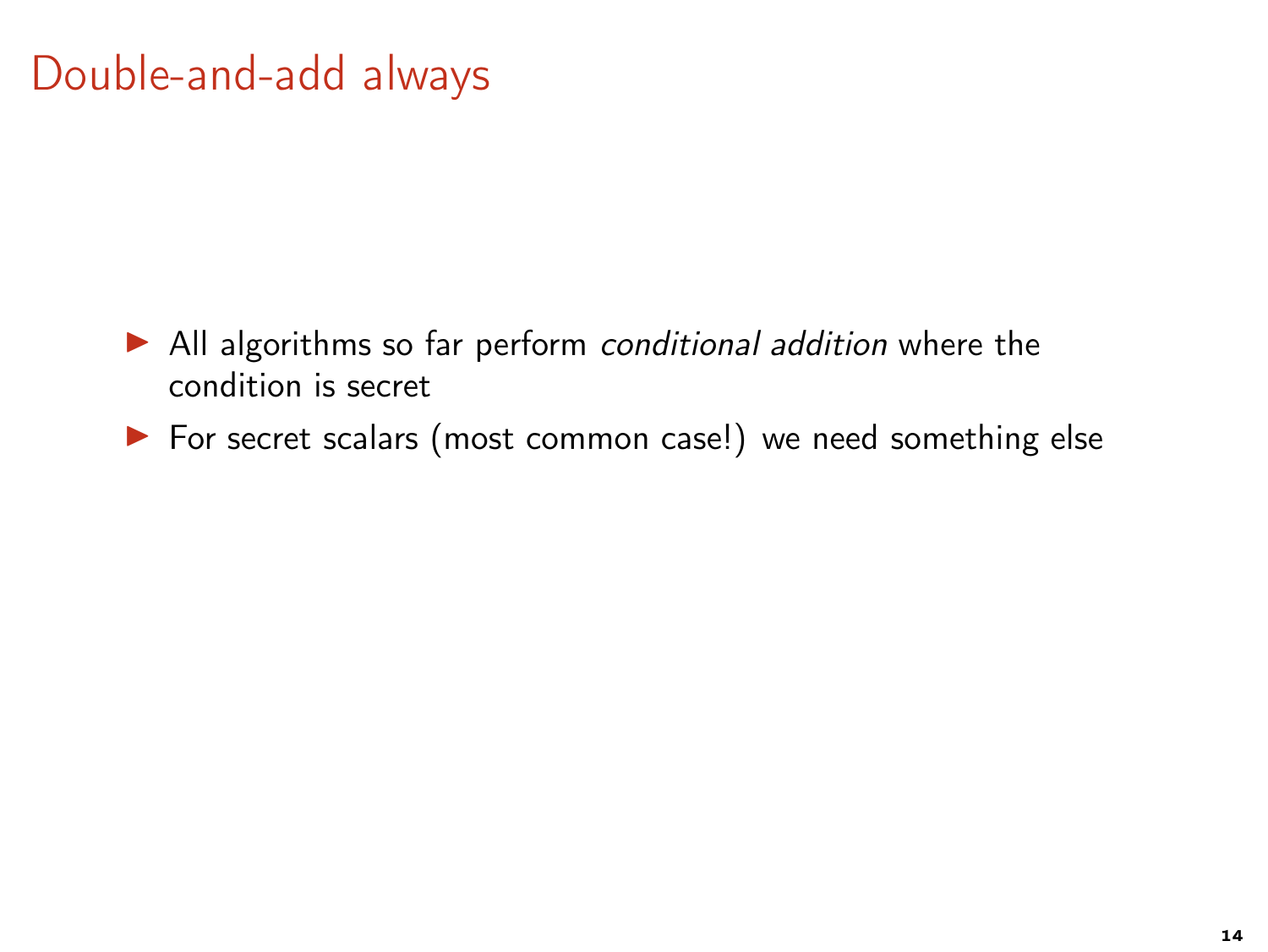- ▶ All algorithms so far perform conditional addition where the condition is secret
- ▶ For secret scalars (most common case!) we need something else

 $\blacktriangleright$  Idea: Always perform addition, discard result:

```
R \leftarrow Pfor i \leftarrow n - 2 downto 0 do
    R \leftarrow 2RR_t \leftarrow R + Pif (k)_2[i] = 1 then
         R \leftarrow R_tend if
end for
```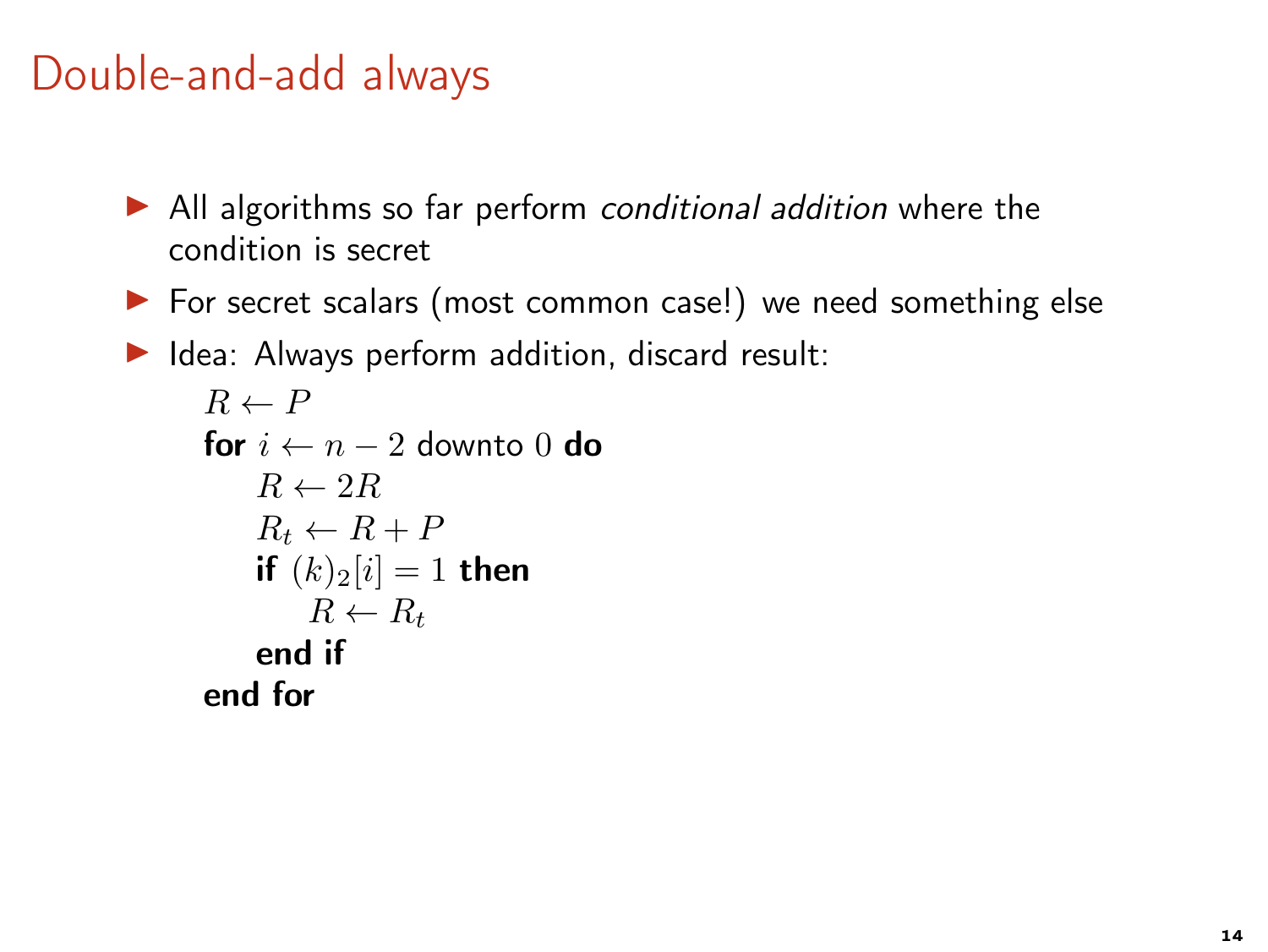- $\triangleright$  All algorithms so far perform conditional addition where the condition is secret
- ▶ For secret scalars (most common case!) we need something else
- $\blacktriangleright$  Idea: Always perform addition, discard result:

```
\triangleright Or simply add the neutral element \mathcal OR \leftarrow Pfor i \leftarrow n - 2 downto 0 do
           R \leftarrow 2Rif (k)_2[i] = 1 then
                R \leftarrow R + Pelse
                R \leftarrow R + \mathcal{O}end if
       end for
       return R
```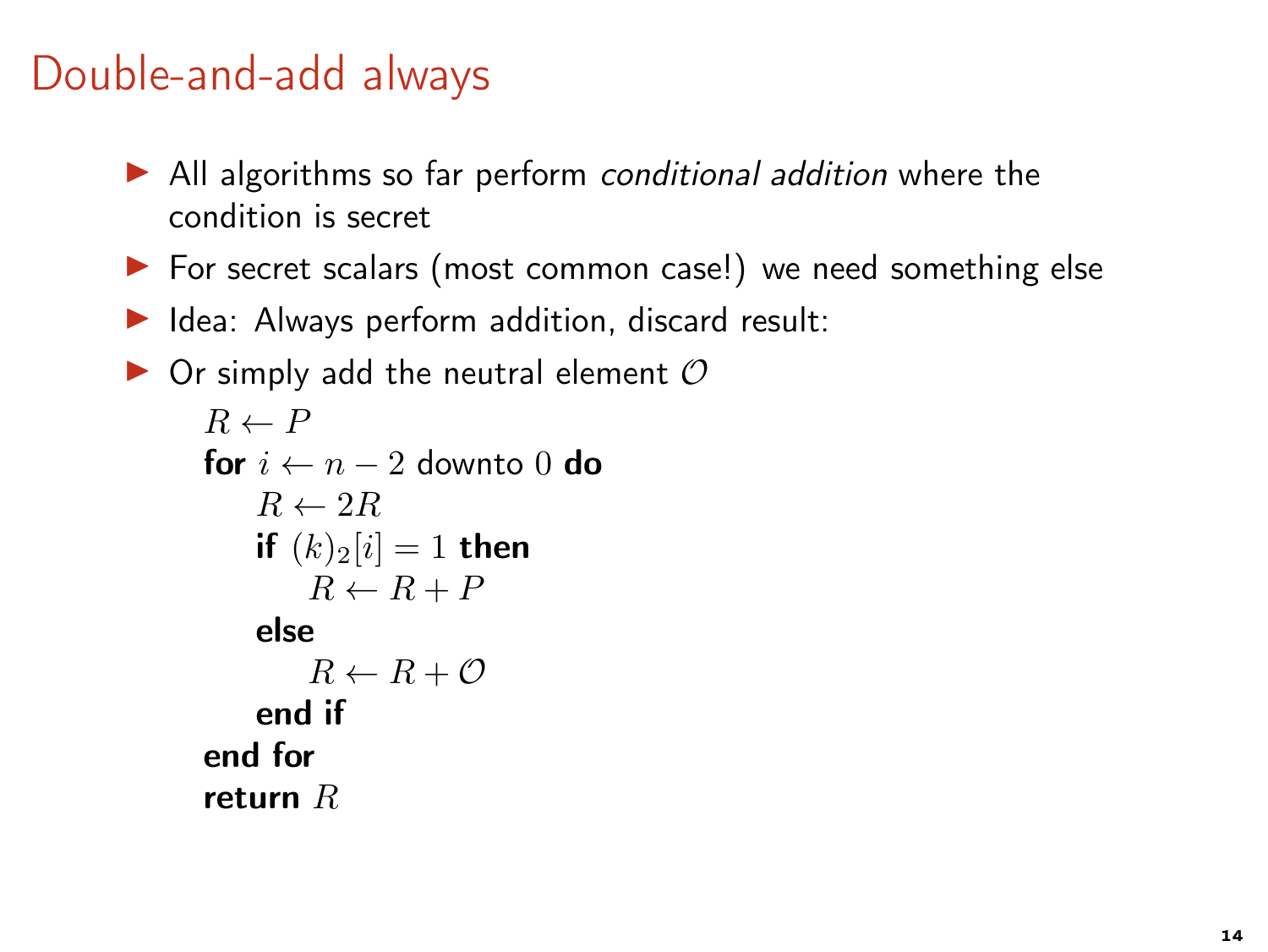- $\triangleright$  All algorithms so far perform conditional addition where the condition is secret
- ▶ For secret scalars (most common case!) we need something else
- $\blacktriangleright$  Idea: Always perform addition, discard result:

```
\triangleright Or simply add the neutral element \mathcal OR \leftarrow Pfor i \leftarrow n - 2 downto 0 do
           R \leftarrow 2Rif (k)_2[i] = 1 then
                R \leftarrow R + Pelse
                R \leftarrow R + \mathcal{O}end if
       end for
       return R
```
 $\blacktriangleright$  Still not constant time, more later...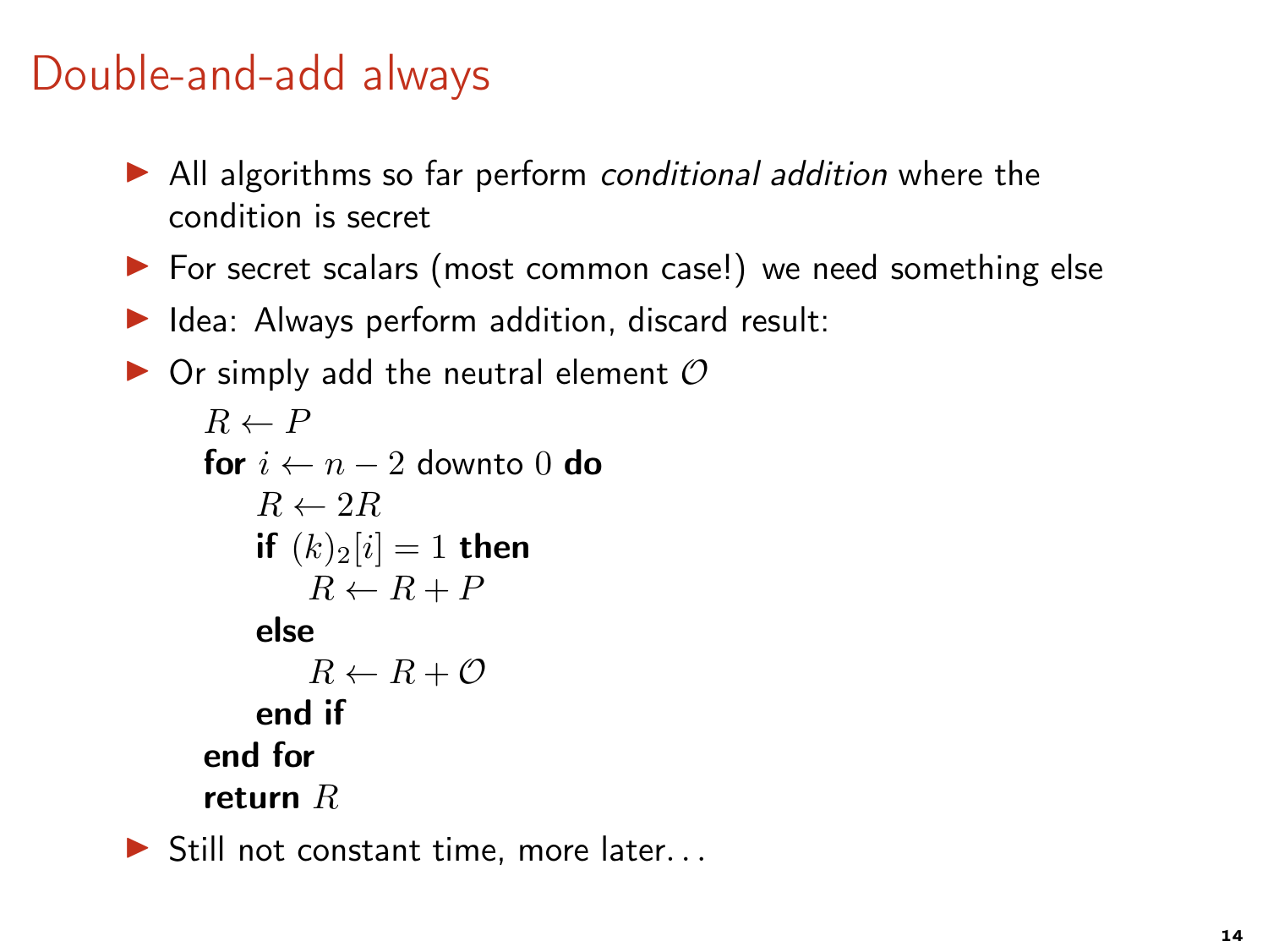## Let's rewrite that a bit

- $\blacktriangleright$  We have a table  $T = (\mathcal{O}, P)$
- $\blacktriangleright$  Notation  $T[0] = \mathcal{O}, T[1] = P$
- $\blacktriangleright$  Scalar multiplication is

```
R \leftarrow Pfor i \leftarrow n - 2 downto 0 do
    R \leftarrow 2RR \leftarrow R + T[(k)_2[i]]end for
```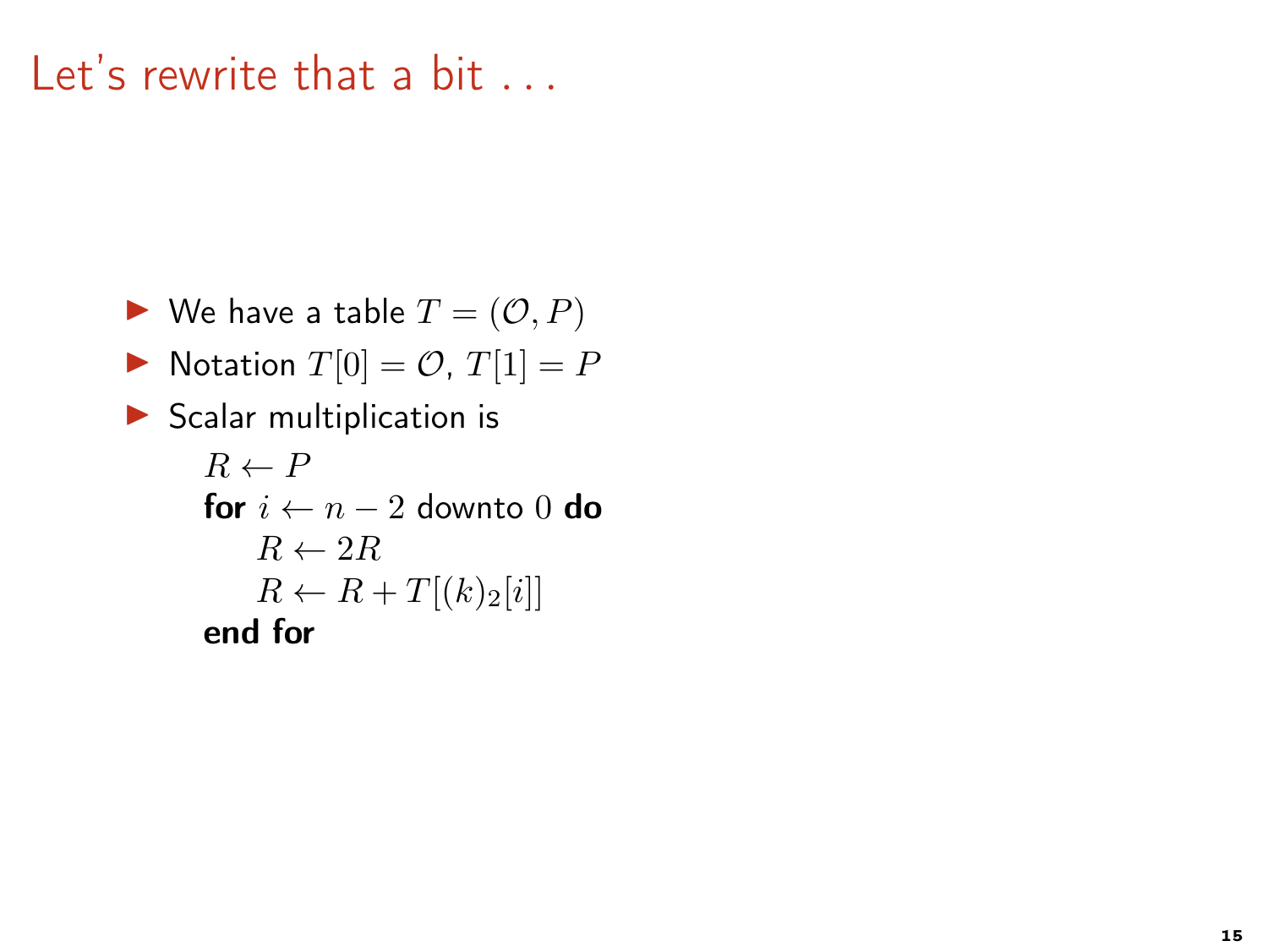$\triangleright$  So far we considered a scalar written in radix 2

 $\blacktriangleright$  How about radix 3?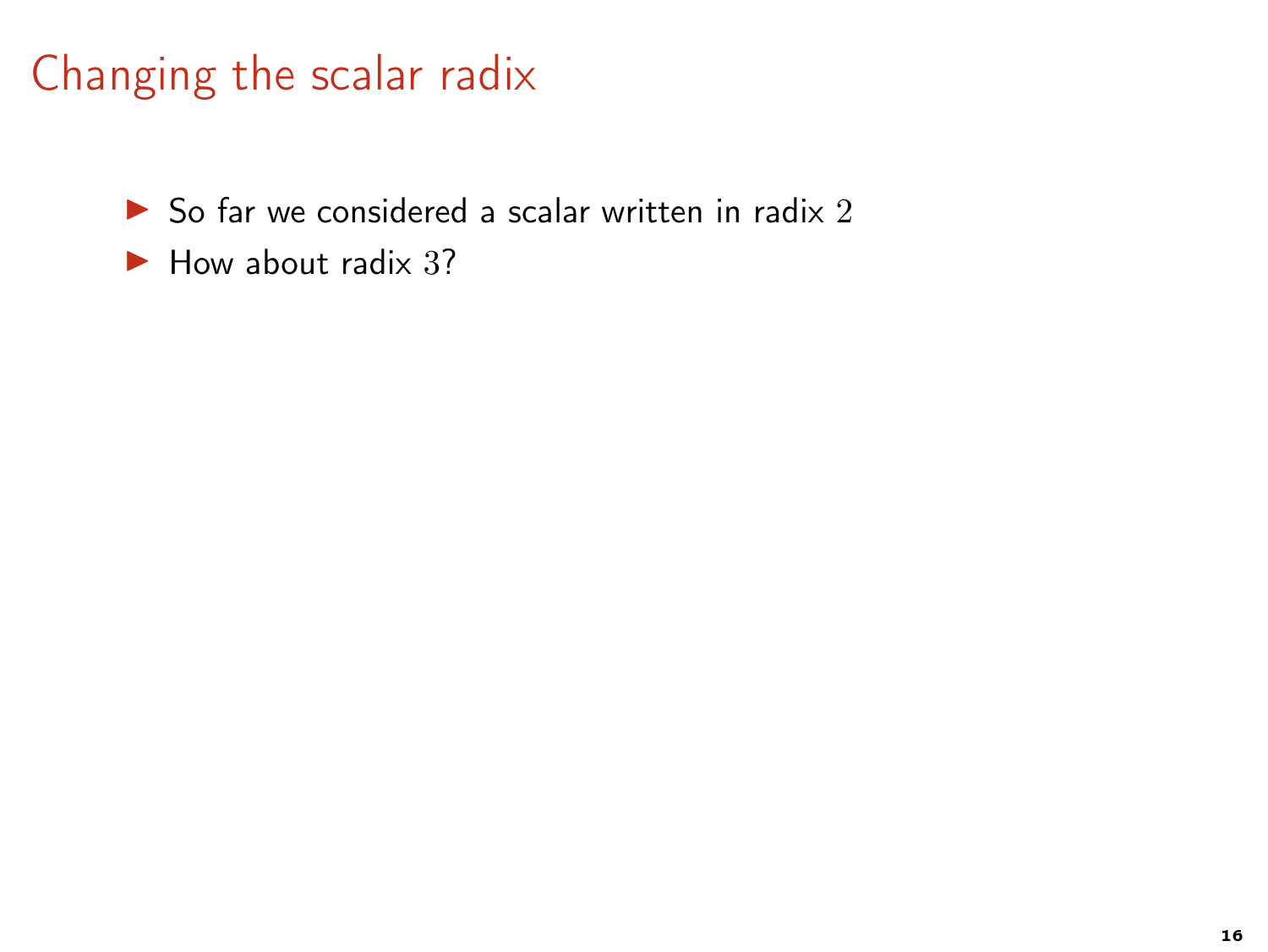- $\triangleright$  So far we considered a scalar written in radix 2
- $\blacktriangleright$  How about radix 3?
- $\blacktriangleright$  We precompute a Table  $T = (\mathcal{O}, P, 2P)$
- ► Write scalar k as  $(k_{n-1}, \ldots, k_0)_3$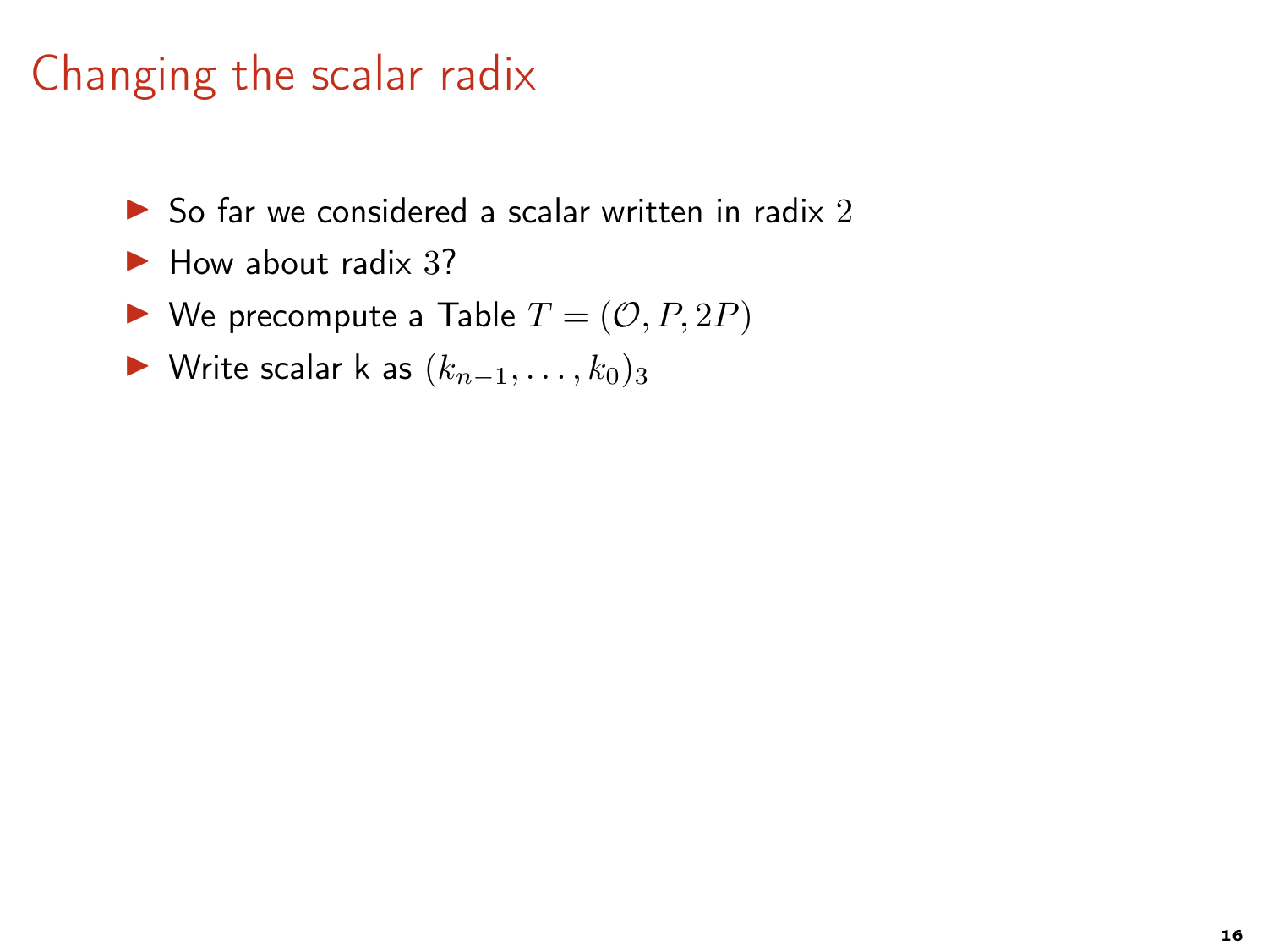- $\triangleright$  So far we considered a scalar written in radix 2
- $\blacktriangleright$  How about radix 3?
- $\blacktriangleright$  We precompute a Table  $T = (\mathcal{O}, P, 2P)$
- ► Write scalar k as  $(k_{n-1}, \ldots, k_0)_3$

```
▶ Compute scalar multiplication as
      R \leftarrow T[(k)_3[n-1]]for i \leftarrow n - 2 downto 0 do
          R \leftarrow 3RR \leftarrow R + T[(k)_3[i]]end for
```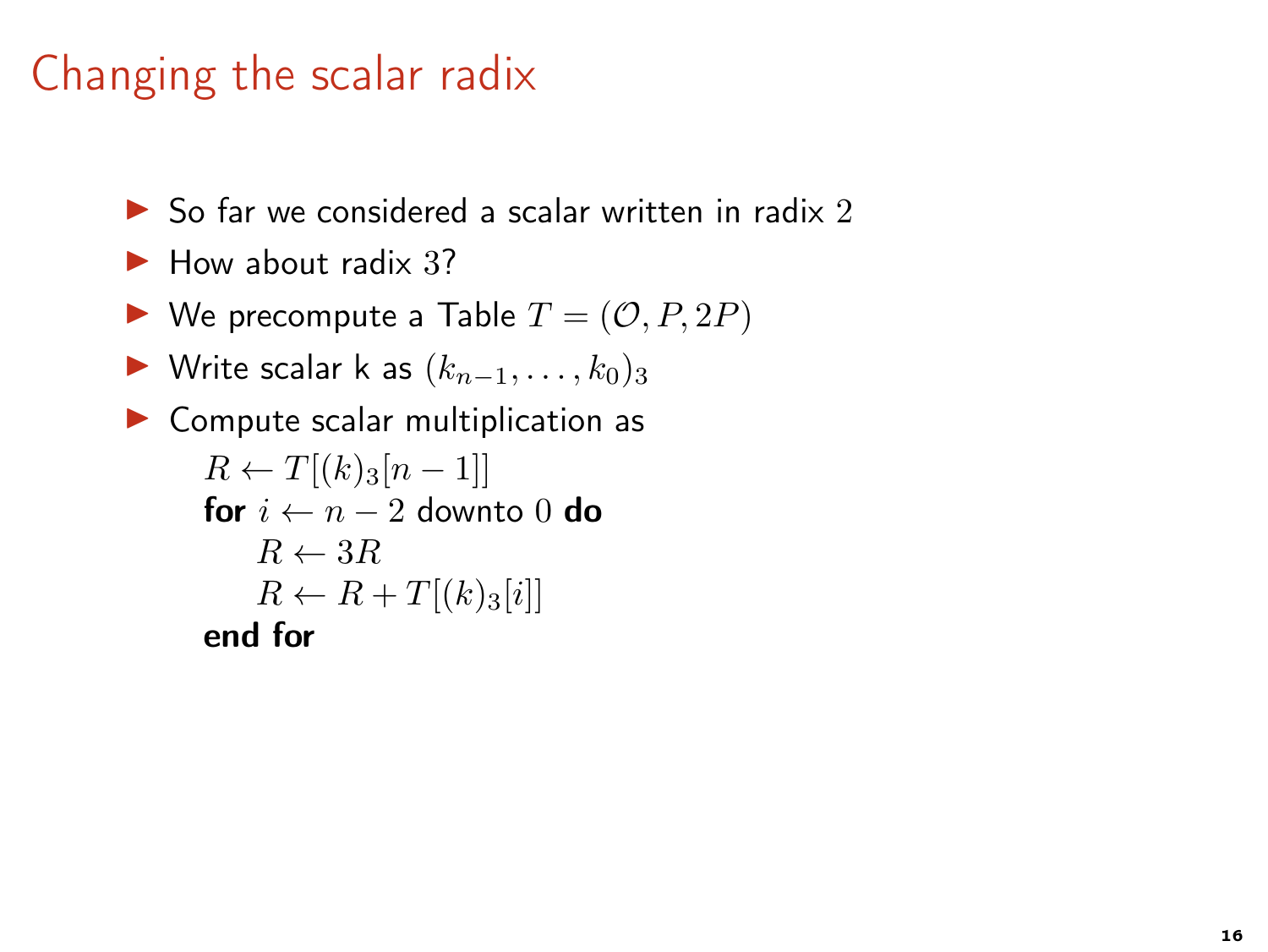- $\triangleright$  So far we considered a scalar written in radix 2
- $\blacktriangleright$  How about radix 3?
- $\blacktriangleright$  We precompute a Table  $T = (\mathcal{O}, P, 2P)$
- ► Write scalar k as  $(k_{n-1}, \ldots, k_0)_3$

```
\triangleright Compute scalar multiplication as
      R \leftarrow T[(k)_3[n-1]]for i \leftarrow n - 2 downto 0 do
           R \leftarrow 3RR \leftarrow R + T[(k)_3[i]]end for
```
- $\blacktriangleright$  Advantage: The scalar is shorter, fewer additions
- ▶ Disadvantage: 3 is just not nice (needs triplings)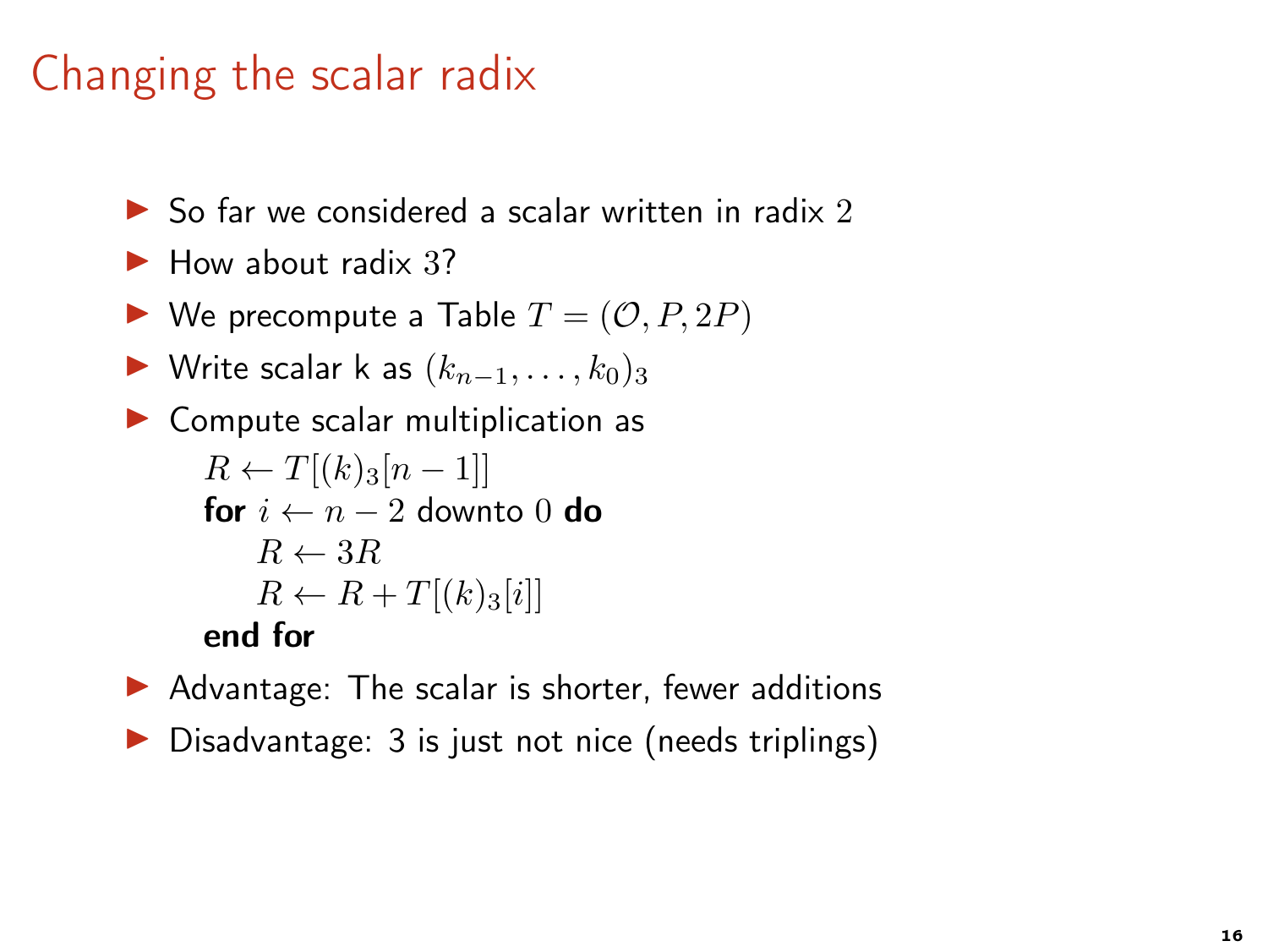- $\triangleright$  So far we considered a scalar written in radix 2
- $\blacktriangleright$  How about radix 3?
- $\blacktriangleright$  We precompute a Table  $T = (\mathcal{O}, P, 2P)$
- ► Write scalar k as  $(k_{n-1}, \ldots, k_0)_3$

```
\triangleright Compute scalar multiplication as
      R \leftarrow T[(k)_3[n-1]]for i \leftarrow n - 2 downto 0 do
           R \leftarrow 3RR \leftarrow R + T[(k)_3[i]]end for
```
- $\blacktriangleright$  Advantage: The scalar is shorter, fewer additions
- ▶ Disadvantage: 3 is just not nice (needs triplings)
- $\blacktriangleright$  How about some nice numbers, like  $4, 8, 16$ ?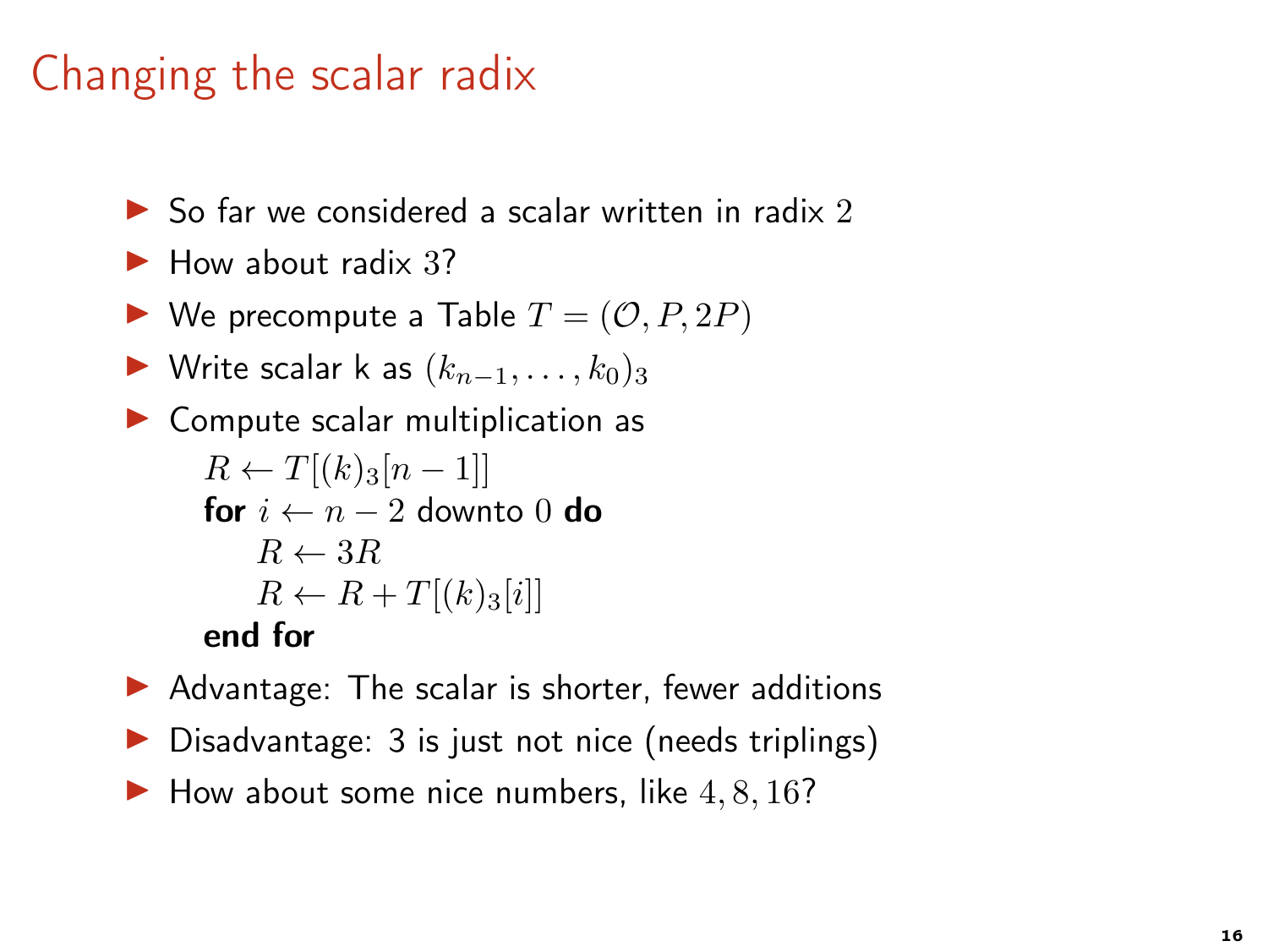## Fixed-window scalar multiplication

 $\blacktriangleright$  Fix a window width  $w$ 

$$
\blacktriangleright \text{ Precompute } T = (\mathcal{O}, P, 2P, \dots, (2^w - 1)P)
$$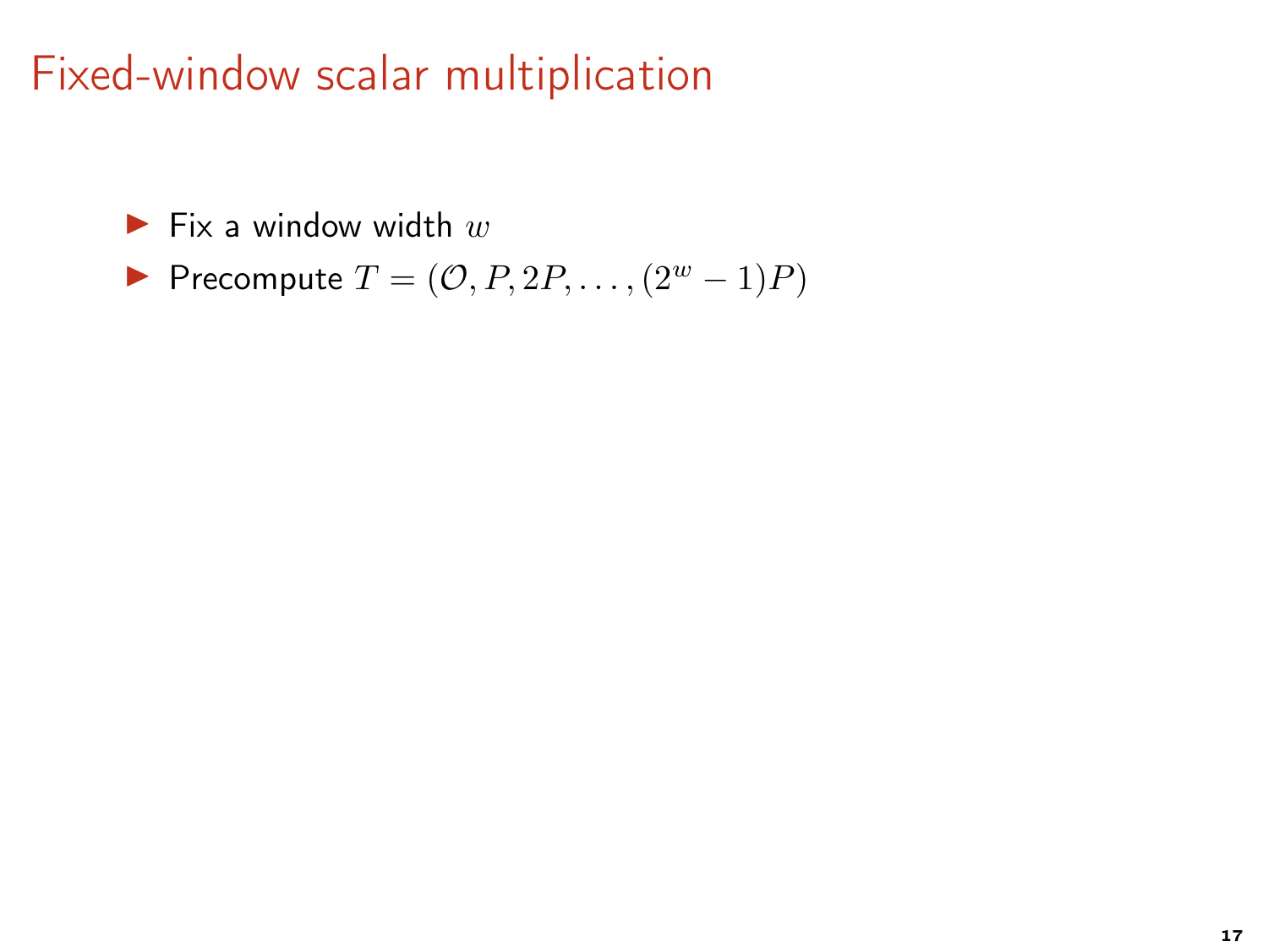## Fixed-window scalar multiplication

 $\blacktriangleright$  Fix a window width w

Precompute  $T = (O, P, 2P, \ldots, (2^w - 1)P)$ 

► Write scalar k as  $(k_{m-1}, \ldots, k_0)_{2^w}$ 

▶ This is the same as chopping the binary scalar into "windows" of fixed length  $w$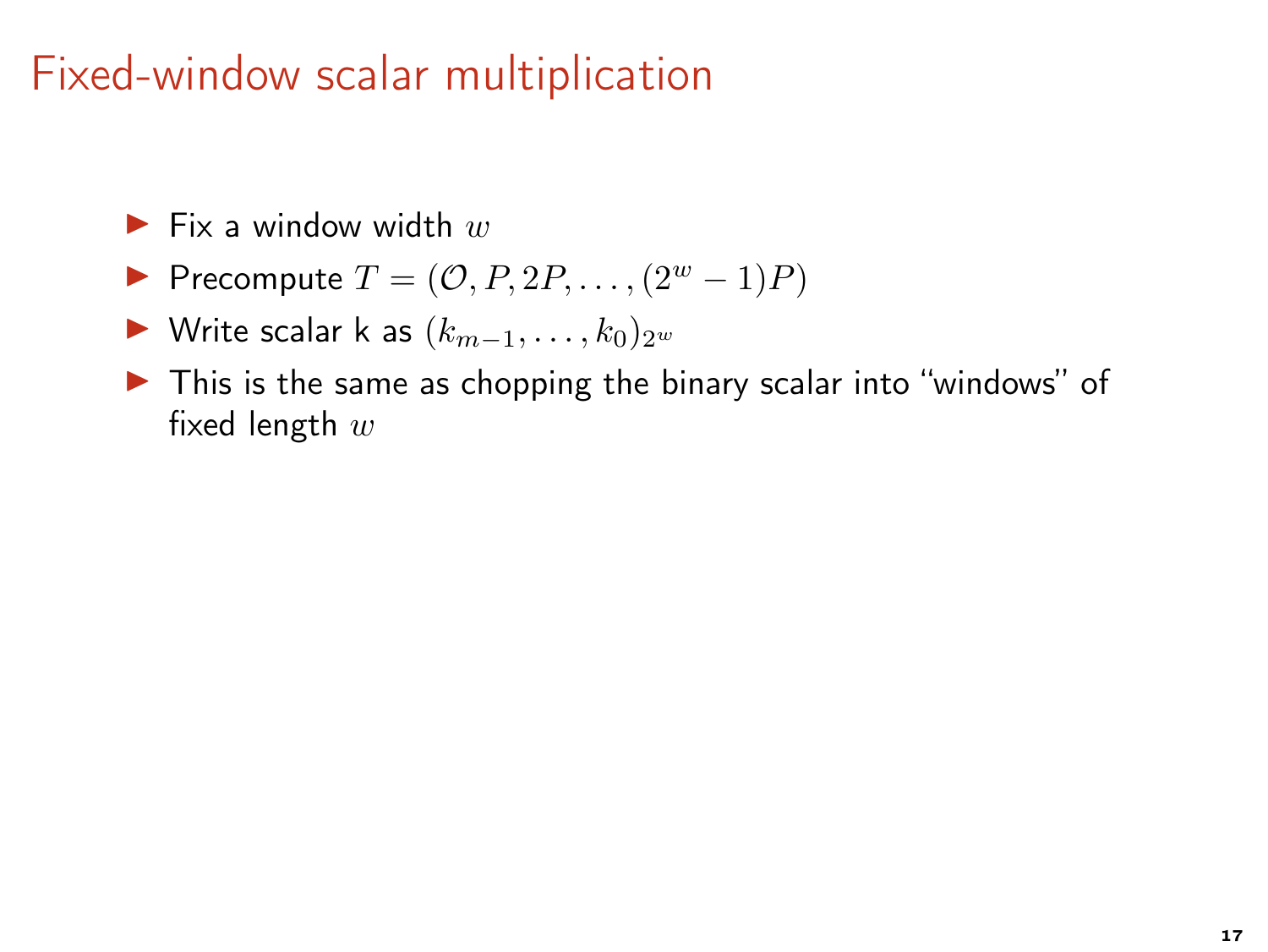## Fixed-window scalar multiplication

```
\blacktriangleright Fix a window width w
```
- Precompute  $T = (\mathcal{O}, P, 2P, \ldots, (2^w 1)P)$
- ► Write scalar k as  $(k_{m-1}, \ldots, k_0)_{2w}$
- ▶ This is the same as chopping the binary scalar into "windows" of fixed length  $w$

 $\triangleright$  Compute scalar multiplication as

```
R \leftarrow T[(k)_{2^w}[m-1]]for i \leftarrow m - 2 downto 0 do
    for j \leftarrow 1 to w do
         R \leftarrow 2Rend for
    R \leftarrow R + T[(k)_{2^w}[i]]end for
```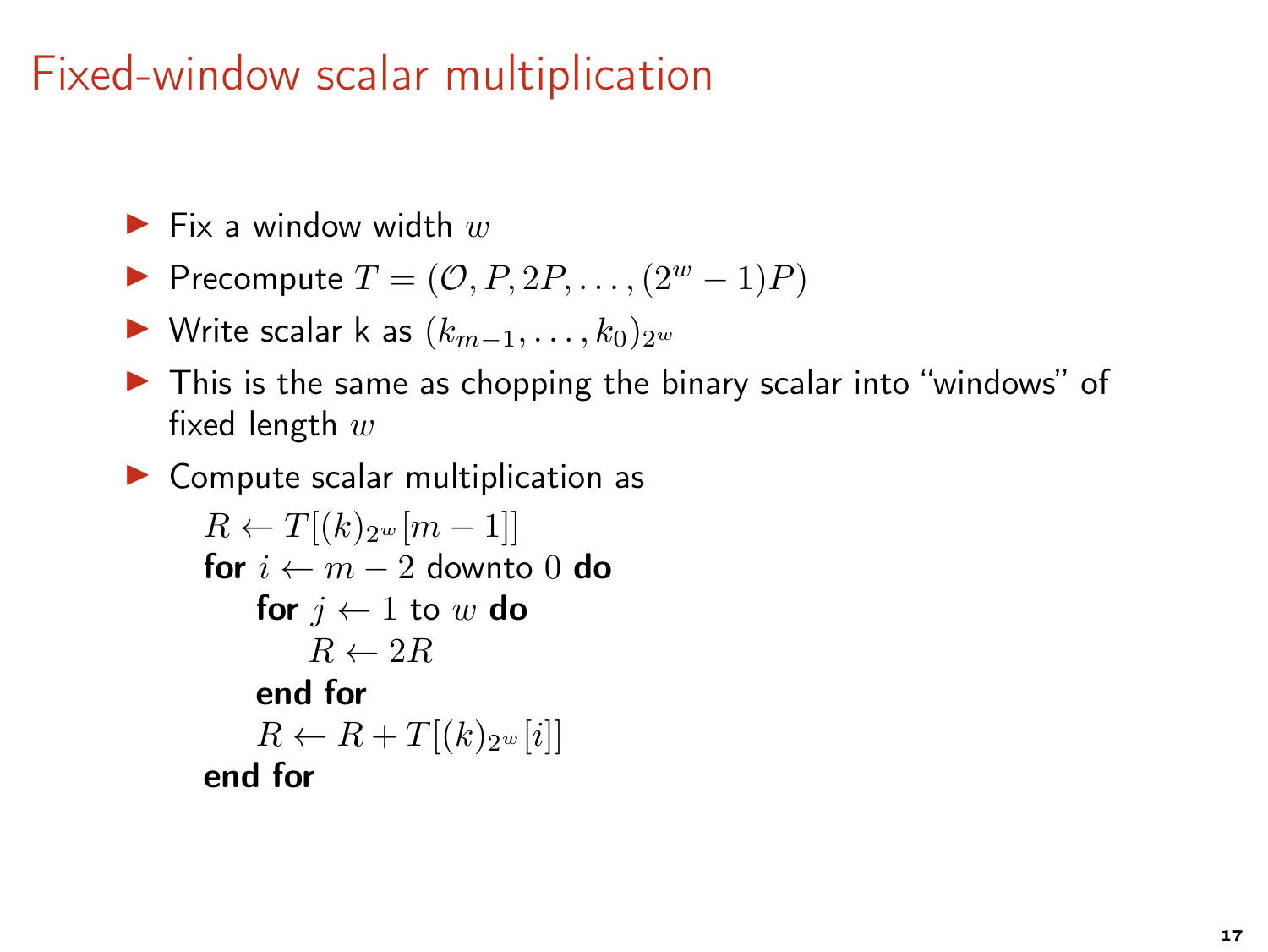For an *n*-bit scalar we still have  $n - 1$  doublings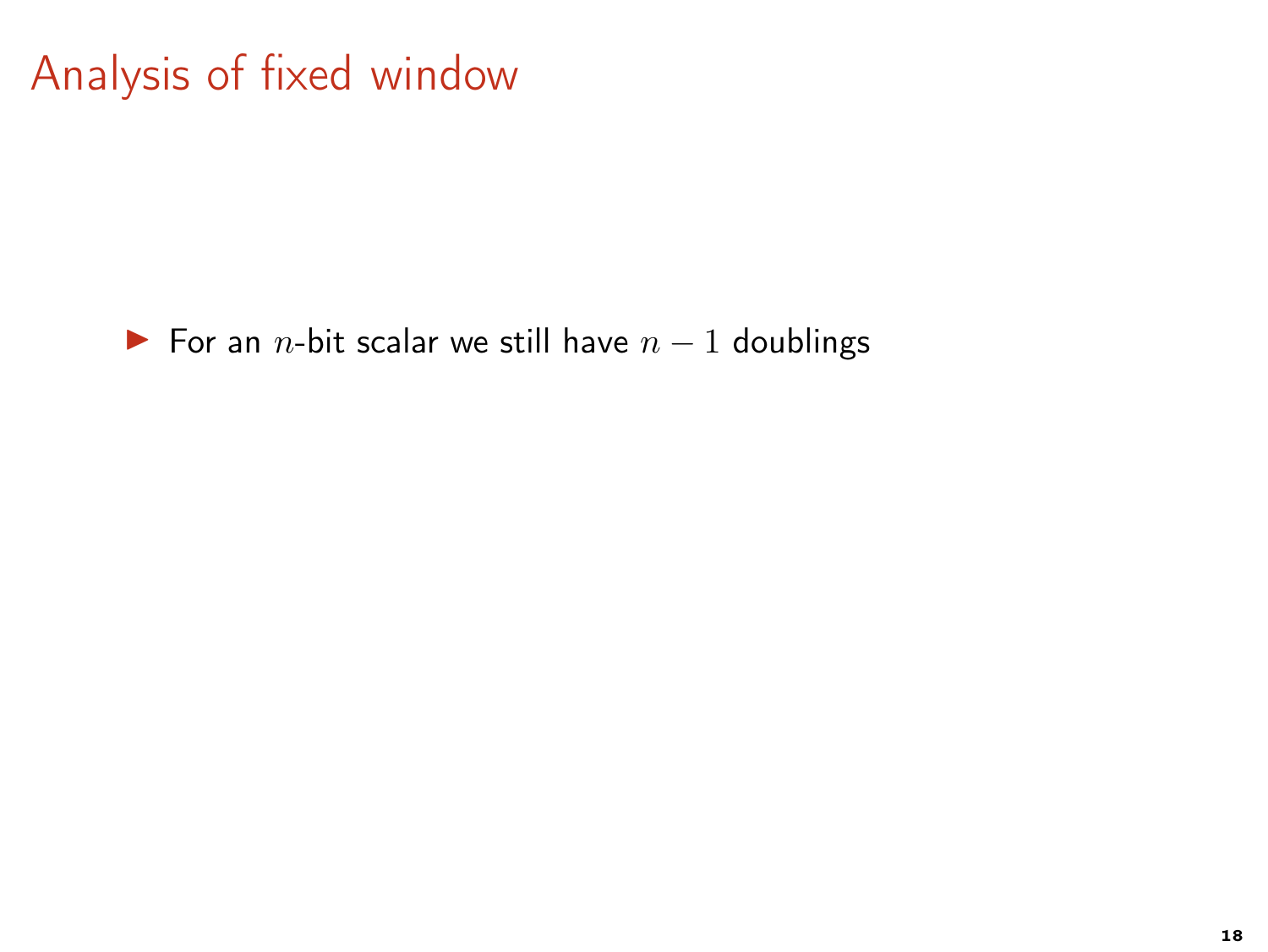- For an *n*-bit scalar we still have  $n 1$  doublings
- ▶ Precomputation costs us  $2^w/2 1$  additions and  $2^w/2 1$  doublings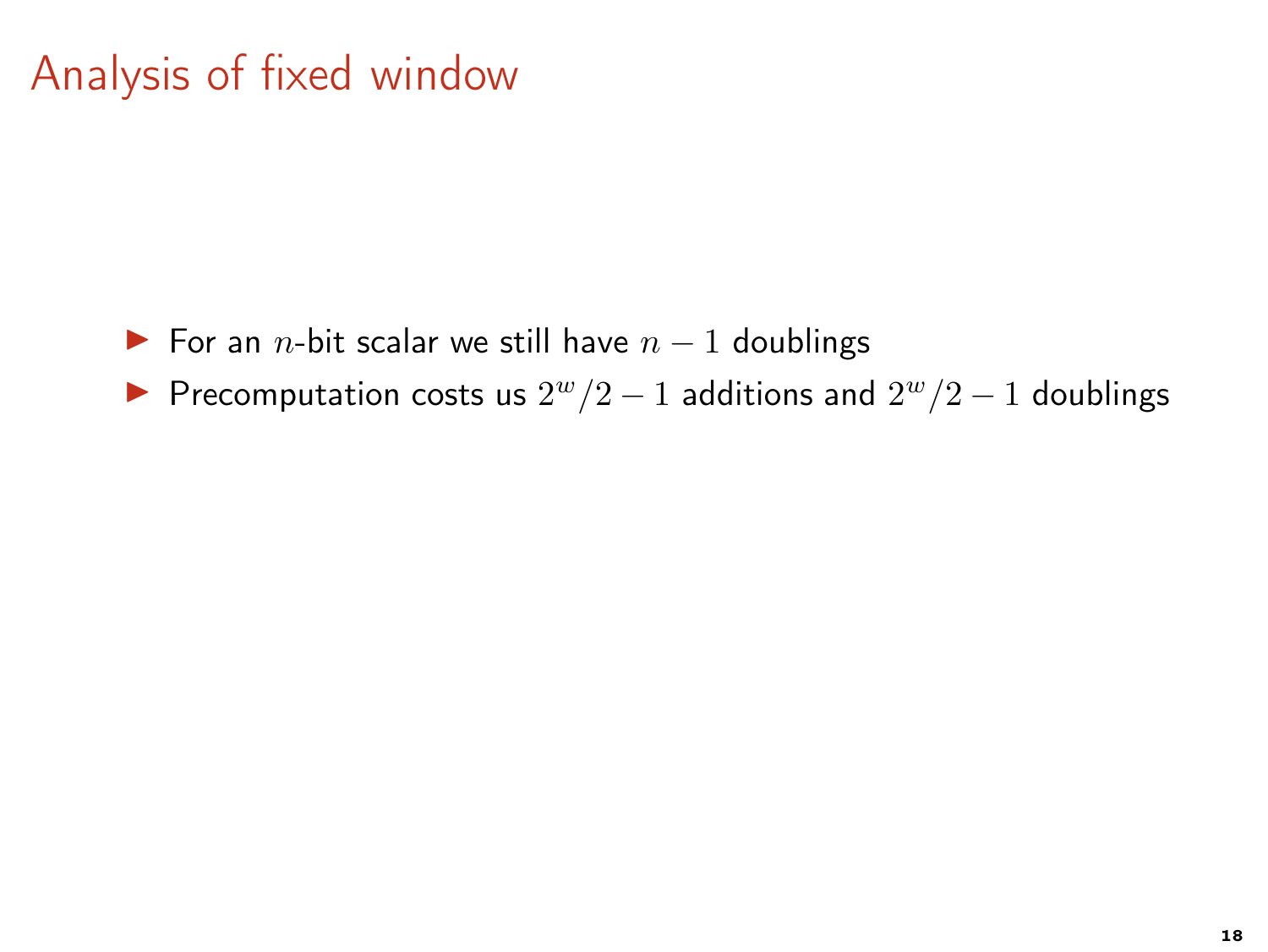- ► For an *n*-bit scalar we still have  $n 1$  doublings
- ▶ Precomputation costs us  $2^w/2 1$  additions and  $2^w/2 1$  doublings
- $\blacktriangleright$  Number of additions in the loop is  $\lceil n/w \rceil$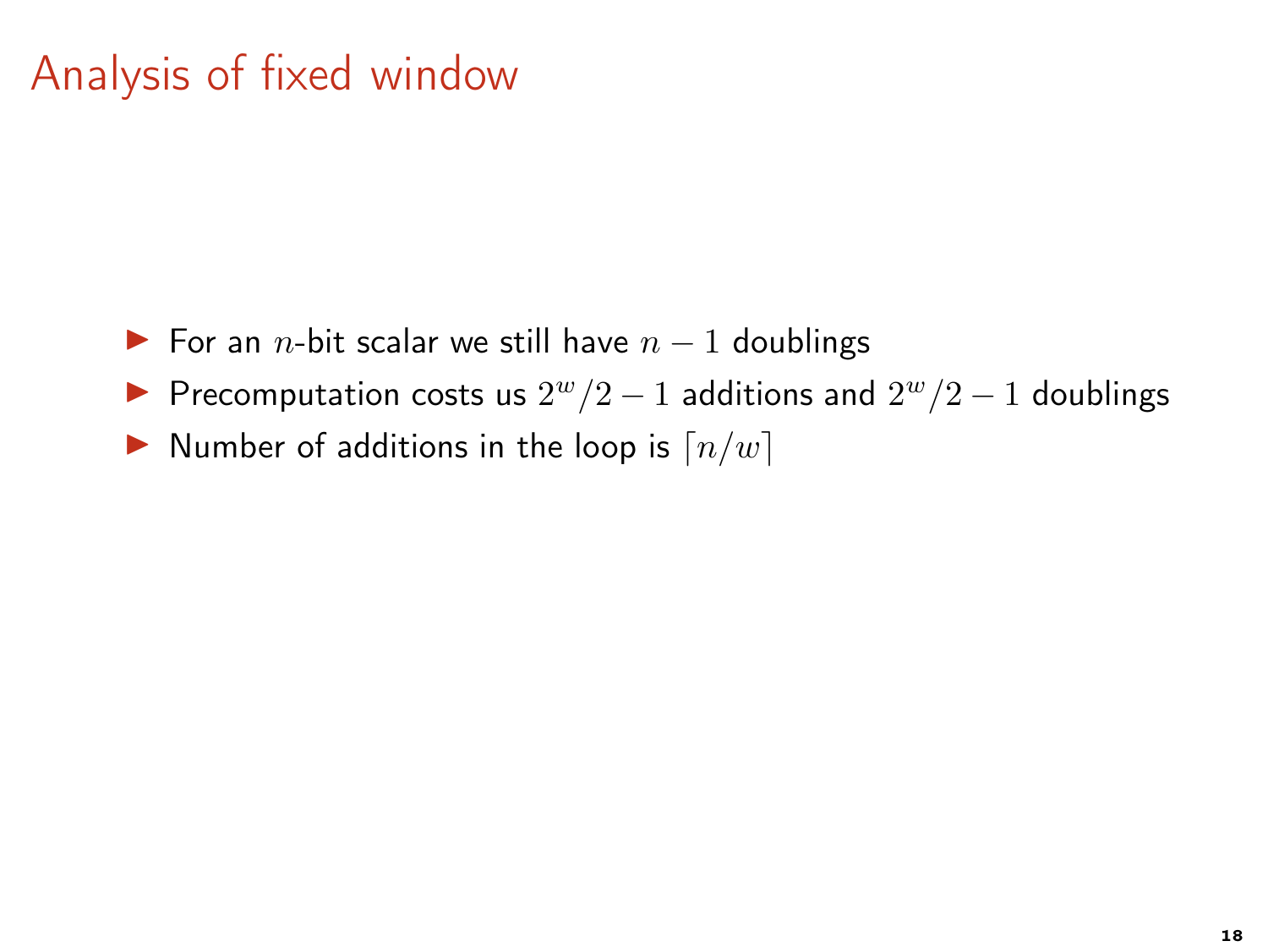- ► For an *n*-bit scalar we still have  $n 1$  doublings
- ▶ Precomputation costs us  $2^w/2 1$  additions and  $2^w/2 1$  doublings
- $\blacktriangleright$  Number of additions in the loop is  $\lceil n/w \rceil$
- $\blacktriangleright$  Larger w: More precomputation
- $\blacktriangleright$  Smaller w: More additions inside the loop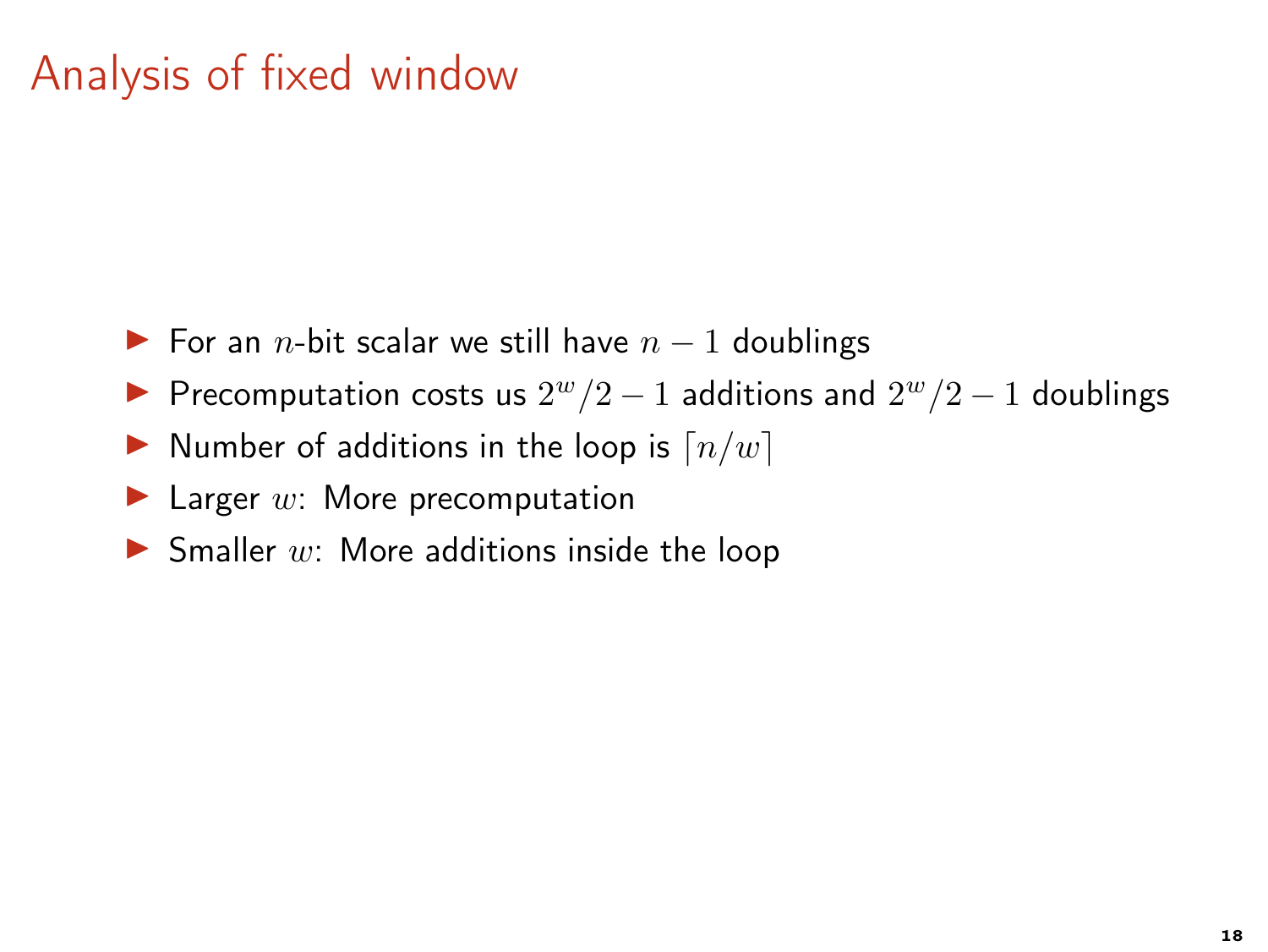- ► For an *n*-bit scalar we still have  $n 1$  doublings
- ▶ Precomputation costs us  $2^w/2 1$  additions and  $2^w/2 1$  doublings
- $\blacktriangleright$  Number of additions in the loop is  $\lceil n/w \rceil$
- $\blacktriangleright$  Larger w: More precomputation
- $\blacktriangleright$  Smaller w: More additions inside the loop
- For  $\approx 256$ -bit scalars choose  $w = 4$  or  $w = 5$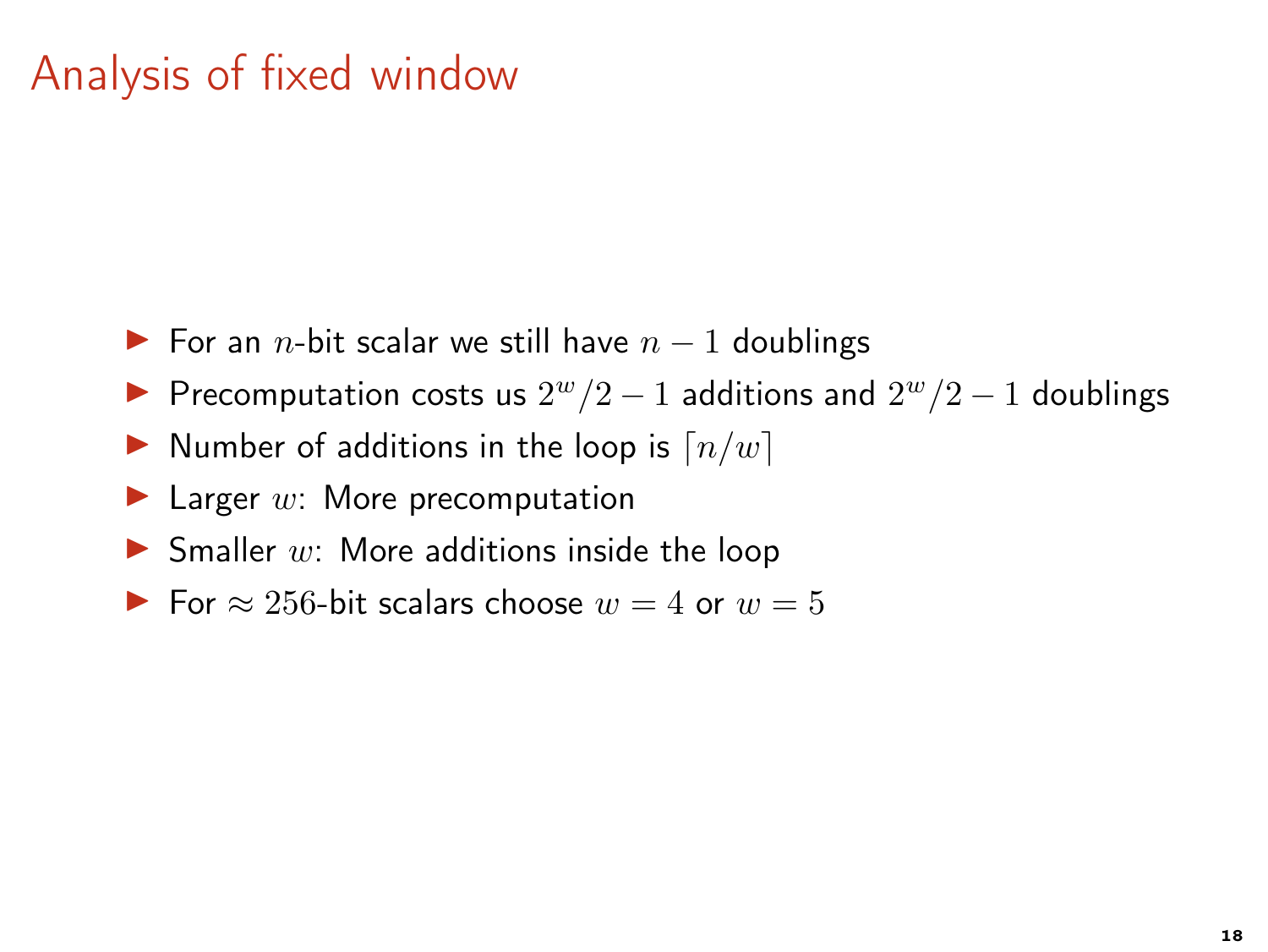# Is fixed-window constant time?

 $\blacktriangleright$  For each window of the scalar perform w doublings and one addition, sounds good.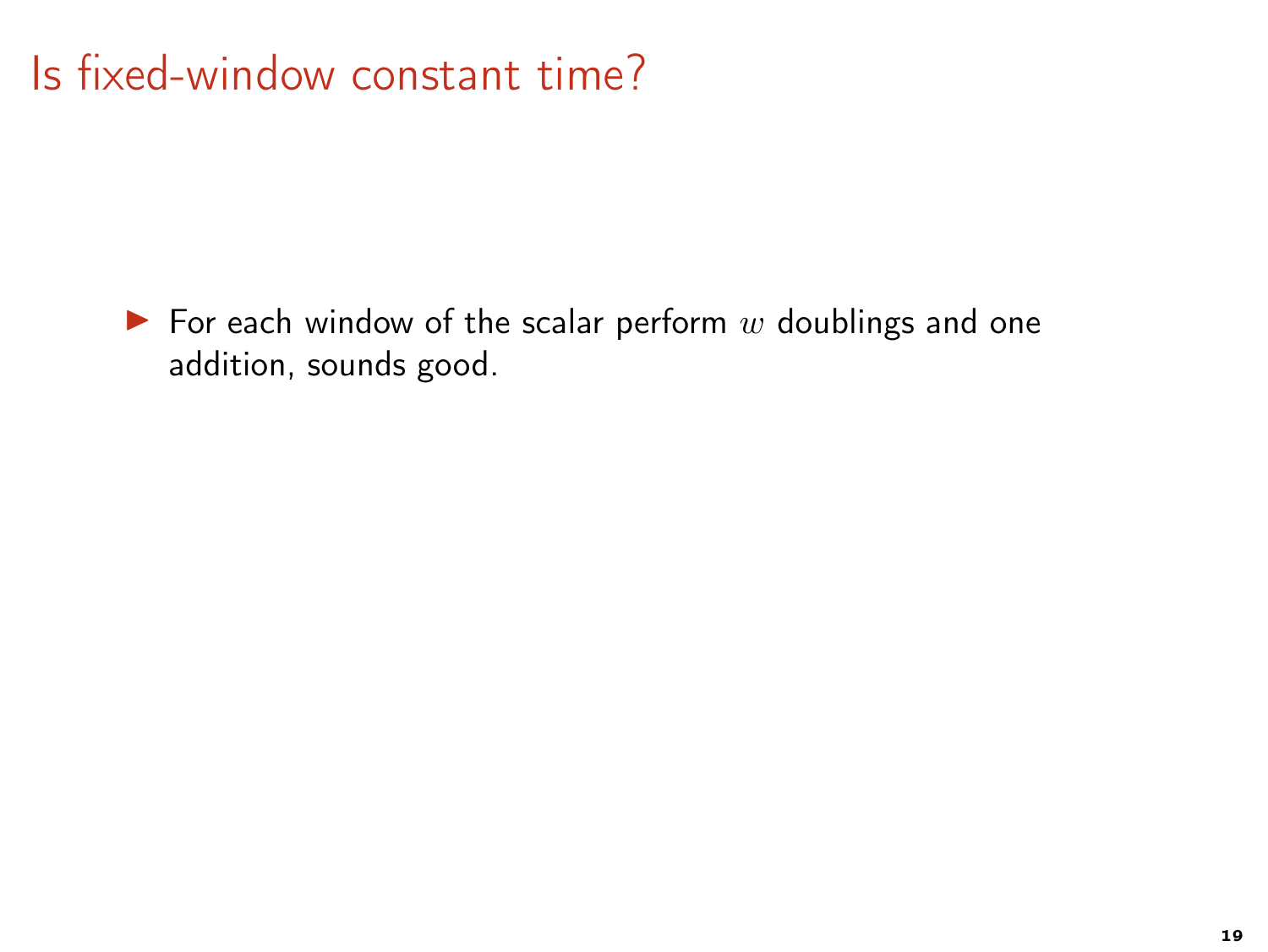# Is fixed-window constant time?

- $\blacktriangleright$  For each window of the scalar perform w doublings and one addition, sounds good.
- $\blacktriangleright$  The devil is in the detail:
	- $\blacktriangleright$  Is addition running in constant time? Also for  $O$ ?
	- ▶ We can make that work, but how easy and efficient it is depends on the curve shape (remember tricky cases for fast addition on Weierstrass curves)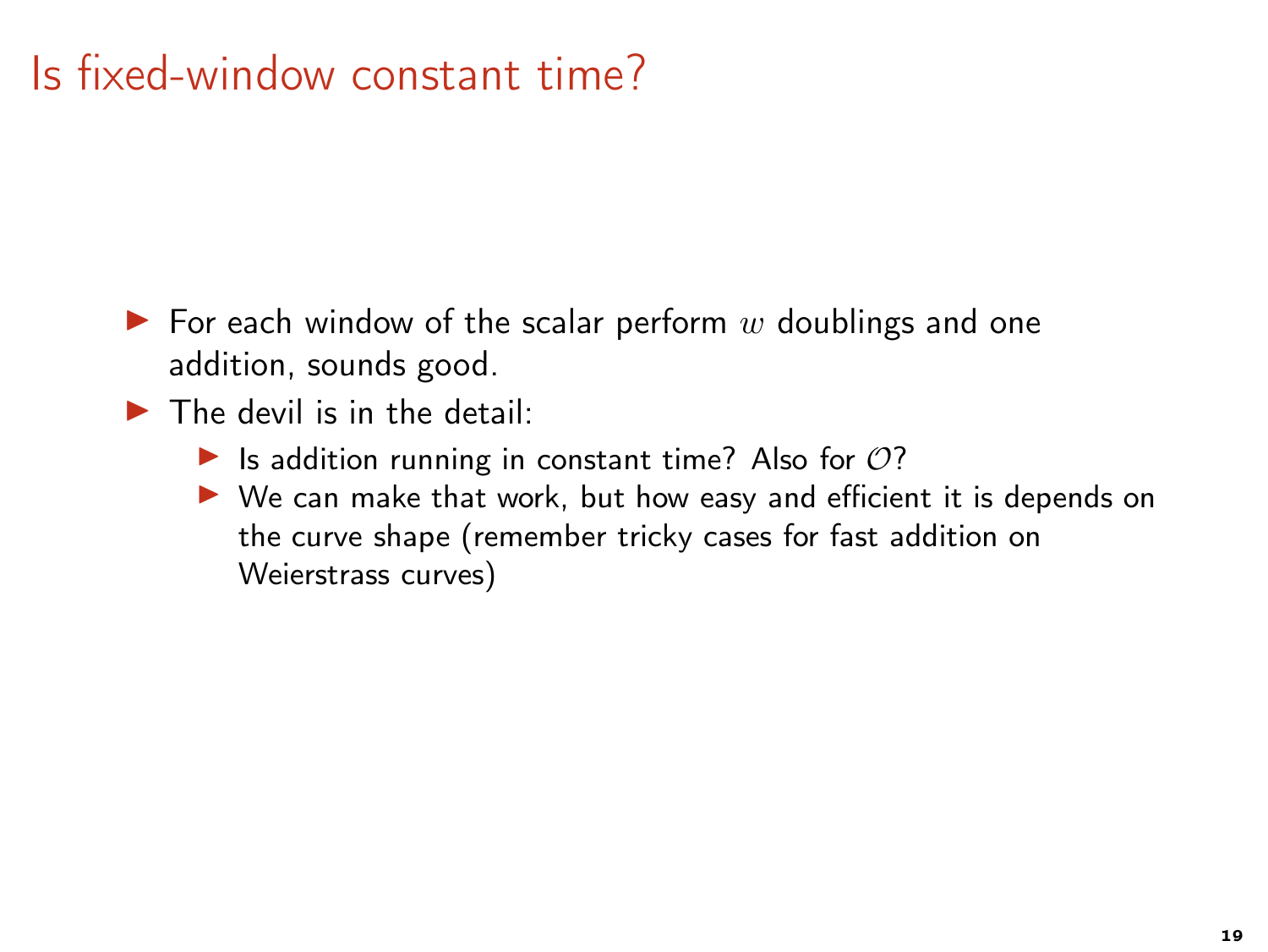# Is fixed-window constant time?

- $\blacktriangleright$  For each window of the scalar perform w doublings and one addition, sounds good.
- $\blacktriangleright$  The devil is in the detail:
	- Is addition running in constant time? Also for  $O$ ?
	- ▶ We can make that work, but how easy and efficient it is depends on the curve shape (remember tricky cases for fast addition on Weierstrass curves)
	- $\blacktriangleright$  Remember that table lookups are generally not constant time!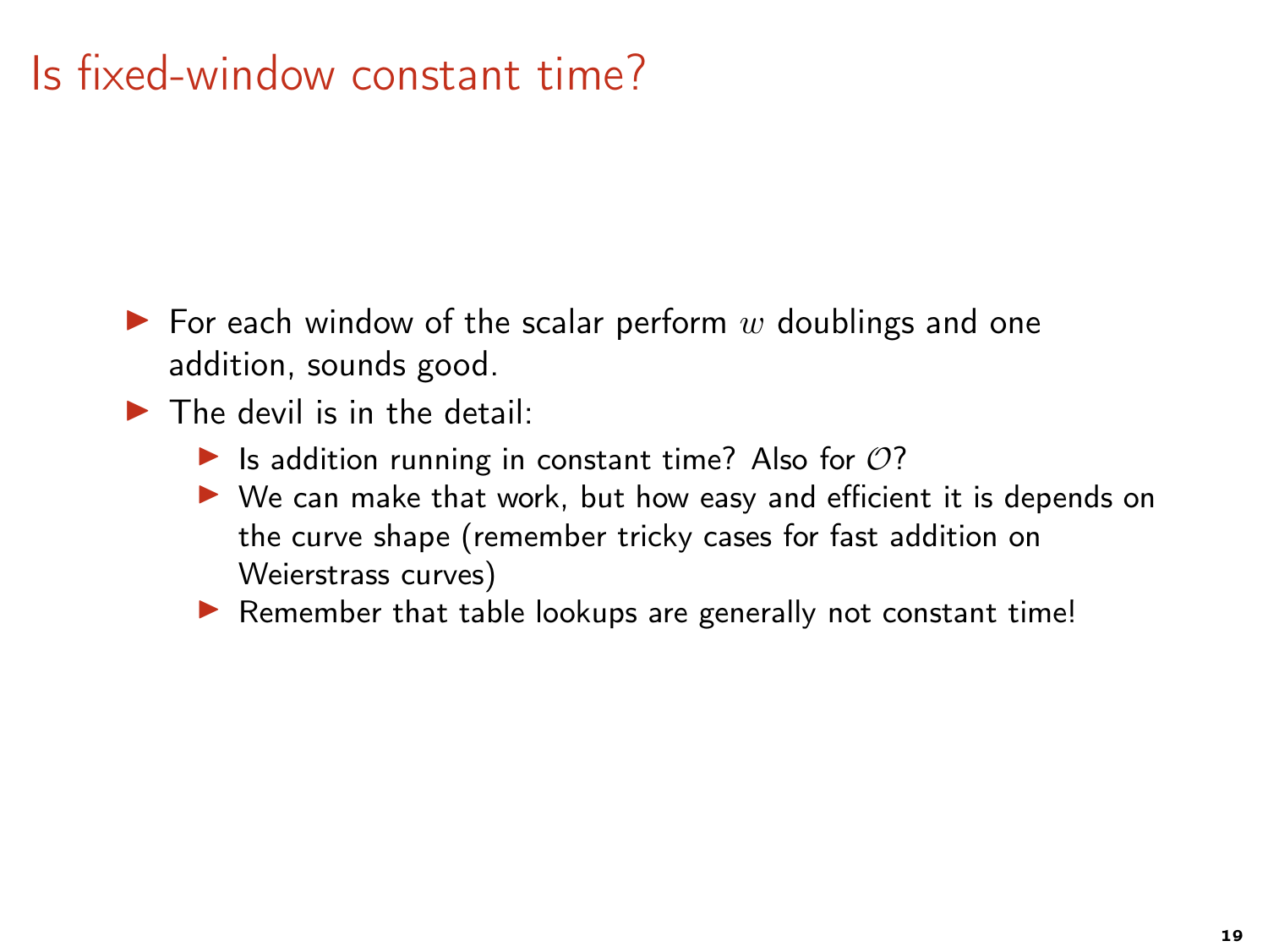#### Making it constant time

```
/* Sets r to the neutral element on the elliptic curve */
extern ec_point_setneutral(ec_point *r);
```

```
/* Adds p and q and stores the result in r */
extern ec_point_add(ec_point *r, const ec_point *p, const ec_point *q);
```

```
/* Doubles p and stores the result in r */
extern ec_point_double(ec_point *r, const ec_point *p);
```

```
/* For point P contains pre-computed multiples P, 2*P, 3*P,...,255*P */
extern ec_point precomputed[255];
```

```
ec_scalarmult_P(unsigned char scalar[32])
{
  int i.j;
 ec_point r;
  ec_setneutral(&r);
 for(i=31;i>=0;i--){
   for(j=0; j<8; j++)ec_point_double(&r,&r);
    if(scalar[i] != 0)ec_point_add(&r,&r,precomputed+scalar[i]-1);
 }
}
```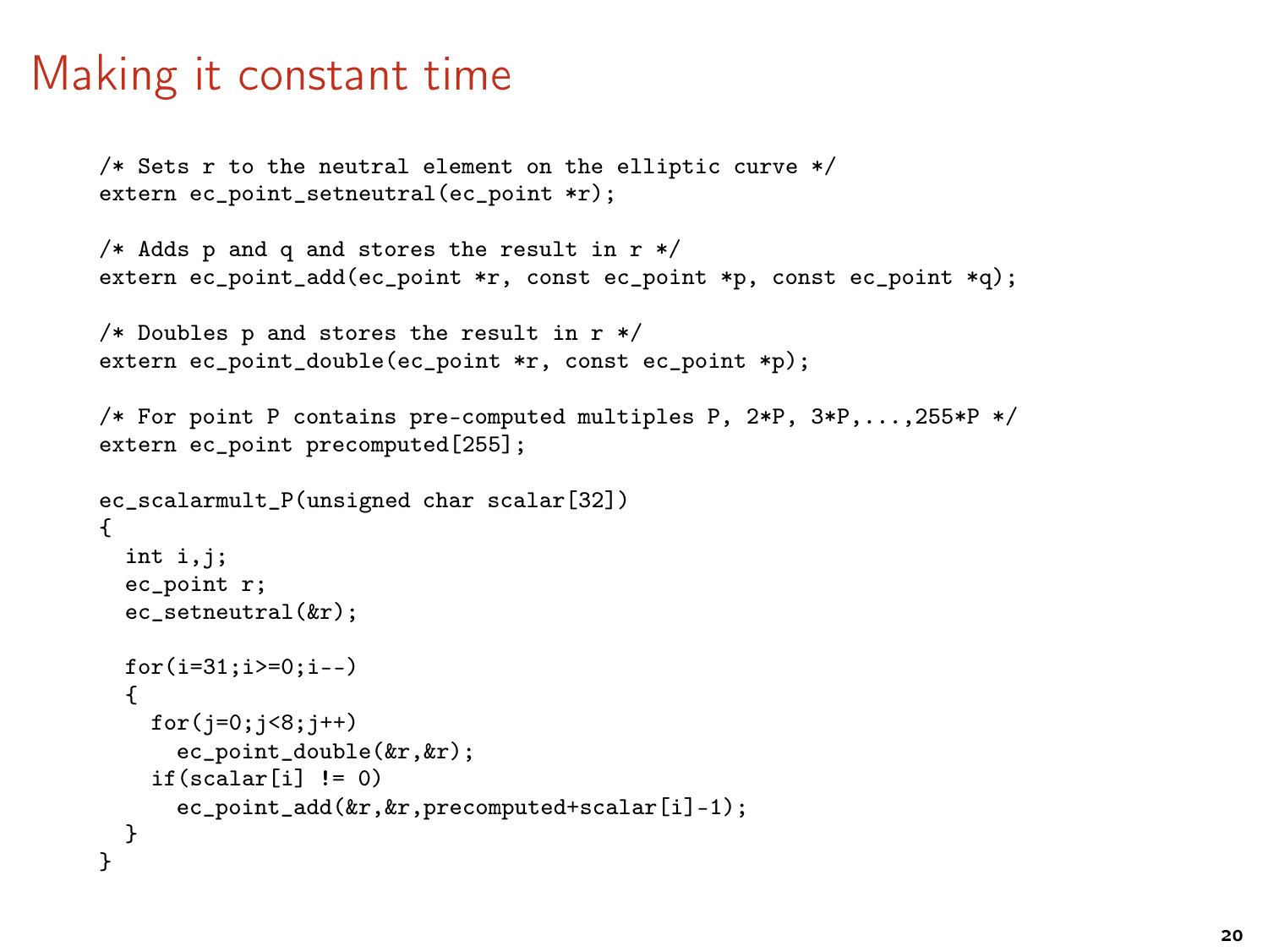### Making it constant time

```
/* Sets r to the neutral element on the elliptic curve */
extern ec point setneutral(ec point *r);
```

```
/* Adds p and q and stores the result in r */
extern ec_point_add(ec_point *r, const ec_point *p, const ec_point *q);
```

```
/* Doubles p and stores the result in r */
extern ec_point_double(ec_point *r, const ec_point *p);
```

```
/* For point P contains pre-computed multiples 0, P, 2*P, 3*P,...,255*P */
extern ec point precomputed[256];
```

```
ec_scalarmult_P(unsigned char scalar[32])
{
 int i.j;
 ec_point r;
  ec_setneutral(kr);
 for(i=31; i>=0; i--){
    for(i=0; i<8; i++)ec_point_double(&r,&r);
    ec_point_add(&r, &r, precomputed+scalar[i]);
  }
}
```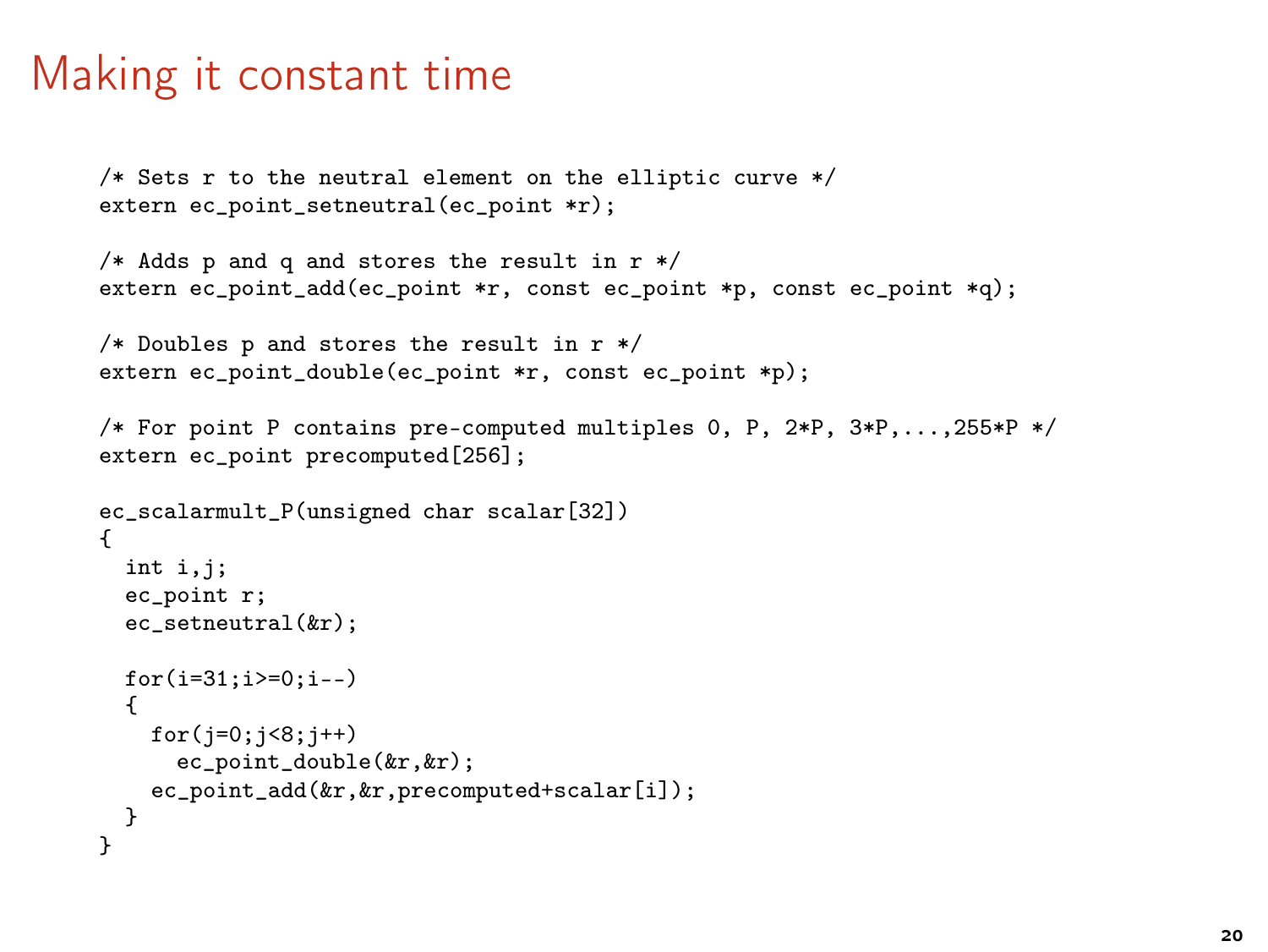### Making it constant time

```
/* Sets r to the neutral element on the elliptic curve */
extern ec_point_setneutral(ec_point *r);
```

```
/* Adds p and q and stores the result in r */
extern ec_point_add(ec_point *r, const ec_point *p, const ec_point *q);
```

```
/* Doubles p and stores the result in r */
extern ec_point_double(ec_point *r, const ec_point *p);
```

```
/* For point P contains pre-computed multiples 0, P, 2*P, 3*P,...,255*P */
extern ec_point precomputed[256];
```

```
ec_scalarmult_P(unsigned char scalar[32])
{
  int i.j;
 ec_point r,t;
  ec_setneutral(&r);
 for(i=31;i>=0;i--){
   for(j=0; j<8; j++)ec_point_double(&r,&r);
    ec_point_lookup(&t.precomputed.scalar[i]);
   ec_point_add(&r,&r,&t);
  }
}
```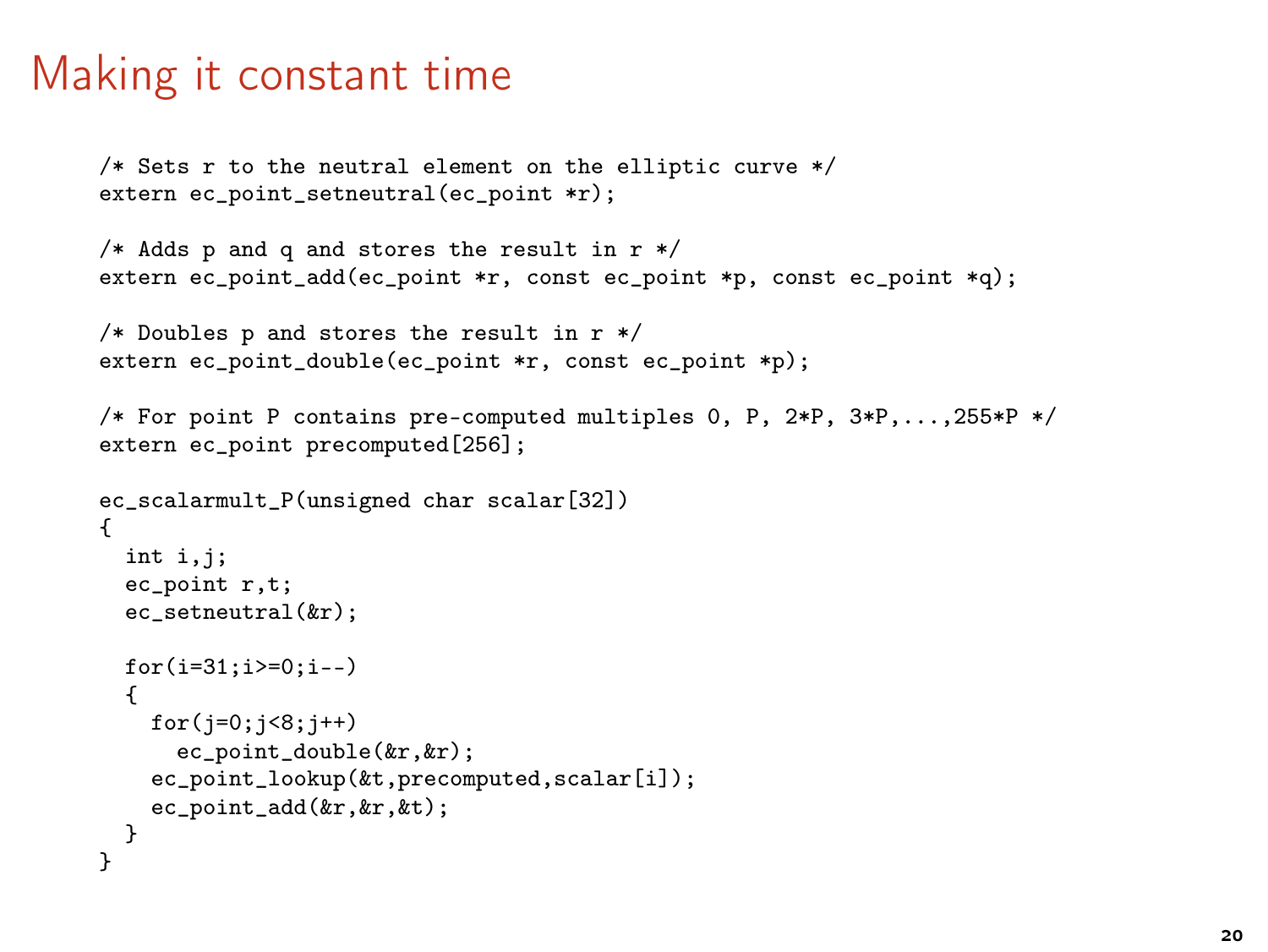### ec\_point\_lookup

```
static void ec_point_lookup(ec_point *t, const ec_point *table, int pos)
{
 int i,j;
 unsigned char b;
 *t = table[0];for(i=0;i<256;i++)
 {
   b = (i == pos); // Not constant time!ec_point_cmov(t, table+i, b); // Copy table[i] to t if b is 1
 }
}
```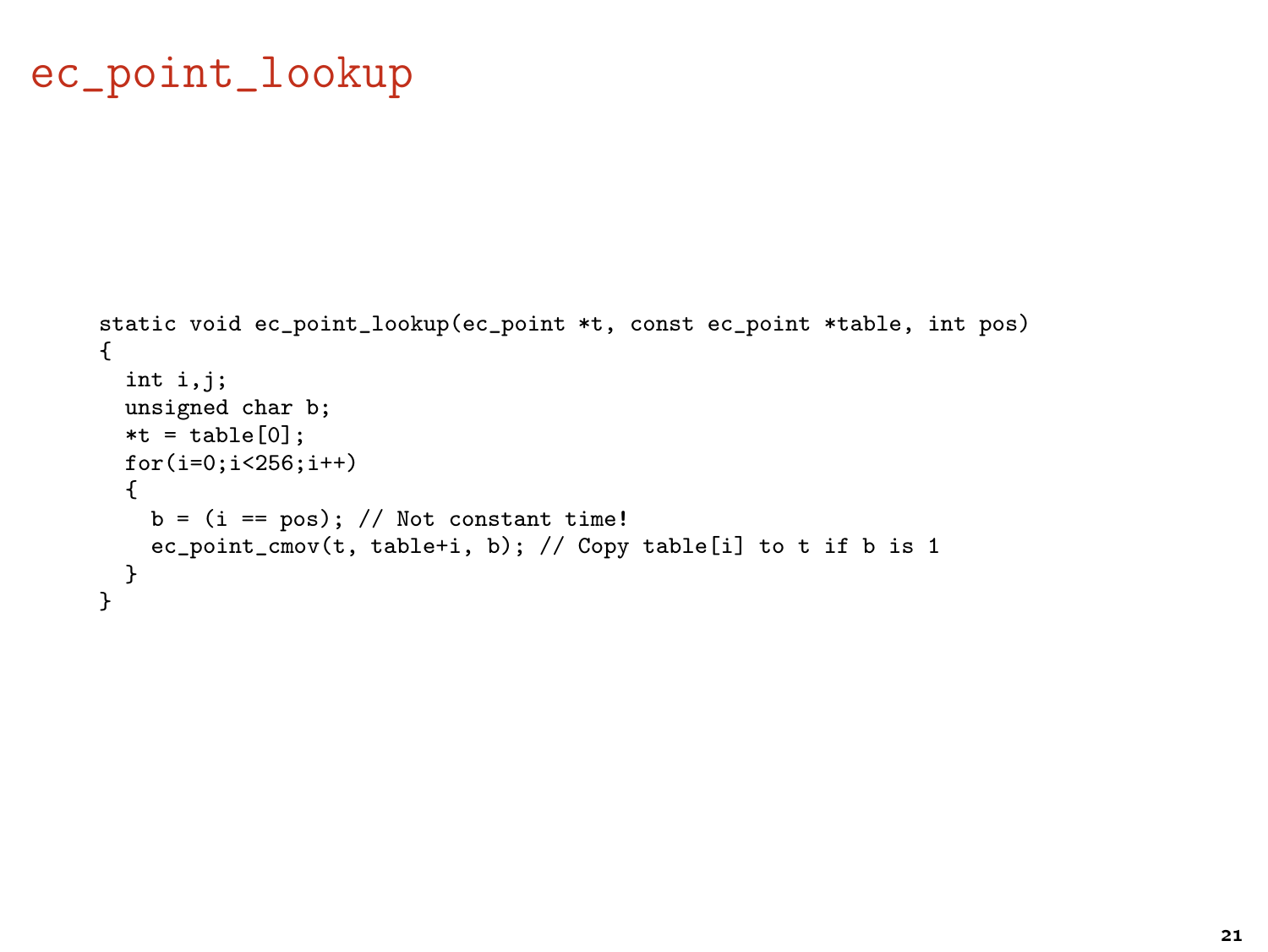### ec\_point\_lookup

```
static void ec_point_lookup(ec_point *t, const ec_point *table, int pos)
{
 int i,j;
 unsigned char b;
 *t = table[0];for(i=0;i<256;i++)
 {
   b = int_eq(i, pos); // set b=1 if i=pos, else set b=0ec_point_cmov(t, table+i, b); // Copy table[i] to t if b is 1
 }
}
```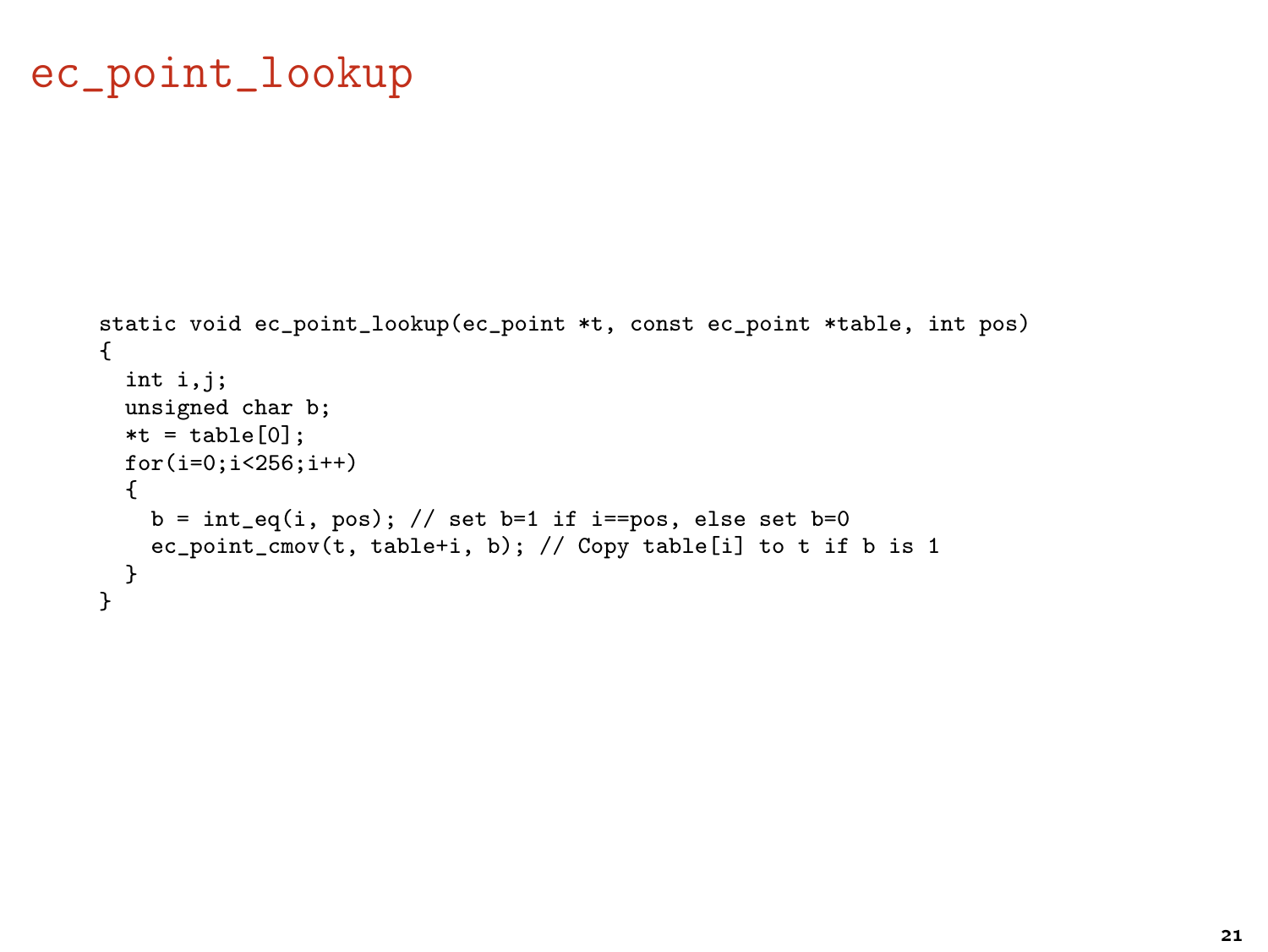#### int\_eq and ec\_point\_cmov

```
unsigned char int_eq(int a, int b)
{
 unsigned long long t = a \hat{b};
 t = (-t) \gg 63;
 return 1-t;
}
void ec_point_cmov(ec_point *r, const ec_point *t, unsigned char b)
{
  unsigned char *u = (unsigned char * )r;unsigned char *v = (unsigned char *) t;int i;
  b = -b;
  for(i=0;i<sizeof(ec_point);i++)
    u[i] = (b \& v[i]) \land (b \& u[i]);}
```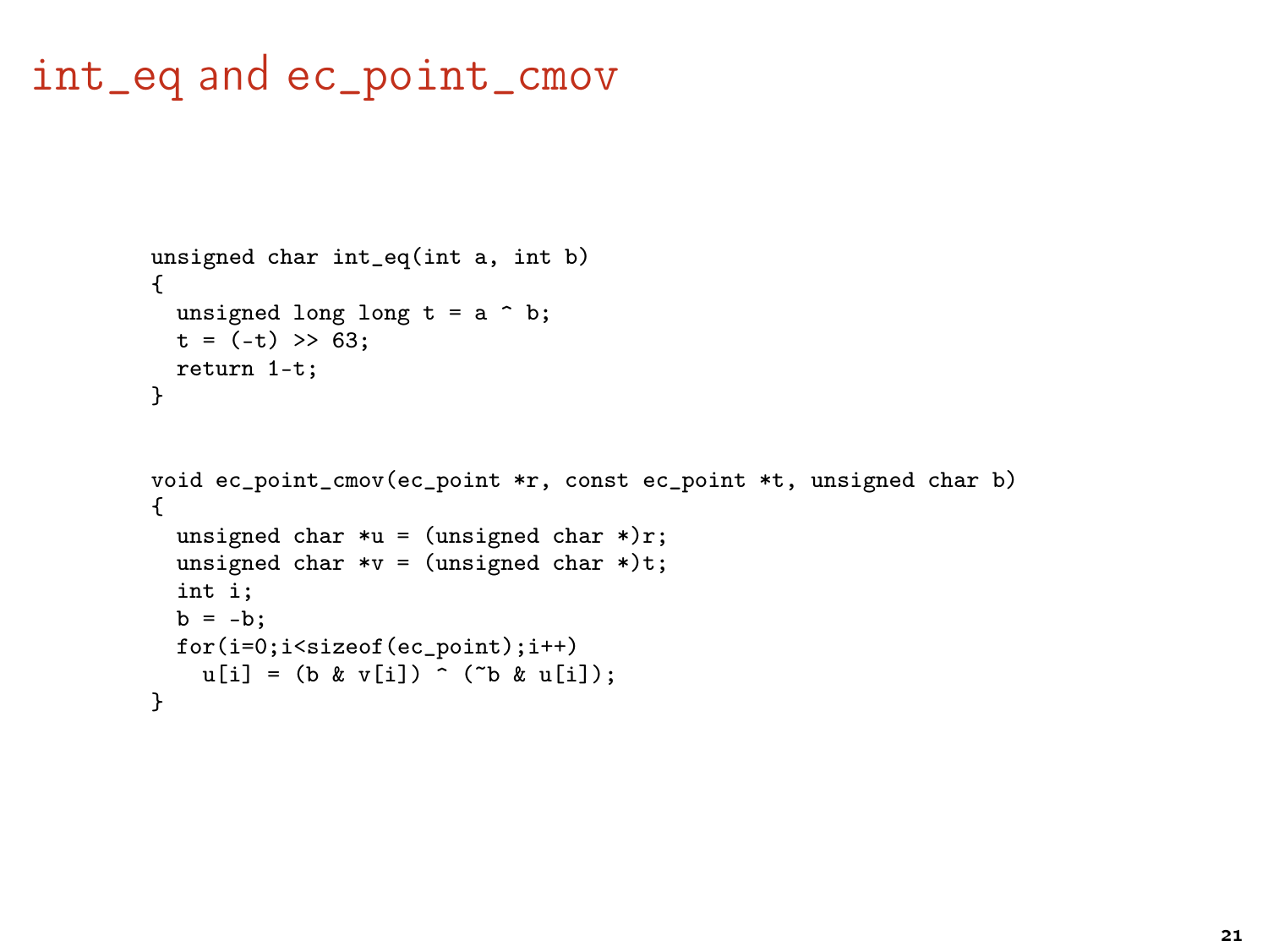- ▶ Let's get back to fixed-basepoint multiplication
- So far we precomputed  $P$ ,  $2P$ ,  $4P$ ,  $8P$ , ...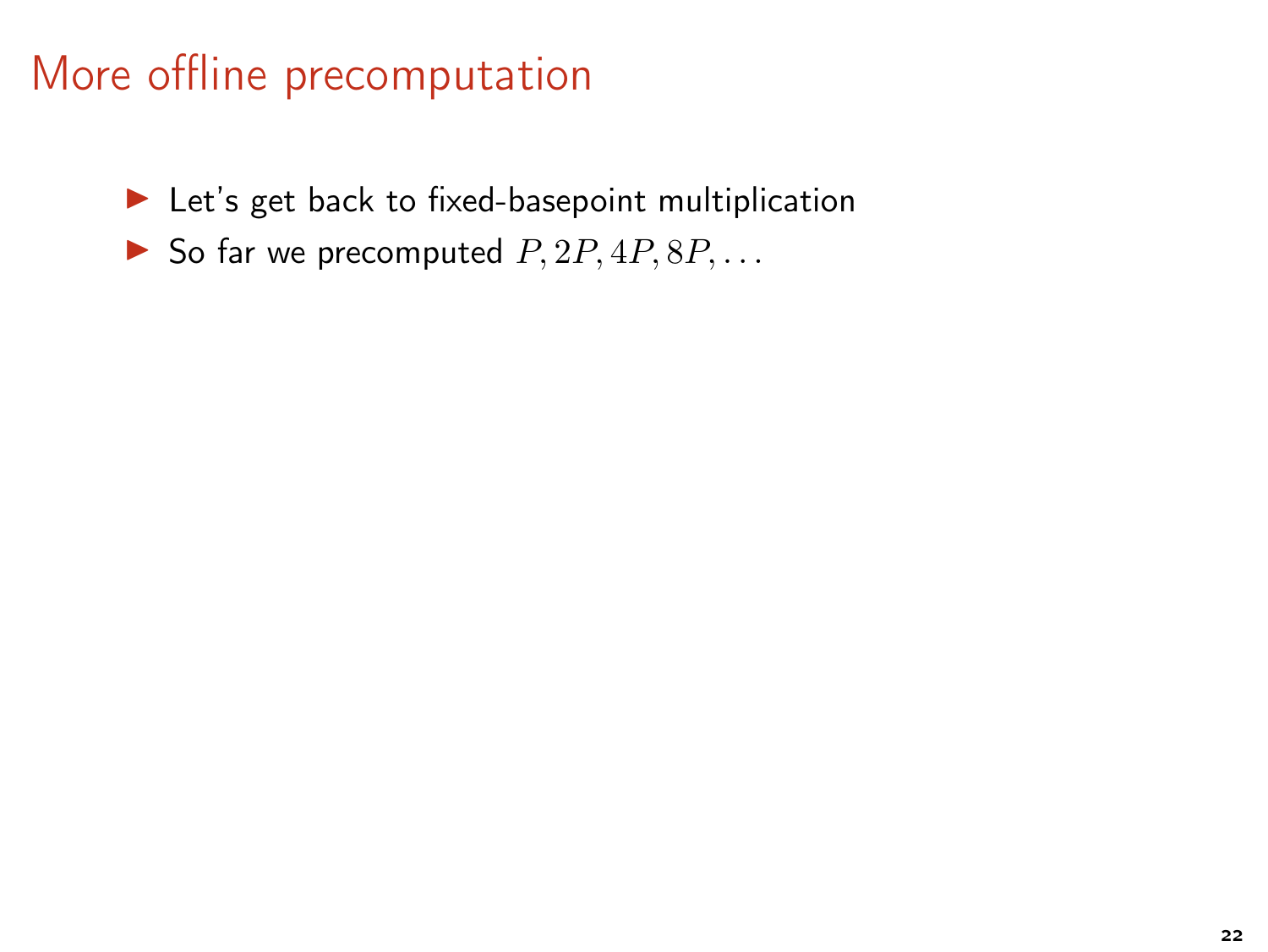- $\blacktriangleright$  Let's get back to fixed-basepoint multiplication
- $\triangleright$  So far we precomputed  $P, 2P, 4P, 8P, \ldots$
- $\triangleright$  We can combine that with fixed-window scalar multiplication
- Precompute  $T_i = (\mathcal{O}, P, 2P, 3P, \dots, (2^w 1)P) \cdot 2^i$  for  $i = 0, w, 2w, 3w, \lceil n/w \rceil - 1$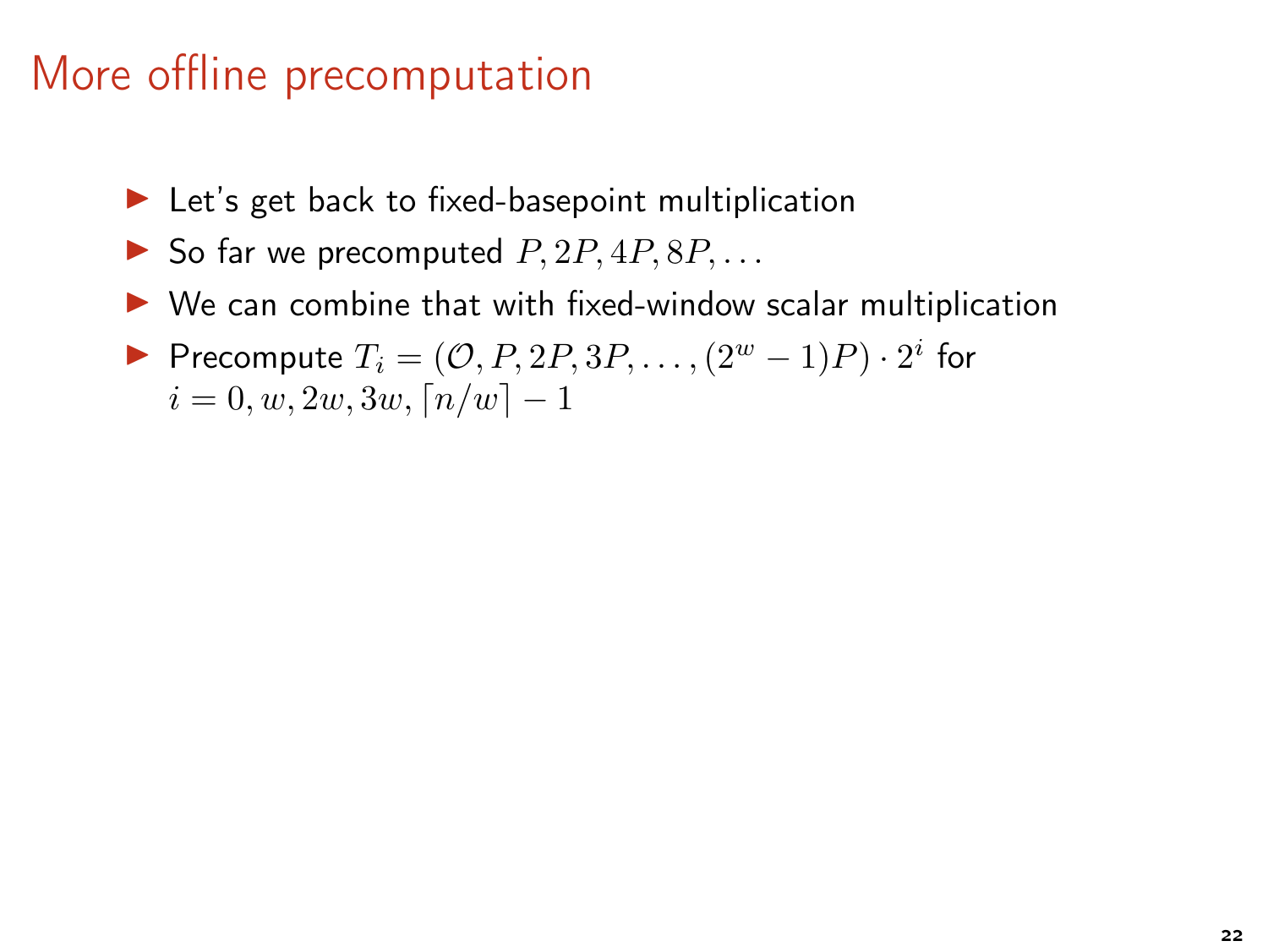- $\blacktriangleright$  Let's get back to fixed-basepoint multiplication
- $\triangleright$  So far we precomputed  $P$ ,  $2P$ ,  $4P$ ,  $8P$ , ...
- $\triangleright$  We can combine that with fixed-window scalar multiplication
- Precompute  $T_i = (\mathcal{O}, P, 2P, 3P, \dots, (2^w 1)P) \cdot 2^i$  for  $i = 0, w, 2w, 3w, \lceil n/w \rceil - 1$
- ▶ Perform scalar multiplication as

 $R \leftarrow T_0[(k)_{2^w}[0]]$ for  $i \leftarrow 1$  to  $\lceil n/w \rceil - 1$  do  $R \leftarrow R + T_{iw}[(k)_{2^w}[i]]$ end for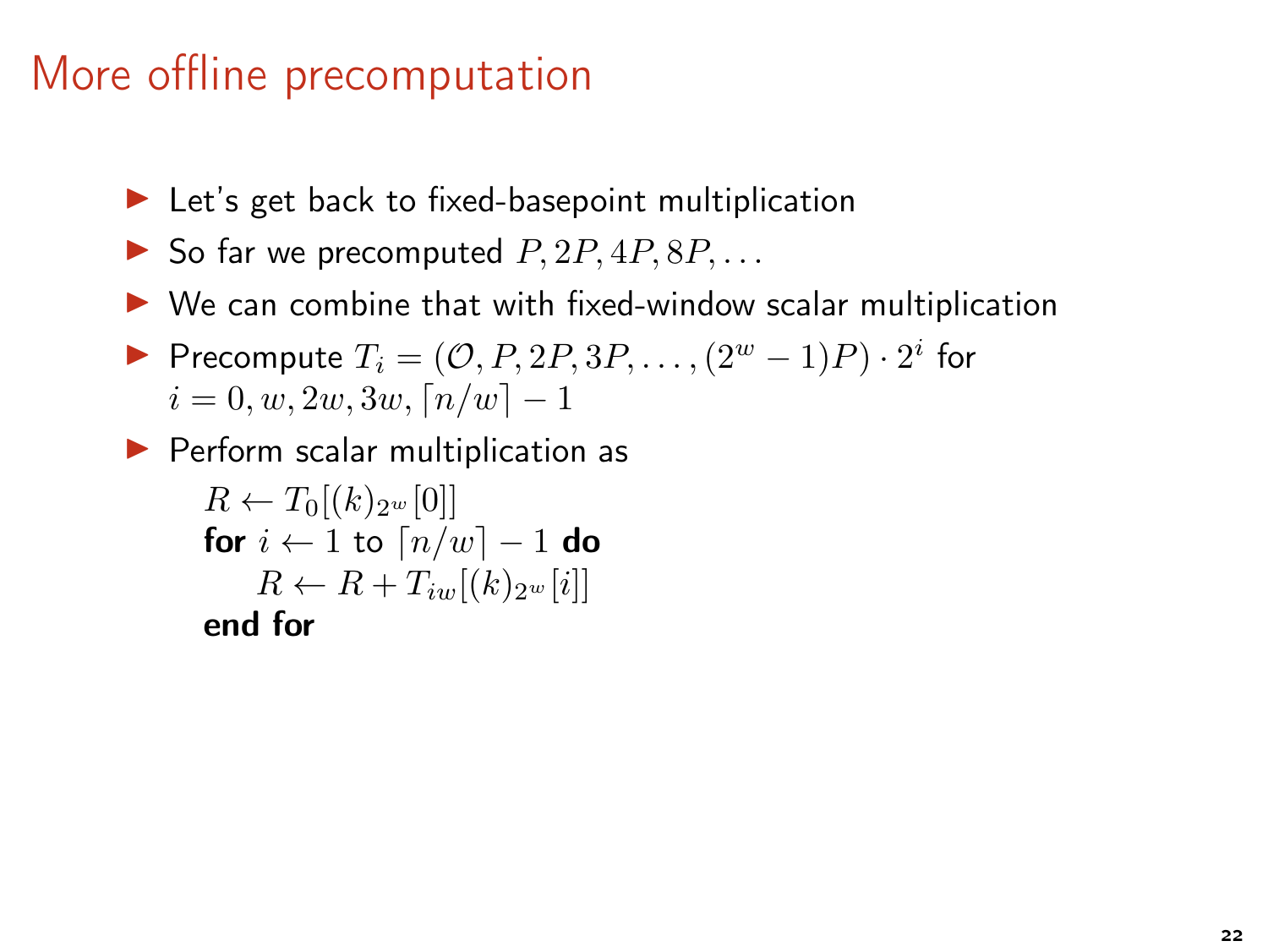- $\blacktriangleright$  Let's get back to fixed-basepoint multiplication
- $\triangleright$  So far we precomputed  $P, 2P, 4P, 8P, \ldots$
- $\triangleright$  We can combine that with fixed-window scalar multiplication
- Precompute  $T_i = (\mathcal{O}, P, 2P, 3P, \dots, (2^w 1)P) \cdot 2^i$  for  $i = 0, w, 2w, 3w, \lceil n/w \rceil - 1$
- ▶ Perform scalar multiplication as

$$
\begin{array}{c} R \leftarrow T_0[(k)_{2^w}[0]] \\ \textbf{for } i \leftarrow 1 \textbf{ to } \lceil n/w \rceil - 1 \textbf{ do} \\ R \leftarrow R + T_{iw}[(k)_{2^w}[i]] \\ \textbf{end for} \end{array}
$$

 $\triangleright$  No doublings, only  $\lceil n/w \rceil - 1$  additions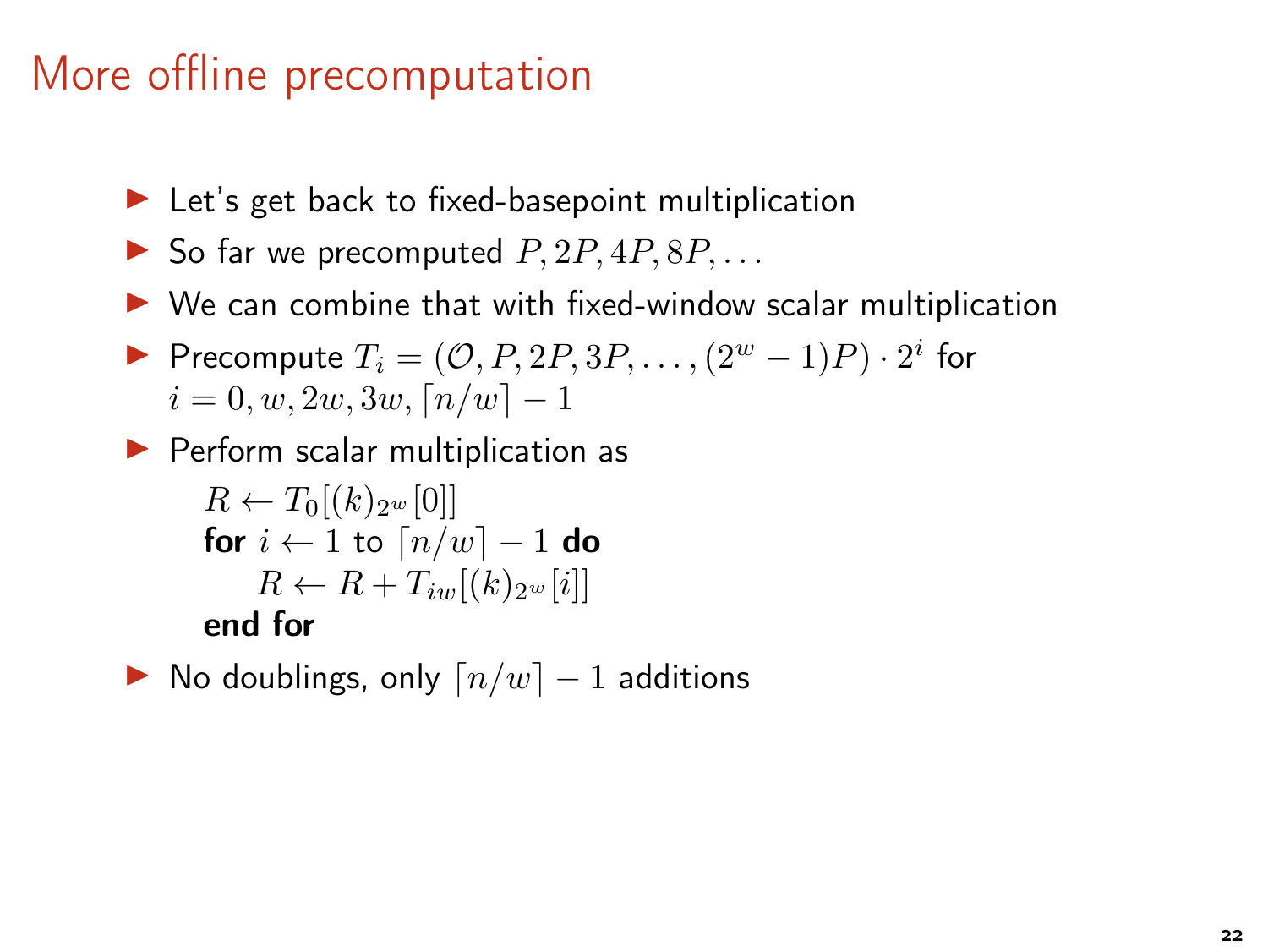- $\blacktriangleright$  Let's get back to fixed-basepoint multiplication
- $\triangleright$  So far we precomputed  $P$ ,  $2P$ ,  $4P$ ,  $8P$ , ...
- $\triangleright$  We can combine that with fixed-window scalar multiplication
- Precompute  $T_i = (\mathcal{O}, P, 2P, 3P, \dots, (2^w 1)P) \cdot 2^i$  for  $i = 0, w, 2w, 3w, \lceil n/w \rceil - 1$
- ▶ Perform scalar multiplication as

```
R \leftarrow T_0[(k)_{2^w}[0]]for i \leftarrow 1 to \lceil n/w \rceil - 1 do
     R \leftarrow R + T_{iw}[(k)_{2^w}[i]]end for
```
- $\triangleright$  No doublings, only  $\lceil n/w \rceil 1$  additions
- $\blacktriangleright$  Can use huge w, but:
	- ▶ at some point the precomputed tables don't fit into cache anymore.
	- ighthroof constant-time loads get slow for large  $w$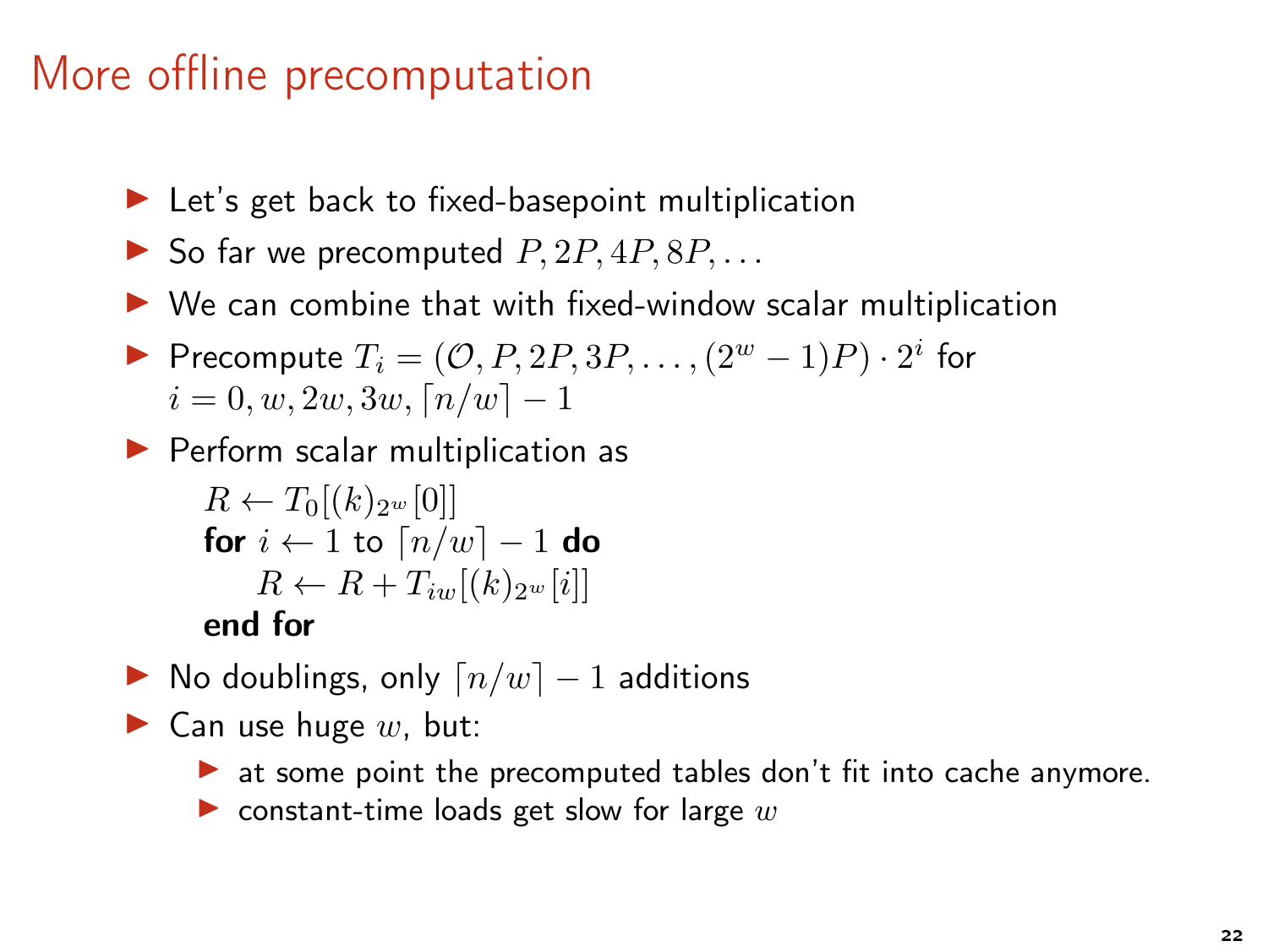▶ Consider the scalar  $22 = (10110)_2$  and window size 2

- Initialize R with  $P$
- $\blacktriangleright$  Double, double, add  $P$
- Double, double, add  $2P$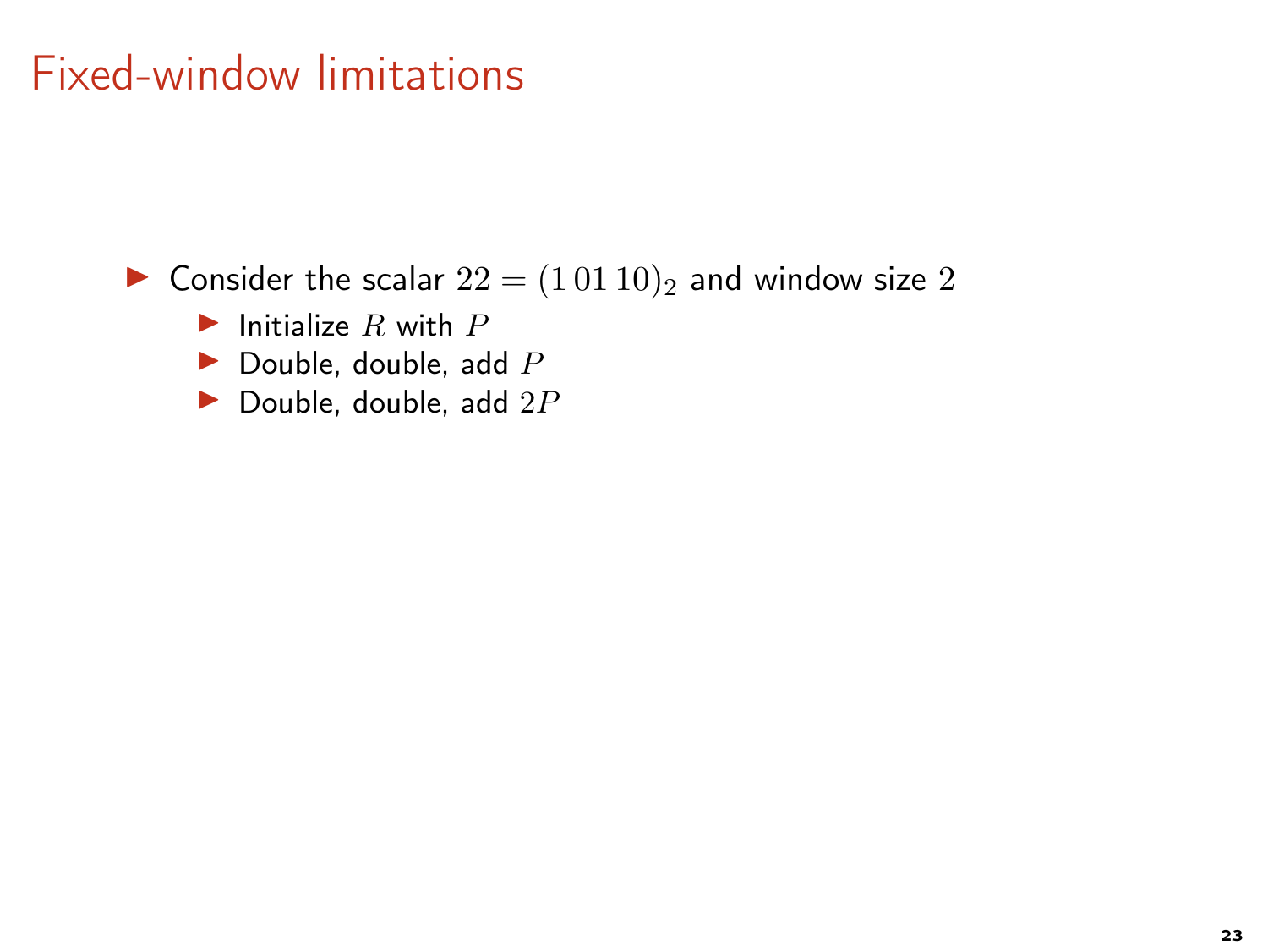▶ Consider the scalar  $22 = (10110)_2$  and window size 2

- $\blacktriangleright$  Initialize R with P
- $\blacktriangleright$  Double, double, add P
- Double, double, add  $2P$
- ▶ More efficient:
	- $\blacktriangleright$  Initialize R with P
	- Double, double, double, add  $3P$
	- $\blacktriangleright$  double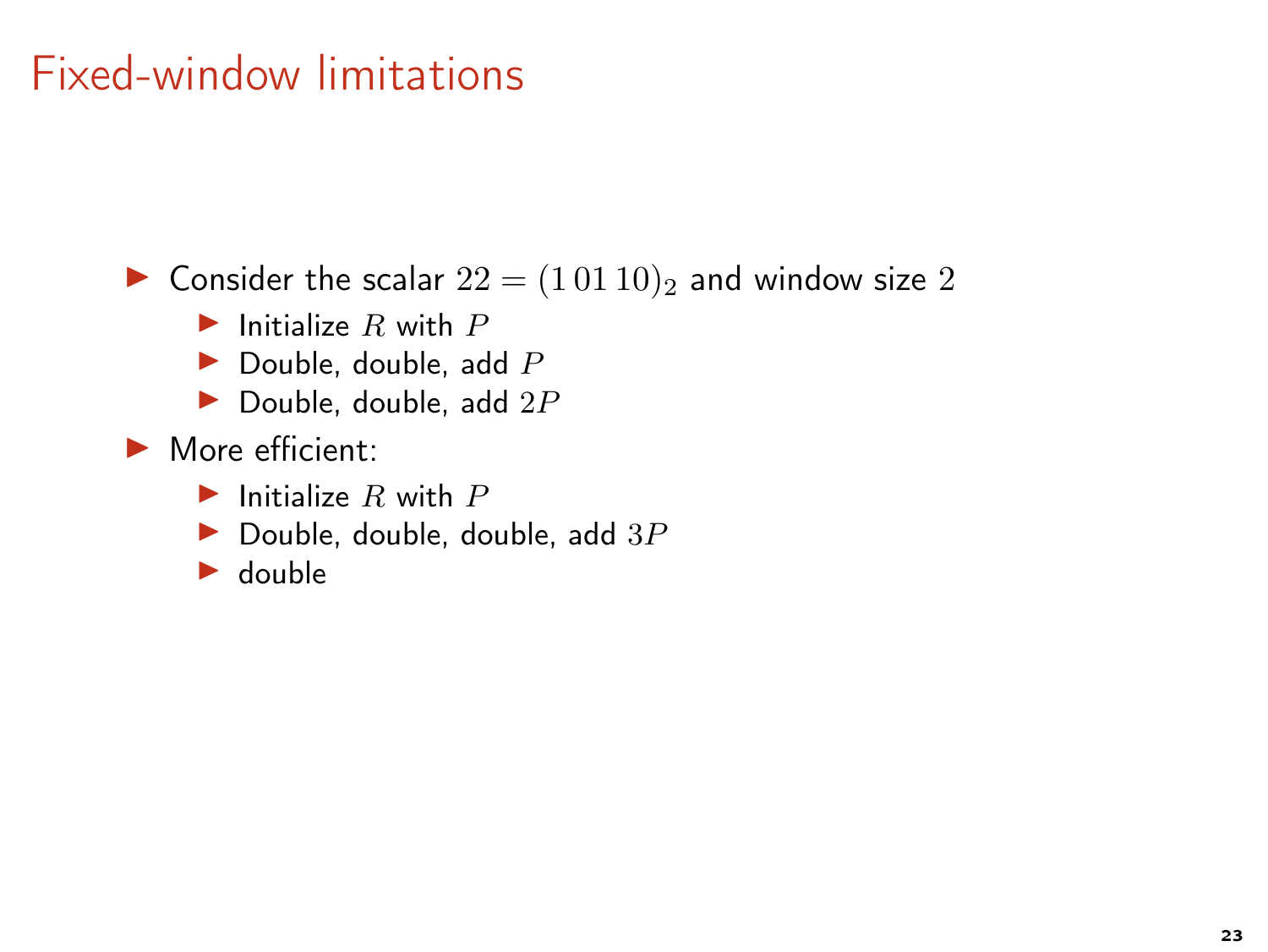▶ Consider the scalar  $22 = (10110)_2$  and window size 2

- $\blacktriangleright$  Initialize R with P
- $\blacktriangleright$  Double, double, add P
- Double, double, add  $2P$
- $\blacktriangleright$  More efficient:
	- $\blacktriangleright$  Initialize R with P
	- Double, double, double, add  $3P$
	- $\blacktriangleright$  double

▶ Problem with fixed window: it's fixed.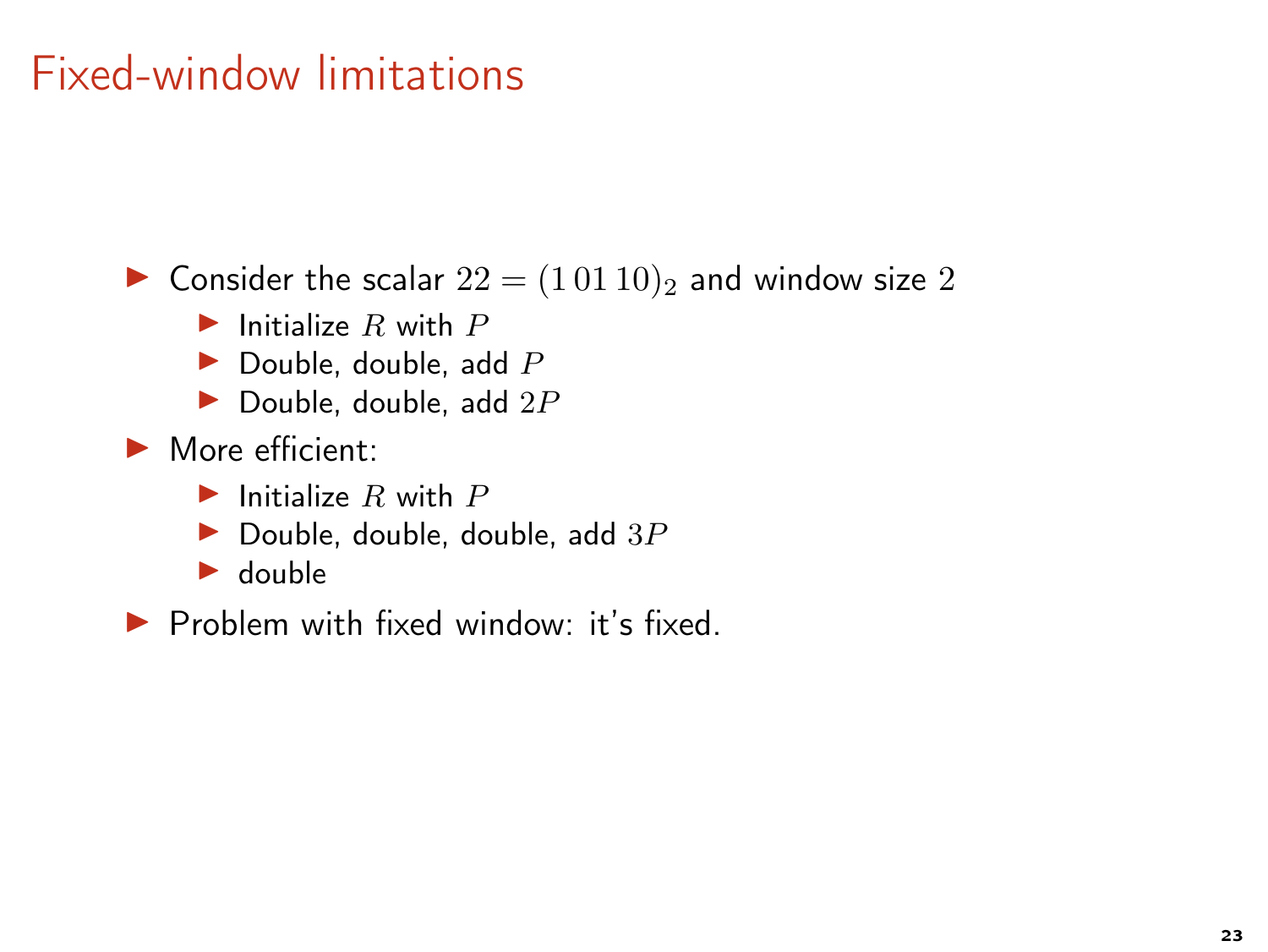▶ Consider the scalar  $22 = (10110)_2$  and window size 2

- $\blacktriangleright$  Initialize R with P
- $\blacktriangleright$  Double, double, add P
- $\blacktriangleright$  Double, double, add  $2P$
- $\blacktriangleright$  More efficient:
	- $\blacktriangleright$  Initialize R with P
	- Double, double, double, add  $3P$
	- $\blacktriangleright$  double
- ▶ Problem with fixed window: it's fixed.
- ▶ Idea: "Slide" the window over the scalar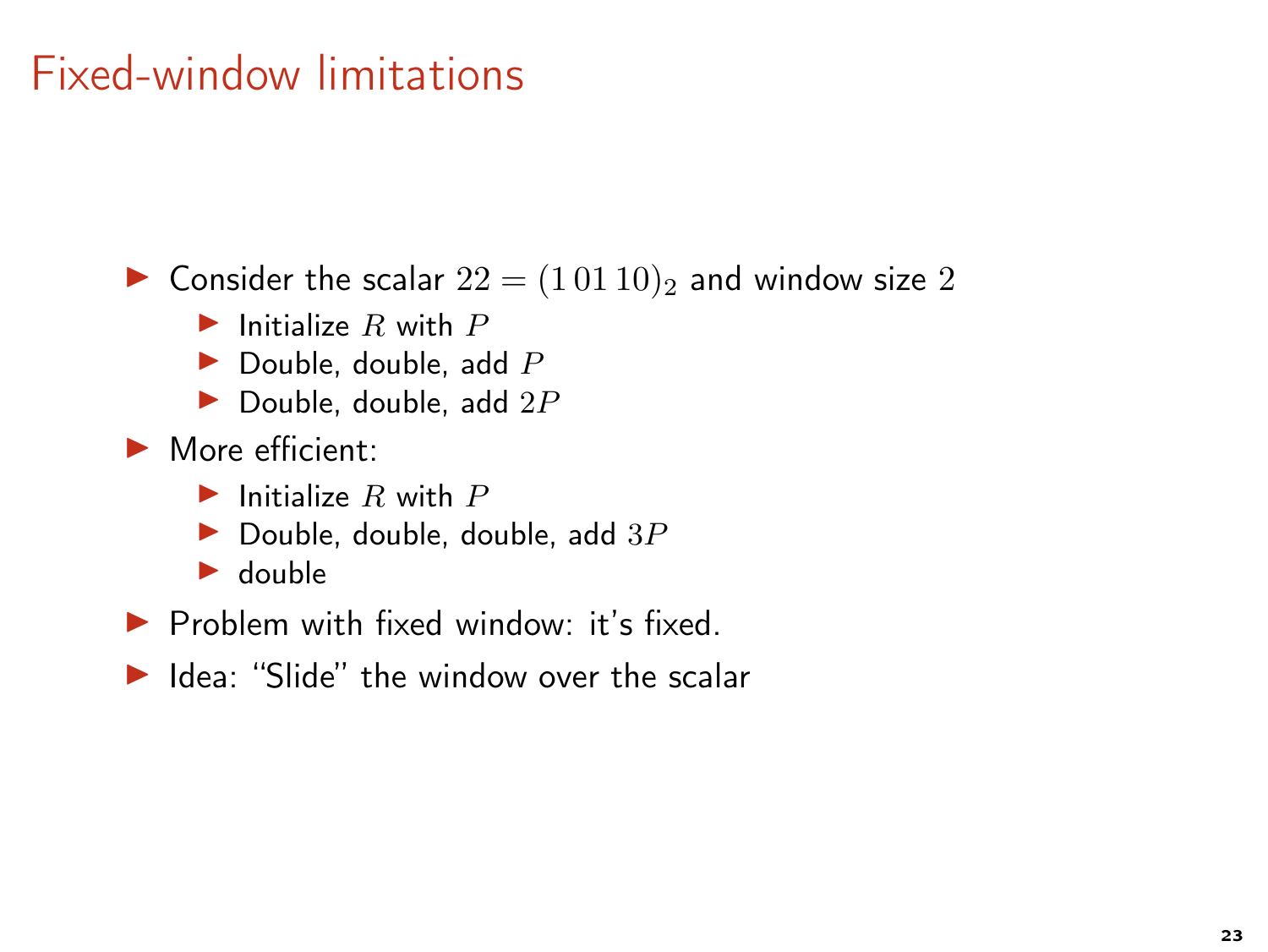- $\blacktriangleright$  Choose window size w
- Rewrite scalar k as  $k = (k_0, \ldots, k_m)$  with  $k_i$  in  $\{0, 1, 3, 5, \ldots, 2^w - 1\}$  with at most one non-zero entry in each window of length  $w$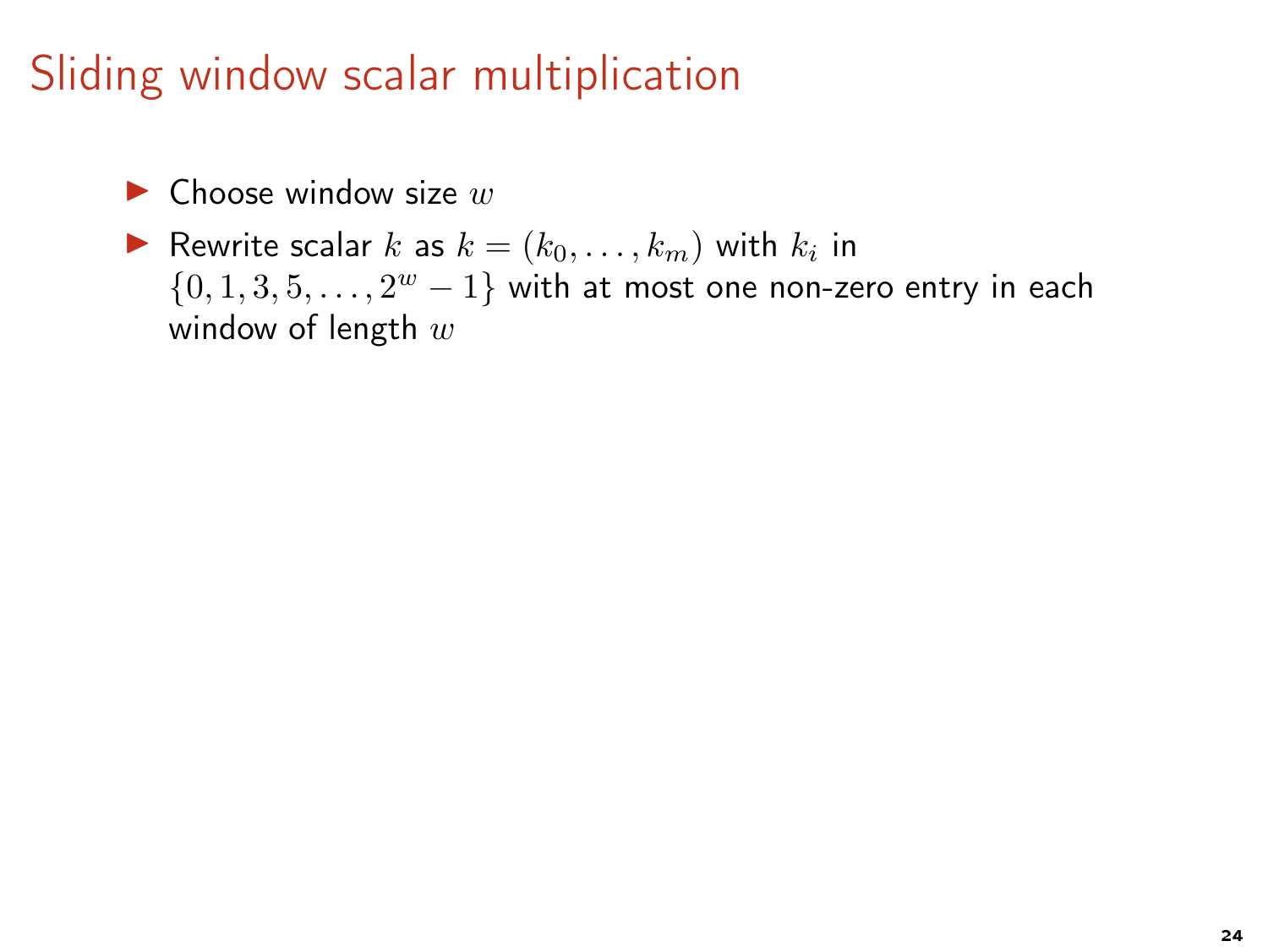- $\blacktriangleright$  Choose window size w
- Rewrite scalar k as  $k = (k_0, \ldots, k_m)$  with  $k_i$  in  $\{0, 1, 3, 5, \ldots, 2^w - 1\}$  with at most one non-zero entry in each window of length  $w$
- $\triangleright$  Do this by scanning k from right to left, expand window from each 1-bit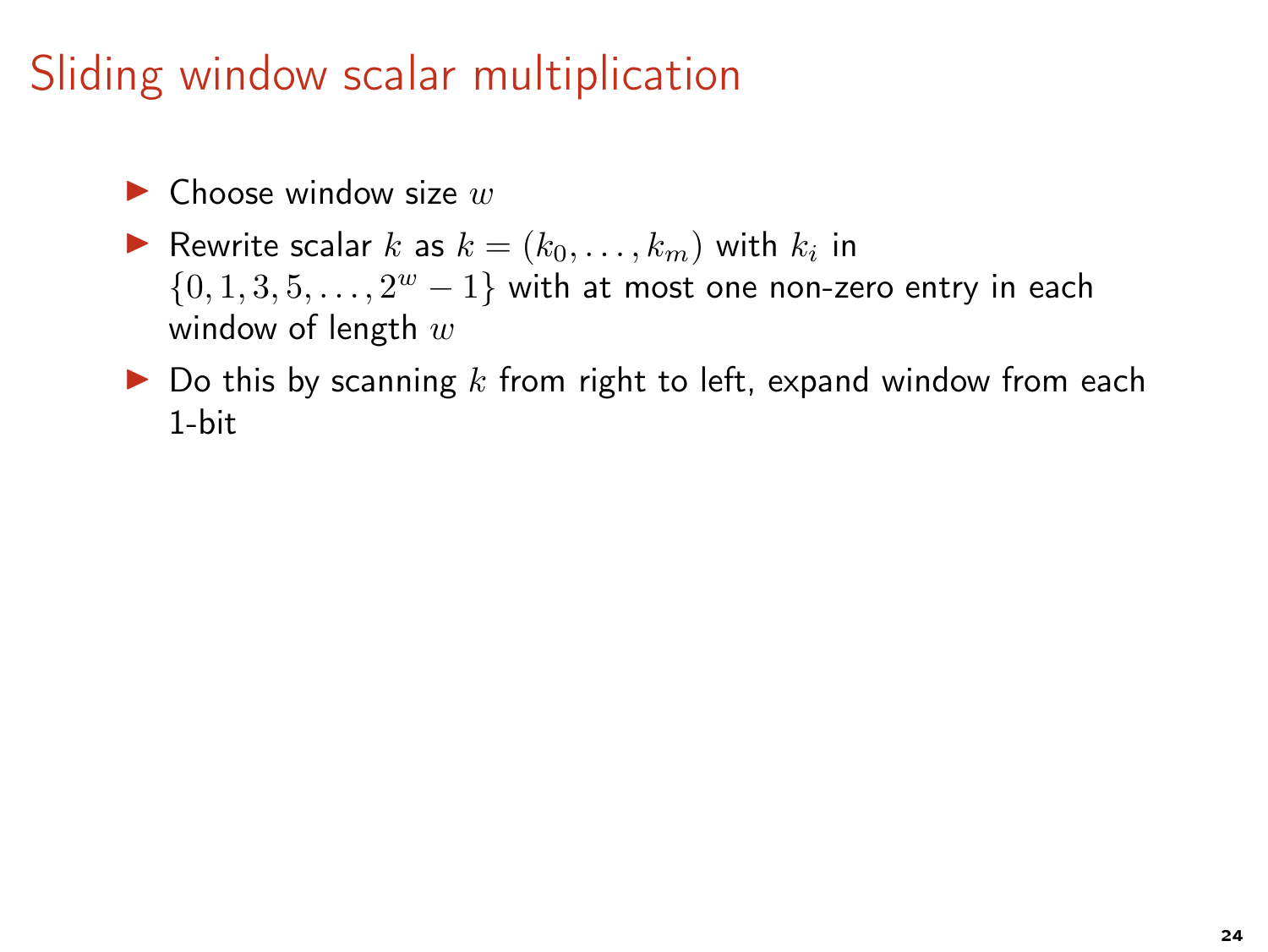- $\blacktriangleright$  Choose window size w
- Rewrite scalar k as  $k = (k_0, \ldots, k_m)$  with  $k_i$  in  $\{0, 1, 3, 5, \ldots, 2^w - 1\}$  with at most one non-zero entry in each window of length  $w$
- $\triangleright$  Do this by scanning k from right to left, expand window from each 1-bit
- Precompute  $P, 3P, 5P, \ldots, (2^w 1)P$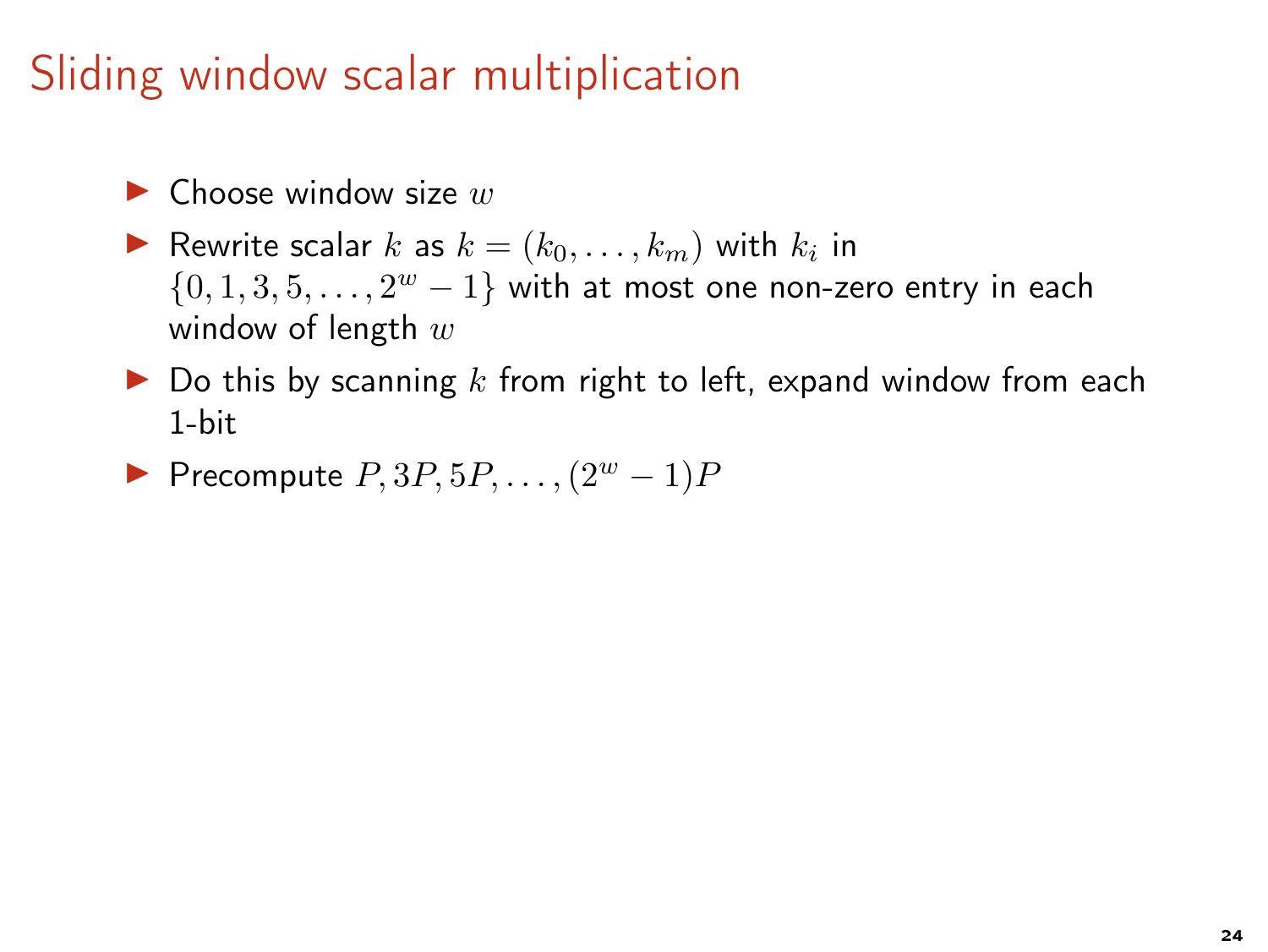- $\blacktriangleright$  Choose window size w
- Rewrite scalar k as  $k = (k_0, \ldots, k_m)$  with  $k_i$  in  $\{0, 1, 3, 5, \ldots, 2^w - 1\}$  with at most one non-zero entry in each window of length  $w$
- $\triangleright$  Do this by scanning k from right to left, expand window from each 1-bit
- Precompute  $P, 3P, 5P, \ldots, (2^w 1)P$

▶ Perform scalar multiplication

```
R \leftarrow \mathcal{O}for i \leftarrow m to 0 do
     R \leftarrow 2Rif k_i then
          R \leftarrow R + k_i Pend if
end for
```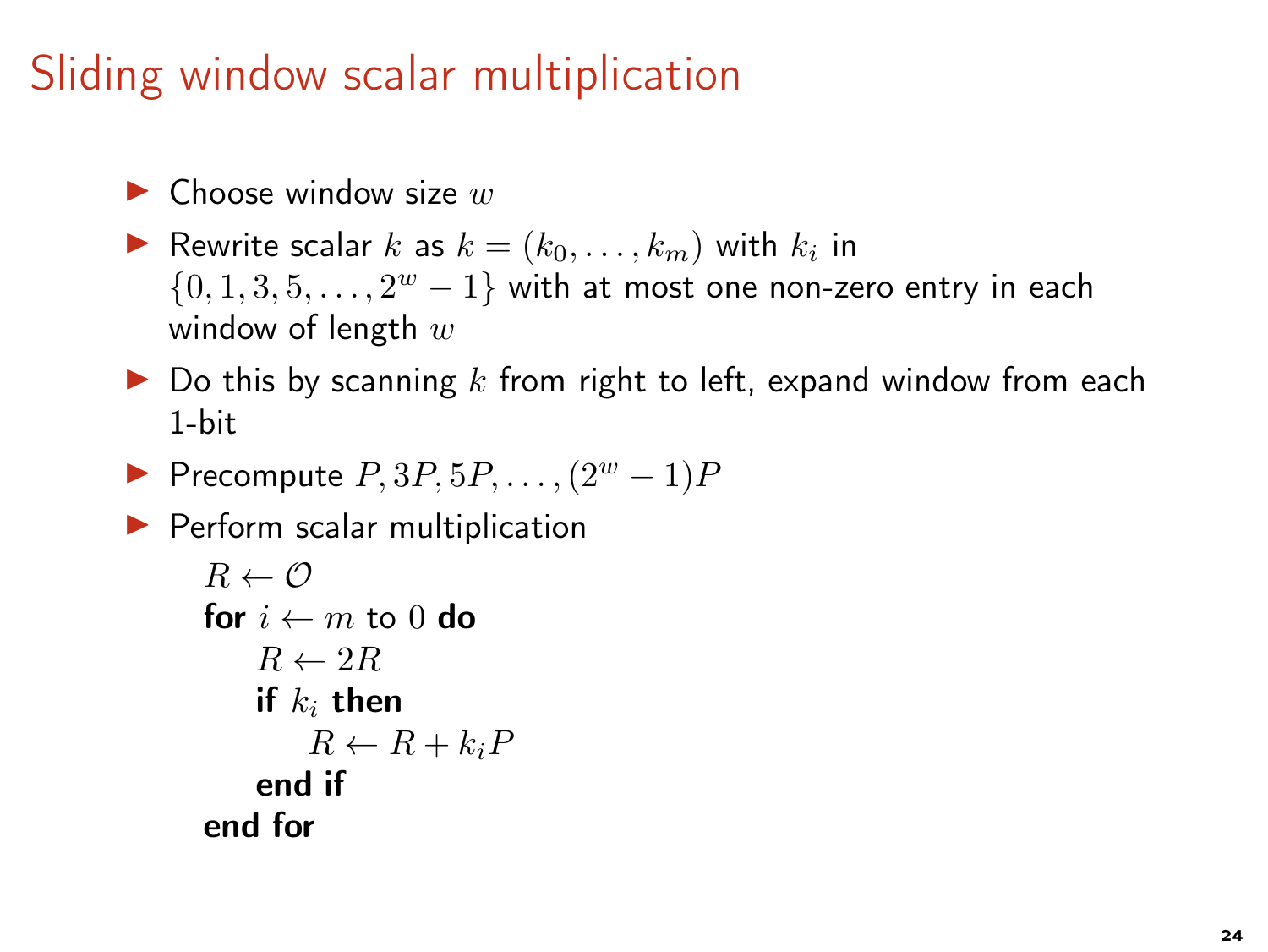## Analysis of sliding window

- ► We still do  $n-1$  doublings for an *n*-bit scalar
- Precomputation needs  $2^{w-1} 1$  additions
- Expected number of additions in the main loop:  $n/(w+1)$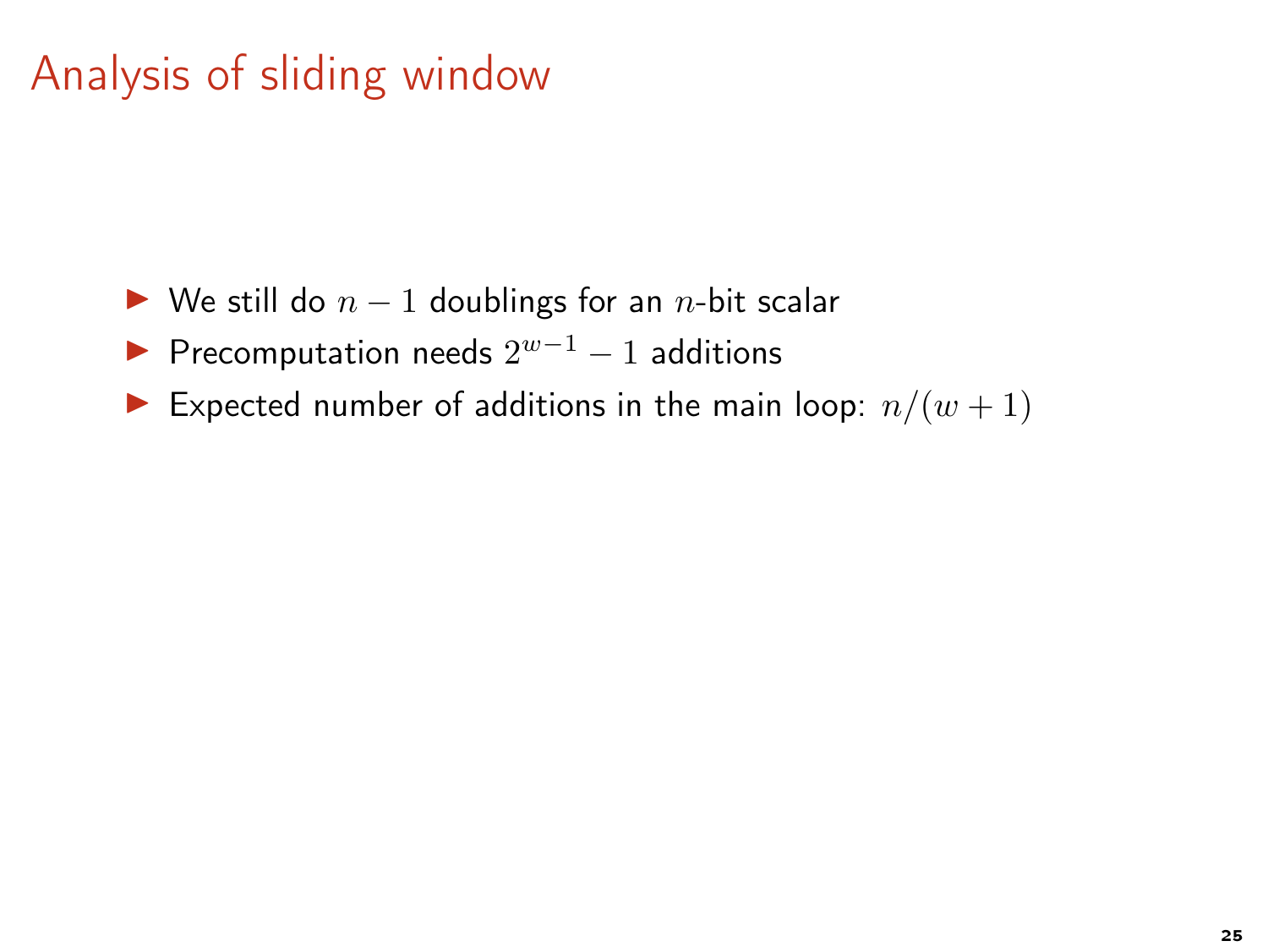# Analysis of sliding window

- $\triangleright$  We still do  $n-1$  doublings for an n-bit scalar
- Precomputation needs  $2^{w-1} 1$  additions
- Expected number of additions in the main loop:  $n/(w+1)$
- $\blacktriangleright$  For the same w only half the precomputation compared to fixed-window scalar multiplication
- $\blacktriangleright$  For the same w fewer additions in the main loop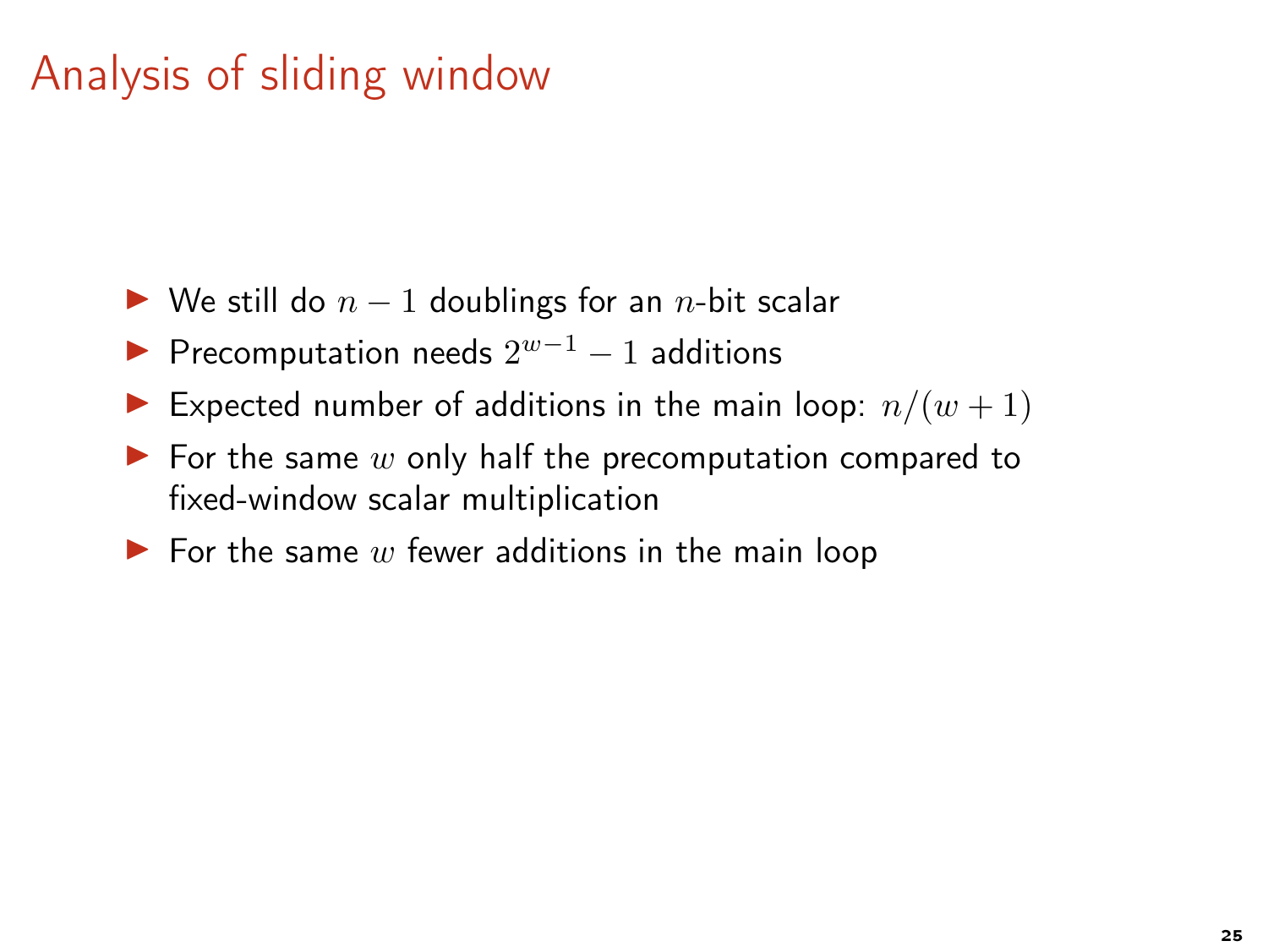# Analysis of sliding window

- $\triangleright$  We still do  $n-1$  doublings for an n-bit scalar
- Precomputation needs  $2^{w-1} 1$  additions
- Expected number of additions in the main loop:  $n/(w+1)$
- $\blacktriangleright$  For the same w only half the precomputation compared to fixed-window scalar multiplication
- $\blacktriangleright$  For the same w fewer additions in the main loop
- $\triangleright$  But: It's not running in constant time!
- $\triangleright$  Still nice (in double-scalar version) for signature verification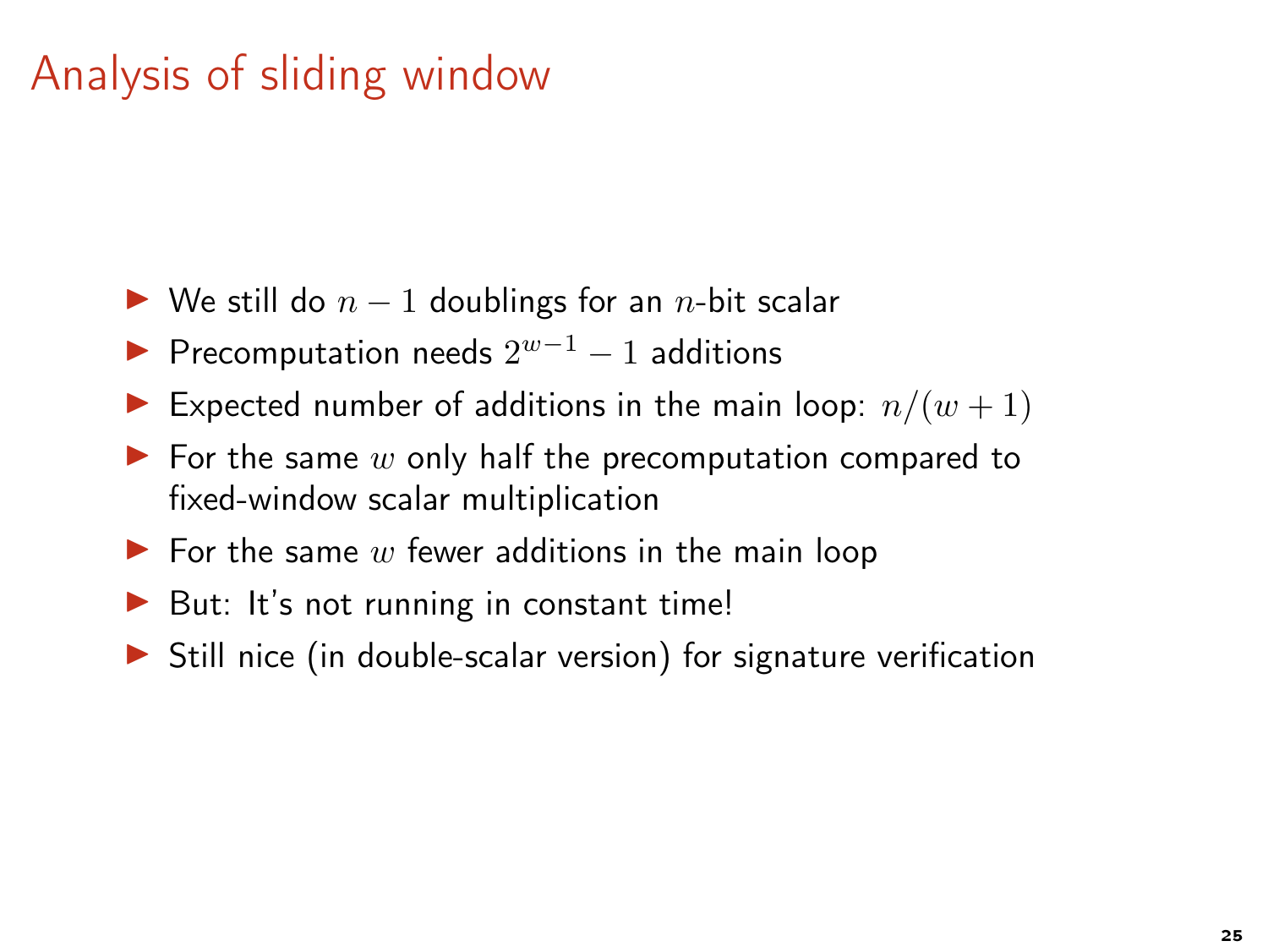- Consider elliptic curves of the form  $By^2 = x^3 + Ax^2 + x$ .
- $\blacktriangleright$  Montgomery in 1987 showed how to perform x-coordinate-based arithmetic:
	- ▶ Given the x-coordinate  $x_P$  of  $P$ , and
	- ightharpoonup size in the x-coordinate  $x_Q$  of  $Q$ , and
	- ► given the x-coordinate  $x_{P-Q}$  of  $P-Q$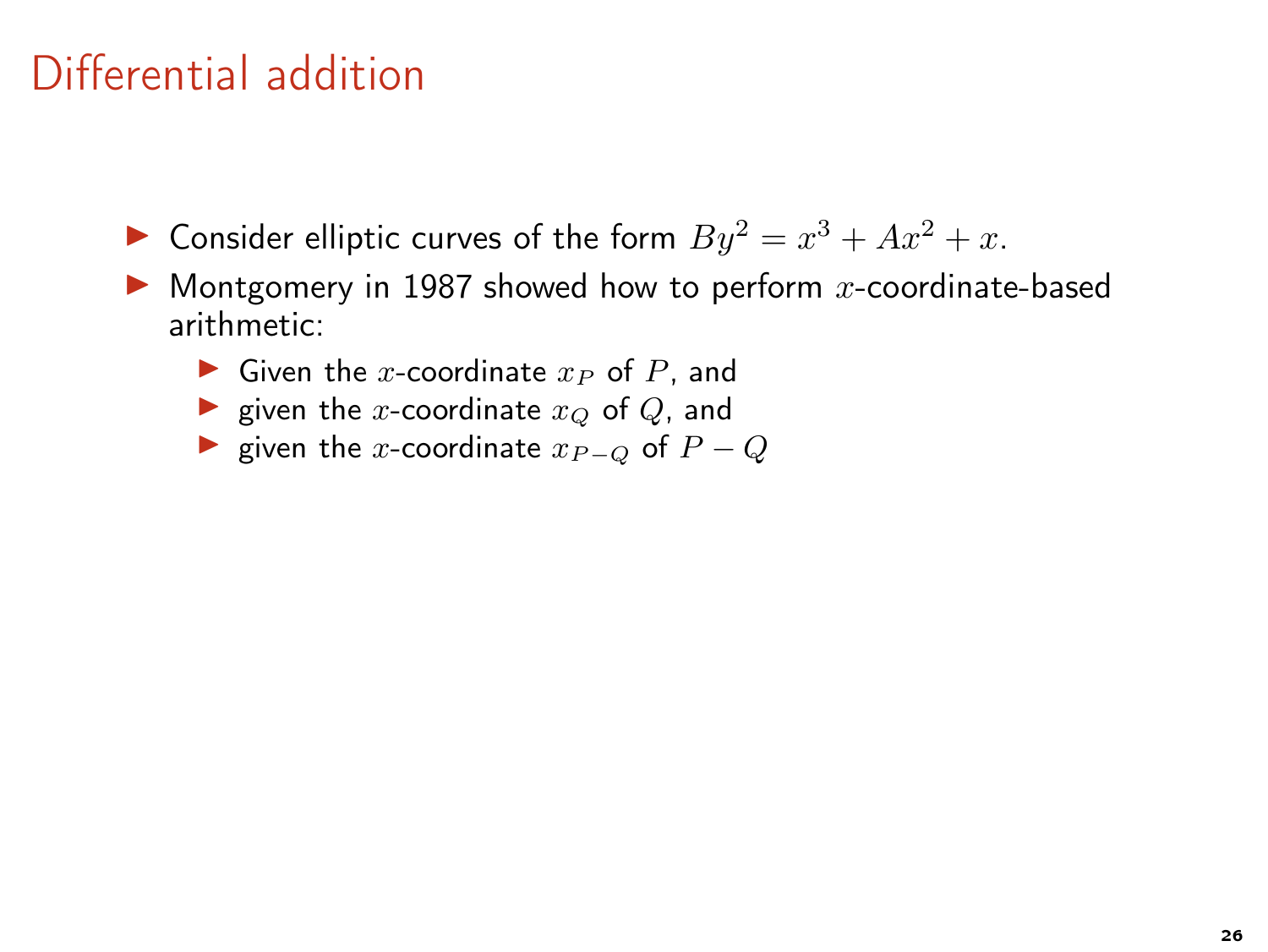- Consider elliptic curves of the form  $By^2 = x^3 + Ax^2 + x$ .
- $\blacktriangleright$  Montgomery in 1987 showed how to perform x-coordinate-based arithmetic:
	- Given the x-coordinate  $x_P$  of P, and
	- ightharpoonup is given the x-coordinate  $x_Q$  of  $Q$ , and
	- ► given the x-coordinate  $x_{P-Q}$  of  $P-Q$
	- $\triangleright$  compute the x-coordinate  $x_R$  of  $R = P + Q$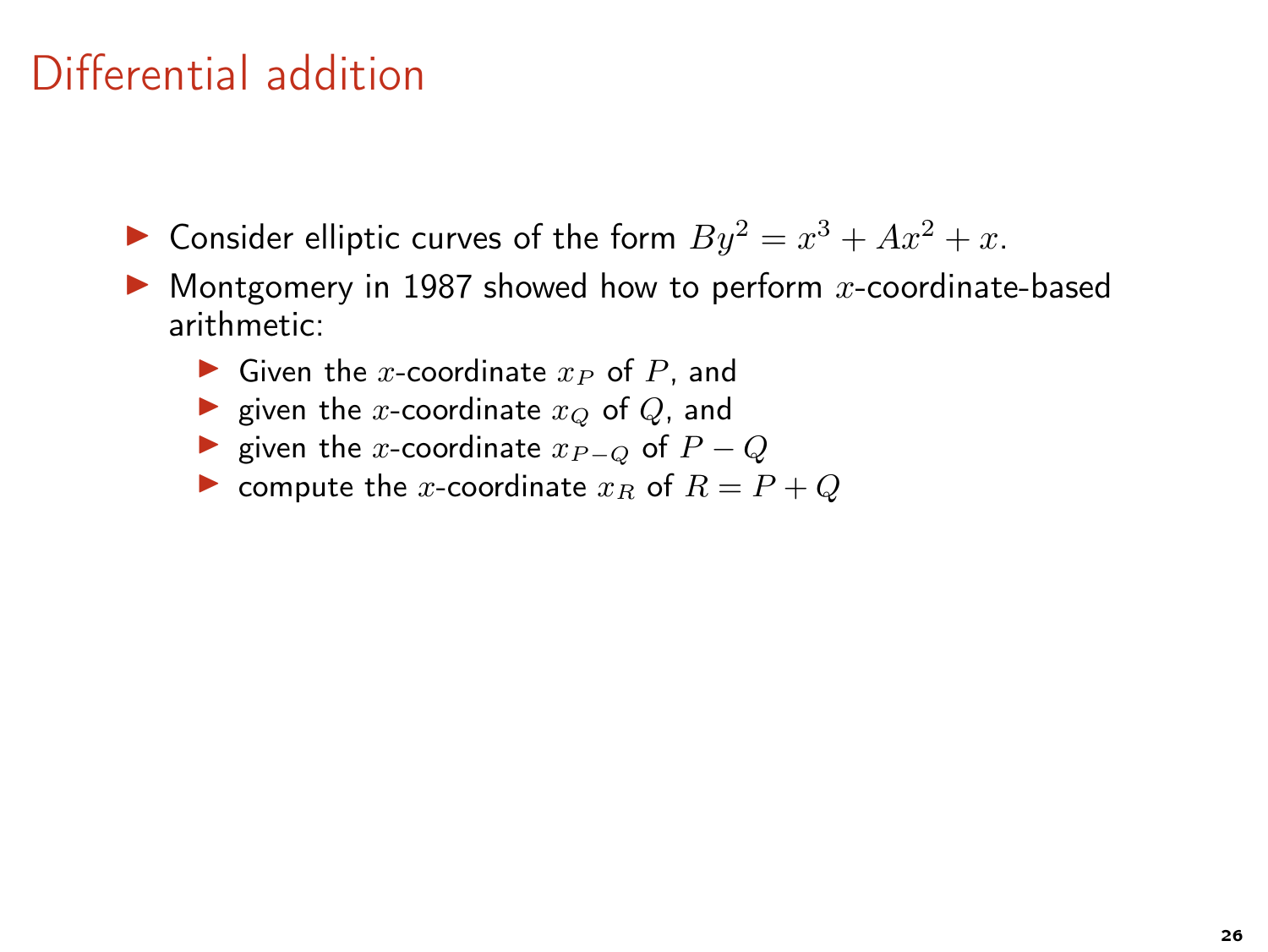- Consider elliptic curves of the form  $By^2 = x^3 + Ax^2 + x$ .
- $\blacktriangleright$  Montgomery in 1987 showed how to perform x-coordinate-based arithmetic:
	- ▶ Given the x-coordinate  $x_P$  of  $P$ , and
	- ightharpoonup is given the x-coordinate  $x_Q$  of  $Q$ , and
	- ► given the x-coordinate  $x_{P-Q}$  of  $P-Q$
	- $\triangleright$  compute the x-coordinate  $x_R$  of  $R = P + Q$
- $\blacktriangleright$  This is called differential addition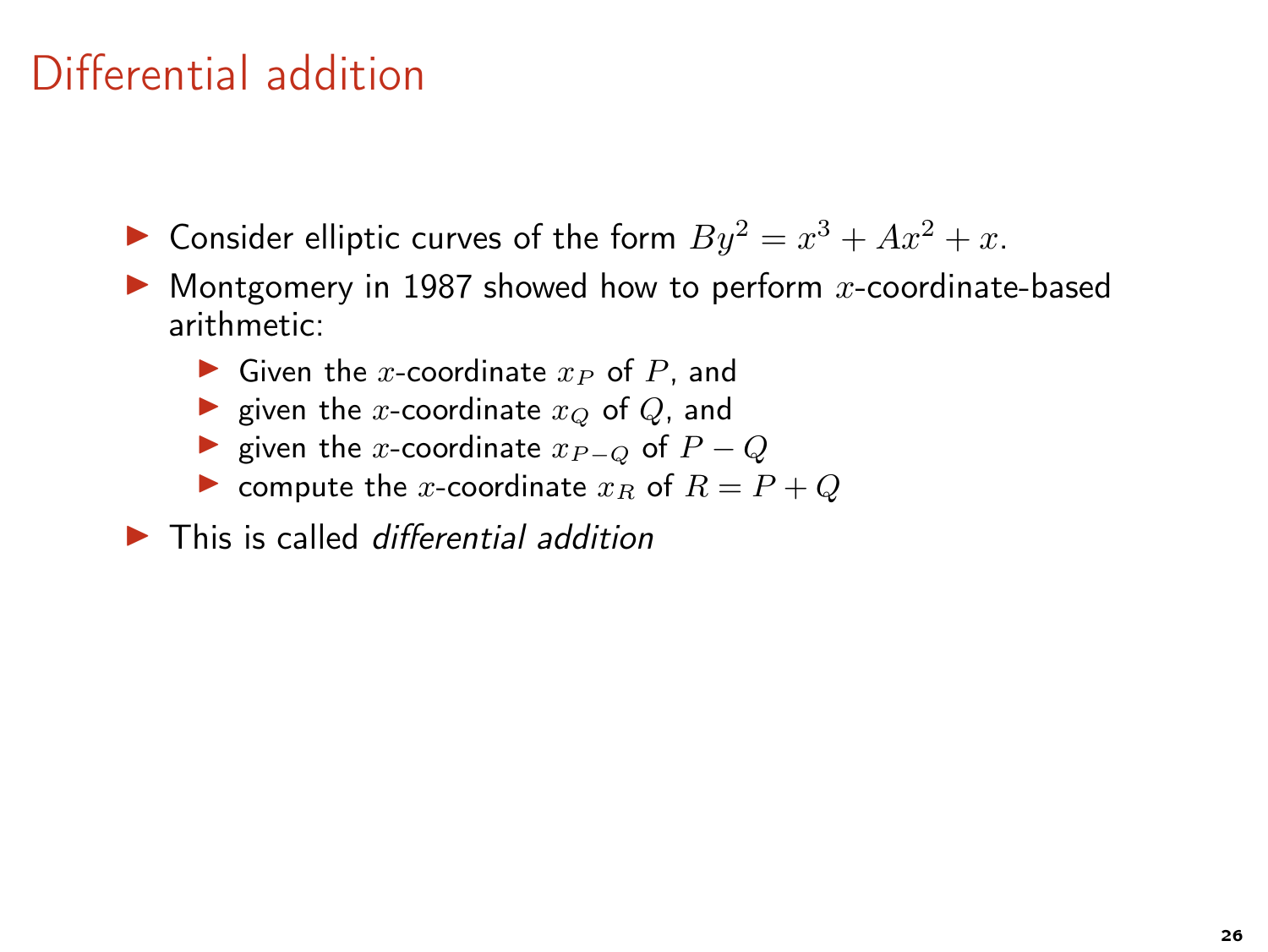- Consider elliptic curves of the form  $By^2 = x^3 + Ax^2 + x$ .
- $\blacktriangleright$  Montgomery in 1987 showed how to perform x-coordinate-based arithmetic:
	- ▶ Given the x-coordinate  $x_P$  of  $P$ , and
	- ightharpoordinate  $x_Q$  of  $Q$ , and
	- ► given the x-coordinate  $x_{P-Q}$  of  $P-Q$
	- $\triangleright$  compute the x-coordinate  $x_R$  of  $R = P + Q$
- $\blacktriangleright$  This is called differential addition
- ▶ Less efficient differential-addition formulas for other curve shapes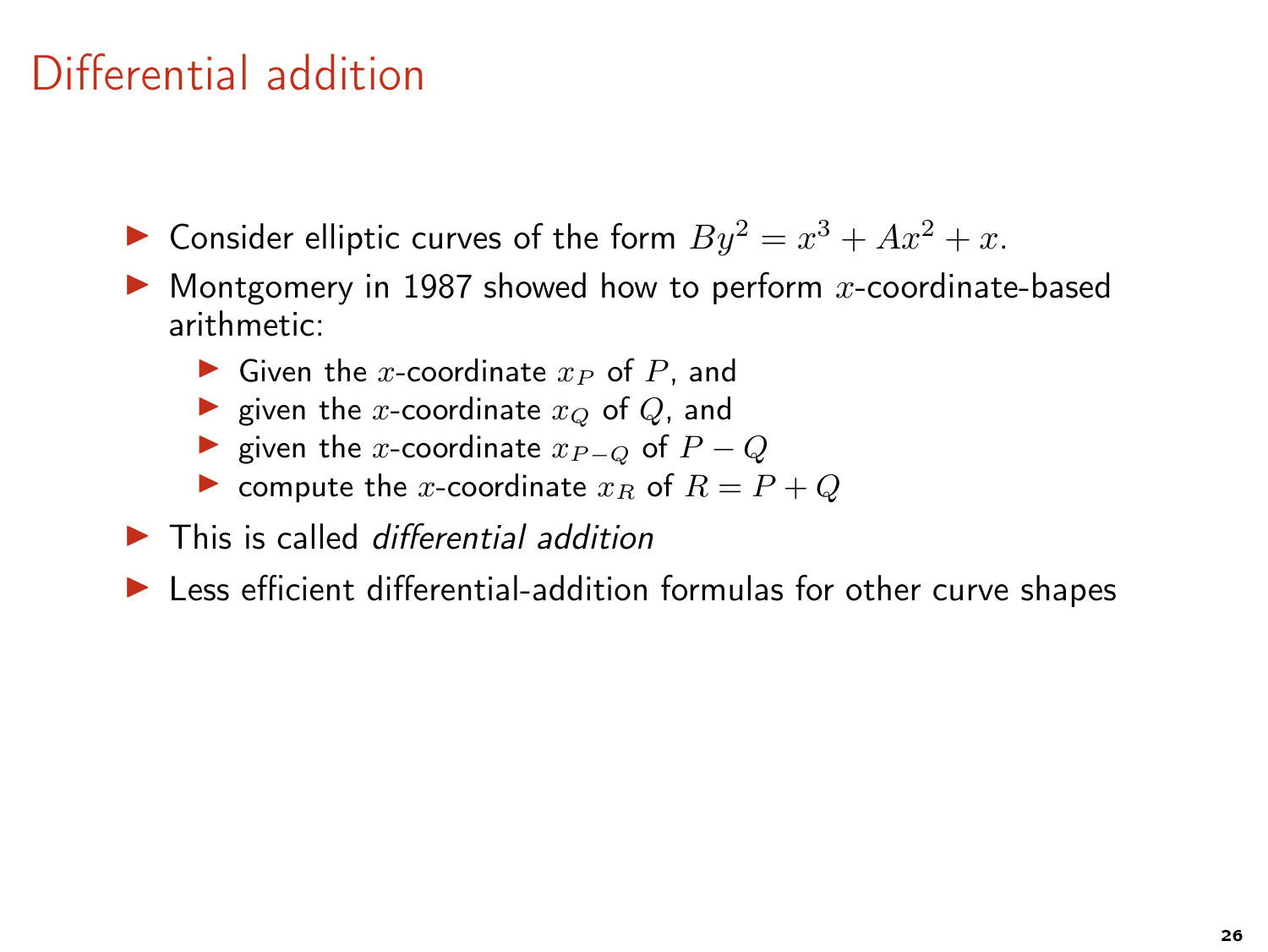- Consider elliptic curves of the form  $By^2 = x^3 + Ax^2 + x$ .
- $\blacktriangleright$  Montgomery in 1987 showed how to perform x-coordinate-based arithmetic:
	- ▶ Given the x-coordinate  $x_P$  of P, and
	- ightharpoordinate  $x_Q$  of  $Q$ , and
	- ► given the x-coordinate  $x_{P-Q}$  of  $P-Q$
	- $\blacktriangleright$  compute the x-coordinate  $x_R$  of  $R = P + Q$
- $\blacktriangleright$  This is called differential addition
- ▶ Less efficient differential-addition formulas for other curve shapes
- $\blacktriangleright$  Can be used for efficient computation of the x-coordinate of  $kP$ given only the x-coordinate of  $P$
- ▶ For this, let's use projective representation  $(X : Z)$  with  $x = (X/Z)$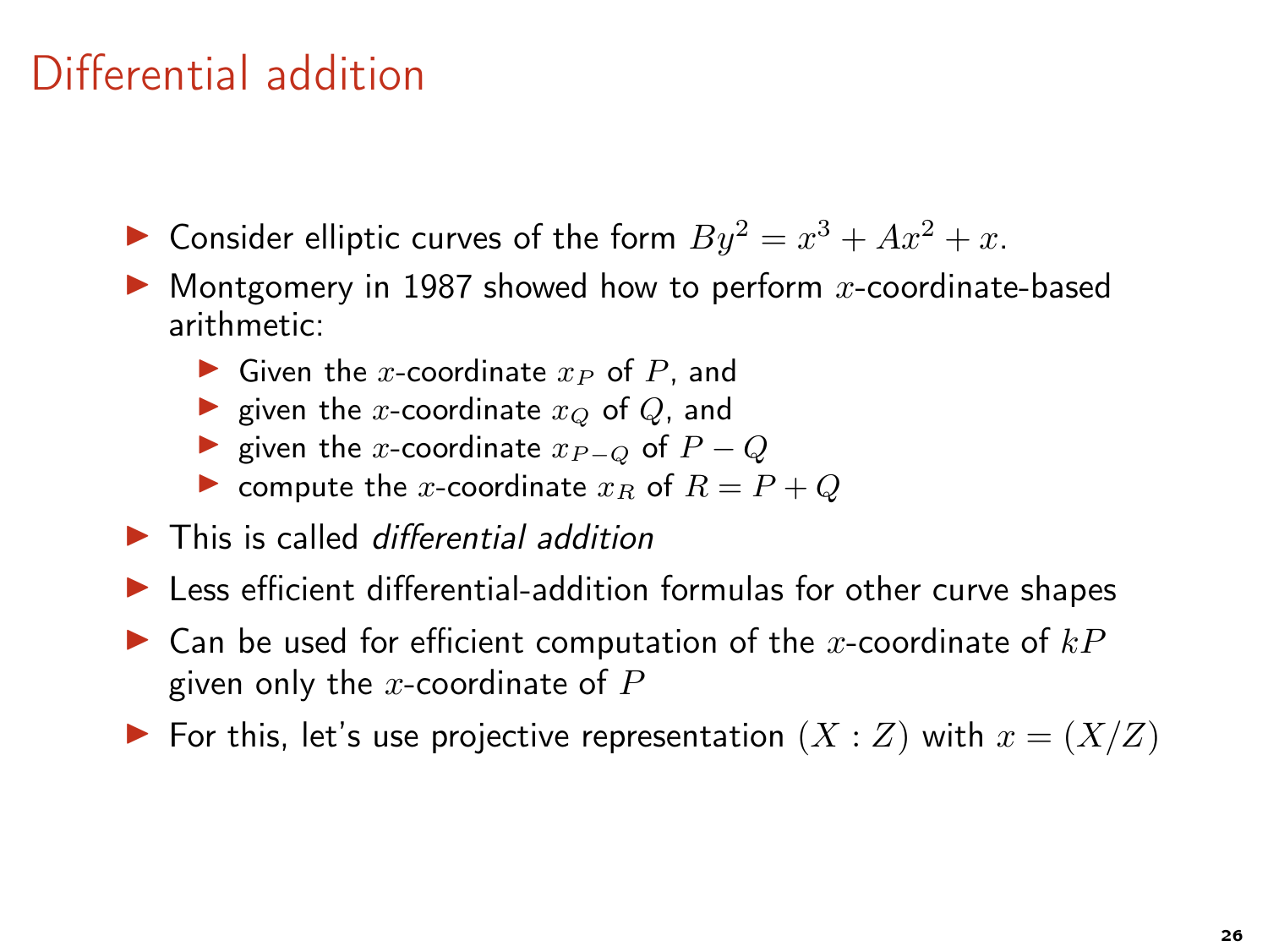#### One Montgomery "ladder step"

const  $a24 = (A + 2)/4$  (A from the curve equation) **function** ladderstep( $X_{O-P}$ ,  $X_P$ ,  $Z_P$ ,  $X_O$ ,  $Z_O$ )  $t_1 \leftarrow X_P + Z_P$  $t_6 \leftarrow t_1^2$  $t_2 \leftarrow X_P - Z_P$  $t_7 \leftarrow t_2^2$  $t_5 \leftarrow t_6 - t_7$  $t_3 \leftarrow X_O + Z_O$  $t_4 \leftarrow X_O - Z_O$  $t_8 \leftarrow t_4 \cdot t_1$  $t_9 \leftarrow t_3 \cdot t_2$  $X_{P+Q} \leftarrow (t_8 + t_9)^2$  $Z_{P+Q} \leftarrow X_{Q-P} \cdot (t_8 - t_9)^2$  $X_{2P} \leftarrow t_6 \cdot t_7$  $Z_{2P} \leftarrow t_5 \cdot (t_7 + a24 \cdot t_5)$ return  $(X_{2P}, Z_{2P}, X_{P+Q}, Z_{P+Q})$ end function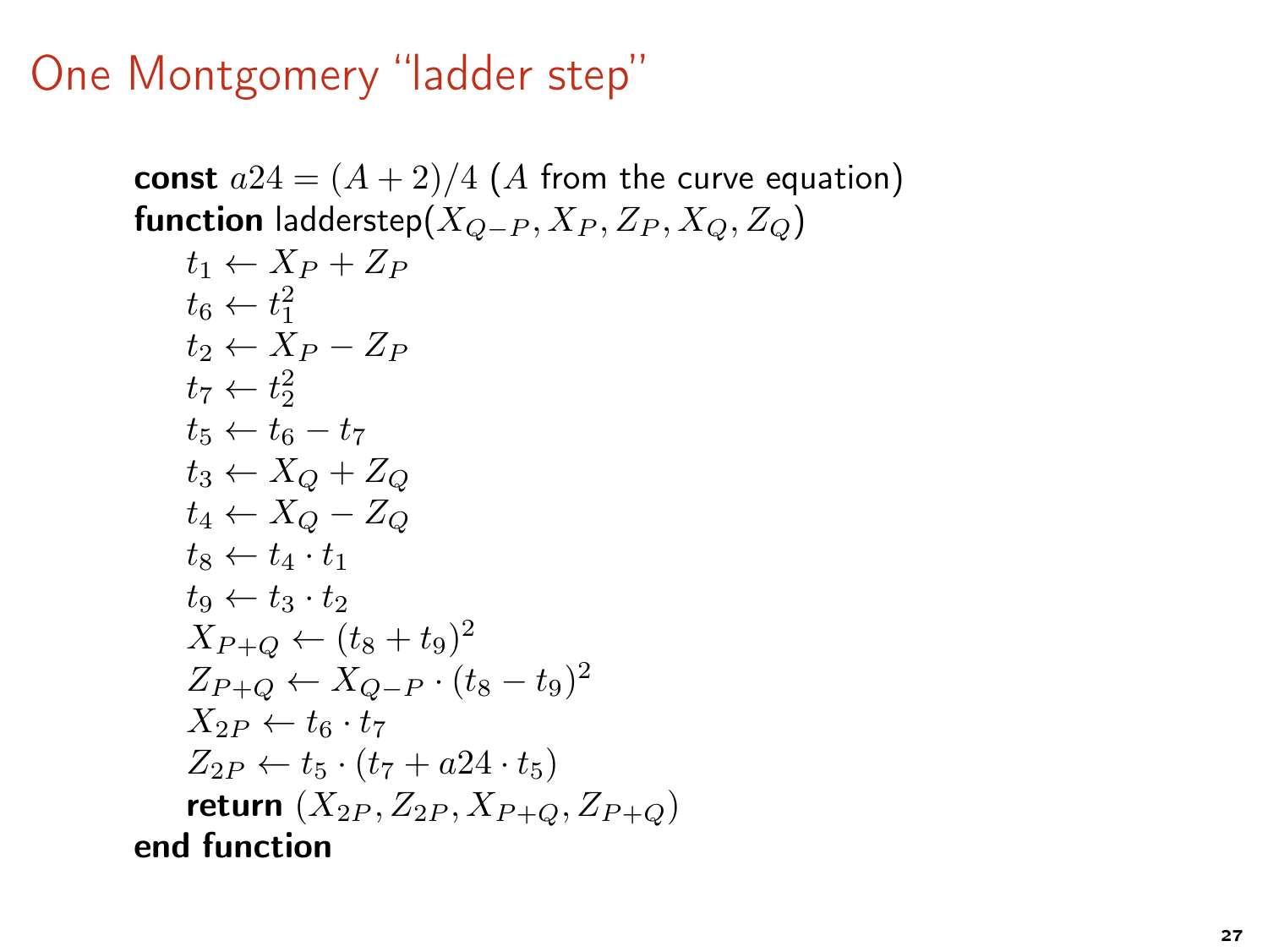#### The Montgomery ladder

**Require:** A scalar  $0 \leq k \in \mathbb{Z}$  and the x-coordinate  $x_P$  of some point P **Ensure:**  $(X_{kP}, Z_{kP})$  fulfilling  $x_{kP} = X_{kP}/Z_{kP}$  $X_1 = x_P$ ;  $X_2 = 1$ ;  $Z_2 = 0$ ;  $X_3 = x_P$ ;  $Z_3 = 1$ for  $i \leftarrow n-1$  downto 0 do if bit i of  $k$  is 1 then  $(X3, Z3, X2, Z2) \leftarrow$  ladderstep $(X1, X3, Z3, X2, Z2)$ else  $(X2, Z2, X3, Z3) \leftarrow$  ladderstep $(X1, X2, Z2, X3, Z3)$ end if end for return  $X_2/Z_2$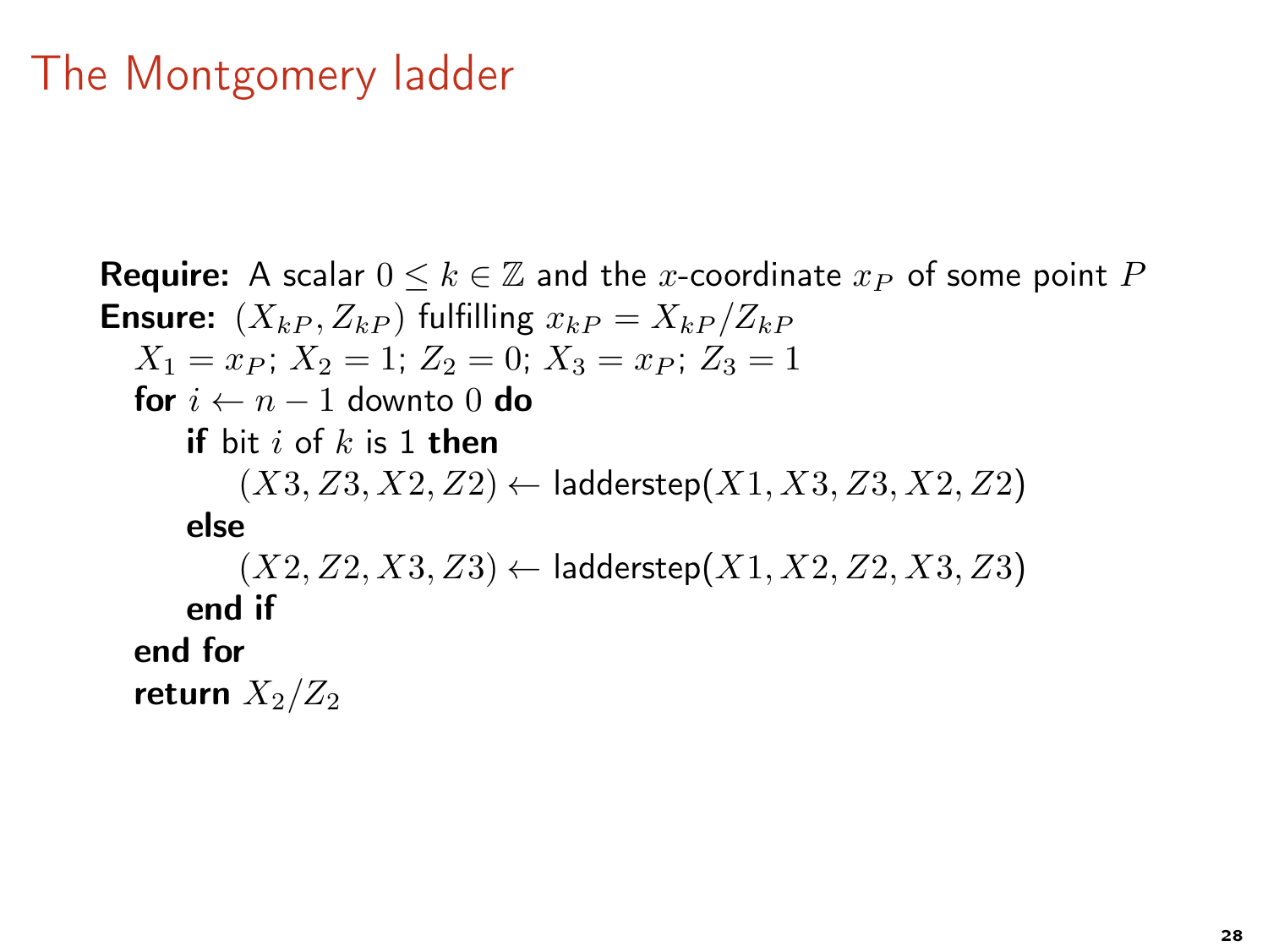#### The Montgomery ladder (ctd.)

```
Require: A scalar 0 \leq k \in \mathbb{Z} and the x-coordinate x_P of some point P
Ensure: (X_{kP}, Z_{kP}) fulfilling x_{kP} = X_{kP}/Z_{kP}X_1 = x_P; X_2 = 1; Z_2 = 0; X_3 = x_P; Z_3 = 1p \leftarrow 0for i \leftarrow n - 1 downto 0 do
       b \leftarrow \text{bit } i \text{ of } sc \leftarrow b \oplus pp \leftarrow b(X2, X3) \leftarrow \textsf{cswap}(X2, X3, c)(Z2, Z3) \leftarrow \text{cswap}(Z2, Z3, c)(X2, Z2, X3, Z3) \leftarrow ladderstep(X1, X2, Z2, X3, Z3)end for
   return X_2/Z_2
```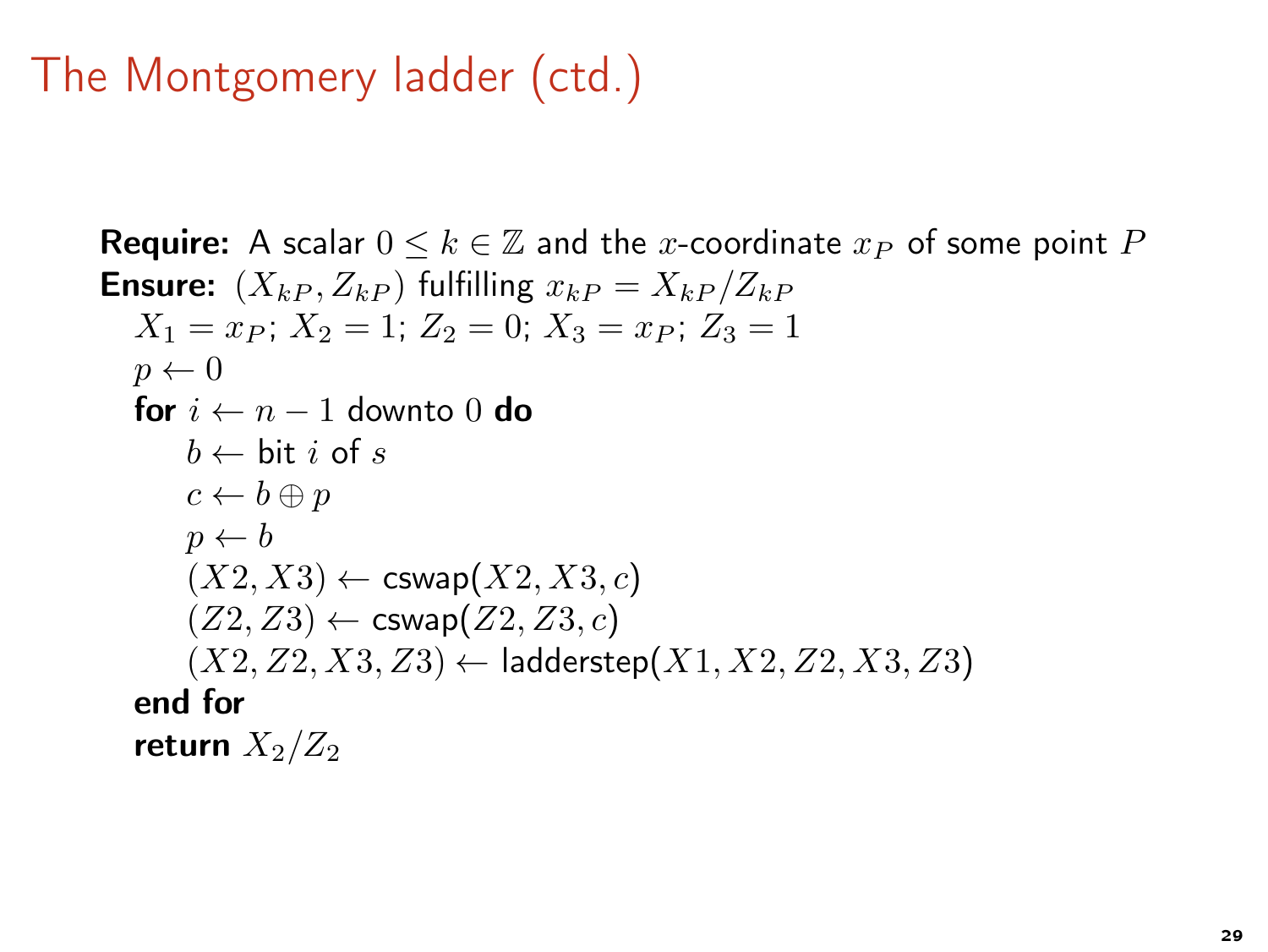▶ Very regular structure, easy to protect against timing attacks

- $\blacktriangleright$  Replace the if statement by conditional swap
- $\blacktriangleright$  Be careful with constant-time swaps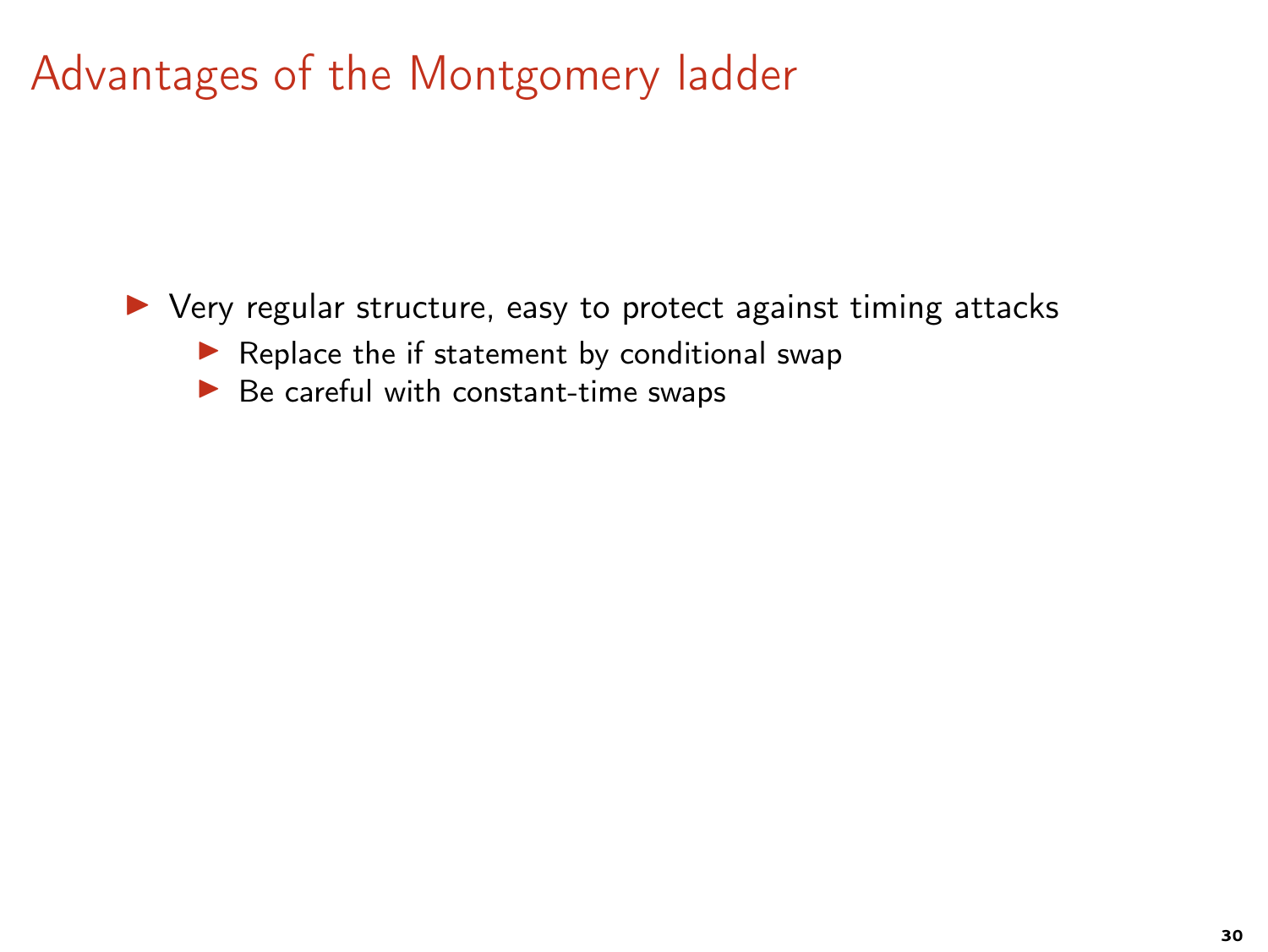$\triangleright$  Very regular structure, easy to protect against timing attacks

- $\blacktriangleright$  Replace the if statement by conditional swap
- $\blacktriangleright$  Be careful with constant-time swaps
- ▶ Very fast (at least if we don't compare to curves with efficient endomorphisms)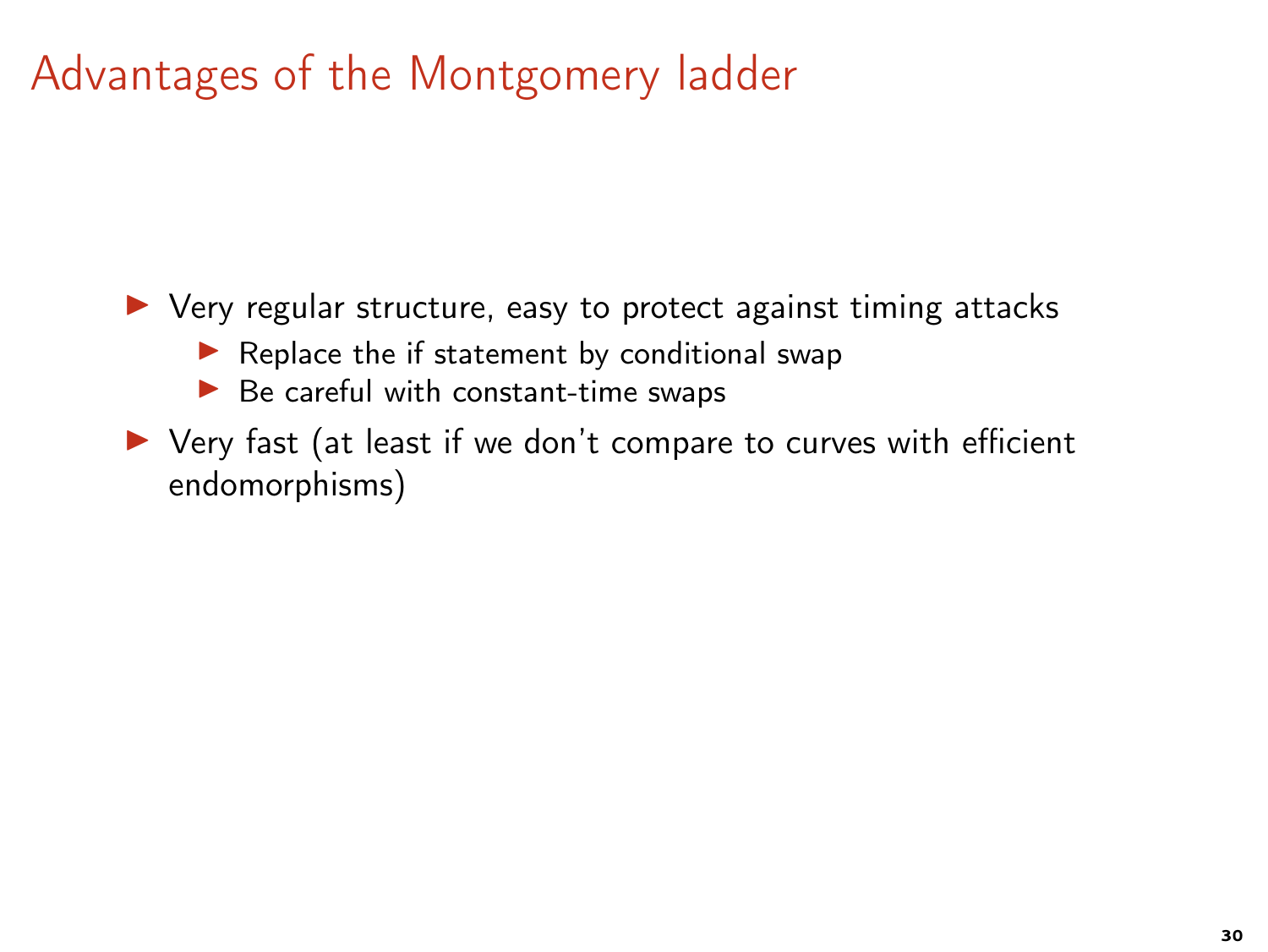▶ Very regular structure, easy to protect against timing attacks

- $\blacktriangleright$  Replace the if statement by conditional swap
- $\blacktriangleright$  Be careful with constant-time swaps
- ▶ Very fast (at least if we don't compare to curves with efficient endomorphisms)
- $\triangleright$  Point compression/decompression is free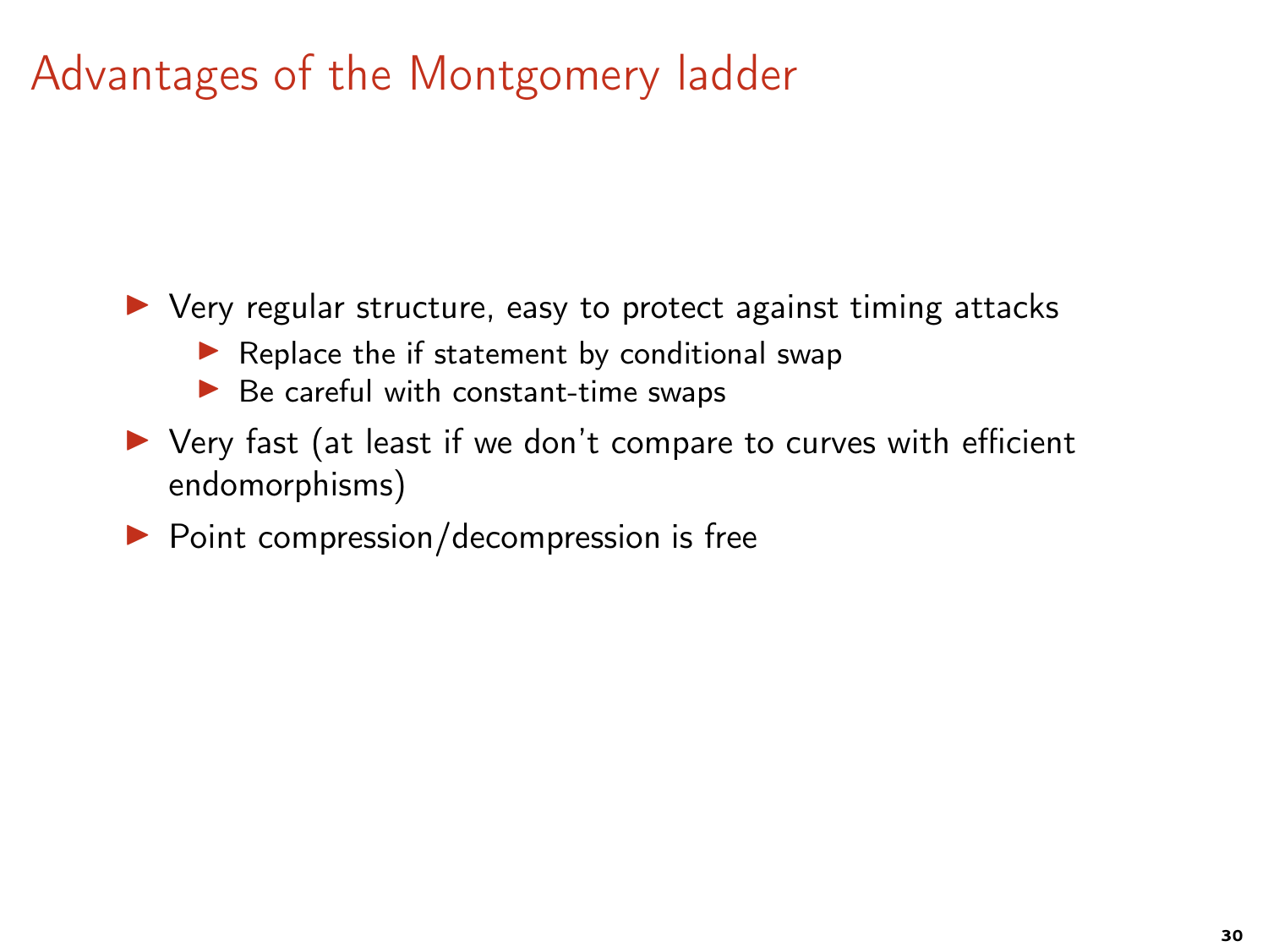- ▶ Very regular structure, easy to protect against timing attacks
	- $\blacktriangleright$  Replace the if statement by conditional swap
	- $\blacktriangleright$  Be careful with constant-time swaps
- ▶ Very fast (at least if we don't compare to curves with efficient endomorphisms)
- $\triangleright$  Point compression/decompression is free
- $\blacktriangleright$  Easy to implement
- ▶ No ugly special cases (see Bernstein's "Curve25519" paper)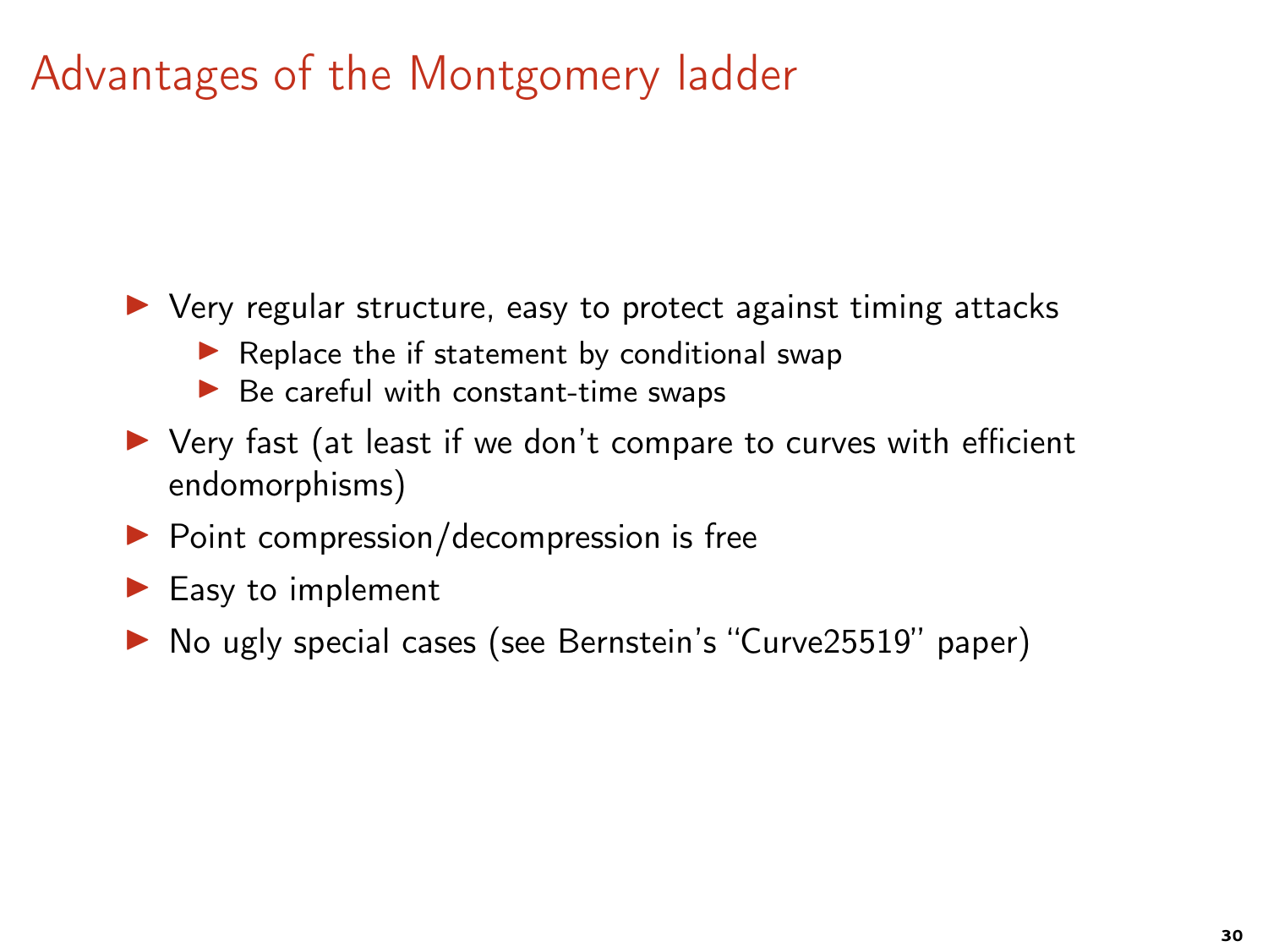- $\blacktriangleright$  Consider computation  $Q = \sum_1^n k_i P_i$
- $\blacktriangleright$  We looked at  $n = 2$  before, how about  $n = 128$ ?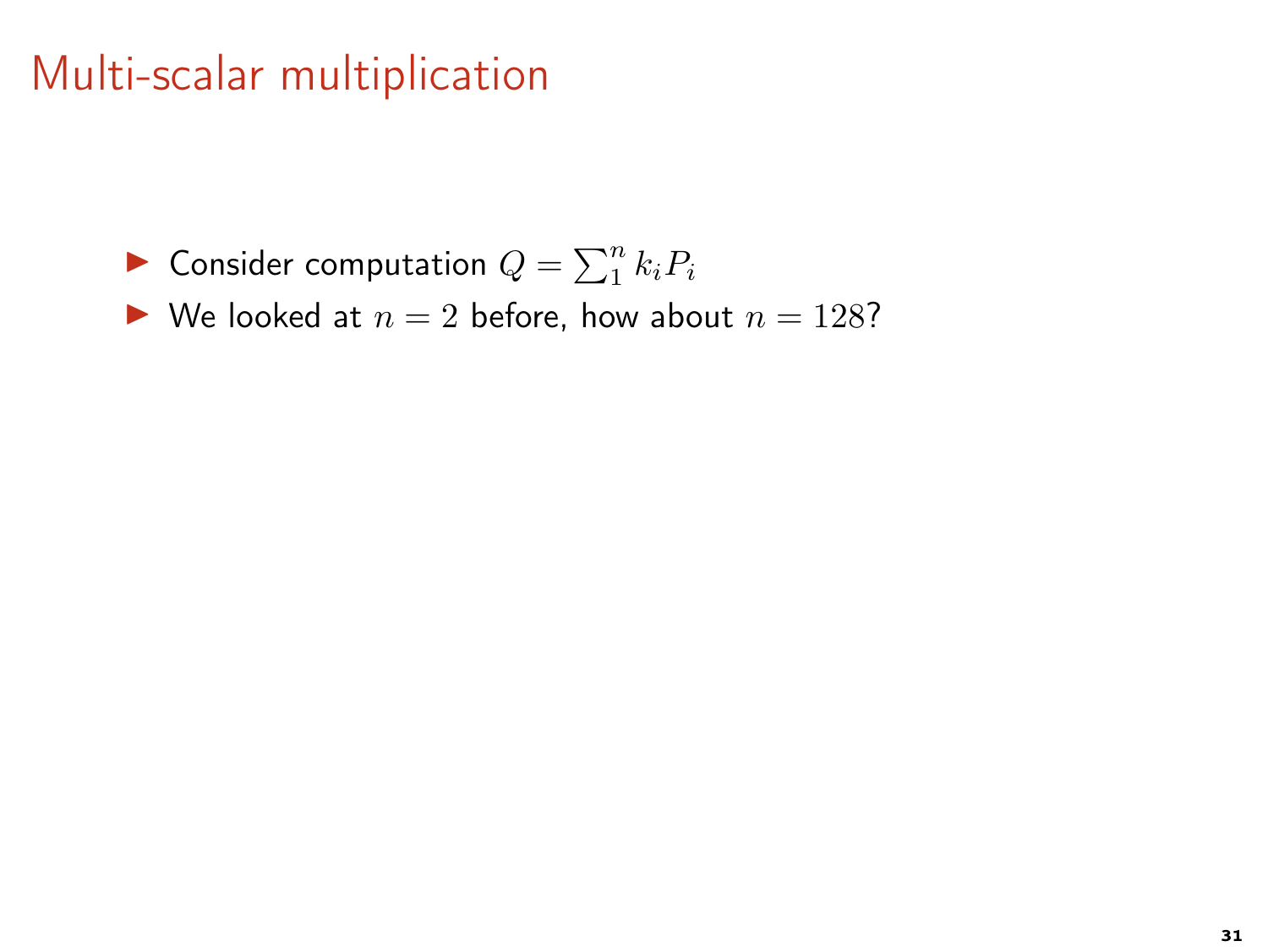- $\blacktriangleright$  Consider computation  $Q = \sum_1^n k_i P_i$
- $\blacktriangleright$  We looked at  $n = 2$  before, how about  $n = 128$ ?
- $\blacktriangleright$  Idea: Assume  $k_1 > k_2 > \cdots > k_n$ .
- ▶ Bos-Coster algorithm: recursively compute  $Q = (k_1 - k_2)P_1 + k_2(P_1 + P_2) + k_3P_3 \cdots + k_nP_n$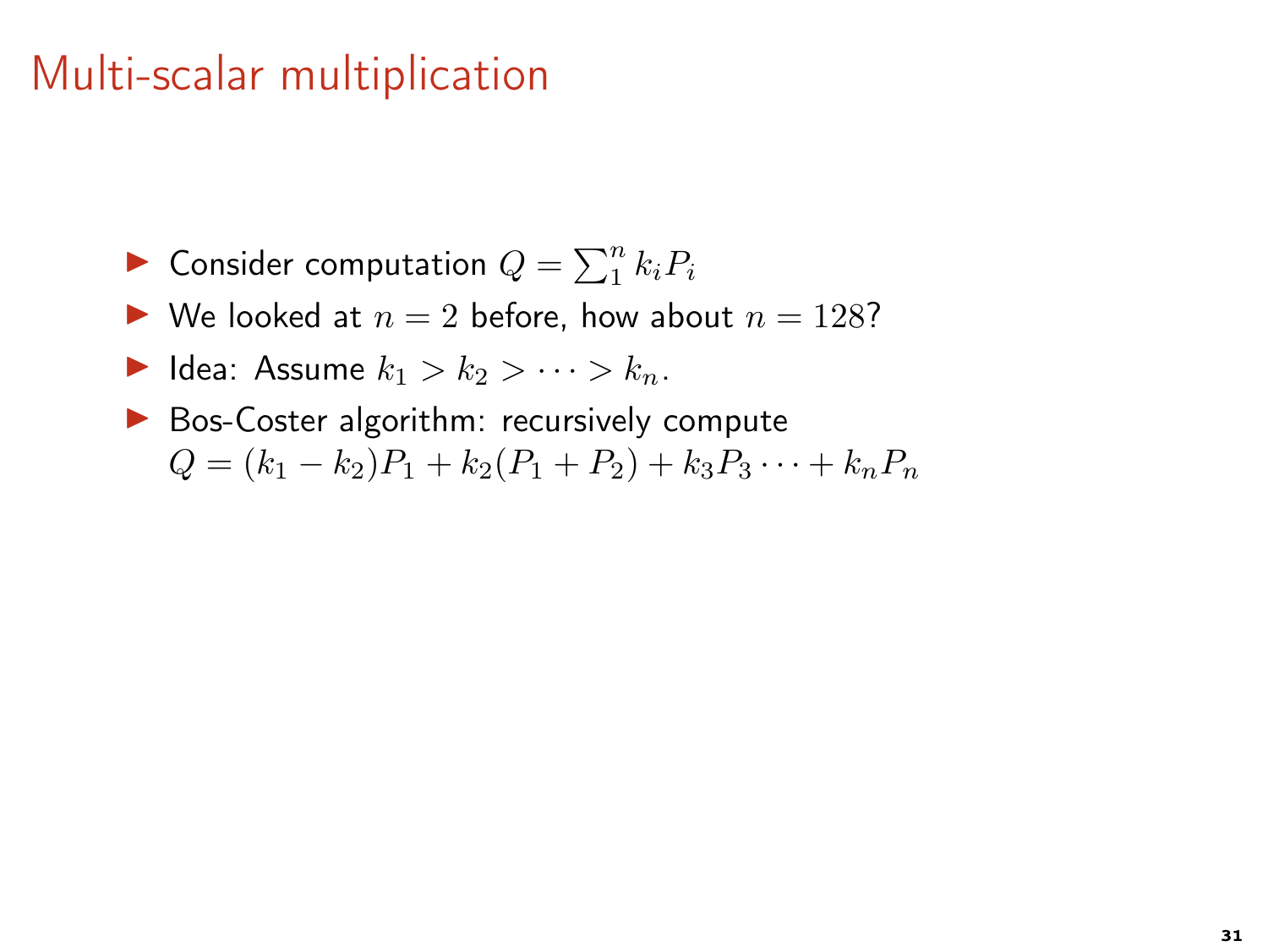- $\blacktriangleright$  Consider computation  $Q = \sum_1^n k_i P_i$
- $\blacktriangleright$  We looked at  $n = 2$  before, how about  $n = 128$ ?
- $\blacktriangleright$  Idea: Assume  $k_1 > k_2 > \cdots > k_n$ .
- ▶ Bos-Coster algorithm: recursively compute  $Q = (k_1 - k_2)P_1 + k_2(P_1 + P_2) + k_3P_3 \cdots + k_nP_n$
- ▶ Each step requires one scalar subtraction and one point addition
- $\triangleright$  Can be very fast (but not constant-time)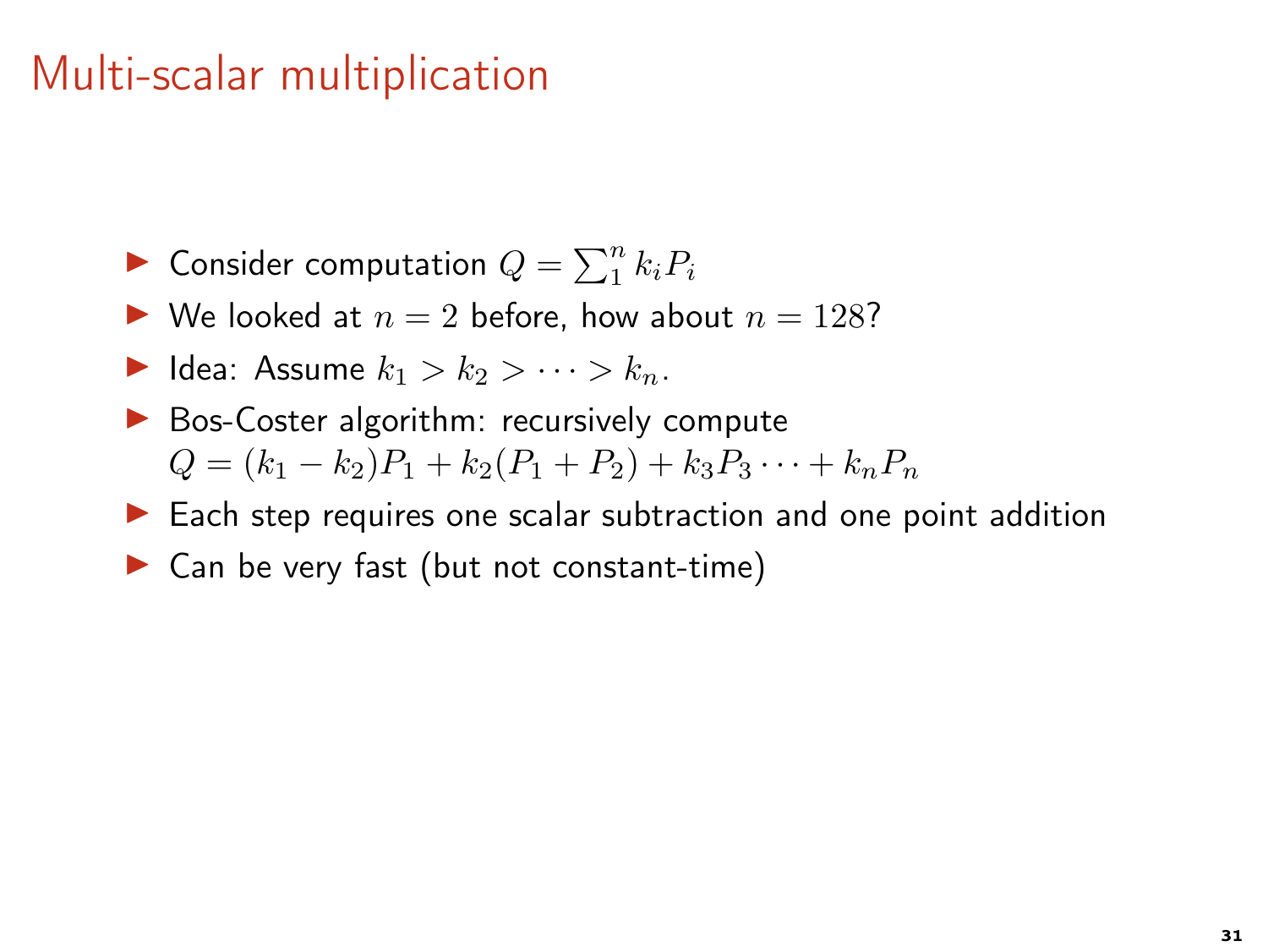- $\blacktriangleright$  Consider computation  $Q = \sum_1^n k_i P_i$
- $\blacktriangleright$  We looked at  $n = 2$  before, how about  $n = 128$ ?
- $\blacktriangleright$  Idea: Assume  $k_1 > k_2 > \cdots > k_n$ .
- ▶ Bos-Coster algorithm: recursively compute  $Q = (k_1 - k_2)P_1 + k_2(P_1 + P_2) + k_3P_3 \cdots + k_nP_n$
- ▶ Each step requires one scalar subtraction and one point addition
- $\triangleright$  Can be very fast (but not constant-time)
- ▶ Requires fast access to the two largest scalars: put scalars into a heap
- ▶ Crucial for good performance: fast heap implementation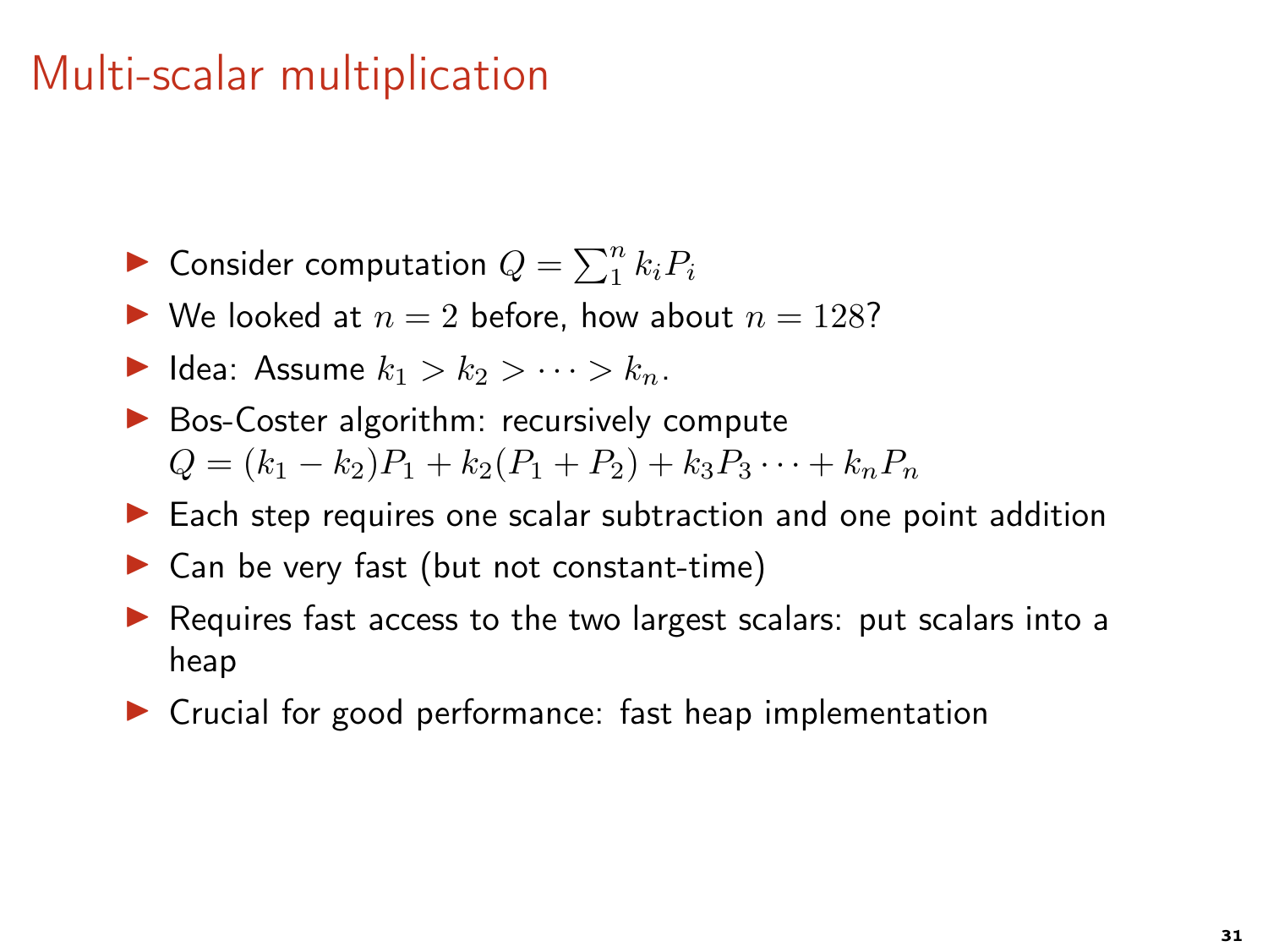# A fast heap

- ▶ Heap is a binary tree, each parent node is larger than the two child nodes
- $\triangleright$  Data structure is stored as a simple array, positions in the array determine positions in the tree
- ▶ Root is at position 0, left child node at position 1, right child node at position 2 etc.
- $\triangleright$  For node at position i, child nodes are at position  $2 \cdot i + 1$  and  $2 \cdot i + 2$ , parent node is at position  $|(i - 1)/2|$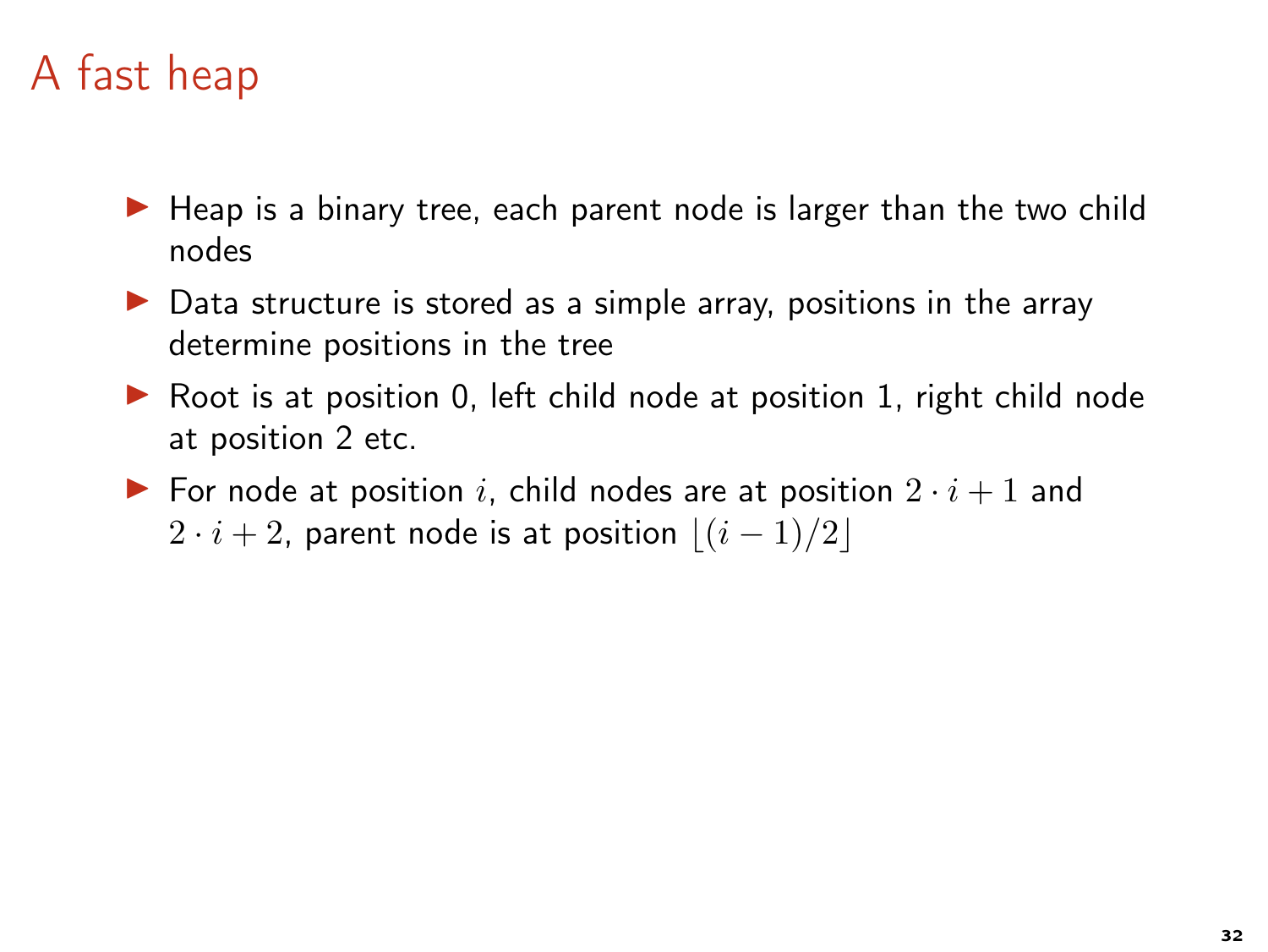# A fast heap

- ▶ Heap is a binary tree, each parent node is larger than the two child nodes
- $\triangleright$  Data structure is stored as a simple array, positions in the array determine positions in the tree
- ▶ Root is at position 0, left child node at position 1, right child node at position 2 etc.
- $\triangleright$  For node at position i, child nodes are at position  $2 \cdot i + 1$  and  $2 \cdot i + 2$ , parent node is at position  $|(i - 1)/2|$
- $\triangleright$  Typical heap root replacement (pop operation): start at the root, swap down for a variable amount of times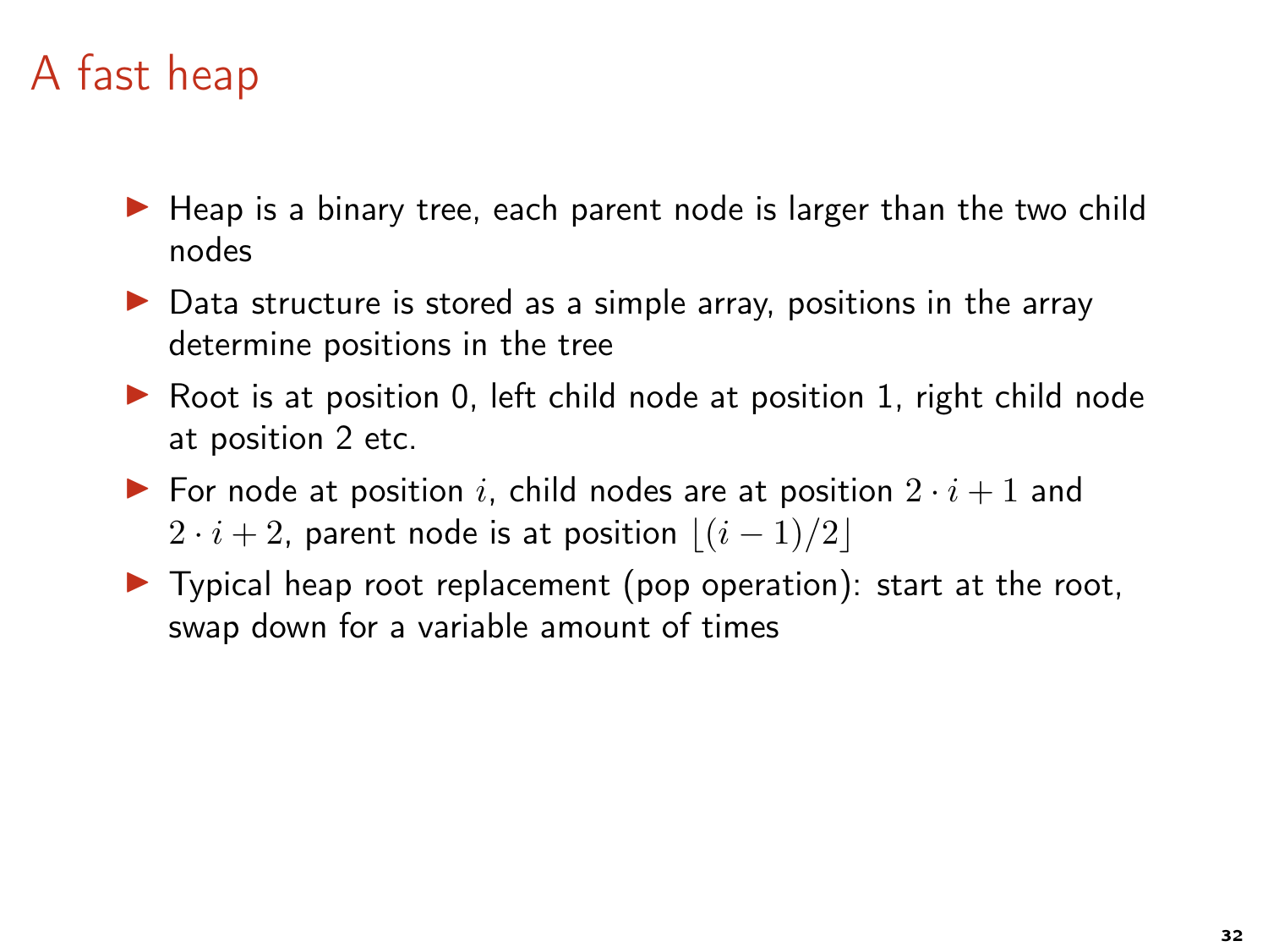# A fast heap

- ▶ Heap is a binary tree, each parent node is larger than the two child nodes
- $\triangleright$  Data structure is stored as a simple array, positions in the array determine positions in the tree
- ▶ Root is at position 0, left child node at position 1, right child node at position 2 etc.
- $\triangleright$  For node at position i, child nodes are at position  $2 \cdot i + 1$  and  $2 \cdot i + 2$ , parent node is at position  $|(i - 1)/2|$
- $\triangleright$  Typical heap root replacement (pop operation): start at the root, swap down for a variable amount of times
- ▶ Floyd's heap: swap down to the bottom, swap up for a variable amount of times, advantages:
	- ▶ Each swap-down step needs only one comparison (instead of two)
	- ▶ Swap-down loop is more friendly to branch predictors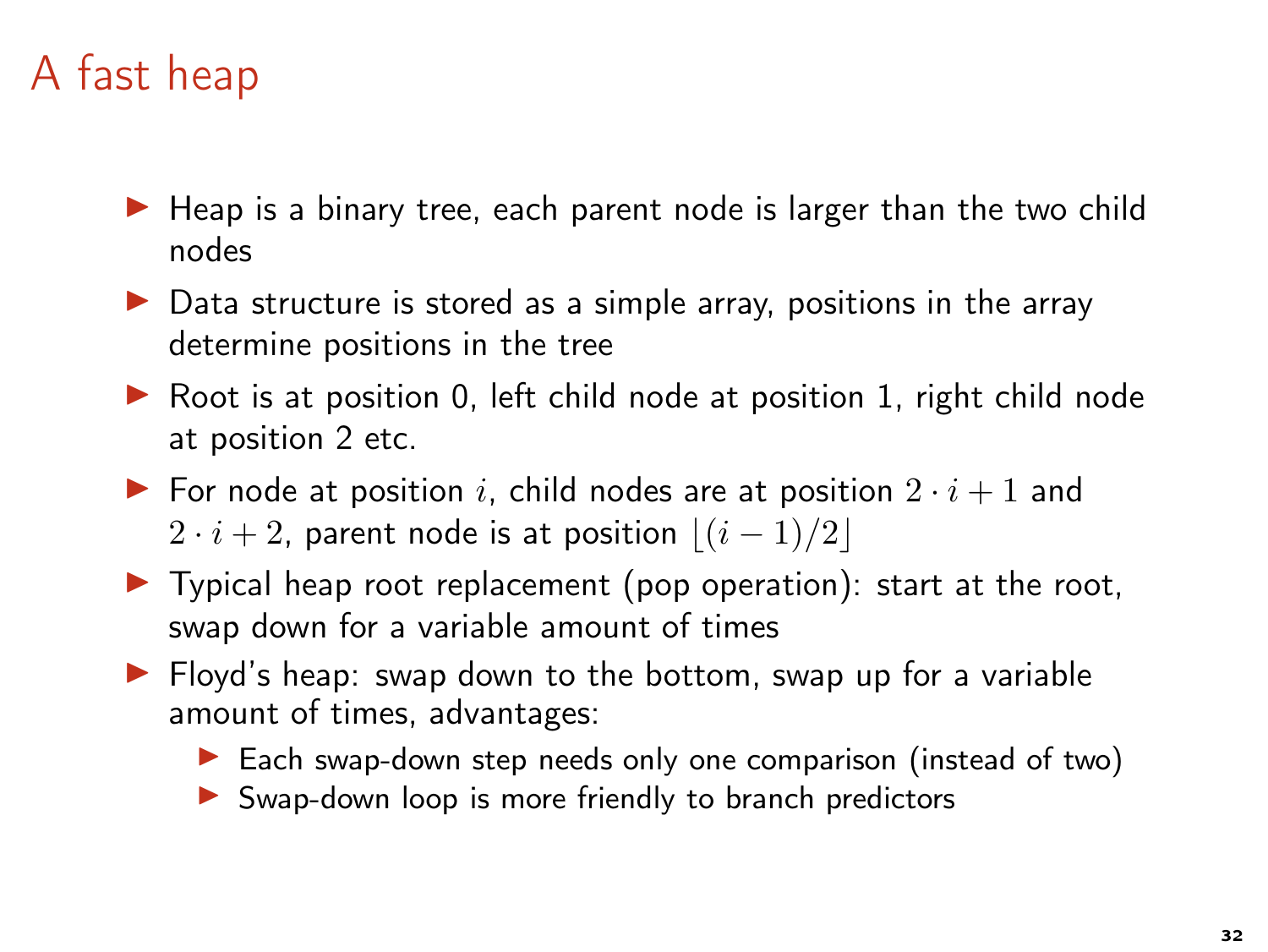$\blacktriangleright$  So far we have considered:

- $\blacktriangleright$  variable point, variable scalar
- $\blacktriangleright$  fixed point, variable scalar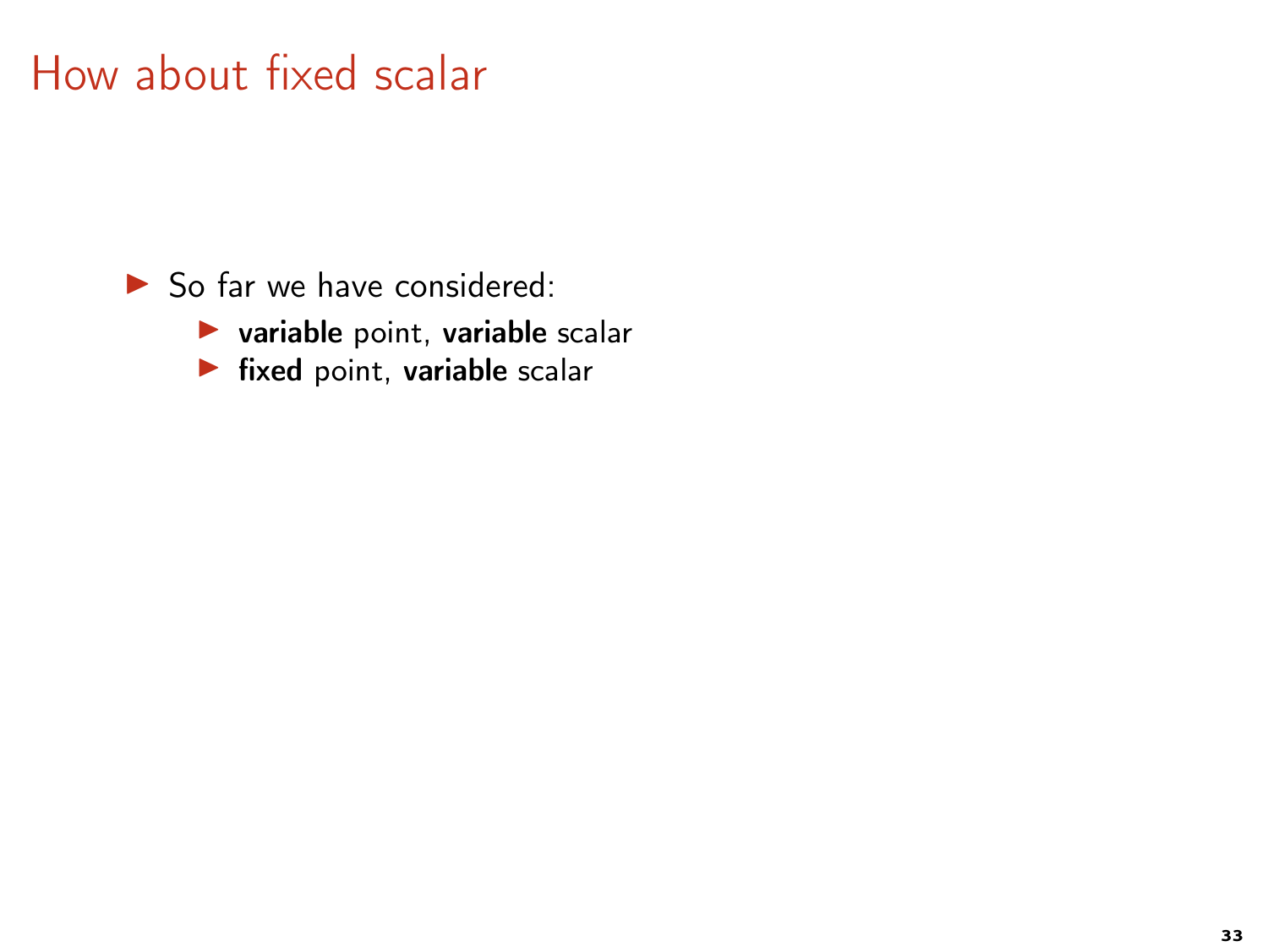$\triangleright$  So far we have considered:

- $\blacktriangleright$  variable point, variable scalar
- $\blacktriangleright$  fixed point, variable scalar

 $\blacktriangleright$  How about variable point, fixed scalar?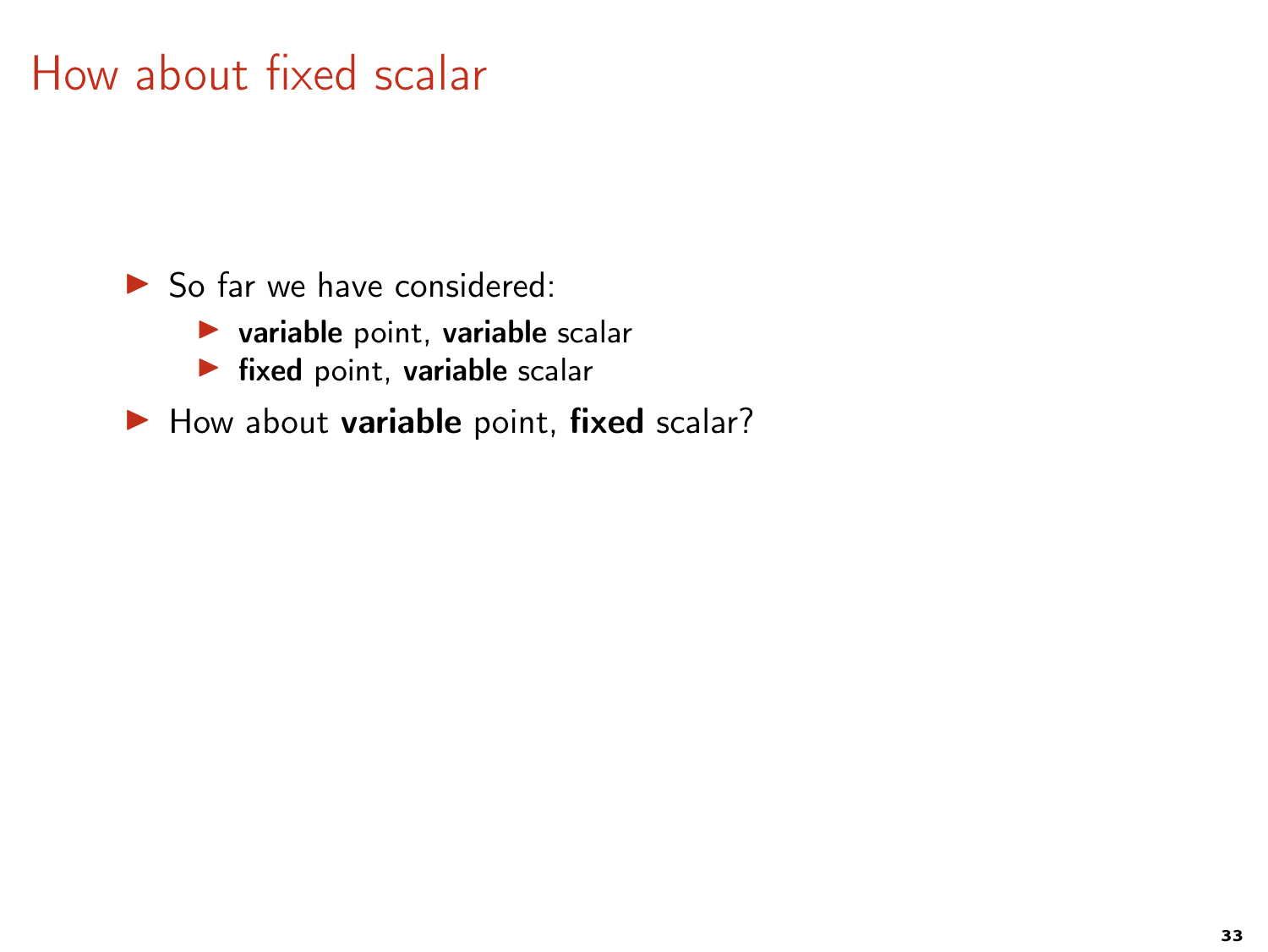- $\triangleright$  So far we have considered:
	- $\blacktriangleright$  variable point, variable scalar
	- $\blacktriangleright$  fixed point, variable scalar
- $\blacktriangleright$  How about variable point, fixed scalar?
- $\triangleright$  Optimizing for the scalar means that the scalar has to be public
- $\triangleright$  Not the typical setting for ECC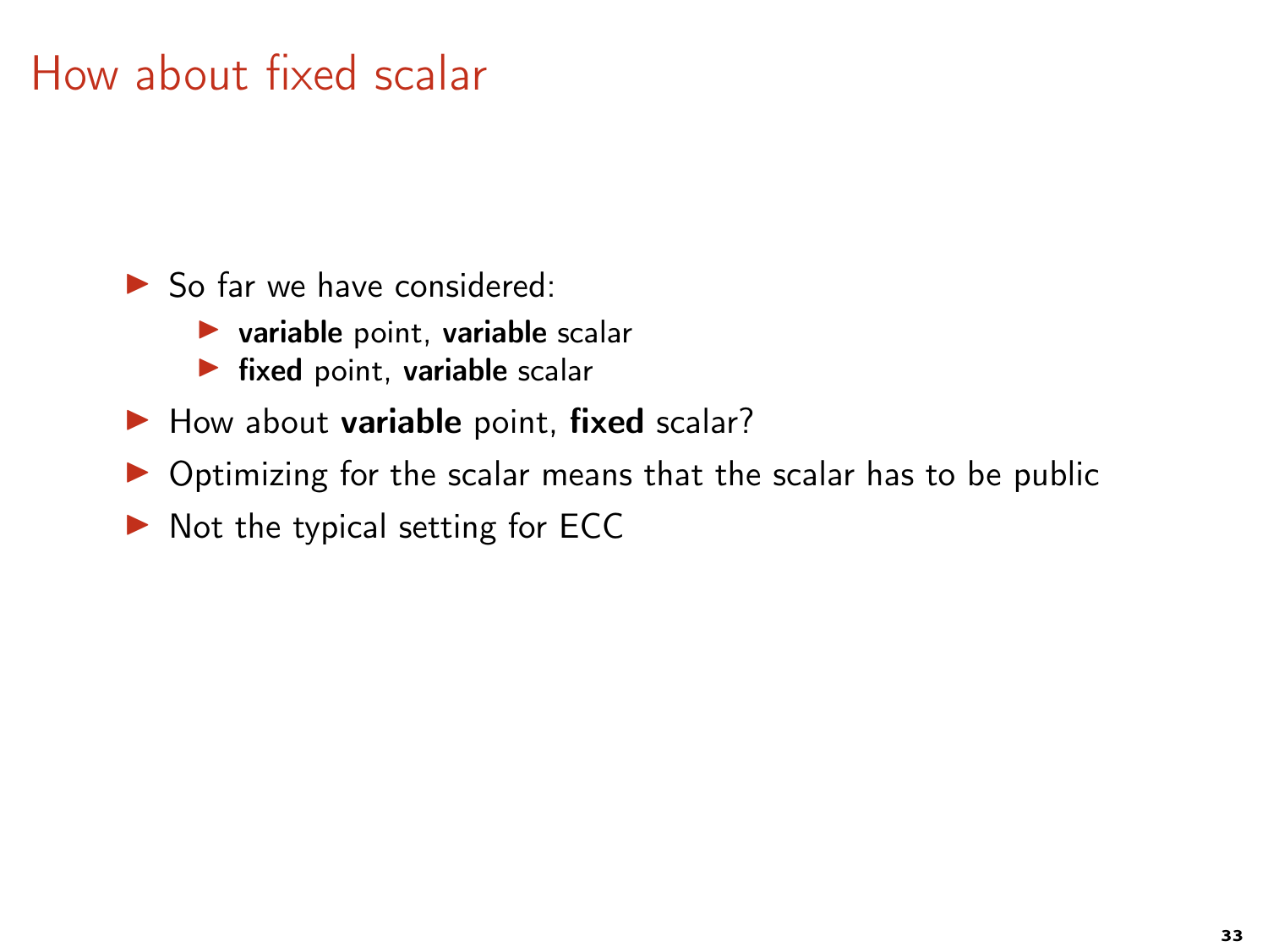- $\triangleright$  So far we have considered:
	- $\blacktriangleright$  variable point, variable scalar
	- $\blacktriangleright$  fixed point, variable scalar
- $\blacktriangleright$  How about variable point, fixed scalar?
- $\triangleright$  Optimizing for the scalar means that the scalar has to be public
- $\triangleright$  Not the typical setting for ECC
- $\blacktriangleright$  Some applications:
	- ▶ Inversion in finite fields (cmp. slides 17&18 of ecc.pdf)
	- ▶ Elliptic-curve factorization method (not in this lecture)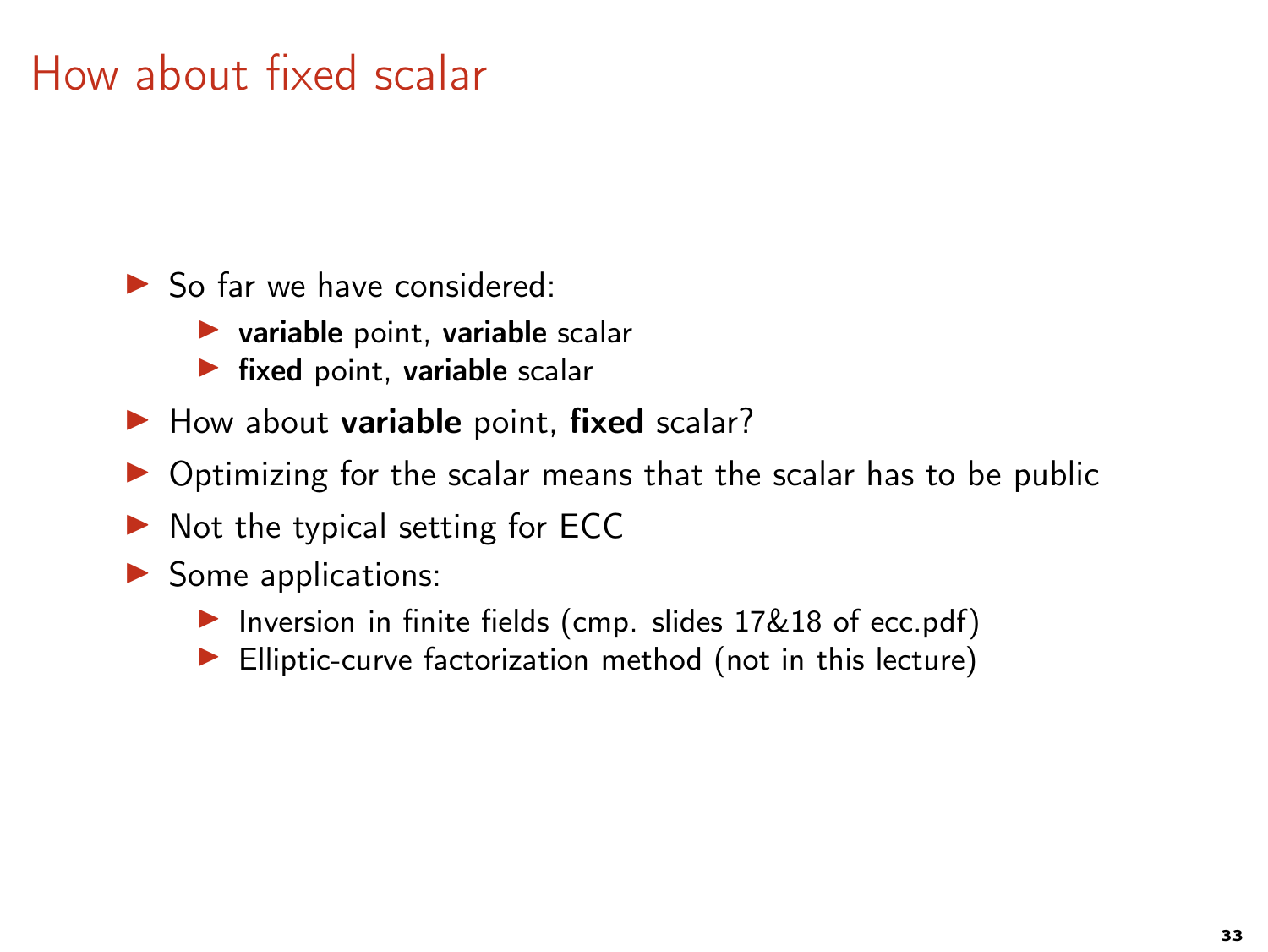#### Definition

Let k be a positive integer. A sequence  $s_1, s_2, \ldots, s_m$  is called an addition chain of length  $m$  for  $k$  if

$$
\blacktriangleright s_1 = 1
$$

$$
\blacktriangleright s_m = k
$$

▶ for each  $s_i$  with  $i > 1$  it holds that  $s_i = s_j + s_k$  for some  $j, k < i$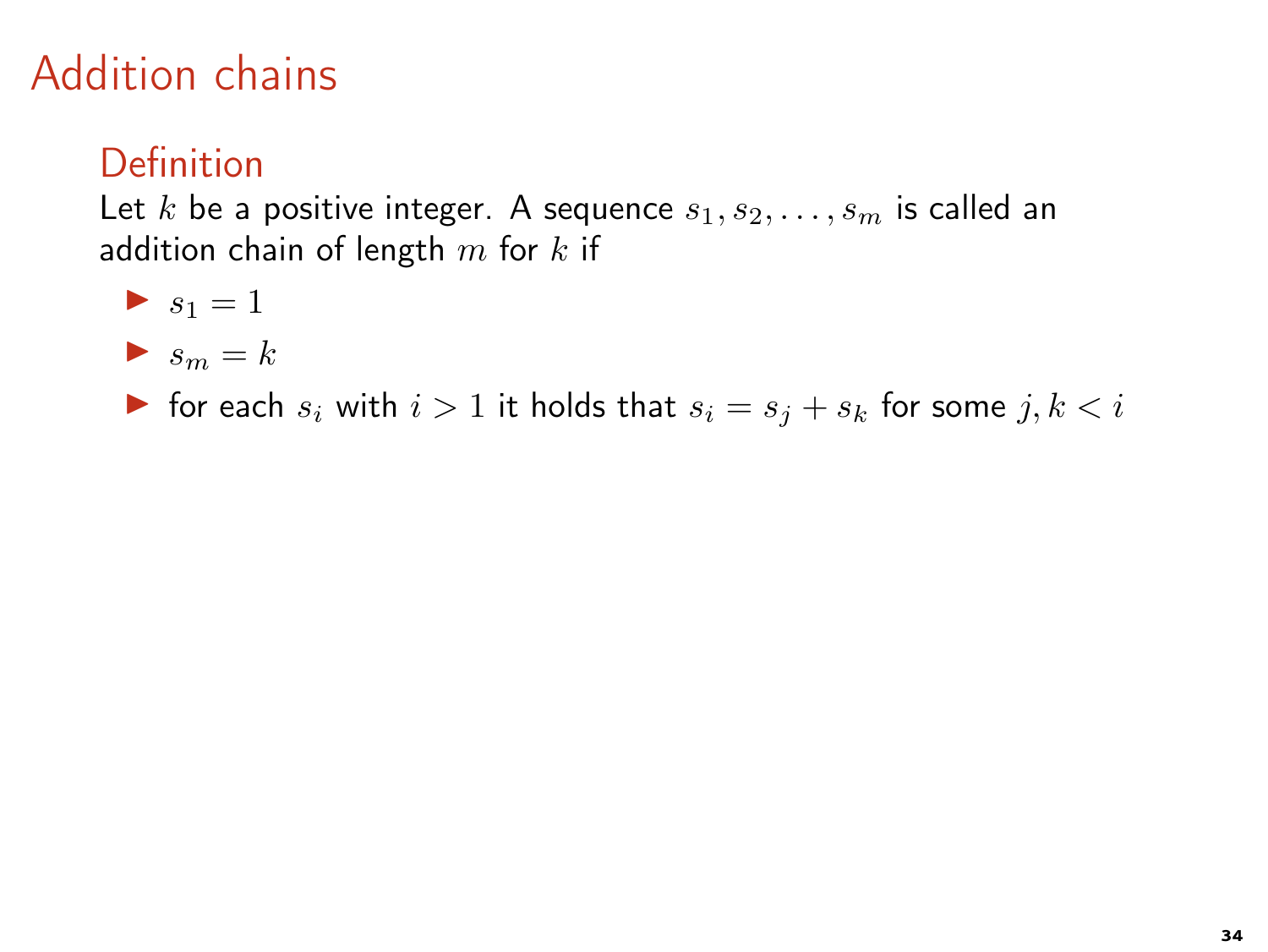#### Definition

$$
\blacktriangleright s_1 = 1
$$

- $\blacktriangleright$  s<sub>m</sub> = k
- ▶ for each  $s_i$  with  $i > 1$  it holds that  $s_i = s_j + s_k$  for some  $j, k < i$
- $\blacktriangleright$  An addition chain for k immediately translates into a scalar multiplication algorithm to compute  $kP$ :
	- Start with  $s_1P = P$
	- $\blacktriangleright$  Compute  $s_i P = s_j P + s_k P$  for  $i = 2, \ldots, m$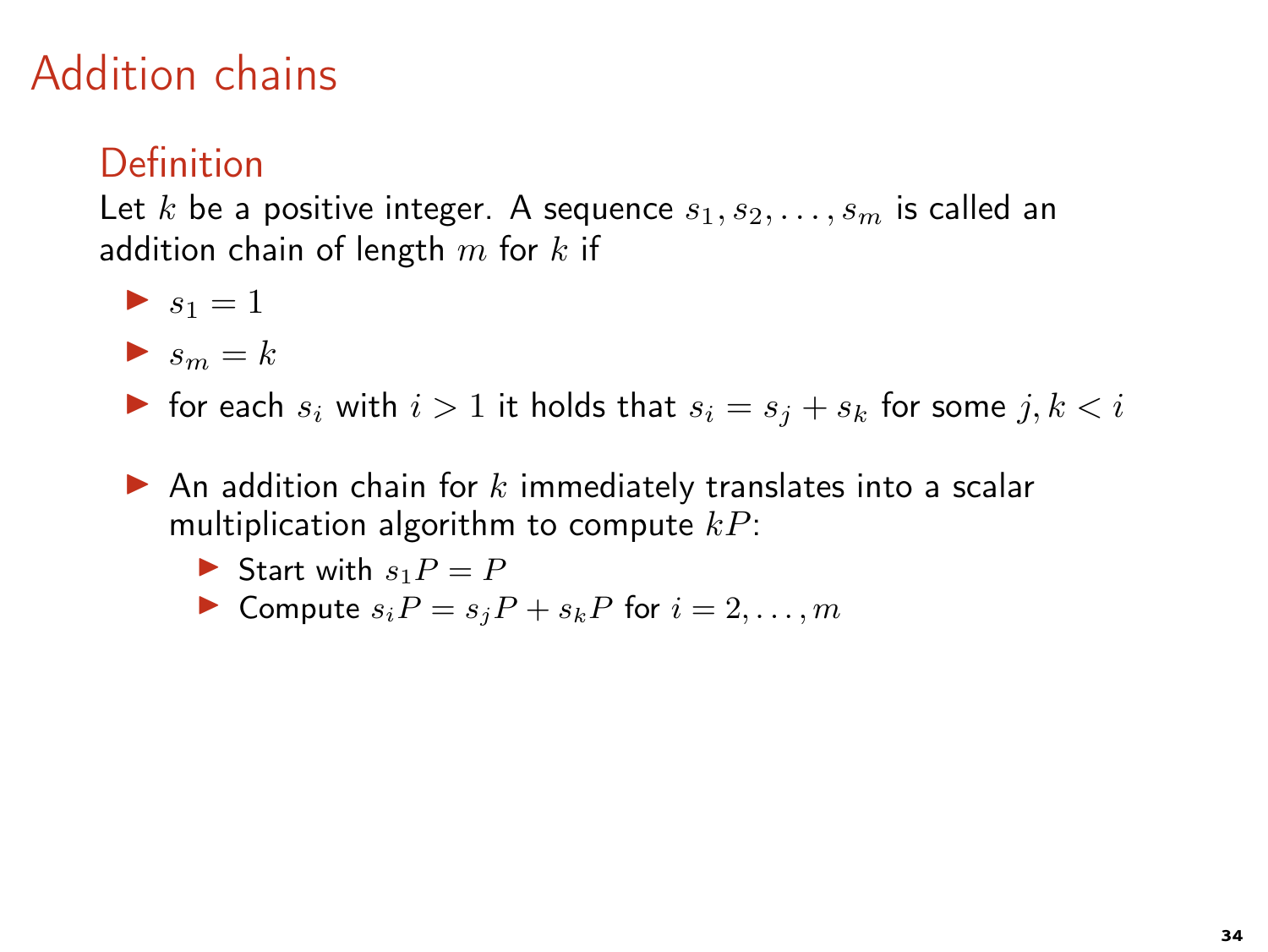### Definition

$$
\blacktriangleright s_1 = 1
$$

- $\blacktriangleright$  s<sub>m</sub> = k
- ▶ for each  $s_i$  with  $i > 1$  it holds that  $s_i = s_j + s_k$  for some  $j, k < i$
- $\blacktriangleright$  An addition chain for k immediately translates into a scalar multiplication algorithm to compute  $kP$ :
	- Start with  $s_1P = P$
	- Compute  $s_iP = s_iP + s_kP$  for  $i = 2, \ldots, m$
- ▶ All algorithms so far just computed additions chains "on the fly"
- ▶ Signed-scalar representations are "addition-subtraction chains"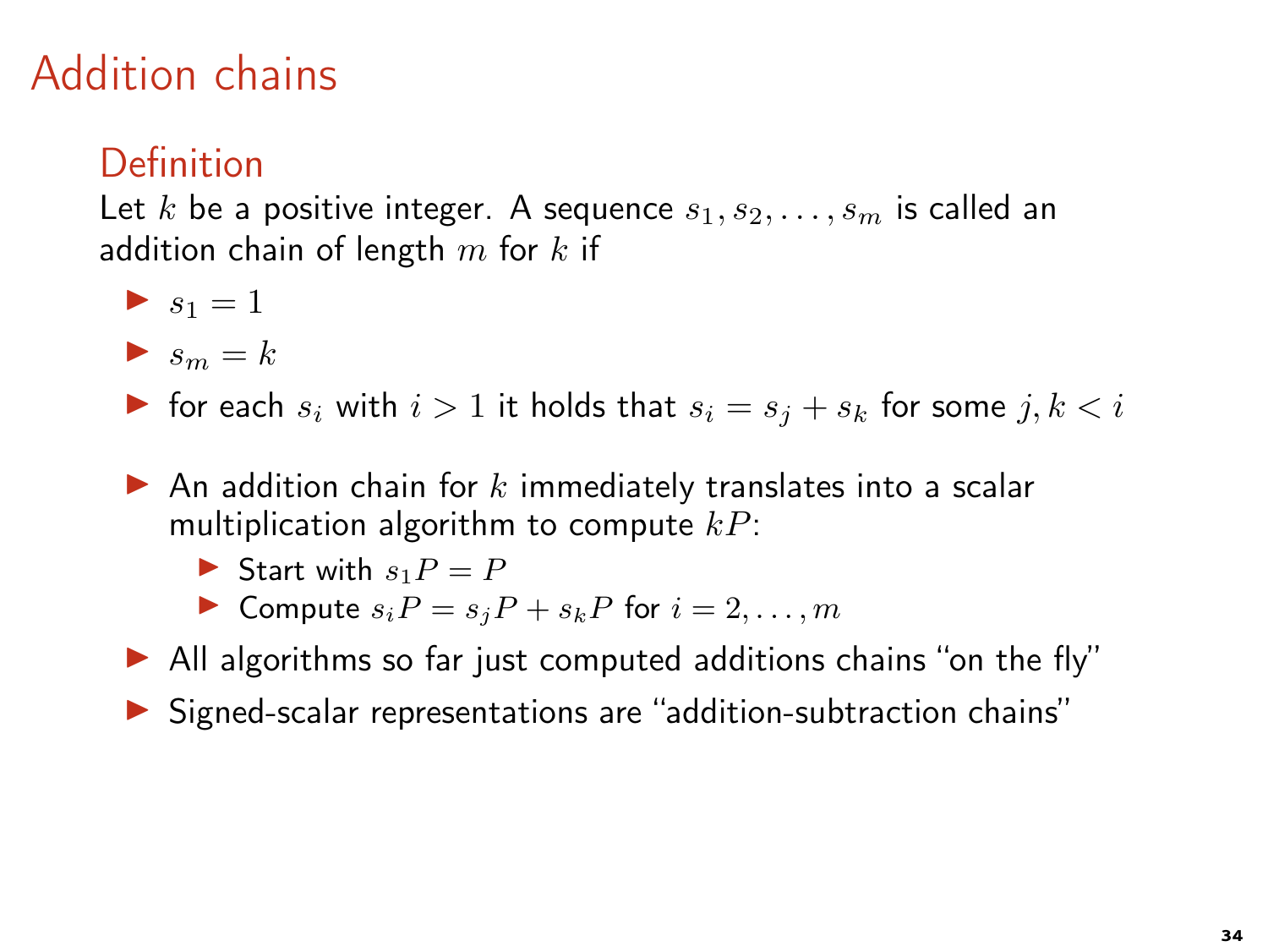### Definition

$$
\blacktriangleright s_1 = 1
$$

- $\blacktriangleright$  s<sub>m</sub> = k
- ▶ for each  $s_i$  with  $i > 1$  it holds that  $s_i = s_j + s_k$  for some  $j, k < i$
- $\blacktriangleright$  An addition chain for k immediately translates into a scalar multiplication algorithm to compute  $kP$ :
	- Start with  $s_1P = P$
	- ▶ Compute  $s_iP = s_jP + s_kP$  for  $i = 2, \ldots, m$
- ▶ All algorithms so far just computed additions chains "on the fly"
- ▶ Signed-scalar representations are "addition-subtraction chains"
- ▶ For fixed scalar we can spend a lot of time to find a good addition chain at compile time